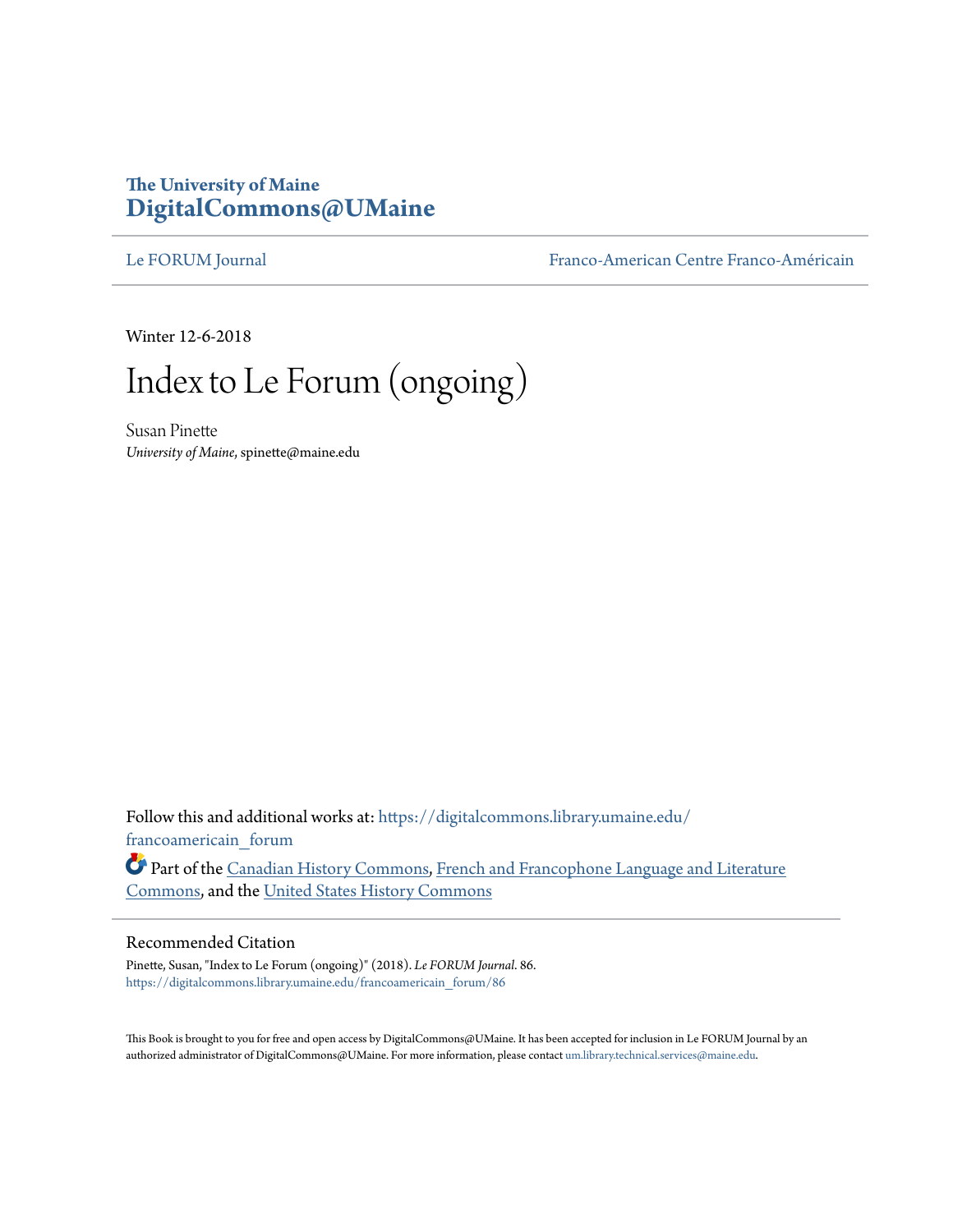| Box# | <b>Volume</b> | <b>Number</b> | Date of publication in the Forum Original date of publication   Place of original publ When originally writte Starting Page   Document Type |                   |                                                                    |                                                        |                                 |
|------|---------------|---------------|---------------------------------------------------------------------------------------------------------------------------------------------|-------------------|--------------------------------------------------------------------|--------------------------------------------------------|---------------------------------|
|      | 39            |               | 2 Summer 2017                                                                                                                               |                   |                                                                    |                                                        | 3 dedication                    |
|      | 39            |               | $2$ Summer 2017                                                                                                                             |                   |                                                                    |                                                        | $3$ article                     |
|      | 39            |               | 2 Summer 2017                                                                                                                               |                   | 2013 Echoes, No. 99 pages                                          | 2004                                                   | $4$ excerpt                     |
|      | 39            |               | 2 Summer 2017                                                                                                                               |                   |                                                                    |                                                        | 5 short fiction                 |
|      | 39            |               | 2 Summer 2017                                                                                                                               | 1927-1937         | Rapport de l'archiviste 1808-1813                                  |                                                        | 7 Notes extracted from Archives |
|      | 39            |               | 2 Summer 2017                                                                                                                               | 1927-1937         | Rapport de l'archiviste 1794-1799                                  |                                                        | 8 Notes extracted from Archives |
|      | 39            |               | 2 Summer 2017                                                                                                                               |                   |                                                                    |                                                        | $9$ article                     |
|      | 39            |               | 2 Summer 2017                                                                                                                               |                   |                                                                    | 2002                                                   | 10 memoir                       |
|      | 39            |               | 2 Summer 2017                                                                                                                               |                   | 1993 St. John Valley Times (French)                                |                                                        | 23 Written document             |
|      | 39            |               | 2 Summer 2017                                                                                                                               |                   |                                                                    | 1999 Ste-Agathe Historical Society Newsletter (Englist | 23 Written document             |
|      | 39            |               | 2 Summer 2017                                                                                                                               |                   |                                                                    |                                                        | 14 memoir                       |
|      | 39            |               | $2$ Summer 2017                                                                                                                             |                   |                                                                    |                                                        | 16 memoir                       |
|      | 39            |               | 2 Summer 2017                                                                                                                               | 2017              |                                                                    | 2017                                                   | 18 article                      |
|      | 39            |               | 1 Spring 2017                                                                                                                               | 2017              |                                                                    |                                                        | 3 written letters               |
|      | 39            |               | 1 Spring 2017                                                                                                                               |                   | 2013 Echoes, No. 98 pages                                          | 2004                                                   | $4$ excerpt                     |
|      | 39            |               | 1 Spring 2017                                                                                                                               | 2017              |                                                                    |                                                        | 6 article                       |
|      | 39            |               | 1 Spring 2017                                                                                                                               | 2017              |                                                                    |                                                        | 6 Drawing                       |
|      | 39            |               | 1 Spring 2017                                                                                                                               | Nov 3-6, 2016     |                                                                    | American Council For Quebec Studies, biannal           | 8 Research article              |
|      | 39            |               | 1 Spring 2017                                                                                                                               | Nov 3-6, 2016     |                                                                    | American Council For Quebec Studies, biannal           | 11 article                      |
|      | 39            |               | 1 Spring 2017                                                                                                                               | April 19th, 2017  | Bangordailynews.com                                                |                                                        | $13$ article                    |
|      | 39            |               | 2 Summer 2017                                                                                                                               |                   | 2017 Connecticut                                                   | 2017                                                   | 19 geneology                    |
|      | 39            |               | 2 Summer 2017                                                                                                                               | 2017              |                                                                    |                                                        | $19$ article                    |
|      | 39            |               | 2 Summer 2017                                                                                                                               |                   | 2017 University of Maine                                           | 2017                                                   | 28 announcement                 |
|      | 39            |               | 2 Summer 2017                                                                                                                               |                   | 2017 University of Maine                                           | 2017                                                   | 28 announcement                 |
|      | 39            |               | 2 Summer 2017                                                                                                                               | 2017              |                                                                    | 2017                                                   | 29 literary work                |
|      | 39            |               | 2 Summer 2017                                                                                                                               | 2017              |                                                                    | 2017                                                   | 29 blurb about author           |
|      | 39            |               | 2 Summer 2017                                                                                                                               |                   | 2014 Salem, NH                                                     | 2017                                                   | 29 audio                        |
|      | 39            |               | 2 Summer 2017                                                                                                                               |                   | Maine                                                              |                                                        | 30 Poetry                       |
|      | 39            |               | 2 Summer 2017                                                                                                                               | 2017              |                                                                    |                                                        | 30 Poetry                       |
|      | 39            |               | 2 Summer 2017                                                                                                                               | Novembre 2007     |                                                                    | Novembre 2007                                          | 30 Poetry                       |
|      | 39            |               | 2 Summer 2017                                                                                                                               |                   | 2017 Moon, Pennsylvania                                            | 2012                                                   | 12 Essay                        |
|      | 39            |               | 2 Summer 2017                                                                                                                               |                   | May 2, 2017 Topsham, Maine                                         | 2015                                                   | 38 literary work                |
|      | 39            |               | 1 Spring 2017                                                                                                                               | 2017              |                                                                    |                                                        | 14 biogrgaphy                   |
|      | 39            |               | 1 Spring 2017                                                                                                                               | between 1651-1739 | Acadian recipe book                                                | 1600s-1700s                                            | $15$ excerpt                    |
|      | 39            |               | 1 Spring 2017                                                                                                                               | April, 2017       |                                                                    |                                                        | 24 biogrgaphy                   |
|      | 39            |               | 1 Spring 2017                                                                                                                               | 2017              |                                                                    |                                                        | 17 autobiogrpahy                |
|      | 39            |               | 1 Spring 2017                                                                                                                               | 2017              |                                                                    |                                                        | 37 article                      |
|      | 39            |               | 1 Spring 2017                                                                                                                               | 2017              |                                                                    |                                                        | 37 article                      |
|      | 39            |               | 1 Spring 2017                                                                                                                               | 2017              |                                                                    | March 17, 2017                                         | 43 article                      |
|      | 39            |               | 1 Spring 2017                                                                                                                               | 18 May, 1961.     | John F. Kennedy Presidential library                               |                                                        | 43 photograph                   |
|      | 39            |               | 1 Spring 2017                                                                                                                               | 1944 or 1945      | Bates College, Muskie Archives and<br>Special Collections Library. |                                                        | 43 photograph                   |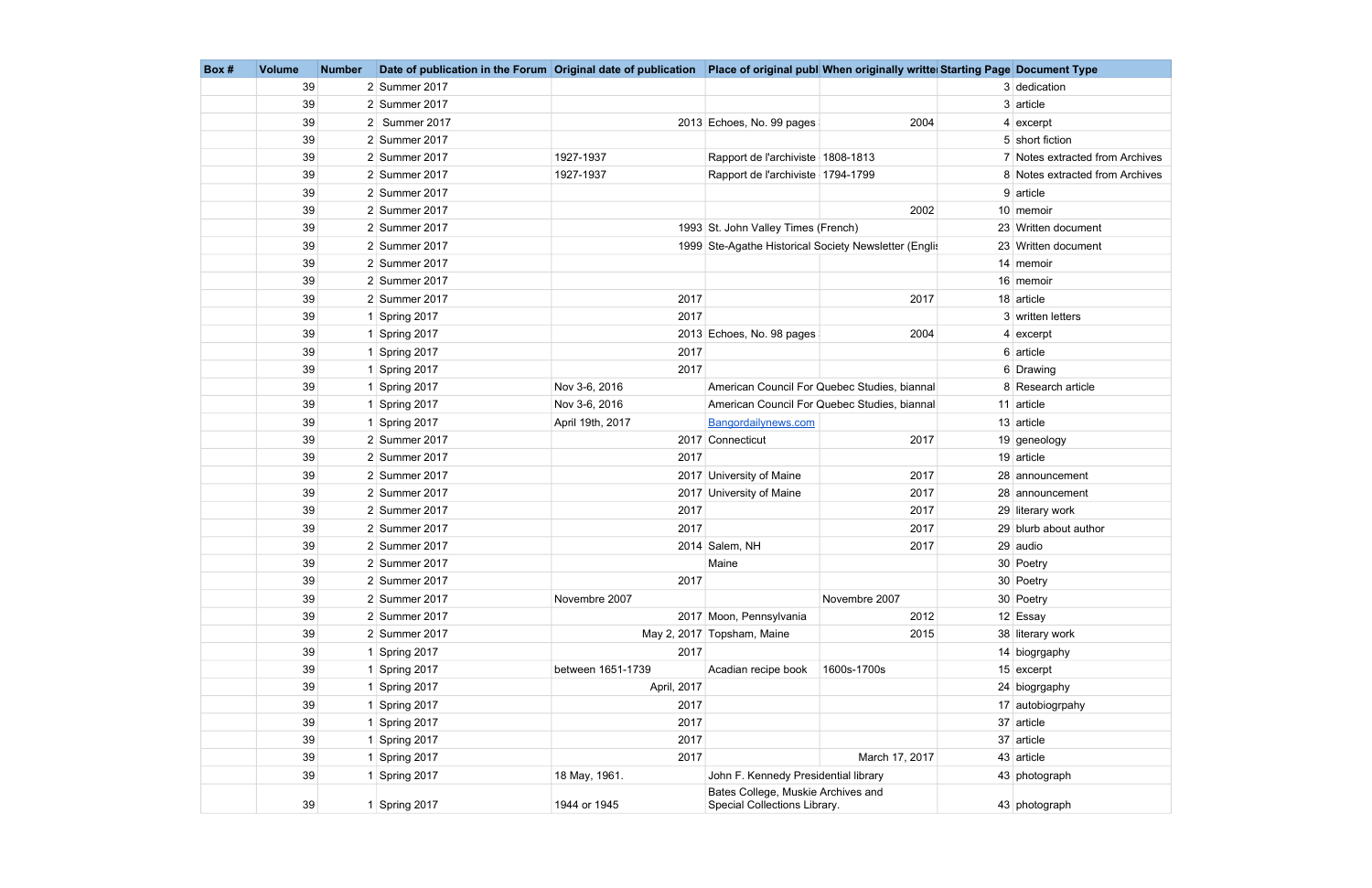| <b>Title/Caption</b>                                                                                                                         | <b>Author</b>     | Who is this article about?                           | Language                   |                        | Subject (if multipl Subject (if multiple sub Subject (if multir Place mentioned |                                  |                                               | <b>Place mentioned</b>                                                                | <b>Place mentioned</b>   |
|----------------------------------------------------------------------------------------------------------------------------------------------|-------------------|------------------------------------------------------|----------------------------|------------------------|---------------------------------------------------------------------------------|----------------------------------|-----------------------------------------------|---------------------------------------------------------------------------------------|--------------------------|
| Chez Dean: An amazing gourmet kitchen, PLUS meals on wheels                                                                                  |                   | Grègorie Chabot/ Josèe Vachon                        | English                    | Cuisine                |                                                                                 |                                  | Québec City                                   |                                                                                       |                          |
| <b>FACT CHECK</b>                                                                                                                            | Joshua Barrière   |                                                      | English                    | Newspaper and magazine |                                                                                 |                                  | University of Maine                           | Franco-American centre                                                                |                          |
| From Maine to Thailand The making of a Peace Corps Volunteer                                                                                 | Roger Parent      |                                                      | English                    | Nonfiction             |                                                                                 |                                  | Thailand                                      | South Bend, IN                                                                        |                          |
| <b>Back Seats</b>                                                                                                                            | Paul Paré         |                                                      | English                    | Fiction                |                                                                                 |                                  | Québec                                        |                                                                                       |                          |
| LE NEZ DANS LES ARCHIVES                                                                                                                     | <b>Guy Dubay</b>  |                                                      | French/ English            | Nonfiction             | <b>History: Documentary</b>                                                     |                                  | Province de Québec                            | Madawaska                                                                             |                          |
| <b>Father Ciquard</b>                                                                                                                        | Guy Dubay         |                                                      | French/ English Nonfiction |                        | History: Documentary                                                            |                                  | Parish st. Basile                             | Madawaska                                                                             | Province de Québe        |
| Another Voice in What to Call Ourselves                                                                                                      | Denise R. Larson  |                                                      | English                    | Nonfiction             | Immigration                                                                     | Geneaology                       | French Canada                                 | Quebec                                                                                |                          |
| Stones                                                                                                                                       | Ray Luc Levasseur |                                                      | English                    | Nonfiction             |                                                                                 |                                  | French Canada                                 |                                                                                       |                          |
| SOUVENIRS D'UNE TANTE                                                                                                                        |                   | Jacqueline Maria Rose Délima Bossè Ch French         |                            | Nonfiction             | Poetry                                                                          |                                  |                                               |                                                                                       |                          |
|                                                                                                                                              |                   |                                                      |                            |                        |                                                                                 |                                  |                                               |                                                                                       |                          |
| The Late Train                                                                                                                               |                   | Gérard Co The immediate and extended English         |                            | Nonfiction             | Biography and Autobiography                                                     |                                  | Berlin, NH                                    | Biddeford, Lewiston, and Montréal, Canada                                             |                          |
| The Late Train Part II (My Father)                                                                                                           |                   | Gérard Co Felix Coulombe (father of the English      |                            | Nonfiction             | Biography and Autobiography                                                     |                                  | Warwick, County Atha Biddeford, ME            |                                                                                       | Hartford, CT             |
| Members of the SHFA Testify in Support of Saving Notre-Dame des   Albert J. M Reporter Marceau and other   English                           |                   |                                                      |                            | Nonfiction             | Art and Architecture                                                            | History: Religion                | Worchester, MA                                | Paris                                                                                 | Hartford, CT             |
| Lettres/Letters                                                                                                                              |                   | Le forum/various people that wrote in French/English |                            | Nonfiction             |                                                                                 |                                  | Fairfield, ME                                 | Presque Isle, ME                                                                      | Doverfoxcraft, ME        |
| From Maine to Thailand The making of a peace corps volunteer                                                                                 |                   | Roger Par Charoon and Luk (host familie English      |                            | Nonfiction             |                                                                                 |                                  | Thailand                                      | Village of Vang                                                                       | South Bend, IN           |
| NOS HISTORIES DE L'ILE STORIES - SOME OF THE REASONS I Amy Bouc Ku Klux Klan                                                                 |                   |                                                      | English                    | Nonfiction             | History: Local                                                                  |                                  | Oldtown, ME                                   | Madawska, ME                                                                          |                          |
|                                                                                                                                              |                   | Peter Arch Ku Klux Klan                              |                            |                        |                                                                                 |                                  |                                               |                                                                                       |                          |
| Being & Not Being Franco-American: The Perspective of One 21st C Maegan M present day French familes in English                              |                   |                                                      |                            | Nonfiction             | immigration                                                                     |                                  | Waterville, ME                                | University of Maine                                                                   | Portland, ME             |
| "Le Messager: A Franco-American Newspaper and its Impact"                                                                                    |                   | Mitchel Jol Franco Newspapers                        | English                    | Nonfiction             |                                                                                 |                                  | Lewiston, ME                                  |                                                                                       |                          |
| Maine's Franco voters still hold great sway, and they are increasingly Michael SI LePage, Adam Cote                                          |                   |                                                      | English                    | Nonfiction             | <b>Government &amp; Politics</b>                                                |                                  | Lewiston, ME                                  |                                                                                       |                          |
| Lucie LeBlanc Consentino, Acadian Genealogist, Will Speak to the F Albert J. M Lucie LaBlanc Consentino (S English                           |                   |                                                      |                            | Nonfiction             | geneology                                                                       | History: Clubs and Tolland, CT   |                                               |                                                                                       |                          |
| The First Official French-Canadian-American Day in Hartford, CT, Ju Albert J. M politicians, clergy, musicians, organizers, and p Nonfiction |                   |                                                      |                            |                        | History: Religion                                                               |                                  |                                               | History: Governm Hartford, Bristol, Enfield, Waterbury, Bloomfield Lac Mégantic and N |                          |
| Save the DateJosée Vachon                                                                                                                    |                   | Josée Vachon, Musician                               | English                    |                        | Art and Architecture                                                            | music performand Orono, ME       |                                               | Crossland Hall, University of Maine                                                   |                          |
| Susan Poulin                                                                                                                                 |                   | Susan Poulin, Actress, Autho English                 |                            |                        | Literary Works, fiction                                                         | Drama                            | Orono, ME                                     | Crossland Hall, University of Maine                                                   |                          |
| A Castle in the Clouds: Tom Plant and the American Dream                                                                                     |                   | Barry H. R Tom Plant, Shoe Manufacture English       |                            | Nonfiction             | Biography                                                                       | History: Labor and Bath, ME      |                                               | Massachusetts                                                                         | Lake Winnipesauke        |
| <b>Barry Rodrique</b>                                                                                                                        |                   | Barry Rodrique, author of "A (English                |                            |                        | Biography                                                                       |                                  | History: Sociology Canadian_American   Russia |                                                                                       |                          |
| "It's All About Love" by Marie-Line Morin                                                                                                    |                   | A CD called "It's All About Lov English              |                            |                        | Audio                                                                           | music performand Salem, NH       |                                               | Amherst, NH                                                                           |                          |
| Independence Day                                                                                                                             |                   | Joseph Ja June 19th, aka "Juneteenth", English       |                            |                        | <b>Literary Work</b>                                                            | Poetry                           | History: General                              | Maine                                                                                 |                          |
| Coffee at Dusk                                                                                                                               |                   | Margaret L Eugène, the young hero of the English     |                            | Nonfiction             | <b>Literary Work</b>                                                            | Biography & Auto Poetry          |                                               | Petersburg, VA                                                                        |                          |
| Les Fleurs D Acadie                                                                                                                          |                   | Michel Lad A flower of paradise in Acadia French     |                            | Fiction                | Poetry                                                                          |                                  | Acadia, Maine and Quebec                      |                                                                                       |                          |
| Jeremy Brinkley                                                                                                                              |                   | Stuart Brin Jeremy Brinkley and his fathe English    |                            | Nonfiction             | Biography                                                                       |                                  | Moon, Western Penn Maine                      |                                                                                       |                          |
| Bucksport's First Franco Americans Were Patriots, Rebels and, Aboy James My The French Canadians from (English                               |                   |                                                      |                            | Nonfiction             | Anthropology                                                                    | History: Labor & § Bucksport, ME |                                               | Quebec and Ontario, Car Vermont                                                       |                          |
| REGIS "BONHOMME" DAIGLE 1808-1880                                                                                                            |                   | Guy Duba Regis Daigle                                | English                    | Nonfiction             | Biography                                                                       |                                  | Madawaska                                     | Portage Lake, ME                                                                      | <b>Bank of New Bruns</b> |
| What Did They Eat?                                                                                                                           |                   | George Fil René Martin and Marie Brun   English      |                            | Nonfiction             | Biography                                                                       | Beausoleil (farm) Port- Royal    |                                               | Anapolis Royal, Acadia Nova Scotia                                                    |                          |
| Canadian Littérateur, Expatriate, and Intercultural Broker                                                                                   |                   | Patrick La Prosper Bender(1844-1917) English         |                            | Nonfiction             | Biography                                                                       | History: General Quebec City     |                                               |                                                                                       |                          |
| On Being Franco-American                                                                                                                     |                   | Gérard Co Cara cotu Coulombe (mother English         |                            | Nonfiction             | autobiography                                                                   | French in North America          |                                               | Fairfield, CT                                                                         | Old Orchard, ME          |
| Six Historically French-Canadian Parishes Will Merge in the Archdiod Albert J. M Merging churches                                            |                   |                                                      | English                    | Nonfiction             | Religion                                                                        |                                  |                                               | Newspaper and N St. Laurent Parish Ch Ste-Anne/Immaculate Co St. Anne in Waterb       |                          |
| Raising of the Quebec Flag at the Connecticut State Capitol, Fri. Jun Albert J. M Odette Manning                                             |                   |                                                      | English                    | Nonfiction             | Newspaper and magazine                                                          |                                  | State Capitol in Hartford Conn.               |                                                                                       |                          |
| The Man Who United Irish- and Franco-Americans                                                                                               |                   | James My John F. Kennedy                             | English                    | Nonfiction             | Biography                                                                       |                                  | Fall River, ME                                |                                                                                       |                          |
|                                                                                                                                              |                   | President John F. Kennedy a English                  |                            | Photography            | Histiography                                                                    |                                  | JFK Presidential Libra Ottawa                 |                                                                                       |                          |
|                                                                                                                                              |                   | Bobby Kennedy poses in fron English                  |                            |                        | Histiography                                                                    |                                  | <b>Bates College</b>                          |                                                                                       |                          |
|                                                                                                                                              |                   |                                                      |                            | Photography            |                                                                                 |                                  |                                               |                                                                                       |                          |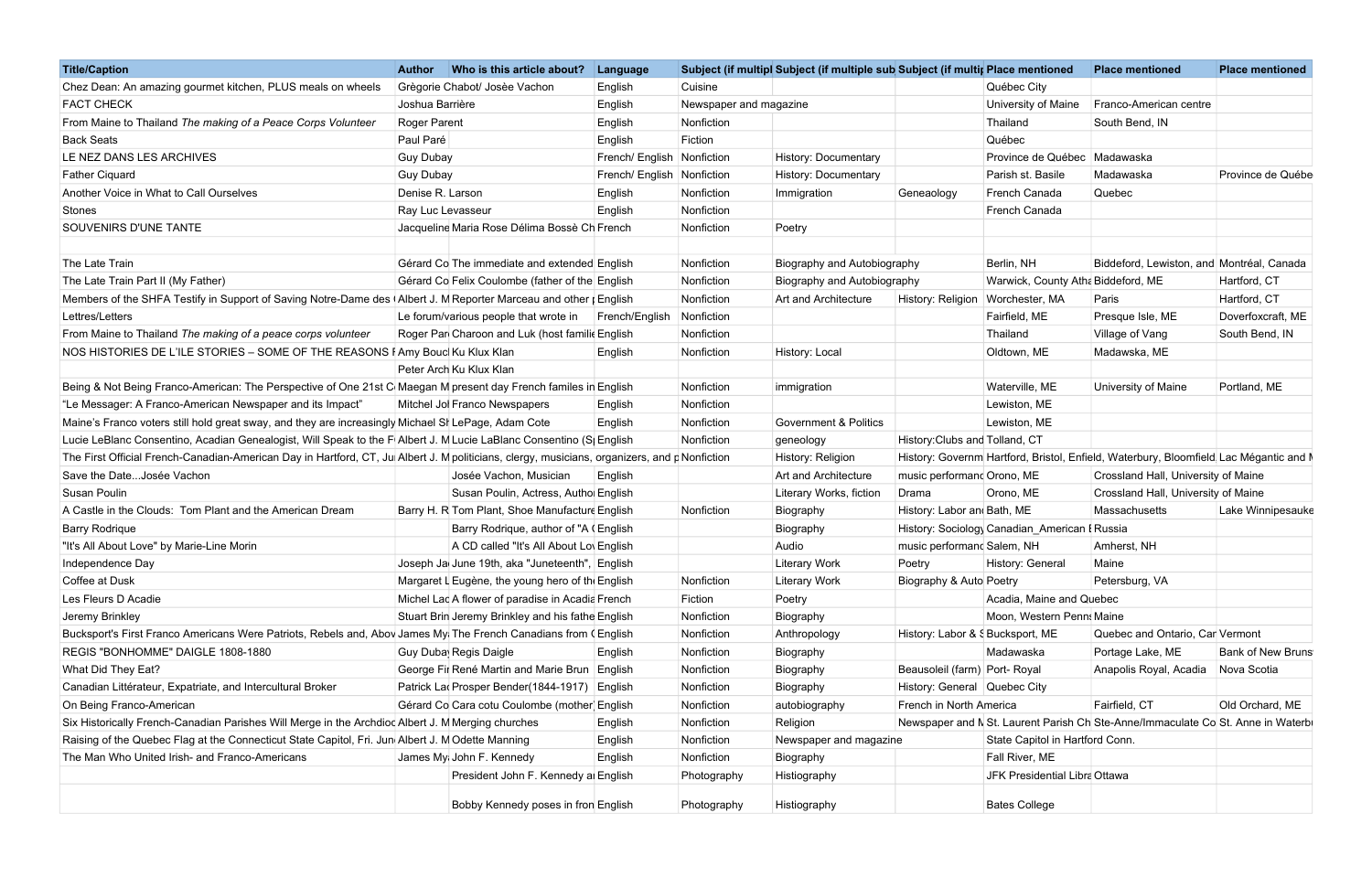| <b>Place mentioned</b>                        | <b>Significant Date Date Description</b>                                                  | <b>Add'l Notes</b>                                                                                     |  |                                                                                                                                             |  |
|-----------------------------------------------|-------------------------------------------------------------------------------------------|--------------------------------------------------------------------------------------------------------|--|---------------------------------------------------------------------------------------------------------------------------------------------|--|
|                                               |                                                                                           | "Meals on wheels"                                                                                      |  |                                                                                                                                             |  |
|                                               |                                                                                           |                                                                                                        |  |                                                                                                                                             |  |
|                                               |                                                                                           | excerpt written in 2004 but published in 2013                                                          |  |                                                                                                                                             |  |
|                                               |                                                                                           |                                                                                                        |  |                                                                                                                                             |  |
|                                               |                                                                                           |                                                                                                        |  |                                                                                                                                             |  |
|                                               |                                                                                           |                                                                                                        |  |                                                                                                                                             |  |
|                                               |                                                                                           |                                                                                                        |  |                                                                                                                                             |  |
|                                               |                                                                                           |                                                                                                        |  |                                                                                                                                             |  |
|                                               |                                                                                           |                                                                                                        |  |                                                                                                                                             |  |
|                                               |                                                                                           |                                                                                                        |  |                                                                                                                                             |  |
| Port Washington, NY; Darien and Fairfield, CT |                                                                                           | Different events and facts about the author's family as well as some family secrets that were not told |  |                                                                                                                                             |  |
|                                               |                                                                                           | The focus of Part Two was on the father of the author                                                  |  |                                                                                                                                             |  |
|                                               |                                                                                           | a petition for signing is found at www.preservationworchester.org                                      |  |                                                                                                                                             |  |
| Pinellas Park, FL                             |                                                                                           |                                                                                                        |  |                                                                                                                                             |  |
|                                               |                                                                                           |                                                                                                        |  |                                                                                                                                             |  |
|                                               |                                                                                           |                                                                                                        |  |                                                                                                                                             |  |
|                                               |                                                                                           |                                                                                                        |  |                                                                                                                                             |  |
|                                               |                                                                                           | French Canadian                                                                                        |  |                                                                                                                                             |  |
|                                               |                                                                                           | Franco- American                                                                                       |  |                                                                                                                                             |  |
|                                               |                                                                                           |                                                                                                        |  |                                                                                                                                             |  |
|                                               |                                                                                           | fall general meeting: French-Canadian Geneologic Society of CT www.fcgsc.org                           |  |                                                                                                                                             |  |
|                                               | Woonsocket, RI; Milwaukee, WI; Manchester, NH; Worchester, MA; Schagticoke, NY; Orono, ME | June 24, 2014 was the date of the event                                                                |  |                                                                                                                                             |  |
|                                               |                                                                                           |                                                                                                        |  |                                                                                                                                             |  |
|                                               |                                                                                           | August 13, 2017; free performance; http://joseevachon.com                                              |  |                                                                                                                                             |  |
|                                               |                                                                                           |                                                                                                        |  | September 18, 2017; free book reading (The Sweet Life: Ida LeClair's Guide to Love and Marriage; http://www.poolyle.com                     |  |
| e, NH                                         |                                                                                           | Tom Plant; from a poor French Canadian family became a wealthy shoe manufacturer                       |  |                                                                                                                                             |  |
|                                               |                                                                                           | Barry Rodriques wrote the recommended book "A Castle in the Clouds: Tom Plant and the American Dream"  |  |                                                                                                                                             |  |
|                                               |                                                                                           | Classical Songs, Popular, Opera, Sacred, Spirituals                                                    |  |                                                                                                                                             |  |
|                                               |                                                                                           |                                                                                                        |  | Author Joseph Jackson, Coordinator of the Maine Prison Advocacy Coalition, Program Facilitator for Maine Inside Out                         |  |
|                                               |                                                                                           |                                                                                                        |  | "Siege of Petersburg - July, 1884". Poem/Excerpt from tremblay's novel Un Revenant about men drinking coffee before a civil war attack      |  |
|                                               |                                                                                           | A poem about flowers in Acadia that has the features of people                                         |  |                                                                                                                                             |  |
|                                               |                                                                                           |                                                                                                        |  | A high school talk by a father about how heroine took his son, submitted by his uncle, Tony Brinkley, Senior Faculty Associate, Franco-Amer |  |
| Fort Knox                                     |                                                                                           | A historical essay about French Canadian Catholics who moved to Bucksport, ME                          |  |                                                                                                                                             |  |
| wick                                          |                                                                                           |                                                                                                        |  |                                                                                                                                             |  |
|                                               |                                                                                           |                                                                                                        |  |                                                                                                                                             |  |
|                                               |                                                                                           | industrial revolution                                                                                  |  |                                                                                                                                             |  |
| Biddeford                                     |                                                                                           |                                                                                                        |  |                                                                                                                                             |  |
| St. Louis in West Ha St. Peter in New Britain |                                                                                           | St. Ann in Bristol                                                                                     |  |                                                                                                                                             |  |
|                                               |                                                                                           |                                                                                                        |  |                                                                                                                                             |  |
|                                               |                                                                                           | Maine franco-american and Irish communities                                                            |  |                                                                                                                                             |  |
|                                               |                                                                                           |                                                                                                        |  |                                                                                                                                             |  |
|                                               |                                                                                           |                                                                                                        |  |                                                                                                                                             |  |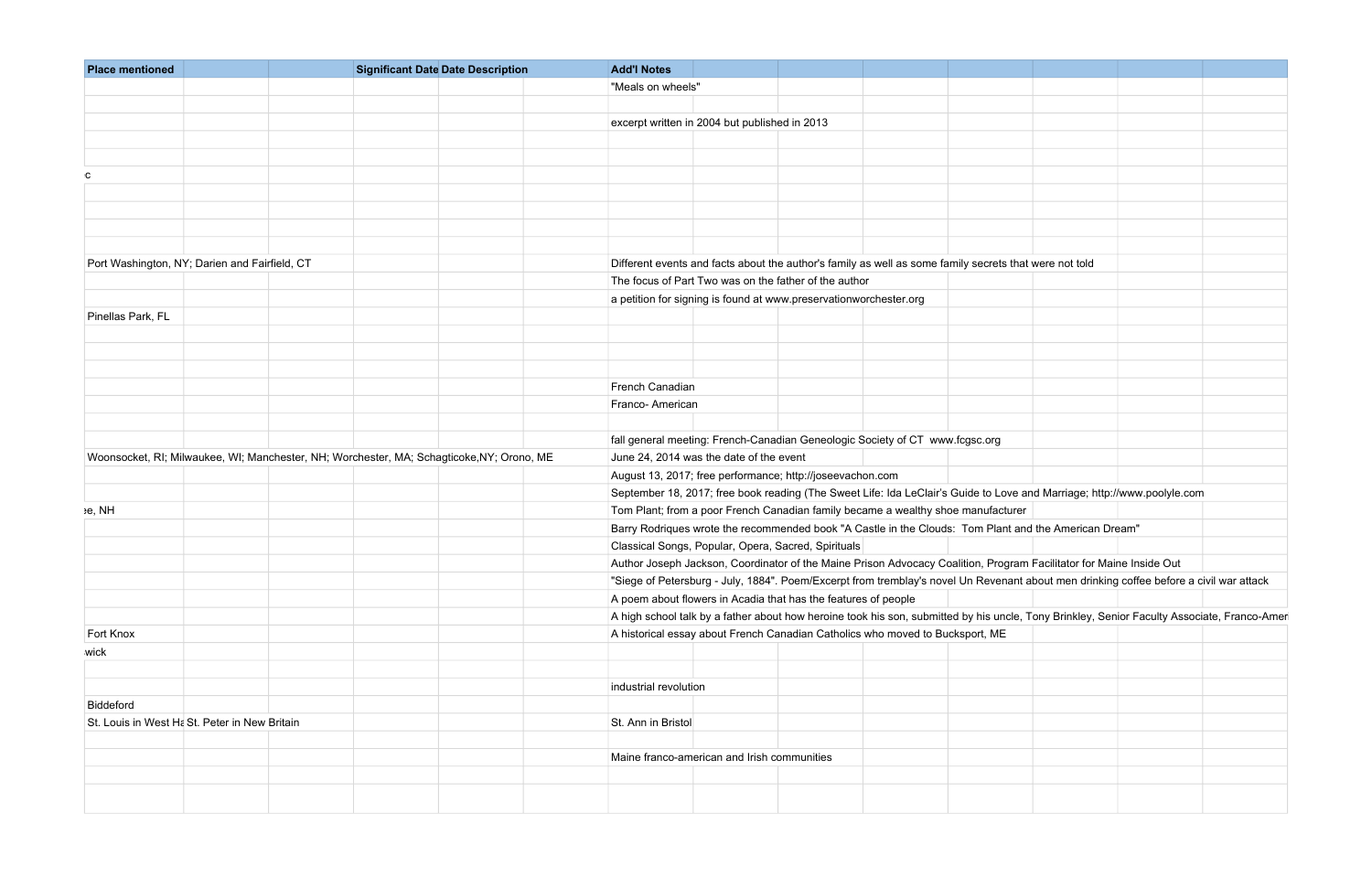| ican Centre, University of Maine |  |  |
|----------------------------------|--|--|
|                                  |  |  |
|                                  |  |  |
|                                  |  |  |
|                                  |  |  |
|                                  |  |  |
|                                  |  |  |
|                                  |  |  |
|                                  |  |  |
|                                  |  |  |
|                                  |  |  |
|                                  |  |  |
|                                  |  |  |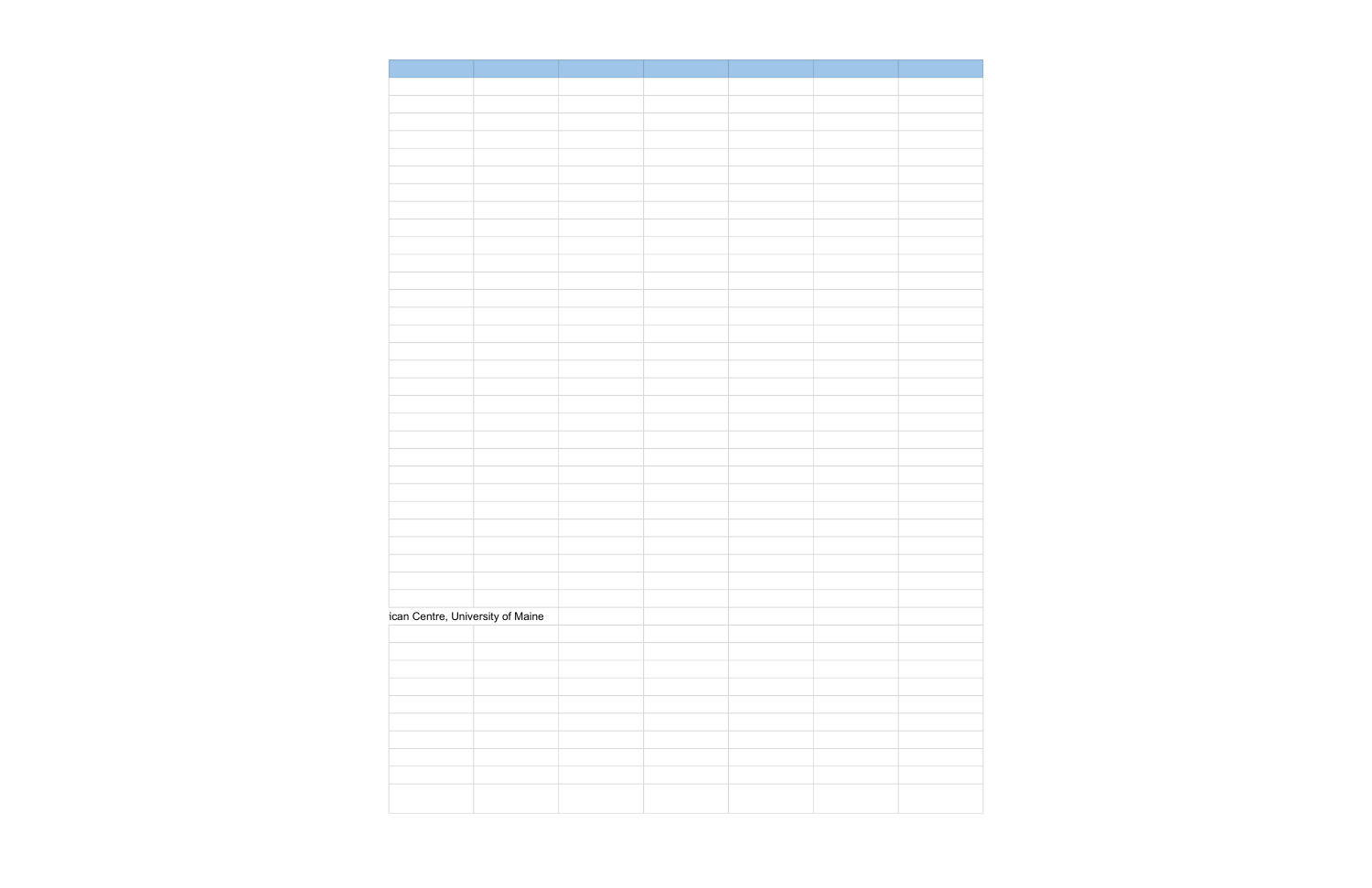| Box # | <b>Volume</b> | <b>Number</b> | Date of publication in the Forum Original date of publication   Place of original publ When originally writte Starting Page Document Type |             |                                                        |      |               |
|-------|---------------|---------------|-------------------------------------------------------------------------------------------------------------------------------------------|-------------|--------------------------------------------------------|------|---------------|
|       | 39            |               | 1 Spring 2017                                                                                                                             |             | 12 September 1953 John F. Kennedy Presidential library |      | 43 photograph |
|       | 39            |               | 1 Spring 2017                                                                                                                             | 2017        |                                                        |      | 38 Poetry     |
|       | 39            |               | 1 Spring 2017                                                                                                                             | 7 July 2003 |                                                        |      | 38 photograph |
|       | 39            |               | 1 Spring 2017                                                                                                                             |             |                                                        |      | 39 Poetry     |
|       | 39            |               | 1 Spring 2017                                                                                                                             | 2017        |                                                        |      | 39 Poetry     |
|       | 39            |               | 1 Spring 2017                                                                                                                             | 2017        |                                                        |      | 39 Poetry     |
|       | 39            |               | 1 Spring 2017                                                                                                                             | 2017        |                                                        |      | 39 article    |
|       | 39            |               | 1 Spring 2017                                                                                                                             | 2017        |                                                        |      |               |
|       | 39            |               | 1 Spring 2017                                                                                                                             |             | 1861 Woonsocket                                        |      | $40$ poem     |
|       | 39            |               | 1 Spring 2017                                                                                                                             | 2017        |                                                        |      | $40$ poem     |
|       | 39            |               | 1 Spring 2017                                                                                                                             |             | 1983 EMBERS, volume 8, no. 2                           |      | $40$ poem     |
|       | 39            |               | 1 Spring 2017                                                                                                                             | 2017        |                                                        |      | 41 Poem       |
|       | 39            |               | 1 Spring 2017                                                                                                                             | 2017        |                                                        |      | $41$ Poem     |
|       | 39            |               | 1 Spring 2017                                                                                                                             | 2017        |                                                        |      | 42 Poem       |
|       | 39            |               | 1 Spring 2017                                                                                                                             | 2017        |                                                        |      | $42$ poem     |
|       | 39            |               | 1 Spring 2017                                                                                                                             | 2017        |                                                        |      | $42$ poem     |
|       | 39            |               | 1 Spring 2017                                                                                                                             | 2017        |                                                        |      | 42 Poem       |
|       | 39            |               | 1 Spring 2017                                                                                                                             | 2017        |                                                        |      | $36$ add      |
|       | 39            |               | 1 Spring 2017                                                                                                                             | 2017        |                                                        |      | $26$ article  |
|       | 39            |               | 1 Spring 2017                                                                                                                             | 2017        |                                                        |      | 44 article    |
|       | 39            |               | 1 Spring 2017                                                                                                                             |             | 2017 Wikimedia Commons                                 |      | 44 Photograph |
|       | 39            |               | 1 Spring 2017                                                                                                                             | 2017        |                                                        |      | 44 article    |
|       | 39            |               | 1 Spring 2017                                                                                                                             |             | 2017 St. Germain-de-Granth                             | 1915 | 44 Photograph |
|       | 39            |               | 1 Spring 2017                                                                                                                             | 2017        |                                                        |      | 45 Blog       |
|       | 39            |               | 1 Spring 2017                                                                                                                             | 2017        |                                                        |      | 50 article    |
|       | 38            |               | 4 Winter 2017                                                                                                                             | 2017        |                                                        |      | $3$ letters   |
|       | 38            |               | 4 Winter 2017                                                                                                                             | 2017        |                                                        |      | $4$ article   |
|       | 38            |               | 4 Winter 2017                                                                                                                             |             | 2017 Rajotte family photo all                          | 1920 | 4 Photograph  |
|       | 38            |               | 4 Winter 2017                                                                                                                             |             | 2017 commons.wikimedia.org                             |      | 4 photograph  |
|       | 38            |               | 4 Winter 2017                                                                                                                             |             | 2017 commons.wikimedia.org                             |      | 4 photograph  |
|       | 38            |               | 4 Winter 2017                                                                                                                             | 2017        |                                                        |      | 5 Biography   |
|       | 38            |               | 4 Winter 2017                                                                                                                             | 2017        |                                                        |      | 5 photograph  |
|       | 38            |               | 4 Winter 2017                                                                                                                             | 2017        |                                                        |      | 5 photograph  |
|       | 38            |               | 4 Winter 2017                                                                                                                             |             | 2017 Corbis                                            | 1933 | 9 photograph  |
|       | 38            |               | 4 Winter 2017                                                                                                                             |             | 2013 "Echoes" No. 97 pages                             | 2004 | $10$ excerpt  |
|       | 38            |               | 4 Winter 2017                                                                                                                             | 2017        |                                                        | 2004 | 11 photograph |
|       | 38            |               | 4 Winter 2017                                                                                                                             | 2017        |                                                        |      | 11 Biography  |
|       | 38            |               | 4 Winter 2017                                                                                                                             | 2017        |                                                        |      | 12 Photograph |
|       | 38            |               | 4 Winter 2017                                                                                                                             | 2017        |                                                        |      | $13$ article  |
|       | 38            |               | 4 Winter 2017                                                                                                                             | 2017        |                                                        |      | $14$ article  |
|       | 38            |               | 4 Winter 2017                                                                                                                             | 2017        |                                                        |      | $15$ article  |
|       | 38            |               | 4 Winter 2017                                                                                                                             | 2017        |                                                        |      | $17$ article  |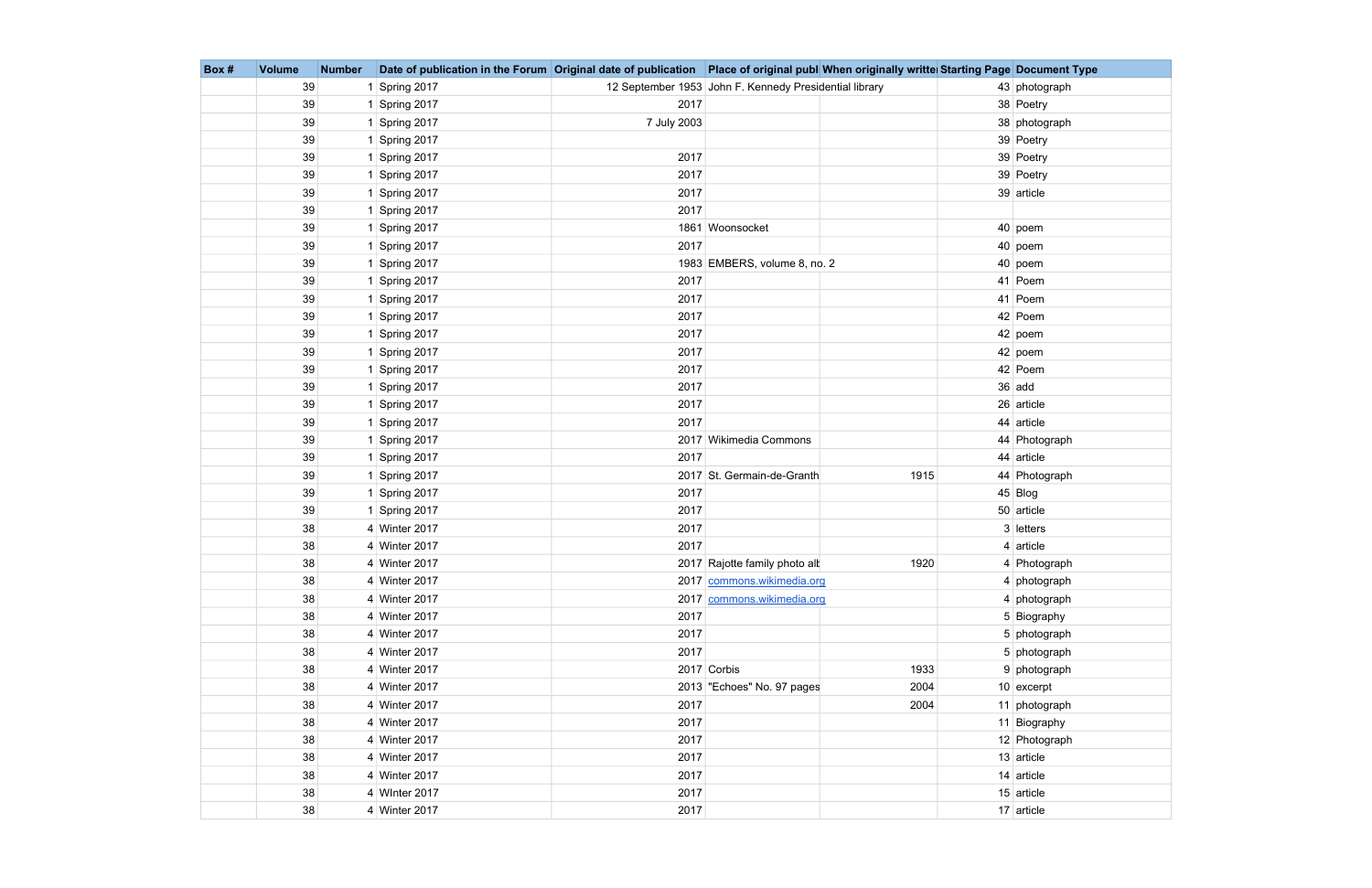| <b>Title/Caption</b>                                                                                                 | Who is this article about? Language<br><b>Author</b> |         |                               | Subject (if multipl Subject (if multiple sub Subject (if multip Place mentioned |                          |                                      | <b>Place mentioned</b>                                    | <b>Place mentioned</b> |
|----------------------------------------------------------------------------------------------------------------------|------------------------------------------------------|---------|-------------------------------|---------------------------------------------------------------------------------|--------------------------|--------------------------------------|-----------------------------------------------------------|------------------------|
|                                                                                                                      | Jacqueline Bouvier Kennedy   English                 |         | Photography                   | Histiography                                                                    |                          | Newport, RI                          |                                                           |                        |
| Final Roll Call In Memory of this Nation's Fallen Warriors                                                           | Carroll R.   Veterans                                | English | Poetry                        |                                                                                 |                          | <b>Arlington National Ceremony</b>   |                                                           |                        |
|                                                                                                                      | Carroll R. Michaud and Col. J English                |         | Photography                   | Histiography                                                                    |                          |                                      |                                                           |                        |
| Report to an Academy                                                                                                 | Franz Kafk Freedom                                   | English | Poetry                        |                                                                                 |                          | Africa                               | Europe                                                    |                        |
| Response to Report to an Academy                                                                                     | Andrew W Franz Kafka                                 | English | Poetry                        |                                                                                 |                          |                                      |                                                           |                        |
| Pendant qu'ont dormais                                                                                               | Don Levesque                                         | French  | Poetry                        |                                                                                 |                          |                                      |                                                           |                        |
| The Poem and the Paper: "Rince Ta Guenille" and Le F.A.R.O.G. Fo Maureen F Paul Paré                                 |                                                      | English | Nonfiction                    | French in North America                                                         |                          |                                      | University of Southerr Le F.A.R.O.G. Forum                |                        |
| Glory                                                                                                                | Rémi Tren Battle of Bull Run                         | English | Poetry                        | History:general                                                                 |                          | Woonsocket                           |                                                           |                        |
| <b>DREAM</b>                                                                                                         | Jim Bishop                                           | English | Poetry                        |                                                                                 |                          |                                      |                                                           |                        |
| A WORD ABOUT THE DEATH OF MY FATHER*                                                                                 | Gérarde Coulombe                                     | English | Poetry                        |                                                                                 |                          |                                      |                                                           |                        |
| Loyaux mais français                                                                                                 | <b>Mitch Roberge</b>                                 | French  | Poetry                        | French in North America                                                         |                          |                                      |                                                           |                        |
| A GARDEN IN MY HEAD                                                                                                  | <b>Adrienne F Flowers</b>                            | English | Poetry                        |                                                                                 |                          |                                      |                                                           |                        |
| Dans Acadie (In Acadia)                                                                                              | Austin Bragdon                                       | English | Poetry                        |                                                                                 |                          |                                      |                                                           |                        |
| TO OUR VETERANS                                                                                                      | Adrienne F veterans                                  | English | Poetry                        |                                                                                 |                          |                                      |                                                           |                        |
| New Word for Beauty                                                                                                  | Austin Bragdon                                       | English | Poetry                        |                                                                                 |                          |                                      |                                                           |                        |
| Seasonal Change                                                                                                      | Austin Bragdon                                       | English | Poetry                        |                                                                                 |                          |                                      |                                                           |                        |
| The Day the Horses Went to the Fair                                                                                  | Norman Beaupre                                       | English | biography                     |                                                                                 |                          | <b>Brown Unviersity</b>              | Paris                                                     |                        |
| Les batailleurs - Enquête d'un Québécois sur la diaspora franco-ame Simon Col franco-americanos                      |                                                      | French  | nonfiction                    |                                                                                 |                          | Lewistion, ME                        | Canada                                                    |                        |
| Through the Generations                                                                                              | Denise R. the family of Louis Hébert and English     |         | Genaology                     | nonfiction                                                                      |                          | Quebec City                          |                                                           |                        |
| Marie Rollet et ses enfants                                                                                          | Jean Gagr Parc Montmorency, Quebec (English          |         | photography                   | Genalogy                                                                        |                          | Quebec City                          |                                                           |                        |
| Never Stop Looking                                                                                                   | Denise R. Felix and Exilda Rajotte                   | English | Genaology                     | nonfiction                                                                      | biography                | Nashua, NH                           | Drummond County, Quebec Providence                        |                        |
| Felix and Sophie Bergeron stand together in this ca. 1915 photograph, possibly taken in St. Germain-de-Grant English |                                                      |         | photogrpahy                   | Genalogy                                                                        |                          |                                      | St. Germain de Grantham, Drummond county, Quebec Province |                        |
| 1649: Abraham Martin: Coupable ou Innocent?                                                                          | Robert Bé Abraham Martin et Marquerite French        |         | Fiction                       |                                                                                 |                          | France                               |                                                           |                        |
| Les Familles Daigle                                                                                                  | Bob Chen Olivier Daigre and Marie Gau English        |         | Genaology                     | nonfiction                                                                      | biography                | Saintonge, France                    | Port Royal                                                |                        |
| Lettres/Letters                                                                                                      | Guy Duba People corresponding with the English       |         | Nonfiction                    |                                                                                 |                          | St.John Valley                       | University of Maine                                       | <b>New Brunswick</b>   |
| From the Montreal of Old to the New Streets of Gold                                                                  | Denise R. the Rojotte Family                         | English | Biography                     | History: economic and industrial                                                |                          | Canada                               | Quebec City                                               |                        |
| Bruno Rajotte holds his cat on a street in Montreal                                                                  |                                                      | English | photography                   |                                                                                 |                          |                                      |                                                           |                        |
| Rue St. Louis, Old Montreal                                                                                          |                                                      | English | photography                   |                                                                                 |                          | Old Montreal                         |                                                           |                        |
| Mountie and Trooper at border between Canada and the United States                                                   |                                                      | English | photography                   |                                                                                 |                          | Canada                               | <b>United States</b>                                      |                        |
| "Mr. Zero" of Maine: The story of Urbain Ledoux                                                                      | Michael G Consul Urban Ledoux                        | English | Biography                     | nonfiction                                                                      | Government and Biddeford |                                      | New York City                                             | Maine                  |
| <b>Consul Urbain Ledoux</b>                                                                                          |                                                      | English | photography                   |                                                                                 |                          |                                      |                                                           |                        |
| Collège Marist in Van Buren, Maine                                                                                   |                                                      | English | photography                   |                                                                                 |                          | Van Buren, ME                        | Marist College                                            |                        |
| Homeless and Unemployed Men Eating at Relief Center(The Tub)                                                         |                                                      | English | Photography                   |                                                                                 |                          | The Tub                              |                                                           |                        |
| From Maine to Thailand The making of a Peace Corps Volunteer                                                         | Roger Par Laotians                                   | English | Autobiography                 | nonfiction                                                                      |                          | Thailand                             | Laos                                                      | <b>Mekong River</b>    |
| Typical boat crossing Mekong River                                                                                   |                                                      | English | photography                   |                                                                                 |                          | Thailand                             | <b>Mekong River</b>                                       |                        |
| The Watchmaker's Desk                                                                                                | Terry Oule Joseph Reginald Gerard Plou English       |         | Biography                     | nonfcition                                                                      | Grovetown, NH            | Ste-Agathe                           | Madawska                                                  |                        |
| 50TH WEDDING ANNIVERSARY (3 pictures)                                                                                | Francoise and Reginald Ploui English                 |         | photography                   |                                                                                 |                          |                                      |                                                           |                        |
| <b>Father Ponsardin</b>                                                                                              | Michael G Jean Francois Ponsardin                    | English | Biography                     | History: Religion                                                               |                          | St. Joseph's Parish in Leadville, CO |                                                           | Saint Louis High So    |
| Remembering Mademoiselle Grenier*                                                                                    | Gèrard Co Mademoiselle Eva Grenier                   | English | Biography                     | Nonfiction                                                                      |                          | Saint Andrè's                        | Biddeford                                                 |                        |
| "Rose the Bum" or Murder on Wentworth Street                                                                         | Gèrard Co Joseph Coutu                               | English | Biography                     | Nonfiction                                                                      |                          | Biddeford                            |                                                           |                        |
| Franco- Americna Retired Army Officer Shares Belgium Memory                                                          | Juliana L'H Donald Dubay                             | English | Biography/autobiod Nonfiction |                                                                                 | History: General Belgium |                                      | Africa                                                    | <b>French Colonies</b> |

| lace mentioned                      | <b>Place mentioned</b>                                   | <b>Place mentioned</b> |
|-------------------------------------|----------------------------------------------------------|------------------------|
| lewport, RI                         |                                                          |                        |
| rlington National Ceremony          |                                                          |                        |
|                                     |                                                          |                        |
| frica                               | Europe                                                   |                        |
|                                     |                                                          |                        |
|                                     |                                                          |                        |
|                                     | Iniversity of Southerr Le F.A.R.O.G. Forum               |                        |
|                                     |                                                          |                        |
| Voonsocket                          |                                                          |                        |
|                                     |                                                          |                        |
|                                     |                                                          |                        |
|                                     |                                                          |                        |
|                                     |                                                          |                        |
|                                     |                                                          |                        |
|                                     |                                                          |                        |
|                                     |                                                          |                        |
|                                     |                                                          |                        |
| rown Unviersity                     | Paris                                                    |                        |
| ewistion, ME                        | Canada                                                   |                        |
| uebec City                          |                                                          |                        |
| uebec City                          |                                                          |                        |
| lashua, NH                          | Drummond County, Quebec Providence                       |                        |
|                                     | t. Germain de Grantham, Drummond county, Quebec Province |                        |
| rance                               |                                                          |                        |
| aintonge, France                    | Port Royal                                               |                        |
| t.John Valley                       | University of Maine                                      | <b>New Brunswick</b>   |
| ∶anada                              | Quebec City                                              |                        |
|                                     |                                                          |                        |
| ld Montreal                         |                                                          |                        |
| anada                               | <b>United States</b>                                     |                        |
| iddeford                            | New York City                                            | Maine                  |
|                                     |                                                          |                        |
| an Buren, ME                        | <b>Marist College</b>                                    |                        |
| he Tub                              |                                                          |                        |
| hailand                             | Laos                                                     | <b>Mekong River</b>    |
| hailand                             | <b>Mekong River</b>                                      |                        |
| te- Agathe                          | Madawska                                                 |                        |
|                                     |                                                          |                        |
| t. Joseph's Parish in Leadville, CO |                                                          | Saint Louis High So    |
| aint Andrè's                        | <b>Biddeford</b>                                         |                        |
| iddeford                            |                                                          |                        |
| elgium                              | Africa                                                   | <b>French Colonies</b> |
|                                     |                                                          |                        |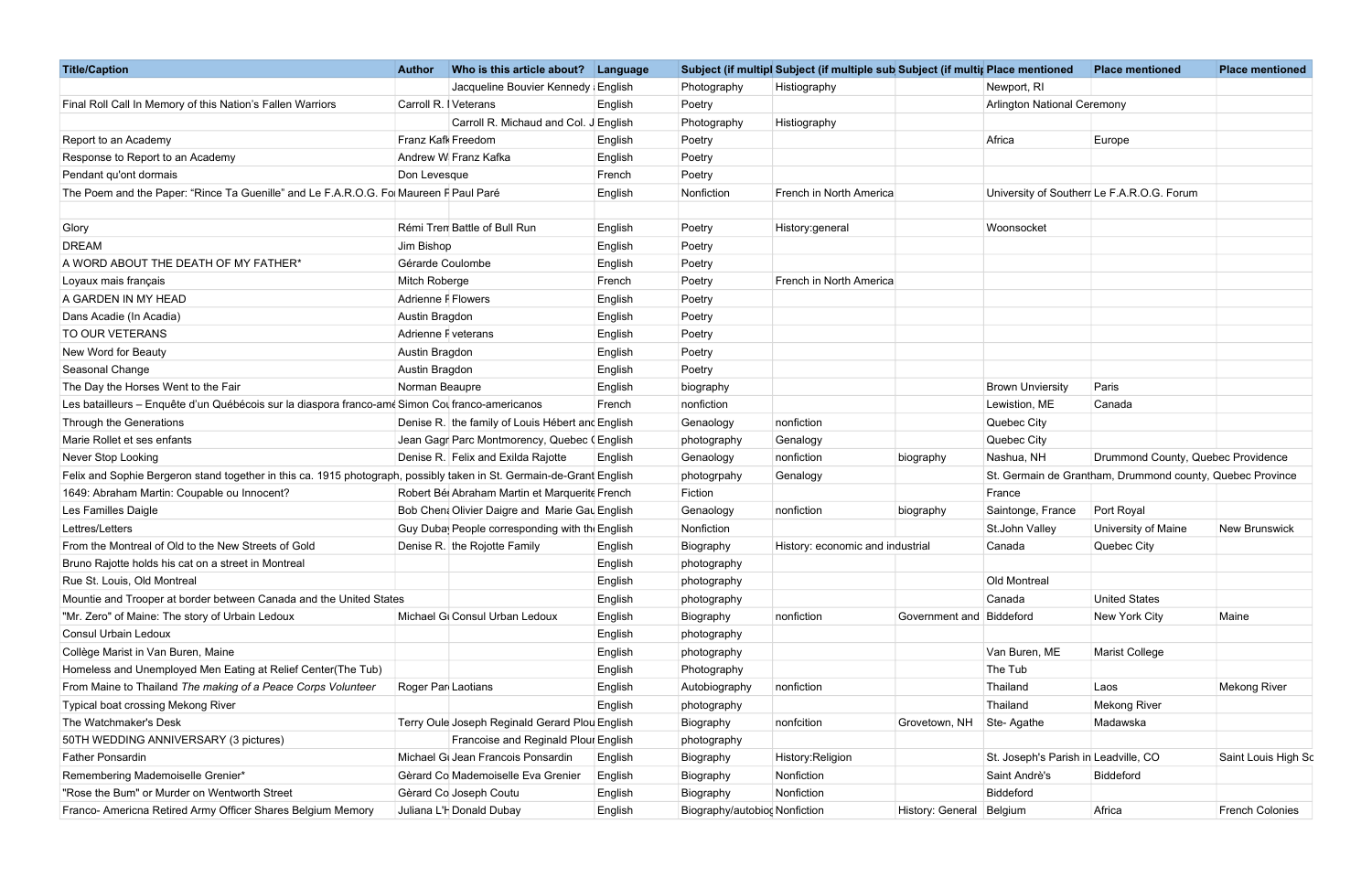| <b>Place mentioned</b> |  | <b>Significant Date Date Description</b> | <b>Add'l Notes</b> |  |  |  |
|------------------------|--|------------------------------------------|--------------------|--|--|--|
|                        |  |                                          |                    |  |  |  |
|                        |  |                                          |                    |  |  |  |
|                        |  |                                          |                    |  |  |  |
|                        |  |                                          |                    |  |  |  |
|                        |  |                                          |                    |  |  |  |
|                        |  |                                          |                    |  |  |  |
|                        |  |                                          |                    |  |  |  |
|                        |  |                                          |                    |  |  |  |
|                        |  |                                          |                    |  |  |  |
|                        |  |                                          |                    |  |  |  |
|                        |  |                                          |                    |  |  |  |
|                        |  |                                          |                    |  |  |  |
|                        |  |                                          |                    |  |  |  |
|                        |  |                                          |                    |  |  |  |
|                        |  |                                          |                    |  |  |  |
|                        |  |                                          |                    |  |  |  |
|                        |  |                                          |                    |  |  |  |
|                        |  |                                          |                    |  |  |  |
|                        |  |                                          |                    |  |  |  |
|                        |  |                                          |                    |  |  |  |
|                        |  |                                          |                    |  |  |  |
|                        |  |                                          |                    |  |  |  |
|                        |  |                                          |                    |  |  |  |
|                        |  |                                          |                    |  |  |  |
|                        |  |                                          |                    |  |  |  |
|                        |  |                                          |                    |  |  |  |
|                        |  |                                          |                    |  |  |  |
|                        |  |                                          |                    |  |  |  |
|                        |  |                                          |                    |  |  |  |
|                        |  |                                          |                    |  |  |  |
|                        |  |                                          |                    |  |  |  |
|                        |  |                                          |                    |  |  |  |
|                        |  |                                          |                    |  |  |  |
|                        |  |                                          |                    |  |  |  |
|                        |  |                                          |                    |  |  |  |
|                        |  |                                          |                    |  |  |  |
|                        |  |                                          |                    |  |  |  |
|                        |  |                                          |                    |  |  |  |
|                        |  |                                          |                    |  |  |  |
| :hool                  |  |                                          |                    |  |  |  |
|                        |  |                                          |                    |  |  |  |
|                        |  |                                          |                    |  |  |  |
|                        |  |                                          |                    |  |  |  |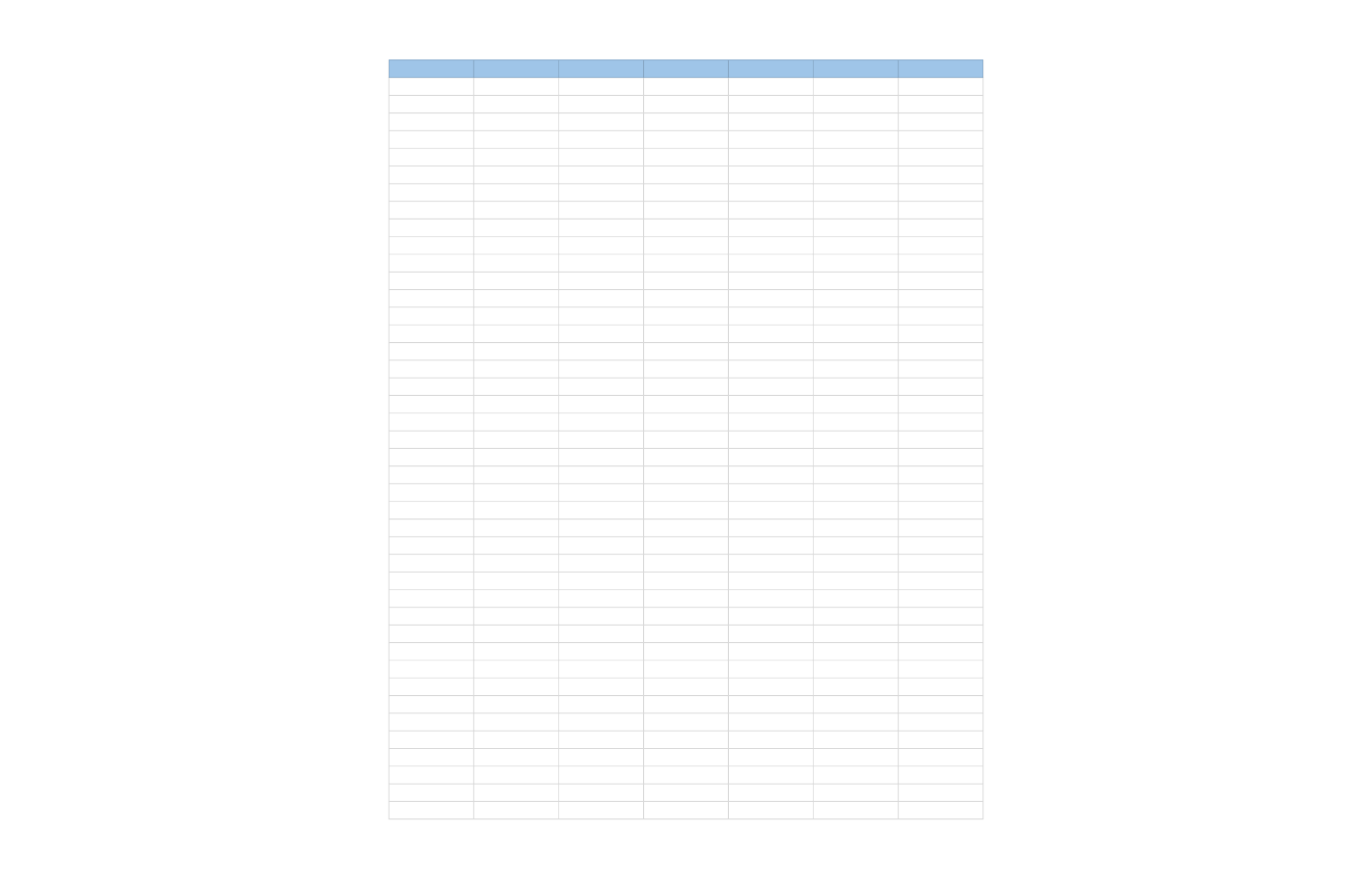| Box# | <b>Volume</b> | <b>Number</b> | Date of publication in the Forum Original date of publication   Place of original publ When originally writte Starting Page   Document Type |                            |                                   |                                                   |                                 |
|------|---------------|---------------|---------------------------------------------------------------------------------------------------------------------------------------------|----------------------------|-----------------------------------|---------------------------------------------------|---------------------------------|
|      | 38            |               | 4 Winter 2017                                                                                                                               | 1964                       |                                   |                                                   | 17 Photograph                   |
|      | 38            |               | 4 Winter 2017                                                                                                                               | 2017                       |                                   |                                                   | 17 Photograph                   |
|      | 38            |               | 4 Winter 2017                                                                                                                               | 2017                       |                                   |                                                   | 17 Photograph                   |
|      | 38            |               | 4 Winter 2017                                                                                                                               | 2017                       |                                   |                                                   | 18 invitation                   |
|      | 38            |               | 4 Winter 2017                                                                                                                               | 2017                       |                                   | November 3, 2016                                  | 19 Speech                       |
|      | 38            |               | 4 Winter 2017                                                                                                                               | 2017                       |                                   | January 16, 2017                                  | 21 Speech                       |
|      | 38            |               | 4 Winter 2017                                                                                                                               | 1600's                     | Acadian ancestry work 1600-1700's |                                                   | $22$ excerpts                   |
|      | 38            |               | 4 Winter 2017                                                                                                                               |                            |                                   |                                                   | 24 article                      |
|      | 38            |               | 4 Winter 2017                                                                                                                               |                            | 2017 Lewiston- Auburn, ME         | February 12, 2017                                 | $26$ article                    |
|      | 38            |               | 4 Winter 2017                                                                                                                               |                            | 1925 Lewiston City Hall           |                                                   | 26 Photograph                   |
|      | 38            |               | 4 Winter 2017                                                                                                                               |                            |                                   | 1925 Androscoggin Historical Society/Maine Memory | 26 Photograph                   |
|      | 38            |               | 4 Winter 2017                                                                                                                               |                            |                                   | 1930 Franco-American collection/Maine memory Net  | 27 Photograph                   |
|      | 39            |               | 2 Summer 2017                                                                                                                               |                            | Worcester, MA                     |                                                   | 18 Photograph                   |
|      | 39            |               | 2 Summer 2017                                                                                                                               |                            | Worcester, MA                     |                                                   | 18 Photograph                   |
|      | 39            |               | 2 Summer 2017                                                                                                                               |                            | Tolland, CT                       |                                                   | 19 Photograph                   |
|      | 39            |               | 2 Summer 2017                                                                                                                               | June 24, 2014 Hartford, CT |                                   | June 24, 2014                                     | 20 Photograph                   |
|      | 39            |               | 2 Summer 2017                                                                                                                               | June 24, 2014 Hartford, CT |                                   | June 24, 2014                                     | 20 Photograph                   |
|      | 39            |               | 2 Summer 2017                                                                                                                               | June 24, 2014 Hartford, CT |                                   | June 24, 2014                                     | 20 Photograph                   |
|      | 39            |               | 2 Summer 2017                                                                                                                               | June 24, 2014 Hartford, CT |                                   | June 24, 2014                                     | 20 Photograph                   |
|      | 38            |               | 4 Winter 2017                                                                                                                               |                            |                                   |                                                   | $27$ article                    |
|      | 38            |               | 4 Winter 2017                                                                                                                               |                            |                                   |                                                   | 29 announcement for May 6, 2017 |
|      | 38            |               | 4 Winter 2017                                                                                                                               |                            |                                   |                                                   | 30 Article                      |
|      | 38            |               | 4 Winter 2017                                                                                                                               |                            |                                   |                                                   | 32 Poetry                       |
|      | 38            |               | 4 Winter 2107                                                                                                                               |                            |                                   |                                                   | 32 Poetry                       |
|      | 38            |               | 4 Winter 2017                                                                                                                               |                            |                                   |                                                   | 32 Poetry                       |
|      | 38            |               | 4 Winter 2017                                                                                                                               |                            |                                   |                                                   | 32 Poetry                       |
|      | 38            |               | 4 Winter 2017                                                                                                                               |                            |                                   |                                                   | 33 Book synopsis                |
|      | 38            |               | 4 Winter 2017                                                                                                                               |                            |                                   |                                                   | 33 Book synopsis                |
|      | 38            |               | 4 Winter 2017                                                                                                                               |                            |                                   |                                                   | 34 Announcement                 |
|      | 38            |               | 4 Winter 2017                                                                                                                               |                            |                                   |                                                   | 34 Book synopsis                |
|      | 38            |               | 4 Winter 2017                                                                                                                               |                            |                                   |                                                   | $35$ recipe                     |
|      | 38            |               | 4 Winter 2107                                                                                                                               |                            |                                   |                                                   | $35$ recipe                     |
|      | 38            |               | 4 Winter 2017                                                                                                                               |                            |                                   |                                                   | 37 article                      |
|      | 39            |               | 2 Summer 2017                                                                                                                               |                            |                                   |                                                   | 14 $drawing$                    |
|      | 39            |               | 2 Summer 2017                                                                                                                               |                            |                                   |                                                   | 17 photograph                   |
|      | 39            |               | 2 Summer 2017                                                                                                                               | June 24, 2014 Hartford, CT |                                   | June 24, 2014                                     | 20 photograph                   |
|      | 39            |               | 2 Summer 2017                                                                                                                               | June 24, 2014 Hartford, CT |                                   | June 24, 2014                                     | 20 photograph                   |
|      | 39            |               | 2 Summer 2017                                                                                                                               | June 24, 2014 Hartford, CT |                                   | June 24, 2014                                     | 21 photograph                   |
|      | 39            |               | 2 Summer 2017                                                                                                                               | June 24, 2014 Hartford, CT |                                   | June 24, 2014                                     | 21 photograph                   |
|      | 39            |               | 2 Summer 2017                                                                                                                               | June 24, 2014 Hartford, CT |                                   | June 24, 2014                                     | 21 photograph                   |
|      | 39            |               | 2 Summer 2017                                                                                                                               | June 24, 2014 Hartford, CT |                                   | June 24, 2014                                     | 21 photograph                   |
|      | 39            |               | $2$ Summer 2017                                                                                                                             | June 24, 2014 Hartford, CT |                                   | June 24, 2014                                     | 21 photograph                   |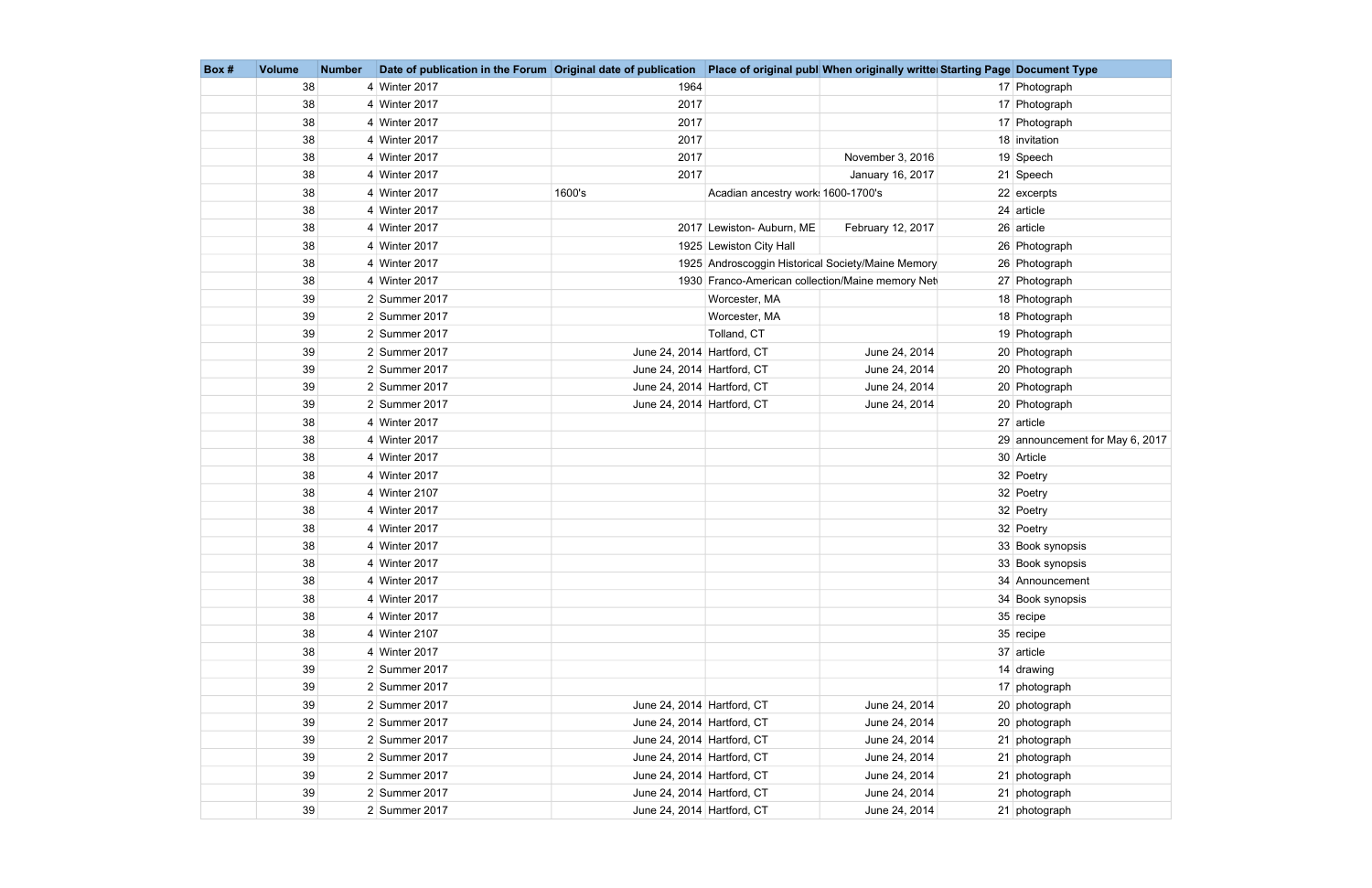| <b>Title/Caption</b>                                                                                                                                    | <b>Author</b>     | Who is this article about?                                                           | Language                  |                               | Subject (if multipl Subject (if multiple sub Subject (if multir Place mentioned |                                |                                            | <b>Place mentioned</b>     | <b>Place mentioned</b> |
|---------------------------------------------------------------------------------------------------------------------------------------------------------|-------------------|--------------------------------------------------------------------------------------|---------------------------|-------------------------------|---------------------------------------------------------------------------------|--------------------------------|--------------------------------------------|----------------------------|------------------------|
| Col. Donald Dubay 1964 University of Maine Graduate                                                                                                     |                   |                                                                                      | English                   | Photography                   |                                                                                 |                                | Universtiy of Maine                        |                            |                        |
| David (Don's son) Antonia de la Serna & Don                                                                                                             |                   |                                                                                      | English                   | Photography                   |                                                                                 |                                |                                            |                            |                        |
| Don and his wife Gail Dubay                                                                                                                             |                   |                                                                                      | English                   | Photography                   |                                                                                 |                                | Jordan Pond in Acadia                      |                            |                        |
| 100 years of Franco-American Veterans History                                                                                                           |                   | Franco- American collection                                                          | English                   | French in North America       |                                                                                 |                                | University of Southerr University of Maine |                            | Lewiston, ME           |
| Remarks of Servein M. Beliveau                                                                                                                          |                   | Steven M. 20th biennial conference of the English                                    |                           | Nonfiction                    | Essays                                                                          |                                | University of Maine   Portland, ME         |                            |                        |
| Troy Jackson Remarks on MLK Day                                                                                                                         |                   | Troy Jacks Martin Luther King Jr.                                                    | English                   | Nonfiction                    | Essays                                                                          |                                | Northern Maine                             |                            |                        |
| Open Hearth Cooking                                                                                                                                     |                   | George Fil Rene Martin and Marie Migni English                                       |                           | Nonfiction                    | Cuisine                                                                         | biography                      | Aroostook County, MI Nova Scotia           |                            | Anapolis in Acadia     |
| Le Patrimoine* Heritage Notre Dame de la Chandeleur the Groundho Par Kent E religious feast days                                                        |                   |                                                                                      | English                   | Nonfiction                    | Cuisine                                                                         |                                | Quebec                                     | <b>Acadian Communities</b> | Islet County, Quebe    |
| A New England Mardi Gras- The International Snowshoe Convention James My snowshoes                                                                      |                   |                                                                                      | English                   | Nonfiction                    | newspaper and magazin History: General                                          |                                | Quebec City                                | Lewiston, ME               |                        |
| Panorama of the 1925 Snowshoe Convention                                                                                                                |                   |                                                                                      | English                   | photography                   |                                                                                 |                                | Lewiston City Hall                         | City Park                  | Ice Palace             |
| Ice Palace, Lewiston City Park(now Kennedy Park)                                                                                                        |                   |                                                                                      | English                   | photography                   |                                                                                 |                                | Lewiston City Park                         |                            |                        |
| Snowshoers, Lewiston, Maine                                                                                                                             |                   |                                                                                      | English                   | Photography                   |                                                                                 |                                | University of Southerr Lewiston, ME        |                            |                        |
| Church Notre-Dame des Canadiens                                                                                                                         |                   | Valerie Ostrander, Office Manager at Preservation Worces photography                 |                           |                               | religion                                                                        |                                | Worcester, MA                              |                            |                        |
| Public Demonstration at Notre-Dame des Canadiens                                                                                                        |                   | Valerie Ostrander, Office Manager at Preservation Worces photography                 |                           |                               | religion                                                                        |                                | Worcester, MA                              |                            |                        |
| Lucie LeBlanc, Acadian Geneologist                                                                                                                      |                   |                                                                                      |                           | photography                   | geneology                                                                       |                                | Tolland, CT                                |                            |                        |
| Marie Turcotte and Fr. Robert J. Rousseau in St. Joseph's Cathedral Albert J. Marceau                                                                   |                   |                                                                                      |                           | photography                   | religion                                                                        | French in North A Hartford, CT |                                            | Bristol, CT                |                        |
| Fr. Alvin Leblanc in St. Joseph's Cathedral                                                                                                             | Albert J. Marceau |                                                                                      |                           | photography                   | religion                                                                        | French in North A Hartford, CT |                                            |                            |                        |
| Fr. Alvin Leblanc in St. Joseph's Cathedral's foyer                                                                                                     | Albert J. Marceau |                                                                                      |                           | photography                   | religion                                                                        | French in North A Hartford, CT |                                            |                            |                        |
| Louise Fauteux, soprano cantor singing in St. Joseph's Cathedral                                                                                        | Albert J. Marceau |                                                                                      |                           | photography                   | religion                                                                        | singing                        | Hartford, CT                               |                            |                        |
| Why are Franco-Americans So Invisible                                                                                                                   |                   | David Verr Franco Americans                                                          | English                   | Nonfiction                    | French in North America Biography                                               |                                | Jamestown/Plymouth Ellis Island            |                            | Eastern Europe         |
| STS Aumni Reunion Will be Held On Sat., May 6, 2017                                                                                                     |                   | Albert J. M Class of 1983, STSHS                                                     | English                   | Nonfiction                    | newspaper and magazine                                                          |                                | St. Thomas Seminary Bloomfield, CT         |                            | <b>STSHS</b>           |
| How to tell if your French-Canadian Ancestors Include Acadians                                                                                          |                   | George L. French-Canadian ancestors                                                  | English                   | Nonfiction                    | Geneology                                                                       |                                | Quebec                                     | <b>New York</b>            | New England            |
| The Language Crisis Today                                                                                                                               |                   | Danielle B Language                                                                  | English                   | Poetry                        |                                                                                 |                                | <b>Harper Collins</b>                      |                            |                        |
| Argument                                                                                                                                                |                   | Danielle B Language                                                                  | English                   | Poetry                        |                                                                                 |                                | Maine                                      |                            |                        |
| Souvenirs                                                                                                                                               |                   | Adrienne Pelletier LePage                                                            | English/ French           | Poetry                        |                                                                                 |                                |                                            |                            |                        |
| Glory                                                                                                                                                   |                   | Margret S. Battle of Bull Run                                                        | English                   | Poetry                        |                                                                                 |                                |                                            |                            |                        |
| Revuse                                                                                                                                                  |                   | Norman R. Beaurpe                                                                    | French                    | Nonfiction                    | Review                                                                          |                                |                                            |                            |                        |
| The Fallen Divina: Maria Callas                                                                                                                         |                   | Norman R Norman Beaurpe                                                              | Englsih                   | Biography                     | Review                                                                          | Nonfiction                     | Southern Maine                             | Biddeford, ME              | St. Francis College    |
| Heliotrope-- French Heritage Women Create has gone live and is not Franco-An FAWI                                                                       |                   |                                                                                      | English                   | French in North An nonfiction |                                                                                 |                                | Franco-American Women's Institute          |                            |                        |
| Our Place in Line: A Franco-American Family Odyssey                                                                                                     |                   | Catherine Quebecois descendents                                                      | English                   | Nonfiction                    | Biography                                                                       | Genelogy                       | Lewiston, ME                               | Auburn, ME                 | Northeastern Unive     |
| Potato Doughnuts                                                                                                                                        |                   |                                                                                      | English/ French   Cuisine |                               |                                                                                 |                                |                                            |                            |                        |
| French Onion Soup                                                                                                                                       |                   |                                                                                      | English/ French   Cuisine |                               |                                                                                 |                                |                                            |                            |                        |
| "Can I?"                                                                                                                                                |                   | Joe Arsen Serevin Beliveau                                                           | English                   | Nonfiction                    |                                                                                 |                                | NewEngland                                 |                            |                        |
| steam engine train                                                                                                                                      |                   |                                                                                      |                           | French in North An Biography  |                                                                                 |                                |                                            |                            |                        |
| Advertisement for "Father John's Medicine Cough Suppressant"                                                                                            |                   |                                                                                      |                           | French in North An Biography  |                                                                                 |                                |                                            |                            |                        |
| Fr. Robert Rousseau Gives Homily at St. Joseph's Cathedral                                                                                              |                   | Albert J. M First French-Canadian-American Day Hartford, French in North An religion |                           |                               |                                                                                 |                                | Hartford, CT                               |                            |                        |
| Joseph Gadbois in Foyer at St. Joseph's Cathedral                                                                                                       |                   | Albert J. M First French-Canadian-American Day Hartford, French in North An religion |                           |                               |                                                                                 |                                | Hartford, CT                               | Woonsocket, RI             | Milwaukee, WI          |
| Fr. Rousseau, Helene Lebrecque and State Rep. Russ Morin at Fren Albert J. M First French-Canadian-American Day Hartford, French in North America       |                   |                                                                                      |                           |                               |                                                                                 |                                | Hartford, CT                               |                            |                        |
| Josée Vachon (singer) receives applause from State Rep. Russ Mori Albert J. M First French-Canadian-American Day Hartford, French in North An Art       |                   |                                                                                      |                           |                               |                                                                                 |                                | Hartford, CT                               |                            |                        |
| Lieu. Gov. Nancy Wyman speaks French-Canadian-American Day at Albert J. M First French-Canadian-American Day Hartford, French in North An Politics      |                   |                                                                                      |                           |                               |                                                                                 |                                | Hartford, CT                               |                            |                        |
| Josée Vachon, Helene Labrecque and her sister Odette Manning, Da Albert J. M First French-Canadian-American Day Hartford, French in North America       |                   |                                                                                      |                           |                               |                                                                                 |                                | Hartford, CT                               | Quebec                     |                        |
| State Sen. Gary Lebeau giving a speech at CT State Capitol, Helene Albert J. M First French-Canadian-American Day Hartford, French in North An Politics |                   |                                                                                      |                           |                               |                                                                                 |                                | Hartford, CT                               |                            |                        |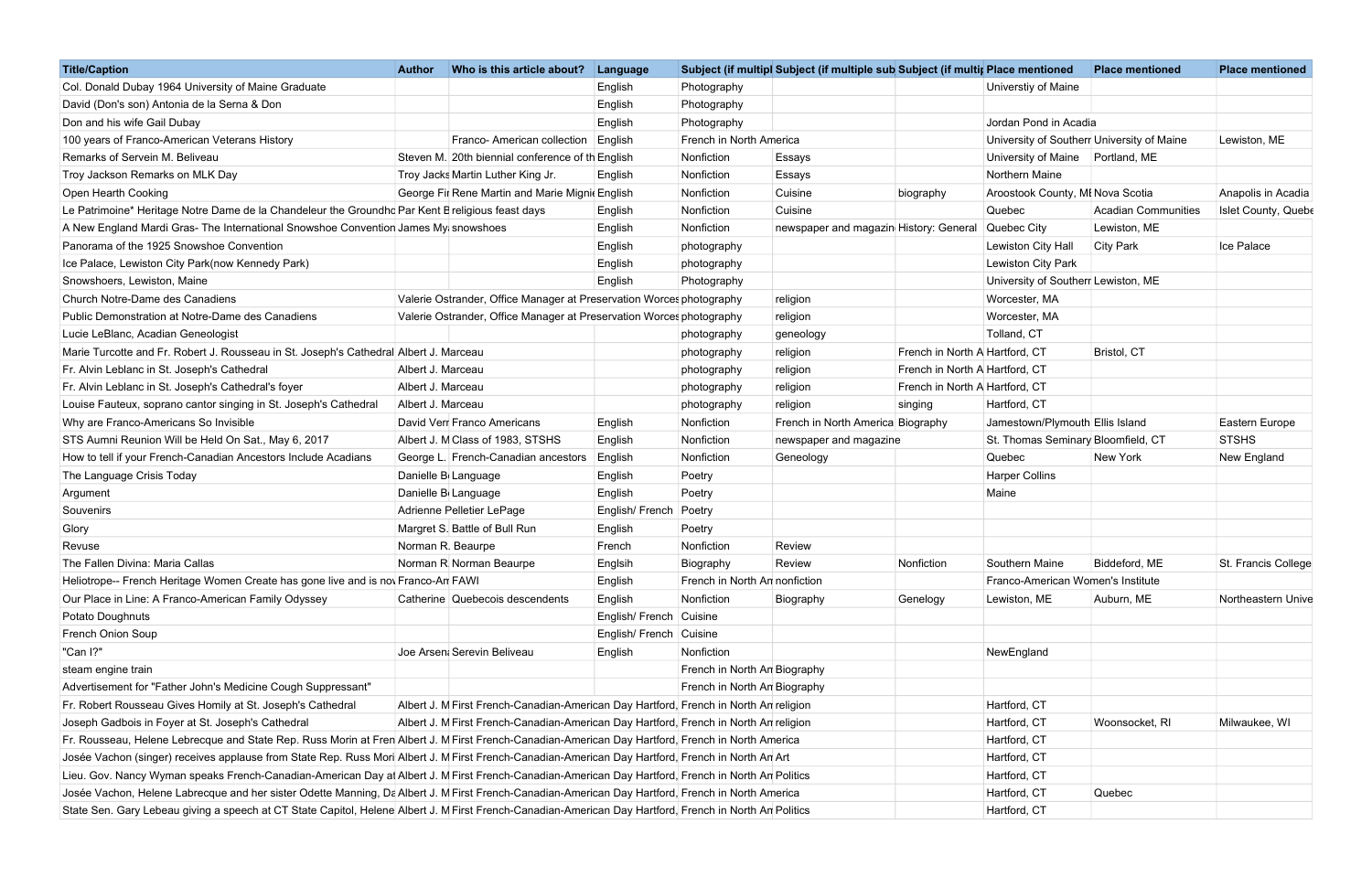| <b>Place mentioned</b>  | Significant Date Date Description | <b>Add'l Notes</b>         |                                                                                                                                           |  |
|-------------------------|-----------------------------------|----------------------------|-------------------------------------------------------------------------------------------------------------------------------------------|--|
|                         |                                   |                            |                                                                                                                                           |  |
|                         |                                   |                            |                                                                                                                                           |  |
|                         |                                   |                            |                                                                                                                                           |  |
|                         |                                   |                            |                                                                                                                                           |  |
|                         |                                   | KKK                        |                                                                                                                                           |  |
|                         |                                   |                            |                                                                                                                                           |  |
| Barnabe, ME             |                                   |                            |                                                                                                                                           |  |
| $\mathsf{SC}$           |                                   |                            |                                                                                                                                           |  |
|                         |                                   |                            |                                                                                                                                           |  |
|                         |                                   |                            |                                                                                                                                           |  |
|                         |                                   |                            |                                                                                                                                           |  |
|                         |                                   |                            |                                                                                                                                           |  |
|                         |                                   |                            |                                                                                                                                           |  |
|                         |                                   |                            |                                                                                                                                           |  |
|                         |                                   |                            |                                                                                                                                           |  |
|                         |                                   |                            |                                                                                                                                           |  |
|                         |                                   |                            |                                                                                                                                           |  |
|                         |                                   |                            | Fr. Alvin Leblanc after the Mass in French for the Feast of St. John the Baptist for French-Canadian-American Day                         |  |
|                         |                                   |                            | Louise Fauteux, was the professional soprano cantor for the Mass at St. Joseph's Cathedral during the first French-Canadian-American Day  |  |
| Canada                  |                                   |                            |                                                                                                                                           |  |
|                         |                                   |                            |                                                                                                                                           |  |
| Rhode Island            |                                   |                            |                                                                                                                                           |  |
|                         |                                   |                            |                                                                                                                                           |  |
|                         |                                   |                            |                                                                                                                                           |  |
|                         |                                   |                            |                                                                                                                                           |  |
|                         |                                   |                            |                                                                                                                                           |  |
|                         |                                   |                            |                                                                                                                                           |  |
|                         |                                   | Published by Llumina Press |                                                                                                                                           |  |
| <b>Brown University</b> |                                   | Published by Llumina Press |                                                                                                                                           |  |
|                         |                                   |                            |                                                                                                                                           |  |
| Quebec                  |                                   |                            |                                                                                                                                           |  |
|                         |                                   |                            |                                                                                                                                           |  |
|                         |                                   |                            |                                                                                                                                           |  |
|                         |                                   |                            |                                                                                                                                           |  |
|                         |                                   |                            |                                                                                                                                           |  |
|                         |                                   |                            |                                                                                                                                           |  |
|                         |                                   |                            |                                                                                                                                           |  |
|                         |                                   |                            | Joseph Gadbois was at Union-St-JeanBaptiste (Insurance), R.I., but now is the the V.P. of Fraternal Outreach, Catholic Financial Life, WI |  |
|                         |                                   |                            |                                                                                                                                           |  |
|                         |                                   |                            |                                                                                                                                           |  |
|                         |                                   |                            |                                                                                                                                           |  |
|                         |                                   |                            |                                                                                                                                           |  |
|                         |                                   |                            |                                                                                                                                           |  |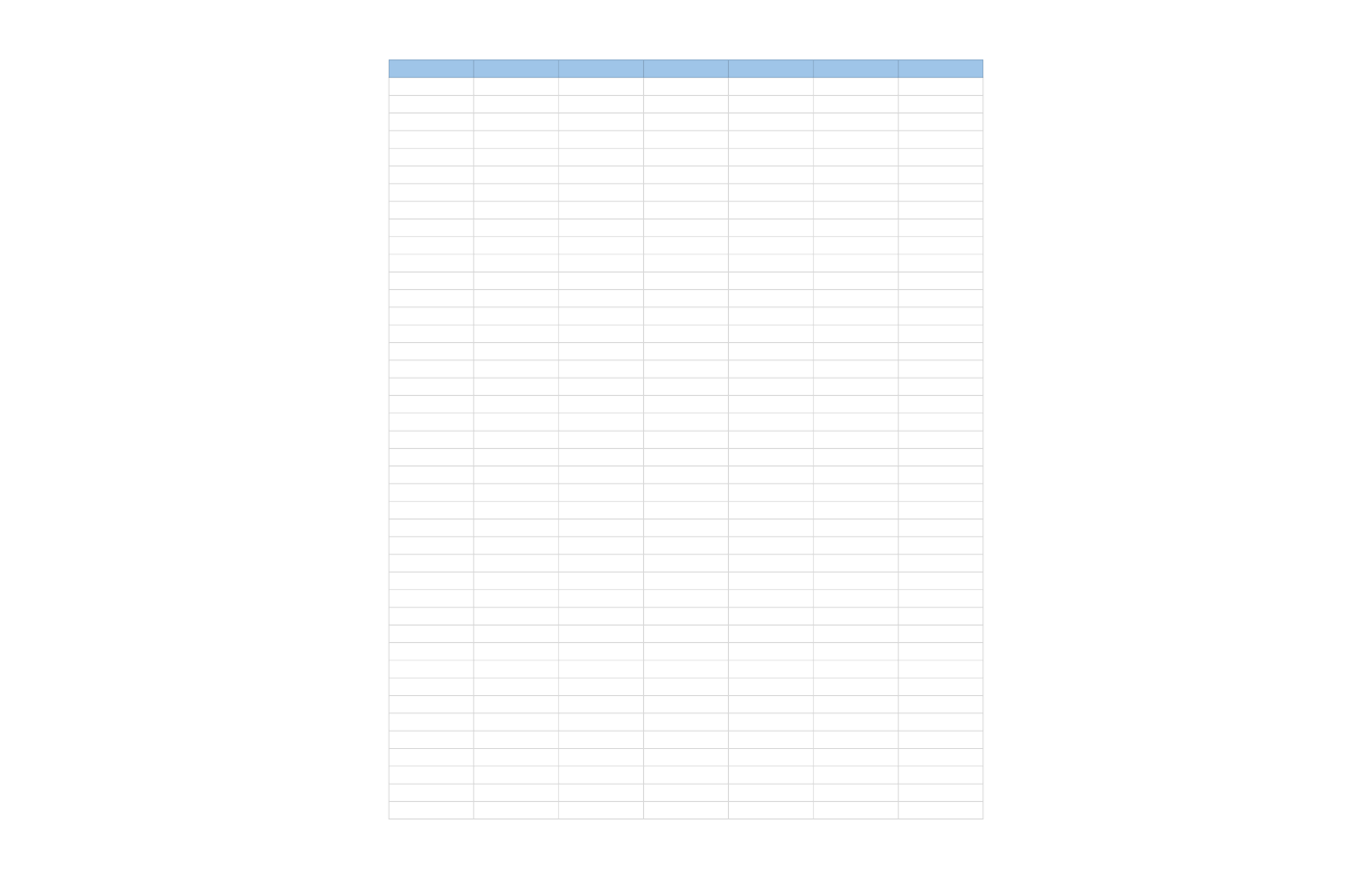| Box # | <b>Volume</b> | <b>Number</b> | Date of publication in the Forum Original date of publication   Place of original publ When originally writte Starting Page   Document Type |                            |                            |                  |                                   |
|-------|---------------|---------------|---------------------------------------------------------------------------------------------------------------------------------------------|----------------------------|----------------------------|------------------|-----------------------------------|
|       | 39            |               | 2 Summer 2017                                                                                                                               | June 24, 2014 Hartford, CT |                            | June 24, 2014    | 21 photograph                     |
|       | 39            |               | 2 Summer 2017                                                                                                                               | June 24, 2014 Hartford, CT |                            | June 24, 2014    | 21 photograph                     |
|       | 39            |               | 2 Summer 2017                                                                                                                               | June 24, 2014 Hartford, CT |                            | June 24, 2014    | 22 photograph                     |
|       | 39            |               | 2 Summer 2017                                                                                                                               | June 24, 2014 Hartford, CT |                            | June 24, 2014    | 22 photograph                     |
|       | 39            |               | 2 Summer 2017                                                                                                                               | June 24 2014 Hartford, CT  |                            | June 24, 2014    | 22 photograph                     |
|       | 39            |               | 2 Summer 2017                                                                                                                               | June 24, 2014 Hartford, CT |                            | June 24, 2014    | 23 photograph                     |
|       | 38            |               | 4 Winter 2017                                                                                                                               |                            |                            |                  | 38 article                        |
|       | 38            |               | 4 Winter 2107                                                                                                                               |                            |                            |                  | 39 article                        |
|       | 38            |               | 4 Winter 2017                                                                                                                               |                            |                            |                  | 40 aricle                         |
|       | 38            |               | 4 Winter 2017                                                                                                                               |                            |                            |                  | 41 Genealogy family tree charts   |
|       | 38            |               | 4 Winter 2017                                                                                                                               |                            |                            | 1917             | 43 Photograph                     |
|       | 38            |               | 4 Winter 2017                                                                                                                               |                            | STSHS Class of 1983        | 1983             | 44 Photograph w/ long explanation |
|       | 38            |               | 4 Winter 2017                                                                                                                               |                            | Intro Brochure for STH     | 1982             | 44 Photograph w/ long explanation |
|       | 38            |               | 4 Winter 2017                                                                                                                               |                            | <b>STSHS</b>               | 1982             | 45 Photograph w/ long explanation |
|       | 38            |               | 4 Winter 2017                                                                                                                               |                            | <b>STSHS</b>               | 1982             | 45 Photograph w/ long explanation |
|       | 38            |               | 4 Winter 2017                                                                                                                               |                            |                            |                  | 46 Advertisement                  |
|       | 38            |               | 4 Winter 2017                                                                                                                               |                            |                            |                  | 47 Petition                       |
|       | 38            |               | 4 Winter 2017                                                                                                                               |                            |                            |                  | 47 Advertisement                  |
|       | 38            |               | $2$ Spring 2016                                                                                                                             |                            |                            |                  | 3 Letters                         |
|       | 38            |               | $2$ Spring 2016                                                                                                                             |                            |                            |                  | $3$ excerpt                       |
|       | 38            |               | $2$ Spring 2016                                                                                                                             |                            |                            |                  | 3 Photograph                      |
|       | 38            |               | $2$ Spring 2016                                                                                                                             |                            | 2013 "Echoes", No. 95 page | 2004             | $4$ excerpt                       |
|       | 38            |               | $2$ Spring 2106                                                                                                                             |                            |                            |                  | 4 Photograph                      |
|       | 38            |               | $2$ Spring 2016                                                                                                                             |                            |                            |                  | 5 Photograph                      |
|       | 38            |               | $2$ Spring 2016                                                                                                                             |                            |                            |                  | 5 Photograph                      |
|       | 38            |               | $2$ Spring 2016                                                                                                                             |                            |                            |                  | 5 Photograph                      |
|       | 38            |               | $2$ Spring 2016                                                                                                                             |                            |                            |                  | 5 Photograph                      |
|       | 38            |               | $2$ Spring 2016                                                                                                                             |                            |                            |                  | 6 Memoir                          |
|       | 38            |               | $2$ Spring 2016                                                                                                                             |                            |                            | 1920's           | 6 Photograph                      |
|       | 38            |               | $2$ Spring 2016                                                                                                                             |                            |                            |                  | $7$ article                       |
|       | 38            |               | $2$ Spring 2016                                                                                                                             |                            |                            |                  | 7 Photograph                      |
|       | 38            |               | $2$ Spring 2016                                                                                                                             |                            |                            |                  | 8 Photograph                      |
|       | 38            |               | $2$ Spring 2016                                                                                                                             |                            |                            | 1905             | 7 Photograph                      |
|       | 38            |               | $2$ Spring 2016                                                                                                                             |                            |                            |                  | 8 article                         |
|       | 38            |               | $2$ Spring 2016                                                                                                                             |                            |                            |                  | $10$ aricle                       |
|       | 38            |               | $2$ Spring 2016                                                                                                                             |                            |                            |                  | 11 Painting                       |
|       | 38            |               | $2$ Spring 2016                                                                                                                             |                            |                            | 22, January 2005 | $11$ Letter                       |
|       | 38            |               | $2$ Spring 2016                                                                                                                             |                            |                            |                  | 11 Photography                    |
|       | 38            |               | $2$ Spring 2016                                                                                                                             |                            |                            | August 11, 2014  | 12 Presentation                   |
|       | 38            |               | $2$ Spring 2016                                                                                                                             |                            |                            |                  | 14 Article                        |
|       | 38            |               | $2$ Spring 2016                                                                                                                             |                            |                            | April 2, 2016    | 20 Announcement                   |
|       | 38            |               | $2$ Spring 2016                                                                                                                             |                            |                            |                  | 21 Announcement                   |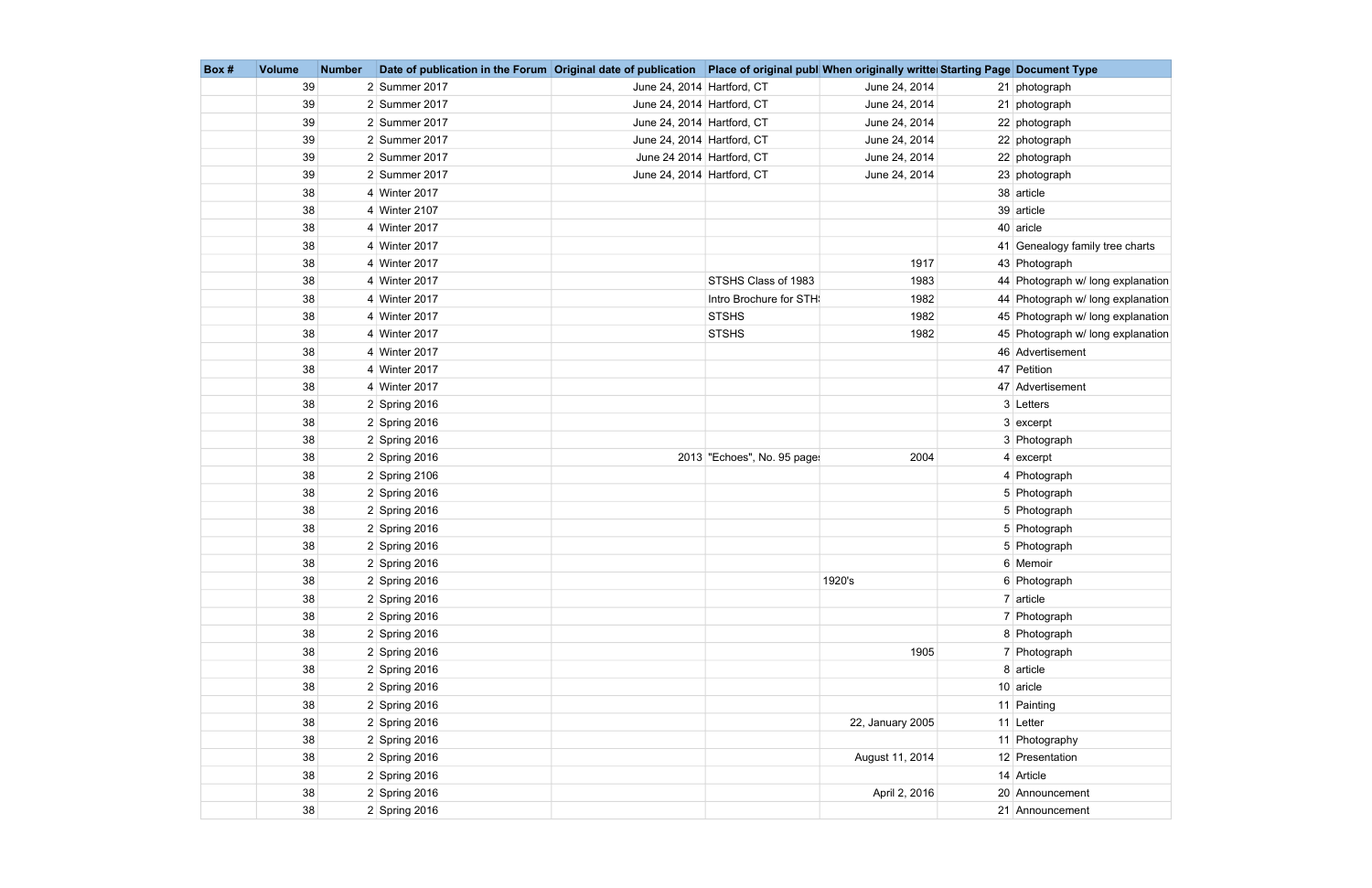| <b>Title/Caption</b>                                                                                                                                 | <b>Author</b>         | Who is this article about? $\vert$ Language                                      |         |               | Subject (if multipl Subject (if multiple sub Subject (if multip Place mentioned |                |                                    | <b>Place mentioned</b>             | <b>Place mentioned</b> |
|------------------------------------------------------------------------------------------------------------------------------------------------------|-----------------------|----------------------------------------------------------------------------------|---------|---------------|---------------------------------------------------------------------------------|----------------|------------------------------------|------------------------------------|------------------------|
| Raising Quebec flag on CT State Capitol                                                                                                              |                       | Albert J. M First French-Canadian-American Day Hartford, French in North America |         |               |                                                                                 |                | Hartford, CT                       | Quebec                             |                        |
| Helene Labrecque is interviewed by WTICTV (Channel 61 Fox News Albert J. M First French-Canadian-American Day Hartford, French in North America      |                       |                                                                                  |         |               |                                                                                 |                | Hartford, CT                       |                                    |                        |
| Musicians play French-Canadian folk music in the State Capitol durin Albert J. M First French-Canadian-American Day Hartford, French in North An Art |                       |                                                                                  |         |               |                                                                                 |                | Hartford, CT                       |                                    |                        |
| Michel Grenier of Willimantic, guitarist, speaks with a woman                                                                                        |                       | Albert J. M First French-Canadian-American Day Hartford, French in North An Art  |         |               |                                                                                 |                | Hartford, CT                       |                                    |                        |
| Camille Richard of Willimantic performs at Hartford State Capitol                                                                                    |                       | Albert J. M First French-Canadian-American Day Hartford, French in North America |         |               |                                                                                 |                | Hartford, CT                       |                                    |                        |
| Quebec Flag Flies Over CT State Capitol Building                                                                                                     |                       | Albert J. M First French-Canadian-American Day Hartford, French in North America |         |               |                                                                                 |                | Hartford, CT                       | Quebec                             |                        |
| WHO WAS PIERRE LANGUEDOC SOMETIMES KNOWN AS LANG Allen J. Vd Pierre Languedoc                                                                        |                       |                                                                                  | English | Genaology     | History: General                                                                | biography      | Frenchville, ME                    | Quebec                             |                        |
| L'ADN et la genealogie                                                                                                                               |                       | Ken Roy   Oliver Roy- Family tree                                                | French  | Genaology     | biography                                                                       |                | Nouvelle-France                    |                                    |                        |
| DNA and Genealogy                                                                                                                                    |                       | Ken Roy   Oliver Roy- Family tree                                                | English | Genaology     | biography                                                                       |                | Nouvelle-France                    |                                    |                        |
| Franco-American Families of Maine                                                                                                                    |                       | Bob Chen families of Maine                                                       | English | Genaology     | Histroy: Local                                                                  | biography      | village of Bailleul-s Therain      |                                    |                        |
| The Maxime and Elise (Bouchard) Roy Family circa 1917                                                                                                |                       | Maxime and Elise Bouchard                                                        | English | Photography   |                                                                                 |                |                                    |                                    |                        |
| aerial photography of the grounds of St. Thomas seminary                                                                                             |                       |                                                                                  | English | Photography   | History: General                                                                |                | Bloomfield, CT                     |                                    |                        |
| Students playing "Tucker Ball"                                                                                                                       |                       | <b>Fritz Dupree</b>                                                              | English | Photography   | History: General                                                                |                | <b>STSHS</b>                       |                                    |                        |
| Students of the class of 1982 STSHS in their freshman year                                                                                           |                       | Francisco Feijoo, Neil Adakor English                                            |         | Photography   | History: General                                                                |                | <b>STSHS</b>                       |                                    |                        |
| priests give lectures and students listen to them at STSHS                                                                                           |                       | Joseph Donnell- Priest                                                           | English | Photography   | History: General                                                                |                | <b>STSHS</b>                       |                                    |                        |
| Ad for a book                                                                                                                                        |                       | Treffle Jacques Lessard                                                          | French  | Nonfiction    | Advertisement                                                                   |                |                                    |                                    |                        |
| Notre- Dame des Canadien, Worcester, Mass., Threatened with Dem Albert J. M Demolition of a church                                                   |                       |                                                                                  | English | Nonfiction    | Religion                                                                        |                | Worcester, MA                      | Church of Notre-Dame des Canadiens |                        |
| Ad for a breadslicer                                                                                                                                 |                       | Treffle Jacques Lessard                                                          | English | Nonfiction    | Advertisement                                                                   |                |                                    |                                    |                        |
| Lettres/Letters                                                                                                                                      |                       | Laurent Al Yves Masiee                                                           | English | Nonfiction    |                                                                                 |                | Montceaux, France                  |                                    |                        |
| Uncle Luc                                                                                                                                            |                       | Laurent Al Father Luc Miville                                                    | English | Biography     | History: General                                                                |                | La Brosse- Montceau Manchester, NH |                                    |                        |
| Pere Luc Miville                                                                                                                                     |                       | Pere Luc Miville                                                                 | English | Photography   |                                                                                 |                |                                    |                                    |                        |
| From Maine to Thailand The making of a Peace Corps Volunteer                                                                                         |                       | Roger Par Pricha- principal                                                      | Englsih | Autobiography | nonfiction                                                                      |                | Udorn                              | Thailand                           |                        |
| house on the teacher training college campus                                                                                                         | <b>Roger Parent</b>   |                                                                                  | English | Photography   |                                                                                 |                |                                    |                                    |                        |
| The house next to Udorn Trade School                                                                                                                 | Roger Parent          |                                                                                  | English | Photography   |                                                                                 |                | Thailand                           |                                    |                        |
| Two-year-old Thanom                                                                                                                                  |                       | Roger Par Thanom(2 year old boy)                                                 | English | Photography   |                                                                                 |                |                                    |                                    |                        |
| Thanom's mother preparing a meal in "outside porch kitchen."                                                                                         |                       | Roger Par Thanom's mother                                                        | English | Photography   |                                                                                 |                |                                    |                                    |                        |
| Father and daughter of one of two families with whom I lived                                                                                         | Roger Parent          |                                                                                  | English | Photography   |                                                                                 |                |                                    |                                    |                        |
| Le Pont A Pit                                                                                                                                        |                       | Martha Cy Le Pont                                                                | English | Autobiography |                                                                                 |                | Le Pont a Theophile a Francis Croc |                                    |                        |
| Le Pont a Theophile                                                                                                                                  |                       | Marthe, Marguerite, & others English                                             |         | Photography   |                                                                                 |                |                                    |                                    |                        |
| Madawaska's J. Normand Martin Local artist designed a Bangor Icon Brian Swa J. Normand Martin                                                        |                       |                                                                                  | English | Biography     | History: Local                                                                  |                | Bangor, ME                         |                                    |                        |
| J. Normand Martin & the Paul Bunyan statue                                                                                                           |                       |                                                                                  | English | Photography   |                                                                                 |                | Paul Bunyan Statue                 |                                    |                        |
| Children play inside Paul Bunyan Boots                                                                                                               |                       |                                                                                  | English | Photography   |                                                                                 |                | Paul Bunyan Statue                 |                                    |                        |
| Town of St. Agatha                                                                                                                                   |                       | Acadians                                                                         | English | Photography   | History: Local                                                                  |                | St. Agatha                         | Nova Scotia                        |                        |
| No Names on the Map? But we were Here!                                                                                                               | <b>Guy Dubay</b>      |                                                                                  | English | Biography     | nonfiction                                                                      |                | Madawaska                          | St. John Valley                    | Pelletier Island       |
| How Keegan, Maine Got Its Name                                                                                                                       |                       | Guy Duba Issac Burpee                                                            | Englsih | Nonfiction    | Biography                                                                       | History: Local | Keegan, ME                         | Van Buren Mills                    | Bangor, ME             |
| Painting by Lulu Pelletier                                                                                                                           | <b>Lulu Pelletier</b> |                                                                                  | English | Photography   |                                                                                 |                |                                    |                                    |                        |
| Born and Raised in Keegan                                                                                                                            |                       | Patrick Vo Van Buren                                                             | English | Autobiography | nonfiction                                                                      |                | Keegan, ME                         | St. John Valley                    |                        |
| Peter Charles Keegan                                                                                                                                 |                       | Peter Charles Keegan                                                             | Englsih | Photography   |                                                                                 |                |                                    |                                    |                        |
| The Americanization of the Acadians of Maine                                                                                                         |                       | Guy Duba Van Buren                                                               | English | Biography     | nonfiction                                                                      |                | New Brunswick                      | Van Buren plantation               | Assumption College     |
| The 16th Annual April in Paris at Cinestudio, Hartford                                                                                               |                       | Albert J. M French Film festival                                                 | English | Nonfiction    | History: general                                                                |                | <b>Trinity College</b>             | Hartford, CT                       | Cinestudio             |
| Sugar House Party in Briston, CT                                                                                                                     |                       | Albert J. M Daniel and Michelle Boucher English                                  |         | Nonfiction    | Advertisement                                                                   |                | Bristol, CT                        | The Swedish Club                   |                        |
| Reunion of All Former Students of STS to be held on Friday, May 6th Albert J. M STSHS class of 1983                                                  |                       |                                                                                  | Englsih | Nonfiction    | Announcement                                                                    |                | Bloomfield, CT                     | St. Thomas Seminary                |                        |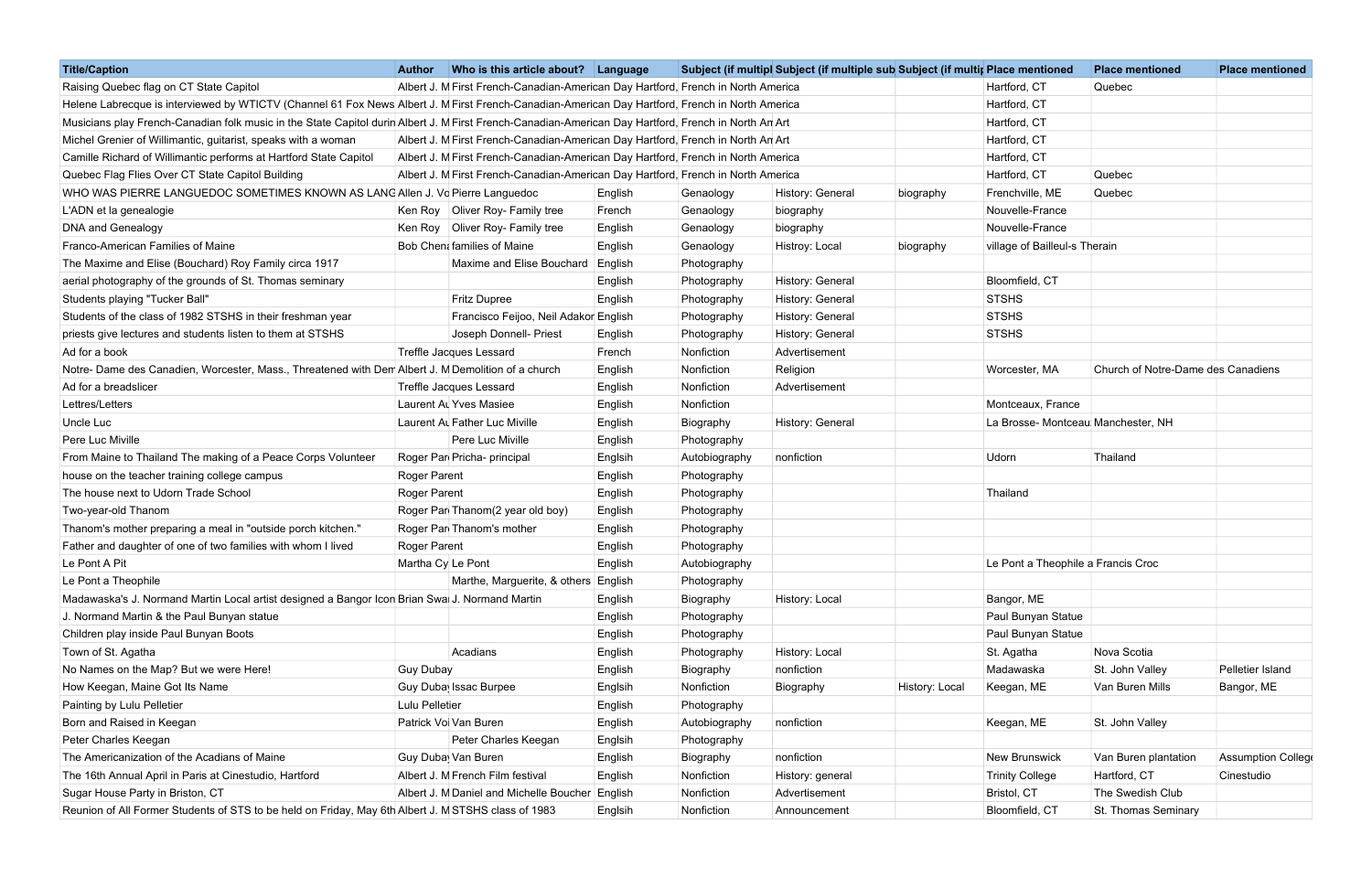| <b>Place mentioned</b> | <b>Significant Date Date Description</b> | <b>Add'l Notes</b>     |                                                                                                                                               |  |  |
|------------------------|------------------------------------------|------------------------|-----------------------------------------------------------------------------------------------------------------------------------------------|--|--|
|                        |                                          |                        | Josée Vachon sings "Gens du Pays" during raising of flag                                                                                      |  |  |
|                        |                                          |                        |                                                                                                                                               |  |  |
|                        |                                          |                        |                                                                                                                                               |  |  |
|                        |                                          |                        |                                                                                                                                               |  |  |
|                        |                                          |                        |                                                                                                                                               |  |  |
|                        |                                          |                        |                                                                                                                                               |  |  |
|                        |                                          |                        | Phototographer notes that this picture was taken from the steps of the Connecticut State Library, with a telephoto lens using Pentax P3 400 : |  |  |
|                        |                                          |                        | contact email for author itismoi9@aol.com                                                                                                     |  |  |
|                        |                                          | Source of Ancestry.com |                                                                                                                                               |  |  |
|                        |                                          |                        | English translation of article above                                                                                                          |  |  |
|                        |                                          |                        |                                                                                                                                               |  |  |
|                        |                                          |                        |                                                                                                                                               |  |  |
|                        |                                          |                        |                                                                                                                                               |  |  |
|                        |                                          |                        |                                                                                                                                               |  |  |
|                        |                                          |                        |                                                                                                                                               |  |  |
|                        |                                          |                        |                                                                                                                                               |  |  |
|                        |                                          |                        | contact info- phone: 207-616-0725 E-mail- tref1213@gmail.com                                                                                  |  |  |
|                        |                                          |                        |                                                                                                                                               |  |  |
|                        |                                          |                        |                                                                                                                                               |  |  |
|                        |                                          |                        | contact info- Phone: 207-616-0725 E-mail: tref1213@gmail.com                                                                                  |  |  |
|                        |                                          |                        |                                                                                                                                               |  |  |
|                        |                                          |                        |                                                                                                                                               |  |  |
|                        |                                          |                        |                                                                                                                                               |  |  |
|                        |                                          |                        |                                                                                                                                               |  |  |
|                        |                                          |                        |                                                                                                                                               |  |  |
|                        |                                          |                        |                                                                                                                                               |  |  |
|                        |                                          |                        |                                                                                                                                               |  |  |
|                        |                                          |                        |                                                                                                                                               |  |  |
|                        |                                          |                        |                                                                                                                                               |  |  |
|                        |                                          |                        |                                                                                                                                               |  |  |
|                        |                                          |                        |                                                                                                                                               |  |  |
|                        |                                          |                        |                                                                                                                                               |  |  |
|                        |                                          |                        |                                                                                                                                               |  |  |
|                        |                                          |                        |                                                                                                                                               |  |  |
|                        |                                          |                        |                                                                                                                                               |  |  |
|                        |                                          |                        |                                                                                                                                               |  |  |
|                        |                                          |                        |                                                                                                                                               |  |  |
|                        |                                          |                        |                                                                                                                                               |  |  |
|                        |                                          |                        |                                                                                                                                               |  |  |
|                        |                                          |                        |                                                                                                                                               |  |  |
|                        |                                          |                        |                                                                                                                                               |  |  |
| Fort Kent              |                                          |                        |                                                                                                                                               |  |  |
|                        |                                          |                        |                                                                                                                                               |  |  |
|                        |                                          |                        |                                                                                                                                               |  |  |
|                        |                                          |                        |                                                                                                                                               |  |  |
|                        |                                          |                        |                                                                                                                                               |  |  |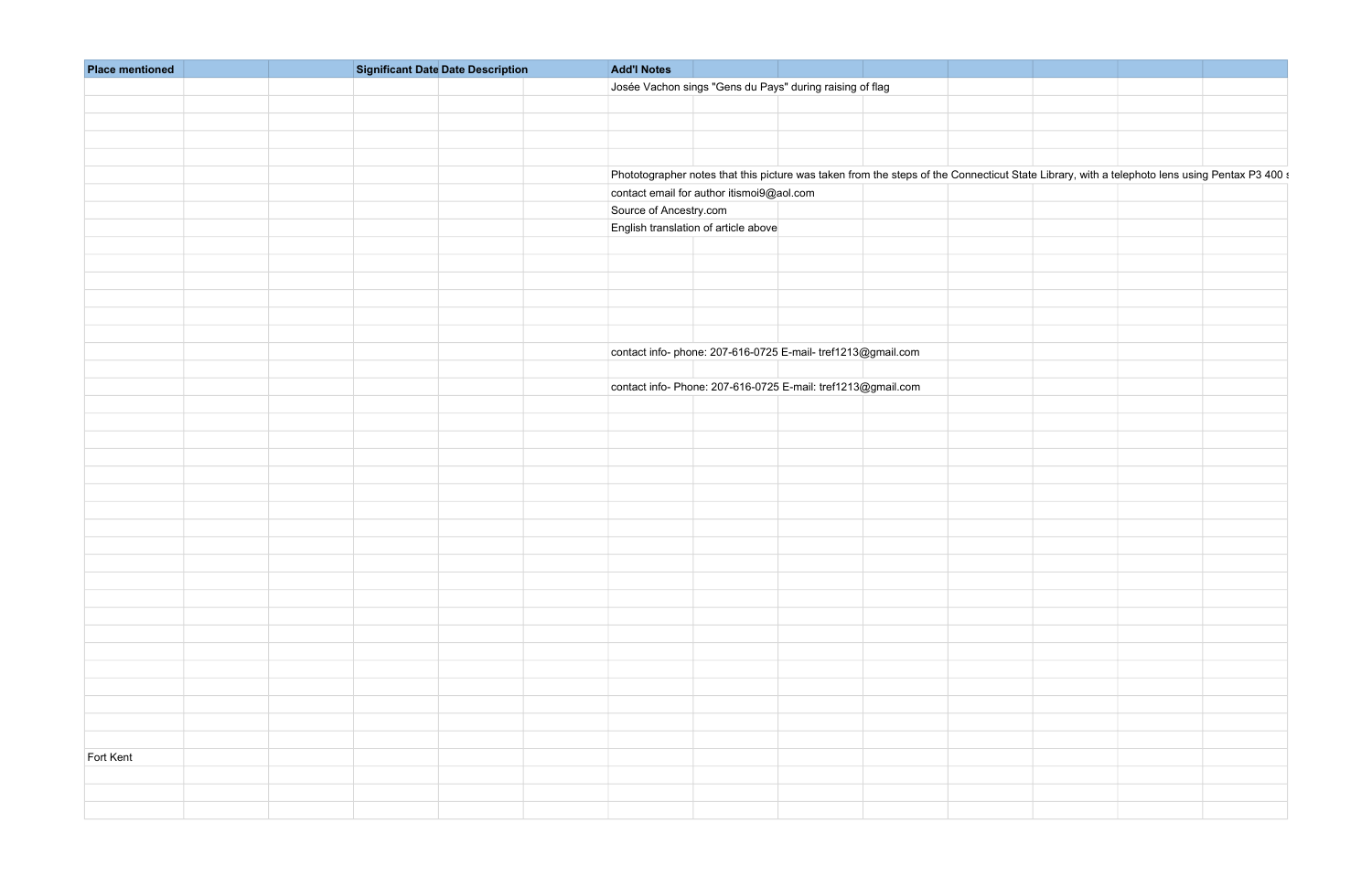|  | speed Kodak film |  |
|--|------------------|--|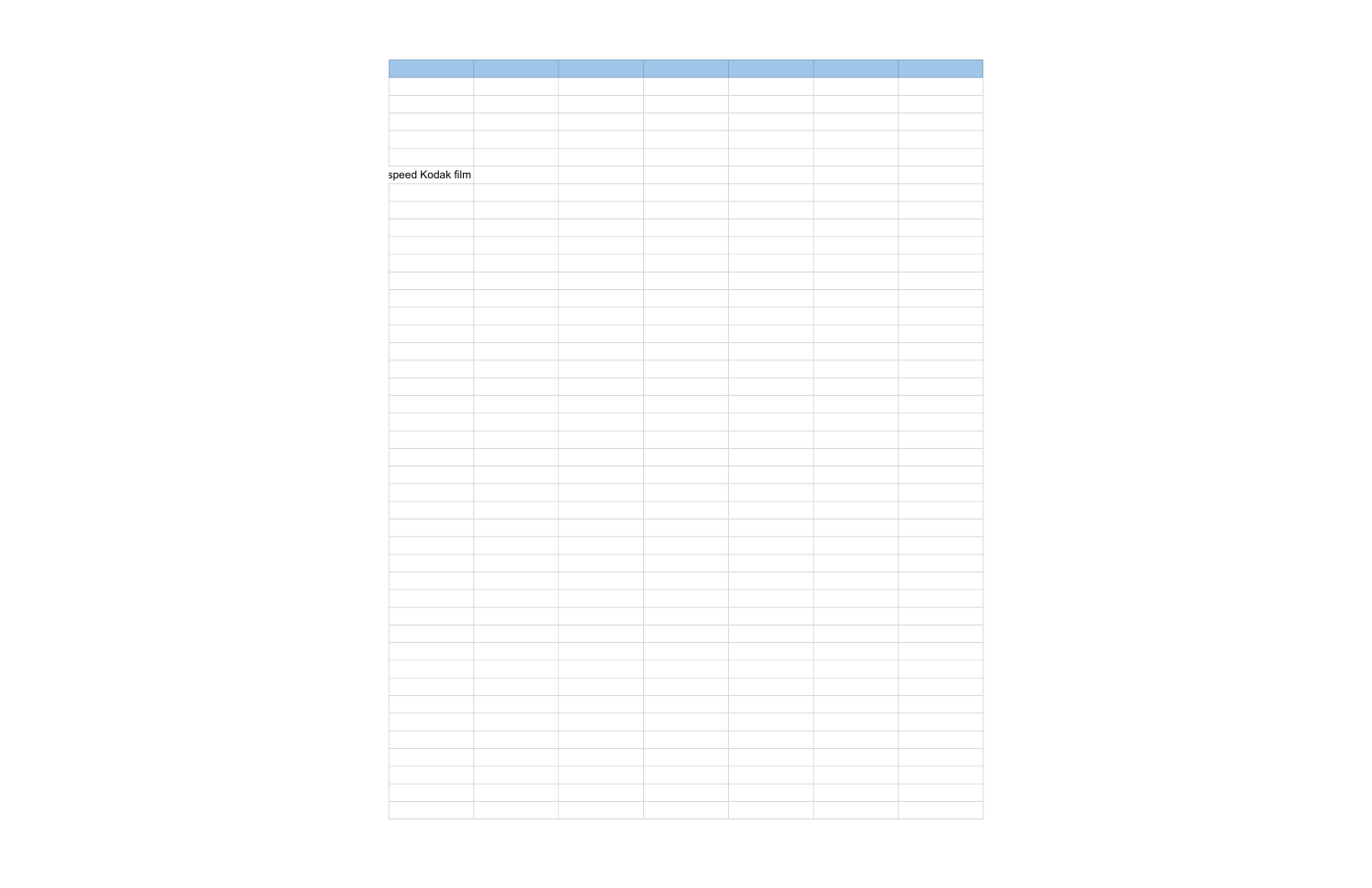| Box# | <b>Volume</b> | <b>Number</b> | Date of publication in the Forum Original date of publication |           | Place of original publ When originally writte Starting Page Document Type |                |                                   |
|------|---------------|---------------|---------------------------------------------------------------|-----------|---------------------------------------------------------------------------|----------------|-----------------------------------|
|      | 38            |               | $2$ Spring 2016                                               |           |                                                                           | May 2, 2014    | 21 Photography                    |
|      | 38            |               | $2$ Spring 2016                                               |           |                                                                           | 1983           | 22 Photograph w/ long explanation |
|      | 38            |               | $2$ Spring 2016                                               |           |                                                                           |                | 23 Photography                    |
|      | 38            |               | $2$ Spring 2016                                               |           |                                                                           | May 25, 1983   | 23 Photography                    |
|      | 38            |               | $2$ Spring 2016                                               |           |                                                                           |                | 23 Article                        |
|      | 38            |               | $2$ Spring 2016                                               |           |                                                                           |                | 24 Book synopsis                  |
|      | 38            |               | $2$ Spring 2016                                               |           |                                                                           |                | 25 Book synopsis                  |
|      | 38            |               | $2$ Spring 2016                                               |           |                                                                           |                | 26 Book synopsis                  |
|      | 38            |               | $2$ Spring 2016                                               |           |                                                                           |                | 26 Photograph                     |
|      | 38            |               | $2$ Spring 2016                                               |           |                                                                           |                | 26 Book synopsis                  |
|      | 38            |               | $2$ Spring 2016                                               |           |                                                                           |                | 27 Article                        |
|      | 38            |               | $2$ Spring 2016                                               |           | Maine Historical Societ                                                   | 1895           | 27 Photograph                     |
|      | 38            |               | $2$ Spring 2016                                               |           | Pejepscot Historical So                                                   | 1936           | 28 Photograph                     |
|      | 38            |               | $2$ Spring 2016                                               |           |                                                                           |                | 29 Article                        |
|      | 38            |               | $2$ Spring 2016                                               |           |                                                                           | 1894           | 29 Photograph                     |
|      | 38            |               | $2$ Spring 2016                                               |           | 1987 Le Forum, Page 8, fevr                                               | 1987           | $30$ article                      |
|      | 38            |               | $2$ Spring 2016                                               |           | 1987 Le Forum, Page 8, fevr                                               | 1987           | 33 Article                        |
|      | 38            |               | $2$ Spring 2016                                               |           |                                                                           |                | 32 Photograph                     |
|      | 38            |               | $2$ Spring 2016                                               |           |                                                                           |                | 34 Photograph                     |
|      | 38            |               | $2$ Spring 2016                                               |           |                                                                           |                | 34 Photograph                     |
|      | 38            |               | $2$ Spring 2016                                               |           |                                                                           | 1967           | 35 Photograph                     |
|      | 38            |               | $2$ Spring 2016                                               |           |                                                                           |                | 35 Photograph                     |
|      | 38            |               | $2$ Spring 2016                                               |           |                                                                           | 1936           | 36 Photograph                     |
|      | 38            |               | $2$ Spring 2016                                               |           |                                                                           |                | 37 article                        |
|      | 38            |               | $2$ Spring 2016                                               |           | April 2, 1929 The Gazette of Montrea                                      | 1929           | $37$ PSA                          |
|      | 38            |               | $2$ Spring 2016                                               |           |                                                                           | March 23, 2016 | 41 Photograph                     |
|      | 38            |               | $2$ Spring 2016                                               |           |                                                                           |                | 42 FolkTale                       |
|      | 38            |               | $2$ Spring 2016                                               |           |                                                                           |                | 43 Short story                    |
|      | 38            |               | $2$ Spring 2016                                               |           |                                                                           |                | 44 short story                    |
|      | 38            |               | $2$ Spring 2016                                               | 1946-1947 | La Surviance                                                              | 1946           | $45$ article                      |
|      | 38            |               | $2$ Spring 2016                                               |           | Canada                                                                    | 1949           | 47 Postcard                       |
|      | 38            |               | $2$ Spring 2016                                               |           |                                                                           |                | 48 Poetry                         |
|      | 38            |               | $2$ Spring 2016                                               |           |                                                                           |                | 48 Poetry                         |
|      | 38            |               | $2$ Spring 2016                                               |           |                                                                           |                | 49 Family tree                    |
|      | 38            |               | $2$ Spring 2016                                               |           |                                                                           |                | 50 announcement                   |
|      | 38            |               | $2$ Spring 2016                                               |           |                                                                           |                | 51 announcement                   |
|      | 38            |               | 1 Fall 2015                                                   |           |                                                                           |                | $3$ article                       |
|      | 38            |               | 1 Fall 2015                                                   |           |                                                                           |                | 3 Photograph                      |
|      | 38            |               | 1 Fall 2015                                                   |           |                                                                           |                | 3 Photograph                      |
|      | 38            |               | 1 Fall 2015                                                   |           | 2013 "Echoes" No. 94 pages                                                | 2004           | $4$ Excerpt                       |
|      | 38            |               | 1 Fall 2015                                                   |           |                                                                           |                | 4 Photograph                      |
|      | 38            |               | 1 Fall 2015                                                   |           |                                                                           |                | 5 Photograph                      |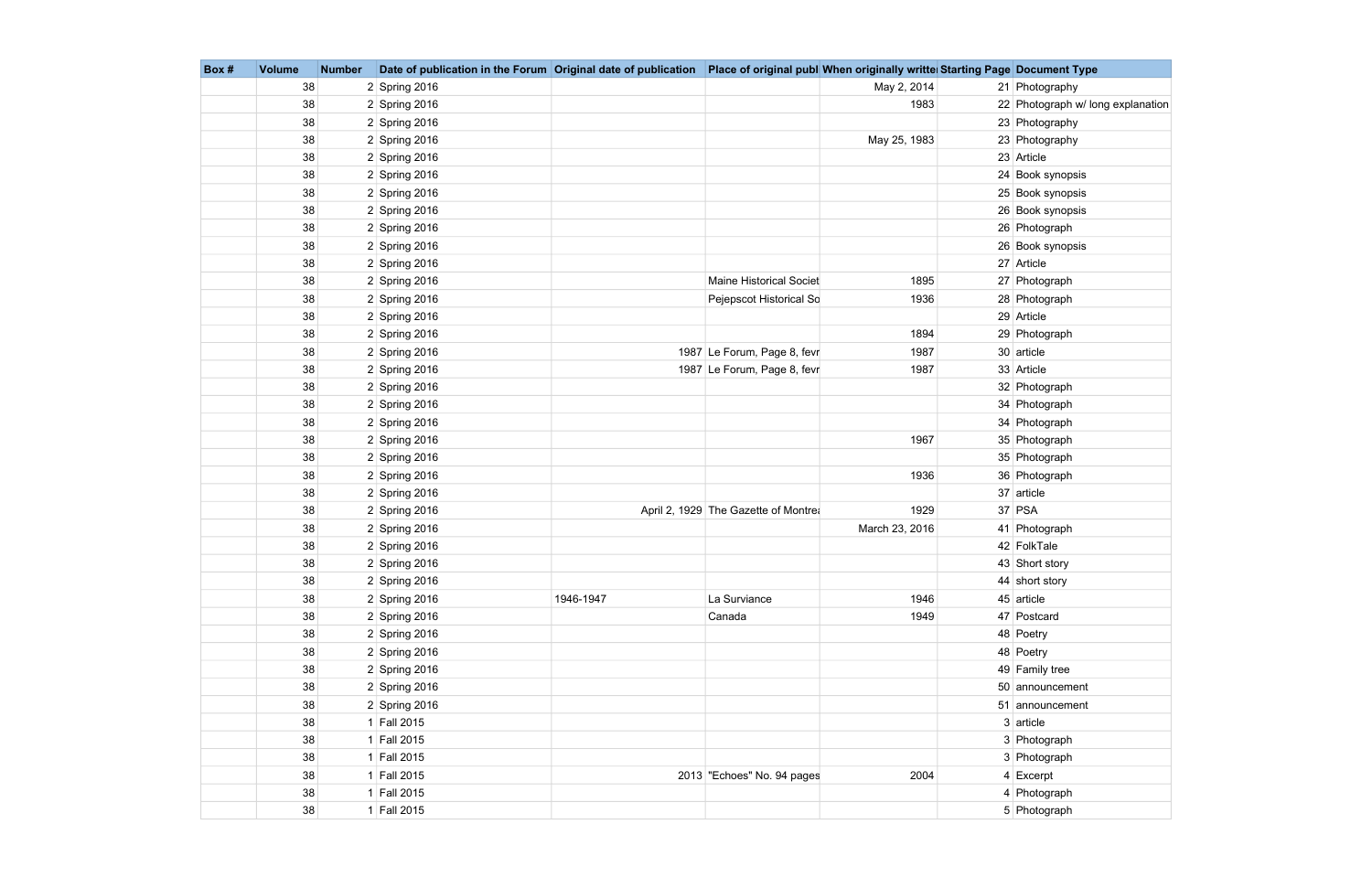| Albert J. M Archbishop Leonard P. Blair<br>St. Michael Parish<br>West Hartford, CT<br>English<br>Photography<br>New Haven, CT<br>Steve Banasiewicz and Walden Moore , thr last choir director of STSHS<br>Archbishop O'Brien Li Hartford, CT<br><b>Walden Moore</b><br>English<br>Photography<br><b>STSHS</b><br>Albert J. M Chapel of the school<br>English<br>Photography<br>May 25, 1983 Mrs. Diane Boilard, the French Teacher, the typing tea Albert J. M Diane Boilard<br><b>STSHS</b><br>English<br>Photography<br>Bristol, CT<br>History: Local<br>Roger Par Acadian Deportation<br>nonfiction<br>Nova Scotia<br><b>Prince Edward Island</b><br>English<br>Mark Paul KKK<br>nonfiction<br>History: Local<br>New England- Canadian borderlands<br>English<br>A collection of personal narra English<br>nonfiction<br>America<br>The French Canadian experid English<br>Nonfiction<br>History: General<br>French in North A Western, MA<br>Lewis H. Hine<br>History: General<br>Indian Orchard Textile Mill<br>English<br>Photography<br>Maine Nursing: Interbiews and History on Caring and Competence   Valerie Ha Maine Nurses<br>Nonfiction<br>History: Local<br>Cu Chi<br>English<br>Vietnam War<br>Nonfiction<br>History: Local<br>Flint, MI<br>James My Reaisents of Brunswick<br>English<br>Brunswick, ME<br>Immigration<br>Workers' housing owned by the Cabot Company on the Brunswick shore og the Workers<br>History: Local<br>English<br>Brunswick, ME<br>Androscoggin<br>Photography<br>Histroy: Local<br>Brunswick, ME<br>English<br>Photography<br>History: Labor and Cabot manufacturing Brunswick, ME<br>David Vermette<br>Nonfiction<br>History: Local<br>English<br>1894 Death Certificate of Adelard Duford "Age:11"" Occupation: Mill Operative"   Adelard Duford<br>Nonfiction<br>History: Local<br>History: Labor and Social<br>English<br>Anne Luce Amadee and Claudia Emond English<br>Nonfiction<br>Biddeford, ME<br>Quebec City<br>Biography<br>Histroy: Local<br>Anne Luce Claudia Emond<br>Nonfiction<br>Biddeford, ME<br>Biography<br>Thetford Mines<br>English<br>English<br>Photography<br>Sherbrooke<br>Photography<br>French<br>Photography<br>French<br>Photography<br>French<br>Photography<br>French<br>French<br>Photography<br>Illegal Immigration in the 1920s: French North Americans and the My David Veri Father Luc<br>Nonfiction<br>History: General   La Brosse- Montceau Germany<br>Biography<br>English<br>Montreal<br>English<br>Photography<br>History: General<br>immigration<br>Virginia St Albertine Albert- Pimperal<br>Waterville, ME<br>English<br>Photography<br>Competr Bouki pi Compere Lapin A Franco- African Folktale of the M Kent Beaulne<br>English/ French   Folklore<br><b>Children's Literature</b><br>Missouri<br>Warwick, Quebec<br>Virginie L. Sand-Roi<br>French<br>Pepinose Farm<br><b>Children's Literature</b><br>Fiction<br>Virginia L. Sand-Roy<br>English<br>Fiction<br><b>Children's Literature</b><br>Warwick, Quebec<br>Pepinose Farm<br>Camille Le Boutin Family<br>Fiction<br>History: General<br>Quebec<br>French<br>Denise La Brault Family<br>Nonfiction<br>Quebec<br>New England<br>English<br>History: Local<br>Montreal<br>Virginie L. Sand-Roi<br>French<br>Poetry<br>Virginia L. Sand-Roy<br>English<br>Poetry<br>nonfiction<br>Bob Chen: Fecteau family<br>Lewiston, ME<br>Augusta, ME<br>Biddeford, ME<br>Genaology<br>English<br>University of Maine<br><b>Bob Chenard</b><br>English<br>Genaology<br>announcement<br>University of Maine<br>English<br>nonfiction<br>Donation swells genealogical, historical records at UMaine Franco ce Nick McCr Adrien Lanthier Ringuette<br>Biography<br>Lathier Ringuette Library University of Maine<br>nonfiction<br>Mishawaka, IN<br>History: General<br>English<br>Scott Ringuette, son of Adrien Lanthier Ringuette of Indiann, talks ab Nick McCr Scott Ringuette<br>University of Maine<br>English<br>Photography<br>Celeste Ringuette, widow of Adrien Lanthier Ringuette of Indianna, ta Nick McCr Celeste Ringuette<br>University of Maine   Franco-American Centre<br>English<br>Photography<br>University of Michigar Udorn Trade school<br>nonfiction<br>article<br>Thailand<br>Roger Par Mina<br>English<br>Mina<br>Photography<br>English<br>English<br>Photography | <b>Title/Caption</b>                                                | Who is this article about?<br><b>Author</b> | Language | Subject (if multipl Subject (if multiple sub Subject (if multir Place mentioned |  | <b>Place mentioned</b> | <b>Place mentioned</b> |
|--------------------------------------------------------------------------------------------------------------------------------------------------------------------------------------------------------------------------------------------------------------------------------------------------------------------------------------------------------------------------------------------------------------------------------------------------------------------------------------------------------------------------------------------------------------------------------------------------------------------------------------------------------------------------------------------------------------------------------------------------------------------------------------------------------------------------------------------------------------------------------------------------------------------------------------------------------------------------------------------------------------------------------------------------------------------------------------------------------------------------------------------------------------------------------------------------------------------------------------------------------------------------------------------------------------------------------------------------------------------------------------------------------------------------------------------------------------------------------------------------------------------------------------------------------------------------------------------------------------------------------------------------------------------------------------------------------------------------------------------------------------------------------------------------------------------------------------------------------------------------------------------------------------------------------------------------------------------------------------------------------------------------------------------------------------------------------------------------------------------------------------------------------------------------------------------------------------------------------------------------------------------------------------------------------------------------------------------------------------------------------------------------------------------------------------------------------------------------------------------------------------------------------------------------------------------------------------------------------------------------------------------------------------------------------------------------------------------------------------------------------------------------------------------------------------------------------------------------------------------------------------------------------------------------------------------------------------------------------------------------------------------------------------------------------------------------------------------------------------------------------------------------------------------------------------------------------------------------------------------------------------------------------------------------------------------------------------------------------------------------------------------------------------------------------------------------------------------------------------------------------------------------------------------------------------------------------------------------------------------------------------------------------------------------------------------------------------------------------------------------------------------------------------------------------------------------------------------------------------------------------------------------------------------------------------------------------------------------------------------------------------------------------------------------------------------------------------------------------------------------------------------------------------------------------------------------------------------------------------------------------------------------------------------------------------------------------|---------------------------------------------------------------------|---------------------------------------------|----------|---------------------------------------------------------------------------------|--|------------------------|------------------------|
|                                                                                                                                                                                                                                                                                                                                                                                                                                                                                                                                                                                                                                                                                                                                                                                                                                                                                                                                                                                                                                                                                                                                                                                                                                                                                                                                                                                                                                                                                                                                                                                                                                                                                                                                                                                                                                                                                                                                                                                                                                                                                                                                                                                                                                                                                                                                                                                                                                                                                                                                                                                                                                                                                                                                                                                                                                                                                                                                                                                                                                                                                                                                                                                                                                                                                                                                                                                                                                                                                                                                                                                                                                                                                                                                                                                                                                                                                                                                                                                                                                                                                                                                                                                                                                                                                                                                | Mass for the First STS Alumni Reuninon                              |                                             |          |                                                                                 |  |                        |                        |
|                                                                                                                                                                                                                                                                                                                                                                                                                                                                                                                                                                                                                                                                                                                                                                                                                                                                                                                                                                                                                                                                                                                                                                                                                                                                                                                                                                                                                                                                                                                                                                                                                                                                                                                                                                                                                                                                                                                                                                                                                                                                                                                                                                                                                                                                                                                                                                                                                                                                                                                                                                                                                                                                                                                                                                                                                                                                                                                                                                                                                                                                                                                                                                                                                                                                                                                                                                                                                                                                                                                                                                                                                                                                                                                                                                                                                                                                                                                                                                                                                                                                                                                                                                                                                                                                                                                                |                                                                     |                                             |          |                                                                                 |  |                        | Hartt School of Mus    |
|                                                                                                                                                                                                                                                                                                                                                                                                                                                                                                                                                                                                                                                                                                                                                                                                                                                                                                                                                                                                                                                                                                                                                                                                                                                                                                                                                                                                                                                                                                                                                                                                                                                                                                                                                                                                                                                                                                                                                                                                                                                                                                                                                                                                                                                                                                                                                                                                                                                                                                                                                                                                                                                                                                                                                                                                                                                                                                                                                                                                                                                                                                                                                                                                                                                                                                                                                                                                                                                                                                                                                                                                                                                                                                                                                                                                                                                                                                                                                                                                                                                                                                                                                                                                                                                                                                                                | Chapel of STSHS                                                     |                                             |          |                                                                                 |  |                        |                        |
|                                                                                                                                                                                                                                                                                                                                                                                                                                                                                                                                                                                                                                                                                                                                                                                                                                                                                                                                                                                                                                                                                                                                                                                                                                                                                                                                                                                                                                                                                                                                                                                                                                                                                                                                                                                                                                                                                                                                                                                                                                                                                                                                                                                                                                                                                                                                                                                                                                                                                                                                                                                                                                                                                                                                                                                                                                                                                                                                                                                                                                                                                                                                                                                                                                                                                                                                                                                                                                                                                                                                                                                                                                                                                                                                                                                                                                                                                                                                                                                                                                                                                                                                                                                                                                                                                                                                |                                                                     |                                             |          |                                                                                 |  |                        |                        |
|                                                                                                                                                                                                                                                                                                                                                                                                                                                                                                                                                                                                                                                                                                                                                                                                                                                                                                                                                                                                                                                                                                                                                                                                                                                                                                                                                                                                                                                                                                                                                                                                                                                                                                                                                                                                                                                                                                                                                                                                                                                                                                                                                                                                                                                                                                                                                                                                                                                                                                                                                                                                                                                                                                                                                                                                                                                                                                                                                                                                                                                                                                                                                                                                                                                                                                                                                                                                                                                                                                                                                                                                                                                                                                                                                                                                                                                                                                                                                                                                                                                                                                                                                                                                                                                                                                                                | Reflections on the Acadian Deportation                              |                                             |          |                                                                                 |  |                        | Cape Breton Island     |
|                                                                                                                                                                                                                                                                                                                                                                                                                                                                                                                                                                                                                                                                                                                                                                                                                                                                                                                                                                                                                                                                                                                                                                                                                                                                                                                                                                                                                                                                                                                                                                                                                                                                                                                                                                                                                                                                                                                                                                                                                                                                                                                                                                                                                                                                                                                                                                                                                                                                                                                                                                                                                                                                                                                                                                                                                                                                                                                                                                                                                                                                                                                                                                                                                                                                                                                                                                                                                                                                                                                                                                                                                                                                                                                                                                                                                                                                                                                                                                                                                                                                                                                                                                                                                                                                                                                                | Not a Catholic Nation                                               |                                             |          |                                                                                 |  |                        |                        |
|                                                                                                                                                                                                                                                                                                                                                                                                                                                                                                                                                                                                                                                                                                                                                                                                                                                                                                                                                                                                                                                                                                                                                                                                                                                                                                                                                                                                                                                                                                                                                                                                                                                                                                                                                                                                                                                                                                                                                                                                                                                                                                                                                                                                                                                                                                                                                                                                                                                                                                                                                                                                                                                                                                                                                                                                                                                                                                                                                                                                                                                                                                                                                                                                                                                                                                                                                                                                                                                                                                                                                                                                                                                                                                                                                                                                                                                                                                                                                                                                                                                                                                                                                                                                                                                                                                                                | What does it mean to be white in America                            |                                             |          |                                                                                 |  |                        |                        |
|                                                                                                                                                                                                                                                                                                                                                                                                                                                                                                                                                                                                                                                                                                                                                                                                                                                                                                                                                                                                                                                                                                                                                                                                                                                                                                                                                                                                                                                                                                                                                                                                                                                                                                                                                                                                                                                                                                                                                                                                                                                                                                                                                                                                                                                                                                                                                                                                                                                                                                                                                                                                                                                                                                                                                                                                                                                                                                                                                                                                                                                                                                                                                                                                                                                                                                                                                                                                                                                                                                                                                                                                                                                                                                                                                                                                                                                                                                                                                                                                                                                                                                                                                                                                                                                                                                                                | <b>Building a Better Life</b>                                       |                                             |          |                                                                                 |  |                        |                        |
|                                                                                                                                                                                                                                                                                                                                                                                                                                                                                                                                                                                                                                                                                                                                                                                                                                                                                                                                                                                                                                                                                                                                                                                                                                                                                                                                                                                                                                                                                                                                                                                                                                                                                                                                                                                                                                                                                                                                                                                                                                                                                                                                                                                                                                                                                                                                                                                                                                                                                                                                                                                                                                                                                                                                                                                                                                                                                                                                                                                                                                                                                                                                                                                                                                                                                                                                                                                                                                                                                                                                                                                                                                                                                                                                                                                                                                                                                                                                                                                                                                                                                                                                                                                                                                                                                                                                | A French Canadian Mill Worker                                       |                                             |          |                                                                                 |  |                        |                        |
|                                                                                                                                                                                                                                                                                                                                                                                                                                                                                                                                                                                                                                                                                                                                                                                                                                                                                                                                                                                                                                                                                                                                                                                                                                                                                                                                                                                                                                                                                                                                                                                                                                                                                                                                                                                                                                                                                                                                                                                                                                                                                                                                                                                                                                                                                                                                                                                                                                                                                                                                                                                                                                                                                                                                                                                                                                                                                                                                                                                                                                                                                                                                                                                                                                                                                                                                                                                                                                                                                                                                                                                                                                                                                                                                                                                                                                                                                                                                                                                                                                                                                                                                                                                                                                                                                                                                |                                                                     |                                             |          |                                                                                 |  |                        |                        |
|                                                                                                                                                                                                                                                                                                                                                                                                                                                                                                                                                                                                                                                                                                                                                                                                                                                                                                                                                                                                                                                                                                                                                                                                                                                                                                                                                                                                                                                                                                                                                                                                                                                                                                                                                                                                                                                                                                                                                                                                                                                                                                                                                                                                                                                                                                                                                                                                                                                                                                                                                                                                                                                                                                                                                                                                                                                                                                                                                                                                                                                                                                                                                                                                                                                                                                                                                                                                                                                                                                                                                                                                                                                                                                                                                                                                                                                                                                                                                                                                                                                                                                                                                                                                                                                                                                                                | Before Flint, Brunswick was at the Center of a Public Health Crisis |                                             |          |                                                                                 |  |                        |                        |
|                                                                                                                                                                                                                                                                                                                                                                                                                                                                                                                                                                                                                                                                                                                                                                                                                                                                                                                                                                                                                                                                                                                                                                                                                                                                                                                                                                                                                                                                                                                                                                                                                                                                                                                                                                                                                                                                                                                                                                                                                                                                                                                                                                                                                                                                                                                                                                                                                                                                                                                                                                                                                                                                                                                                                                                                                                                                                                                                                                                                                                                                                                                                                                                                                                                                                                                                                                                                                                                                                                                                                                                                                                                                                                                                                                                                                                                                                                                                                                                                                                                                                                                                                                                                                                                                                                                                |                                                                     |                                             |          |                                                                                 |  |                        |                        |
|                                                                                                                                                                                                                                                                                                                                                                                                                                                                                                                                                                                                                                                                                                                                                                                                                                                                                                                                                                                                                                                                                                                                                                                                                                                                                                                                                                                                                                                                                                                                                                                                                                                                                                                                                                                                                                                                                                                                                                                                                                                                                                                                                                                                                                                                                                                                                                                                                                                                                                                                                                                                                                                                                                                                                                                                                                                                                                                                                                                                                                                                                                                                                                                                                                                                                                                                                                                                                                                                                                                                                                                                                                                                                                                                                                                                                                                                                                                                                                                                                                                                                                                                                                                                                                                                                                                                | Mill Street, Brunswick, 1936                                        |                                             |          |                                                                                 |  |                        |                        |
|                                                                                                                                                                                                                                                                                                                                                                                                                                                                                                                                                                                                                                                                                                                                                                                                                                                                                                                                                                                                                                                                                                                                                                                                                                                                                                                                                                                                                                                                                                                                                                                                                                                                                                                                                                                                                                                                                                                                                                                                                                                                                                                                                                                                                                                                                                                                                                                                                                                                                                                                                                                                                                                                                                                                                                                                                                                                                                                                                                                                                                                                                                                                                                                                                                                                                                                                                                                                                                                                                                                                                                                                                                                                                                                                                                                                                                                                                                                                                                                                                                                                                                                                                                                                                                                                                                                                | The Children's Strike in a Gilded Age Mill                          |                                             |          |                                                                                 |  |                        |                        |
|                                                                                                                                                                                                                                                                                                                                                                                                                                                                                                                                                                                                                                                                                                                                                                                                                                                                                                                                                                                                                                                                                                                                                                                                                                                                                                                                                                                                                                                                                                                                                                                                                                                                                                                                                                                                                                                                                                                                                                                                                                                                                                                                                                                                                                                                                                                                                                                                                                                                                                                                                                                                                                                                                                                                                                                                                                                                                                                                                                                                                                                                                                                                                                                                                                                                                                                                                                                                                                                                                                                                                                                                                                                                                                                                                                                                                                                                                                                                                                                                                                                                                                                                                                                                                                                                                                                                |                                                                     |                                             |          |                                                                                 |  |                        |                        |
|                                                                                                                                                                                                                                                                                                                                                                                                                                                                                                                                                                                                                                                                                                                                                                                                                                                                                                                                                                                                                                                                                                                                                                                                                                                                                                                                                                                                                                                                                                                                                                                                                                                                                                                                                                                                                                                                                                                                                                                                                                                                                                                                                                                                                                                                                                                                                                                                                                                                                                                                                                                                                                                                                                                                                                                                                                                                                                                                                                                                                                                                                                                                                                                                                                                                                                                                                                                                                                                                                                                                                                                                                                                                                                                                                                                                                                                                                                                                                                                                                                                                                                                                                                                                                                                                                                                                | Memere: The Life of a Franco~American Woman                         |                                             |          |                                                                                 |  |                        |                        |
|                                                                                                                                                                                                                                                                                                                                                                                                                                                                                                                                                                                                                                                                                                                                                                                                                                                                                                                                                                                                                                                                                                                                                                                                                                                                                                                                                                                                                                                                                                                                                                                                                                                                                                                                                                                                                                                                                                                                                                                                                                                                                                                                                                                                                                                                                                                                                                                                                                                                                                                                                                                                                                                                                                                                                                                                                                                                                                                                                                                                                                                                                                                                                                                                                                                                                                                                                                                                                                                                                                                                                                                                                                                                                                                                                                                                                                                                                                                                                                                                                                                                                                                                                                                                                                                                                                                                | Memere: The Life of a Franco~American Woman                         |                                             |          |                                                                                 |  |                        |                        |
|                                                                                                                                                                                                                                                                                                                                                                                                                                                                                                                                                                                                                                                                                                                                                                                                                                                                                                                                                                                                                                                                                                                                                                                                                                                                                                                                                                                                                                                                                                                                                                                                                                                                                                                                                                                                                                                                                                                                                                                                                                                                                                                                                                                                                                                                                                                                                                                                                                                                                                                                                                                                                                                                                                                                                                                                                                                                                                                                                                                                                                                                                                                                                                                                                                                                                                                                                                                                                                                                                                                                                                                                                                                                                                                                                                                                                                                                                                                                                                                                                                                                                                                                                                                                                                                                                                                                | Claudia Breton Emond was married to Amendee                         |                                             |          |                                                                                 |  |                        |                        |
|                                                                                                                                                                                                                                                                                                                                                                                                                                                                                                                                                                                                                                                                                                                                                                                                                                                                                                                                                                                                                                                                                                                                                                                                                                                                                                                                                                                                                                                                                                                                                                                                                                                                                                                                                                                                                                                                                                                                                                                                                                                                                                                                                                                                                                                                                                                                                                                                                                                                                                                                                                                                                                                                                                                                                                                                                                                                                                                                                                                                                                                                                                                                                                                                                                                                                                                                                                                                                                                                                                                                                                                                                                                                                                                                                                                                                                                                                                                                                                                                                                                                                                                                                                                                                                                                                                                                | Therese Emond a Sherbrooke                                          |                                             |          |                                                                                 |  |                        |                        |
|                                                                                                                                                                                                                                                                                                                                                                                                                                                                                                                                                                                                                                                                                                                                                                                                                                                                                                                                                                                                                                                                                                                                                                                                                                                                                                                                                                                                                                                                                                                                                                                                                                                                                                                                                                                                                                                                                                                                                                                                                                                                                                                                                                                                                                                                                                                                                                                                                                                                                                                                                                                                                                                                                                                                                                                                                                                                                                                                                                                                                                                                                                                                                                                                                                                                                                                                                                                                                                                                                                                                                                                                                                                                                                                                                                                                                                                                                                                                                                                                                                                                                                                                                                                                                                                                                                                                | <b>Bellesmere Breton</b>                                            |                                             |          |                                                                                 |  |                        |                        |
|                                                                                                                                                                                                                                                                                                                                                                                                                                                                                                                                                                                                                                                                                                                                                                                                                                                                                                                                                                                                                                                                                                                                                                                                                                                                                                                                                                                                                                                                                                                                                                                                                                                                                                                                                                                                                                                                                                                                                                                                                                                                                                                                                                                                                                                                                                                                                                                                                                                                                                                                                                                                                                                                                                                                                                                                                                                                                                                                                                                                                                                                                                                                                                                                                                                                                                                                                                                                                                                                                                                                                                                                                                                                                                                                                                                                                                                                                                                                                                                                                                                                                                                                                                                                                                                                                                                                | Amedee et Claudia Emond 1967                                        |                                             |          |                                                                                 |  |                        |                        |
|                                                                                                                                                                                                                                                                                                                                                                                                                                                                                                                                                                                                                                                                                                                                                                                                                                                                                                                                                                                                                                                                                                                                                                                                                                                                                                                                                                                                                                                                                                                                                                                                                                                                                                                                                                                                                                                                                                                                                                                                                                                                                                                                                                                                                                                                                                                                                                                                                                                                                                                                                                                                                                                                                                                                                                                                                                                                                                                                                                                                                                                                                                                                                                                                                                                                                                                                                                                                                                                                                                                                                                                                                                                                                                                                                                                                                                                                                                                                                                                                                                                                                                                                                                                                                                                                                                                                | Claudia Emond                                                       |                                             |          |                                                                                 |  |                        |                        |
|                                                                                                                                                                                                                                                                                                                                                                                                                                                                                                                                                                                                                                                                                                                                                                                                                                                                                                                                                                                                                                                                                                                                                                                                                                                                                                                                                                                                                                                                                                                                                                                                                                                                                                                                                                                                                                                                                                                                                                                                                                                                                                                                                                                                                                                                                                                                                                                                                                                                                                                                                                                                                                                                                                                                                                                                                                                                                                                                                                                                                                                                                                                                                                                                                                                                                                                                                                                                                                                                                                                                                                                                                                                                                                                                                                                                                                                                                                                                                                                                                                                                                                                                                                                                                                                                                                                                | La Famille Breton 1936                                              |                                             |          |                                                                                 |  |                        |                        |
|                                                                                                                                                                                                                                                                                                                                                                                                                                                                                                                                                                                                                                                                                                                                                                                                                                                                                                                                                                                                                                                                                                                                                                                                                                                                                                                                                                                                                                                                                                                                                                                                                                                                                                                                                                                                                                                                                                                                                                                                                                                                                                                                                                                                                                                                                                                                                                                                                                                                                                                                                                                                                                                                                                                                                                                                                                                                                                                                                                                                                                                                                                                                                                                                                                                                                                                                                                                                                                                                                                                                                                                                                                                                                                                                                                                                                                                                                                                                                                                                                                                                                                                                                                                                                                                                                                                                |                                                                     |                                             |          |                                                                                 |  |                        |                        |
|                                                                                                                                                                                                                                                                                                                                                                                                                                                                                                                                                                                                                                                                                                                                                                                                                                                                                                                                                                                                                                                                                                                                                                                                                                                                                                                                                                                                                                                                                                                                                                                                                                                                                                                                                                                                                                                                                                                                                                                                                                                                                                                                                                                                                                                                                                                                                                                                                                                                                                                                                                                                                                                                                                                                                                                                                                                                                                                                                                                                                                                                                                                                                                                                                                                                                                                                                                                                                                                                                                                                                                                                                                                                                                                                                                                                                                                                                                                                                                                                                                                                                                                                                                                                                                                                                                                                | Canadians face deportation as Illegal Aliens                        |                                             |          |                                                                                 |  |                        |                        |
|                                                                                                                                                                                                                                                                                                                                                                                                                                                                                                                                                                                                                                                                                                                                                                                                                                                                                                                                                                                                                                                                                                                                                                                                                                                                                                                                                                                                                                                                                                                                                                                                                                                                                                                                                                                                                                                                                                                                                                                                                                                                                                                                                                                                                                                                                                                                                                                                                                                                                                                                                                                                                                                                                                                                                                                                                                                                                                                                                                                                                                                                                                                                                                                                                                                                                                                                                                                                                                                                                                                                                                                                                                                                                                                                                                                                                                                                                                                                                                                                                                                                                                                                                                                                                                                                                                                                | My mom, Albetine Albert- Pimperal weaving a palm at 89 yrs. old     |                                             |          |                                                                                 |  |                        |                        |
|                                                                                                                                                                                                                                                                                                                                                                                                                                                                                                                                                                                                                                                                                                                                                                                                                                                                                                                                                                                                                                                                                                                                                                                                                                                                                                                                                                                                                                                                                                                                                                                                                                                                                                                                                                                                                                                                                                                                                                                                                                                                                                                                                                                                                                                                                                                                                                                                                                                                                                                                                                                                                                                                                                                                                                                                                                                                                                                                                                                                                                                                                                                                                                                                                                                                                                                                                                                                                                                                                                                                                                                                                                                                                                                                                                                                                                                                                                                                                                                                                                                                                                                                                                                                                                                                                                                                |                                                                     |                                             |          |                                                                                 |  |                        |                        |
|                                                                                                                                                                                                                                                                                                                                                                                                                                                                                                                                                                                                                                                                                                                                                                                                                                                                                                                                                                                                                                                                                                                                                                                                                                                                                                                                                                                                                                                                                                                                                                                                                                                                                                                                                                                                                                                                                                                                                                                                                                                                                                                                                                                                                                                                                                                                                                                                                                                                                                                                                                                                                                                                                                                                                                                                                                                                                                                                                                                                                                                                                                                                                                                                                                                                                                                                                                                                                                                                                                                                                                                                                                                                                                                                                                                                                                                                                                                                                                                                                                                                                                                                                                                                                                                                                                                                | La Ferme Pepinnoise                                                 |                                             |          |                                                                                 |  |                        |                        |
|                                                                                                                                                                                                                                                                                                                                                                                                                                                                                                                                                                                                                                                                                                                                                                                                                                                                                                                                                                                                                                                                                                                                                                                                                                                                                                                                                                                                                                                                                                                                                                                                                                                                                                                                                                                                                                                                                                                                                                                                                                                                                                                                                                                                                                                                                                                                                                                                                                                                                                                                                                                                                                                                                                                                                                                                                                                                                                                                                                                                                                                                                                                                                                                                                                                                                                                                                                                                                                                                                                                                                                                                                                                                                                                                                                                                                                                                                                                                                                                                                                                                                                                                                                                                                                                                                                                                | Pepinose Farm                                                       |                                             |          |                                                                                 |  |                        |                        |
|                                                                                                                                                                                                                                                                                                                                                                                                                                                                                                                                                                                                                                                                                                                                                                                                                                                                                                                                                                                                                                                                                                                                                                                                                                                                                                                                                                                                                                                                                                                                                                                                                                                                                                                                                                                                                                                                                                                                                                                                                                                                                                                                                                                                                                                                                                                                                                                                                                                                                                                                                                                                                                                                                                                                                                                                                                                                                                                                                                                                                                                                                                                                                                                                                                                                                                                                                                                                                                                                                                                                                                                                                                                                                                                                                                                                                                                                                                                                                                                                                                                                                                                                                                                                                                                                                                                                | Regard en arriere                                                   |                                             |          |                                                                                 |  |                        |                        |
|                                                                                                                                                                                                                                                                                                                                                                                                                                                                                                                                                                                                                                                                                                                                                                                                                                                                                                                                                                                                                                                                                                                                                                                                                                                                                                                                                                                                                                                                                                                                                                                                                                                                                                                                                                                                                                                                                                                                                                                                                                                                                                                                                                                                                                                                                                                                                                                                                                                                                                                                                                                                                                                                                                                                                                                                                                                                                                                                                                                                                                                                                                                                                                                                                                                                                                                                                                                                                                                                                                                                                                                                                                                                                                                                                                                                                                                                                                                                                                                                                                                                                                                                                                                                                                                                                                                                | Postcards from the past                                             |                                             |          |                                                                                 |  |                        |                        |
|                                                                                                                                                                                                                                                                                                                                                                                                                                                                                                                                                                                                                                                                                                                                                                                                                                                                                                                                                                                                                                                                                                                                                                                                                                                                                                                                                                                                                                                                                                                                                                                                                                                                                                                                                                                                                                                                                                                                                                                                                                                                                                                                                                                                                                                                                                                                                                                                                                                                                                                                                                                                                                                                                                                                                                                                                                                                                                                                                                                                                                                                                                                                                                                                                                                                                                                                                                                                                                                                                                                                                                                                                                                                                                                                                                                                                                                                                                                                                                                                                                                                                                                                                                                                                                                                                                                                | Les Coeurs, Les fleurs, et les etoiles                              |                                             |          |                                                                                 |  |                        |                        |
|                                                                                                                                                                                                                                                                                                                                                                                                                                                                                                                                                                                                                                                                                                                                                                                                                                                                                                                                                                                                                                                                                                                                                                                                                                                                                                                                                                                                                                                                                                                                                                                                                                                                                                                                                                                                                                                                                                                                                                                                                                                                                                                                                                                                                                                                                                                                                                                                                                                                                                                                                                                                                                                                                                                                                                                                                                                                                                                                                                                                                                                                                                                                                                                                                                                                                                                                                                                                                                                                                                                                                                                                                                                                                                                                                                                                                                                                                                                                                                                                                                                                                                                                                                                                                                                                                                                                | Hearts. Flowers, & Stars                                            |                                             |          |                                                                                 |  |                        |                        |
|                                                                                                                                                                                                                                                                                                                                                                                                                                                                                                                                                                                                                                                                                                                                                                                                                                                                                                                                                                                                                                                                                                                                                                                                                                                                                                                                                                                                                                                                                                                                                                                                                                                                                                                                                                                                                                                                                                                                                                                                                                                                                                                                                                                                                                                                                                                                                                                                                                                                                                                                                                                                                                                                                                                                                                                                                                                                                                                                                                                                                                                                                                                                                                                                                                                                                                                                                                                                                                                                                                                                                                                                                                                                                                                                                                                                                                                                                                                                                                                                                                                                                                                                                                                                                                                                                                                                | Les Familles Fecteau                                                |                                             |          |                                                                                 |  |                        |                        |
|                                                                                                                                                                                                                                                                                                                                                                                                                                                                                                                                                                                                                                                                                                                                                                                                                                                                                                                                                                                                                                                                                                                                                                                                                                                                                                                                                                                                                                                                                                                                                                                                                                                                                                                                                                                                                                                                                                                                                                                                                                                                                                                                                                                                                                                                                                                                                                                                                                                                                                                                                                                                                                                                                                                                                                                                                                                                                                                                                                                                                                                                                                                                                                                                                                                                                                                                                                                                                                                                                                                                                                                                                                                                                                                                                                                                                                                                                                                                                                                                                                                                                                                                                                                                                                                                                                                                | Finding your Quebec & Acadian Ancestors                             |                                             |          |                                                                                 |  |                        |                        |
|                                                                                                                                                                                                                                                                                                                                                                                                                                                                                                                                                                                                                                                                                                                                                                                                                                                                                                                                                                                                                                                                                                                                                                                                                                                                                                                                                                                                                                                                                                                                                                                                                                                                                                                                                                                                                                                                                                                                                                                                                                                                                                                                                                                                                                                                                                                                                                                                                                                                                                                                                                                                                                                                                                                                                                                                                                                                                                                                                                                                                                                                                                                                                                                                                                                                                                                                                                                                                                                                                                                                                                                                                                                                                                                                                                                                                                                                                                                                                                                                                                                                                                                                                                                                                                                                                                                                | <b>Franco American Studies</b>                                      |                                             |          |                                                                                 |  |                        |                        |
|                                                                                                                                                                                                                                                                                                                                                                                                                                                                                                                                                                                                                                                                                                                                                                                                                                                                                                                                                                                                                                                                                                                                                                                                                                                                                                                                                                                                                                                                                                                                                                                                                                                                                                                                                                                                                                                                                                                                                                                                                                                                                                                                                                                                                                                                                                                                                                                                                                                                                                                                                                                                                                                                                                                                                                                                                                                                                                                                                                                                                                                                                                                                                                                                                                                                                                                                                                                                                                                                                                                                                                                                                                                                                                                                                                                                                                                                                                                                                                                                                                                                                                                                                                                                                                                                                                                                |                                                                     |                                             |          |                                                                                 |  |                        |                        |
|                                                                                                                                                                                                                                                                                                                                                                                                                                                                                                                                                                                                                                                                                                                                                                                                                                                                                                                                                                                                                                                                                                                                                                                                                                                                                                                                                                                                                                                                                                                                                                                                                                                                                                                                                                                                                                                                                                                                                                                                                                                                                                                                                                                                                                                                                                                                                                                                                                                                                                                                                                                                                                                                                                                                                                                                                                                                                                                                                                                                                                                                                                                                                                                                                                                                                                                                                                                                                                                                                                                                                                                                                                                                                                                                                                                                                                                                                                                                                                                                                                                                                                                                                                                                                                                                                                                                |                                                                     |                                             |          |                                                                                 |  |                        |                        |
|                                                                                                                                                                                                                                                                                                                                                                                                                                                                                                                                                                                                                                                                                                                                                                                                                                                                                                                                                                                                                                                                                                                                                                                                                                                                                                                                                                                                                                                                                                                                                                                                                                                                                                                                                                                                                                                                                                                                                                                                                                                                                                                                                                                                                                                                                                                                                                                                                                                                                                                                                                                                                                                                                                                                                                                                                                                                                                                                                                                                                                                                                                                                                                                                                                                                                                                                                                                                                                                                                                                                                                                                                                                                                                                                                                                                                                                                                                                                                                                                                                                                                                                                                                                                                                                                                                                                |                                                                     |                                             |          |                                                                                 |  |                        |                        |
|                                                                                                                                                                                                                                                                                                                                                                                                                                                                                                                                                                                                                                                                                                                                                                                                                                                                                                                                                                                                                                                                                                                                                                                                                                                                                                                                                                                                                                                                                                                                                                                                                                                                                                                                                                                                                                                                                                                                                                                                                                                                                                                                                                                                                                                                                                                                                                                                                                                                                                                                                                                                                                                                                                                                                                                                                                                                                                                                                                                                                                                                                                                                                                                                                                                                                                                                                                                                                                                                                                                                                                                                                                                                                                                                                                                                                                                                                                                                                                                                                                                                                                                                                                                                                                                                                                                                | From Maine to Thailand The making of a Peace Corps Volunteer        |                                             |          |                                                                                 |  |                        |                        |
|                                                                                                                                                                                                                                                                                                                                                                                                                                                                                                                                                                                                                                                                                                                                                                                                                                                                                                                                                                                                                                                                                                                                                                                                                                                                                                                                                                                                                                                                                                                                                                                                                                                                                                                                                                                                                                                                                                                                                                                                                                                                                                                                                                                                                                                                                                                                                                                                                                                                                                                                                                                                                                                                                                                                                                                                                                                                                                                                                                                                                                                                                                                                                                                                                                                                                                                                                                                                                                                                                                                                                                                                                                                                                                                                                                                                                                                                                                                                                                                                                                                                                                                                                                                                                                                                                                                                | Mina on the Parent family's front porch in Lile                     |                                             |          |                                                                                 |  |                        |                        |
|                                                                                                                                                                                                                                                                                                                                                                                                                                                                                                                                                                                                                                                                                                                                                                                                                                                                                                                                                                                                                                                                                                                                                                                                                                                                                                                                                                                                                                                                                                                                                                                                                                                                                                                                                                                                                                                                                                                                                                                                                                                                                                                                                                                                                                                                                                                                                                                                                                                                                                                                                                                                                                                                                                                                                                                                                                                                                                                                                                                                                                                                                                                                                                                                                                                                                                                                                                                                                                                                                                                                                                                                                                                                                                                                                                                                                                                                                                                                                                                                                                                                                                                                                                                                                                                                                                                                | Students and teachers work together                                 |                                             |          |                                                                                 |  |                        |                        |

| e mentioned                    | <b>Place mentioned</b>                        | <b>Place mentioned</b> |
|--------------------------------|-----------------------------------------------|------------------------|
| lichael Parish                 | New Haven, CT                                 | West Hartford, CT      |
| bishop O'Brien Li Hartford, CT |                                               | Hartt School of Mus    |
| ٦S                             |                                               |                        |
| pl, CT                         | <b>STSHS</b>                                  |                        |
| Scotia                         | <b>Prince Edward Island</b>                   | Cape Breton Island     |
| England- Canadian borderlands  |                                               |                        |
| rica                           |                                               |                        |
| ern, MA                        |                                               |                        |
| n Orchard Textile Mill         |                                               |                        |
| am War                         | Cu Chi                                        |                        |
| swick, ME                      | Flint, MI                                     |                        |
| swick, ME                      | Androscoggin                                  |                        |
| swick, ME                      |                                               |                        |
| ot manufacturing Brunswick, ME |                                               |                        |
| ial                            |                                               |                        |
| eford, ME                      | Quebec City                                   |                        |
| ford Mines                     | Biddeford, ME                                 |                        |
|                                |                                               |                        |
| brooke                         |                                               |                        |
|                                |                                               |                        |
|                                |                                               |                        |
|                                |                                               |                        |
|                                |                                               |                        |
| rosse- Montceau Germany        |                                               |                        |
| real                           |                                               |                        |
| rville, ME                     |                                               |                        |
| ouri                           |                                               |                        |
| vick, Quebec                   | Pepinose Farm                                 |                        |
| vick, Quebec                   | Pepinose Farm                                 |                        |
| жес                            |                                               |                        |
| æс                             | Montreal                                      | New England            |
|                                |                                               |                        |
|                                |                                               |                        |
| ston, ME                       | Augusta, ME                                   | Biddeford, ME          |
| ersity of Maine                |                                               |                        |
| ersity of Maine                |                                               |                        |
| awaka, IN                      | Lathier Ringuette Library University of Maine |                        |
| ersity of Maine                |                                               |                        |
| ersity of Maine                | Franco-American Centre                        |                        |
|                                | ersity of Michigar Udorn Trade school         | Thailand               |
|                                |                                               |                        |
|                                |                                               |                        |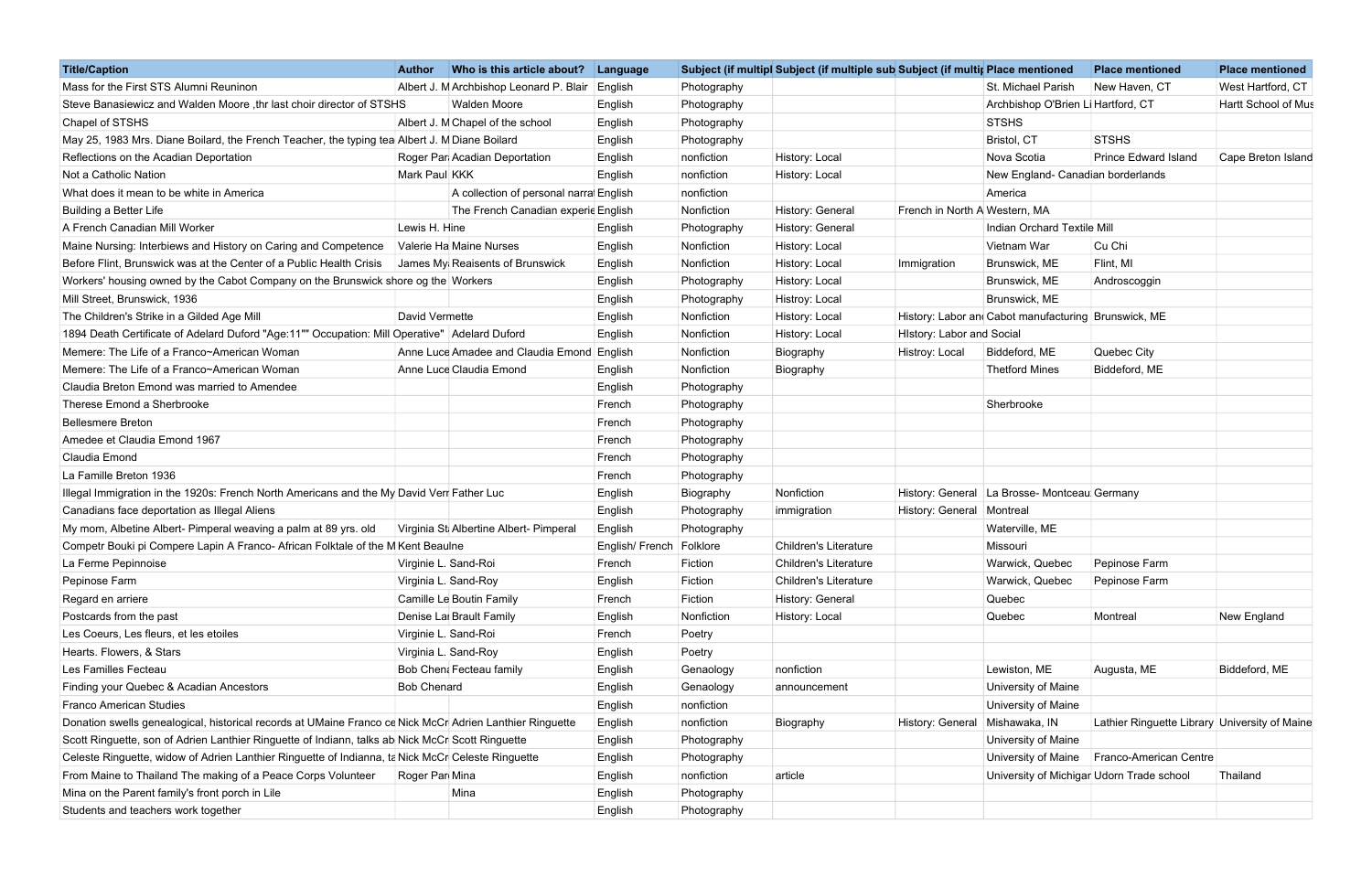| <b>Place mentioned</b>      | Significant Date Date Description | <b>Add'l Notes</b>                        |                                                                         |  |  |
|-----------------------------|-----------------------------------|-------------------------------------------|-------------------------------------------------------------------------|--|--|
|                             |                                   |                                           |                                                                         |  |  |
| sic, University of Hartford |                                   |                                           |                                                                         |  |  |
|                             |                                   |                                           |                                                                         |  |  |
|                             |                                   |                                           |                                                                         |  |  |
| Fort Edward                 |                                   |                                           |                                                                         |  |  |
|                             |                                   | editor: University of Massachusetts Press |                                                                         |  |  |
|                             |                                   |                                           | Editor: Gabrielle David, Sean Fredrick Forbes, Debby Irving, Tara Betts |  |  |
|                             |                                   | Presented by The Republican               |                                                                         |  |  |
|                             |                                   |                                           |                                                                         |  |  |
|                             |                                   | Publisher: The History Press              |                                                                         |  |  |
|                             |                                   |                                           |                                                                         |  |  |
|                             |                                   |                                           |                                                                         |  |  |
|                             |                                   |                                           |                                                                         |  |  |
|                             |                                   |                                           |                                                                         |  |  |
|                             |                                   |                                           |                                                                         |  |  |
|                             |                                   |                                           |                                                                         |  |  |
|                             |                                   |                                           |                                                                         |  |  |
|                             |                                   |                                           |                                                                         |  |  |
|                             |                                   |                                           |                                                                         |  |  |
|                             |                                   |                                           |                                                                         |  |  |
|                             |                                   |                                           |                                                                         |  |  |
|                             |                                   |                                           | Amedee Jospeh Emond 1901-1969 Claudia Breton Emond 1911-                |  |  |
|                             |                                   |                                           |                                                                         |  |  |
|                             |                                   | WWII                                      |                                                                         |  |  |
|                             |                                   |                                           |                                                                         |  |  |
|                             |                                   |                                           |                                                                         |  |  |
|                             |                                   |                                           |                                                                         |  |  |
|                             |                                   |                                           |                                                                         |  |  |
|                             |                                   | English translation of above text         |                                                                         |  |  |
|                             |                                   |                                           |                                                                         |  |  |
|                             |                                   |                                           |                                                                         |  |  |
| New York                    |                                   |                                           |                                                                         |  |  |
|                             |                                   |                                           |                                                                         |  |  |
|                             |                                   | English translation of above text         |                                                                         |  |  |
| Waterville, ME              |                                   |                                           |                                                                         |  |  |
|                             |                                   |                                           |                                                                         |  |  |
|                             |                                   |                                           |                                                                         |  |  |
|                             |                                   |                                           |                                                                         |  |  |
|                             |                                   |                                           |                                                                         |  |  |
|                             |                                   |                                           |                                                                         |  |  |
|                             |                                   |                                           |                                                                         |  |  |
|                             |                                   |                                           |                                                                         |  |  |
|                             |                                   |                                           |                                                                         |  |  |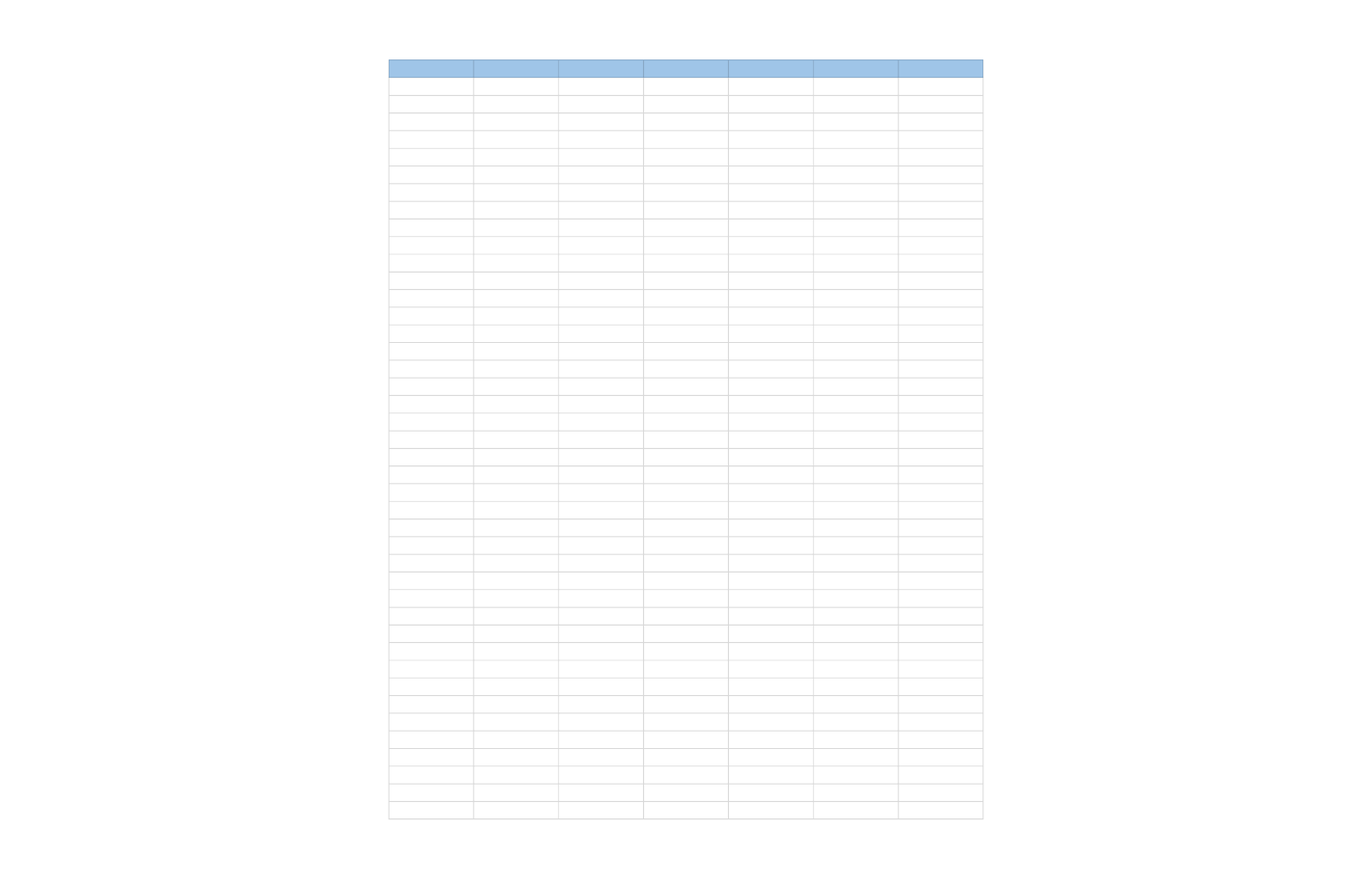| Box # | <b>Volume</b> | <b>Number</b> |               | Date of publication in the Forum Original date of publication   Place of original publ When originally writte Starting Page Document Type |                  |
|-------|---------------|---------------|---------------|-------------------------------------------------------------------------------------------------------------------------------------------|------------------|
|       | 38            |               | 1 Fall 2015   |                                                                                                                                           | 5 Photograph     |
|       | 38            |               | 1 Fall 2015   |                                                                                                                                           | 6 Photograph     |
|       | 38            |               | 1 Fall 2015   |                                                                                                                                           | $6 $ article     |
|       | 38            |               | 1 Fall 2015   |                                                                                                                                           | $7$ article      |
|       | 38            |               | 1 Fall 2015   | 6/18/2007                                                                                                                                 | 7 Photograph     |
|       | 38            |               | 1 Fall 2015   |                                                                                                                                           | 8 Photograph     |
|       | 38            |               | 1 Fall 2015   |                                                                                                                                           | 8 Photograph     |
|       | 38            |               | 1 Fall 2015   |                                                                                                                                           | 9 Photograph     |
|       | 38            |               | 1 Fall 2015   |                                                                                                                                           | 9 Article        |
|       | 38            |               | 1 Fall 2015   | Mont-Carmel, P.E.J.                                                                                                                       | 9 Photograph     |
|       | 38            |               | 1 Fall 2015   | Mont-Carmel, P.E.J.                                                                                                                       | 10 Photograph    |
|       | 38            |               | 1 Fall 2015   | Lille, ME                                                                                                                                 | 11 Photograph    |
|       | 38            |               | 1 Fall 2015   | Mont-Carmel, P.E.J.                                                                                                                       | 11 Photograph    |
|       | 38            |               | 1 Fall 2015   | Lille, ME                                                                                                                                 | 12 Photograph    |
|       | 38            |               | 1 Fall 2015   | Lille, ME                                                                                                                                 | 13 Photograph    |
|       | 38            |               | 1 Fall 2015   | Mont-Carmel, P.E.J.                                                                                                                       | 14 Photograph    |
|       | 38            |               | 1 Fall 2015   | Mont-Carmel, P.E.J.                                                                                                                       | 15 Photograph    |
|       | 38            |               | 1 Fall 2015   | Mont-Carmel, P.E.J.                                                                                                                       | 16 Photograph    |
|       | 38            |               | 1 Fall 2015   | Mont-Carmel, P.E.J.                                                                                                                       | 17 Photograph    |
|       | 38            |               | 1 Fall 2015   |                                                                                                                                           | 19 Photograph    |
|       | 38            |               | 1 Fall 2015   | Mont-Carmel, P.E.J.                                                                                                                       | 19 Photograph    |
|       | 38            |               | 1 Fall 2015   |                                                                                                                                           | 19 Photograph    |
|       | 38            |               | 1 Fall 2015   |                                                                                                                                           | 20 Excerpt       |
|       | 38            |               | 1 Fall 2015   |                                                                                                                                           | 21 Article       |
|       | 38            |               | 1 Fall 2015   |                                                                                                                                           | 21 Photograph    |
|       | 38            |               | 1 Fall 2015   | The New England Quartely vol. 88, no. 3 pp 1-3                                                                                            | 22 Article       |
|       | 38            |               | 1 Fall 2015   | 1988                                                                                                                                      | 23 Photograph    |
|       | $38\,$        |               | 1 Fall 2015   | 1988<br>2005 Delalsalle alors matre d                                                                                                     | 23 Photograph    |
|       | 38            |               | 1 Fall 2015   |                                                                                                                                           | 23 Photograph    |
|       | 38            |               | 1 Fall 2015   |                                                                                                                                           | 24 Photograph    |
|       | 38            |               | 1 Fall 2015   |                                                                                                                                           | 24 Photograph    |
|       | 38            |               | 1 Fall 2015   |                                                                                                                                           | 24 Photograph    |
|       | 38            |               | 1 Fall 2015   |                                                                                                                                           | 24 Photograph    |
|       | 38            |               | 1 Fall 2015   |                                                                                                                                           | 25 Presentation  |
|       | 38            |               | 3 Summer 2016 | 2016 University of Maine<br>2016                                                                                                          | 3 Article        |
|       | 38            |               | 3 Summer 2016 | 2016 University of Maine<br>2016                                                                                                          | 3 Article        |
|       | 38            |               | 3 Summer 2016 | 2016 University of Maine<br>2016                                                                                                          | 3 Article        |
|       | 38            |               | 3 Summer 2016 | 2016 Madawaska, ME<br>2016                                                                                                                | $4$ Letter       |
|       | 38            |               | 3 Summer 2016 |                                                                                                                                           | 5 Photograph     |
|       | 38            |               | 3 Summer 2016 | 1846                                                                                                                                      | 5 Photograph     |
|       | 38            |               | 1 Fall 2015   |                                                                                                                                           | 28 Book synopsis |
|       | 38            |               | 1 Fall 2015   |                                                                                                                                           | 28 Photograph    |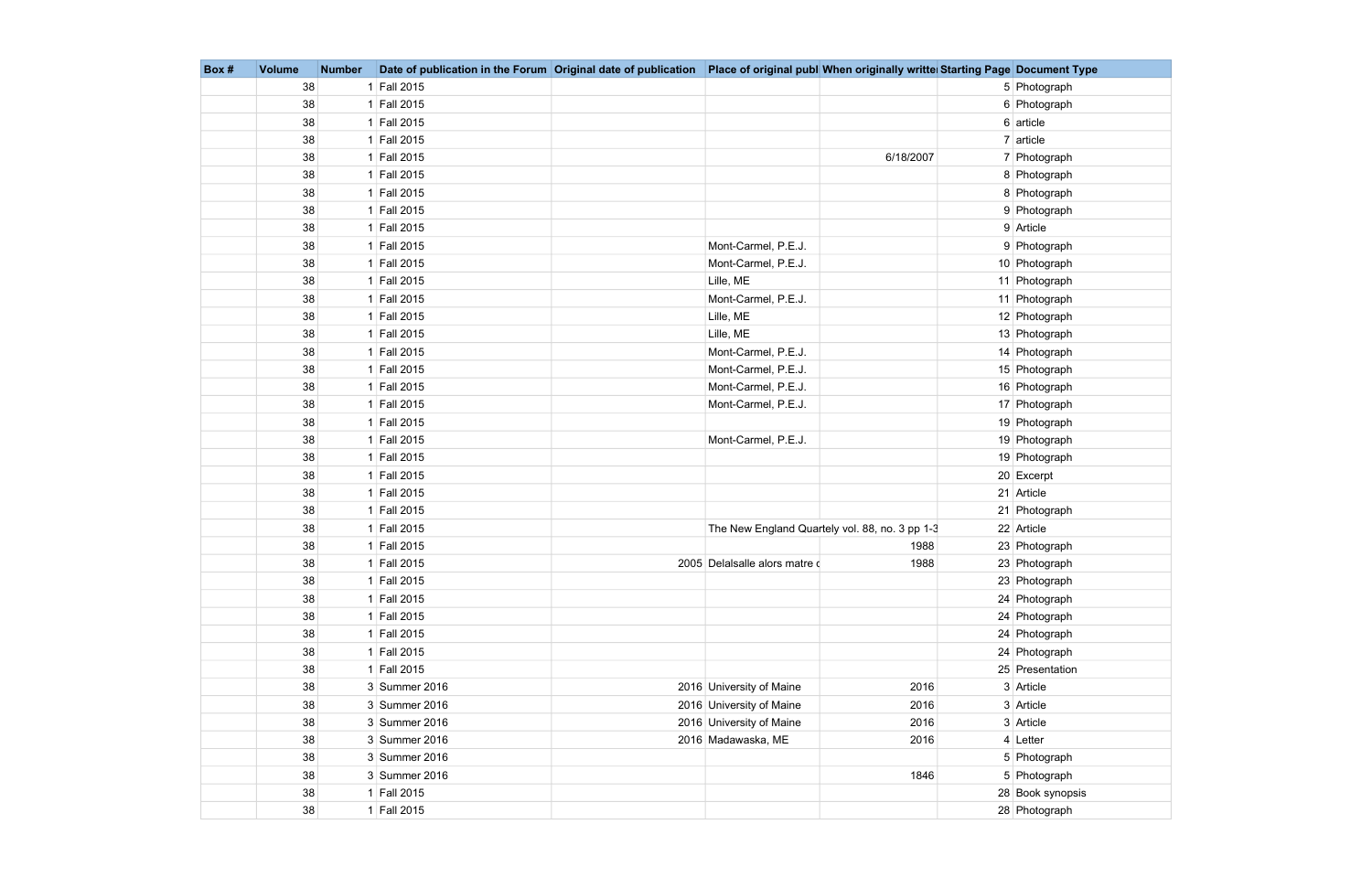| <b>Title/Caption</b>                                                                   | <b>Author</b>     | Who is this article about?                                       | Language |               | Subject (if multipl Subject (if multiple sub Subject (if multiple mentioned |             |                           | <b>Place mentioned</b>                                                            | <b>Place mentioned</b> |
|----------------------------------------------------------------------------------------|-------------------|------------------------------------------------------------------|----------|---------------|-----------------------------------------------------------------------------|-------------|---------------------------|-----------------------------------------------------------------------------------|------------------------|
| Students at the Udorn Trade School                                                     |                   |                                                                  | English  | Photography   |                                                                             |             | <b>Udorn Trade School</b> |                                                                                   |                        |
| My principal, Pricha at the Udorn Trade school                                         |                   |                                                                  | English  | Photography   |                                                                             |             | Udorn Trade School        |                                                                                   |                        |
| <b>Acadians Becoming Americans</b>                                                     |                   | Guy Duba Solomon Cyr                                             | Englsih  | Biography     | History: General                                                            |             | New Castle, ME            | Houlton Academy                                                                   | Augusta, ME            |
| How a high fat ketogenic diet saved my life                                            | Jeff Cyr Jeff Cyr |                                                                  | English  | Autobiography | Science and Medicine                                                        |             | Brunswick, Me             |                                                                                   |                        |
| Jeff Cyr                                                                               |                   |                                                                  | Englsih  | Photography   |                                                                             |             |                           |                                                                                   |                        |
| I weighed 330 pounds and pretty much was confined to a lazy boy recliner 24-7 Jeff Cyr |                   |                                                                  | English  | Photography   |                                                                             |             |                           |                                                                                   |                        |
| I am 55 years old but I can honestly say I feel like I was 30 years old                |                   | Jeff Cyr                                                         | English  | Photography   |                                                                             |             |                           |                                                                                   |                        |
| Today after almost 3 years on the ketogenic diet                                       |                   | Jeff Cyr                                                         | English  | Photography   |                                                                             |             |                           |                                                                                   |                        |
| Musee Culturel du Mont-Carmel History                                                  | Don Cyr   Don Cyr |                                                                  | English  | Autobiography | History: Local                                                              | Religion    | Saint John Valley         | Portland, ME                                                                      | Van Buren              |
|                                                                                        | David Le Gallant  |                                                                  | English  | Photography   | Religion                                                                    |             |                           |                                                                                   |                        |
| Don Cyr                                                                                | David Le (Don Cyr |                                                                  | English  | Photography   |                                                                             |             |                           |                                                                                   |                        |
| Main Altar being restored                                                              | Joseph Don Cyr    |                                                                  | English  | Photography   | Religion                                                                    |             |                           |                                                                                   |                        |
|                                                                                        | David Le Gallant  |                                                                  | English  | Photography   | Religion                                                                    |             |                           |                                                                                   |                        |
|                                                                                        | Joseph Don Cyr    |                                                                  | English  | Photography   | Religion                                                                    |             |                           |                                                                                   |                        |
|                                                                                        | Jospeh Don Cyr    |                                                                  | English  | Photography   | Religion                                                                    |             |                           |                                                                                   |                        |
|                                                                                        | David Le Gallant  |                                                                  | English  | Photography   | Religion                                                                    |             |                           |                                                                                   |                        |
|                                                                                        | David Le Gallant  |                                                                  | English  | Photography   | Religion                                                                    |             |                           |                                                                                   |                        |
|                                                                                        | David Le Gallant  |                                                                  | English  | Photography   | Religion                                                                    |             |                           |                                                                                   |                        |
|                                                                                        | David Le Gallant  |                                                                  | English  | Photography   | Religion                                                                    |             |                           |                                                                                   |                        |
|                                                                                        |                   |                                                                  | English  | Photography   | Religion                                                                    |             |                           |                                                                                   |                        |
|                                                                                        | David Le Gallant  |                                                                  | English  | Photography   | Religion                                                                    |             |                           |                                                                                   |                        |
| Genealogical records in the collefction of the late Adrien Lanthier Rin Nick McCrea    |                   |                                                                  | English  | Photography   | Genalogy                                                                    |             | Indianna                  | Franco-American Centre at the University Of                                       |                        |
| <b>Feast Days</b>                                                                      | Martha Cyr Genest |                                                                  | English  | Autobiography | History: Local                                                              |             | La Visite Du Cure- event  |                                                                                   |                        |
| La Societe internationale Veritas Acadie fait des siennes aux Etats-U Guy Dubay        |                   |                                                                  | French   | nonfiction    | newspaper & Magazine                                                        |             | Van Buren, ME             |                                                                                   |                        |
| Moment Supreme du Devoilement de la revue                                              | <b>Guy Dubay</b>  |                                                                  | French   | Photography   |                                                                             |             |                           |                                                                                   |                        |
| Early Franco-Americna Credit Unions                                                    |                   | Mark Paul Franco- American Credit Unid English                   |          | nonfiction    | History: Local                                                              |             | St. Mary's Bank           | St. Jean's Credit Union St. Anne Credit Uni                                       |                        |
| Un Dernir Hommage A Rene De Lasalle Un Homme D'Excception                              |                   | Rene Delsalle                                                    | French   | Photography   | History: Local                                                              |             | Normandy                  |                                                                                   |                        |
| recontre avec des amis du Quebec                                                       | Leo Lapage        |                                                                  | French   | Photography   |                                                                             |             | Quebec                    |                                                                                   |                        |
| Soulignons aussi son apport significatif dans la creation                              | Jean Heroux       |                                                                  | French   | Photography   |                                                                             |             | Place Jean Heroux         |                                                                                   |                        |
| Interiwue de Centre francais du Haut- Saint Jean                                       |                   | Roger Paradia, Pierre Benoit, French                             |          | Photography   |                                                                             |             | Centre francais           |                                                                                   |                        |
| Presentation d'une couverture commermorative                                           |                   |                                                                  | French   | Photography   |                                                                             |             |                           |                                                                                   |                        |
| M. Guy Dubay lors de sa presentation tout pres                                         |                   | Guy Dubay                                                        | French   | Photography   |                                                                             |             | Virinve du Souvenir       | Centre francais                                                                   |                        |
| Carte du Grand Madawaska historique provenant du Calendrier                            |                   |                                                                  | French   | Photography   |                                                                             |             |                           |                                                                                   |                        |
| Regard en arriere                                                                      |                   | Camille Le Camille Lessard                                       | French   | Autobiography | Nonfiction                                                                  |             | Mon Village               |                                                                                   |                        |
| Lettres/Letters                                                                        | Joe Arsenault     |                                                                  | English  | Nonfiction    |                                                                             |             | University of Maine       | Other Campuses within th Canada                                                   |                        |
| Lettres/Letters                                                                        |                   | Guy Duba Fr. Henri Dionne, who ran a s English                   |          | Nonfiction    | Historical: Religion                                                        | Immigration | Madawaska, ME             | St. John Valley, ME                                                               | Ste. Luce First Chu    |
| Lettres/Letters                                                                        |                   | Claire Quir Complementing and requestir English                  |          | Nonfiction    |                                                                             |             | Worchester, MA            |                                                                                   |                        |
| Francois Le Bardeau                                                                    |                   | Guy Duba Francois Michaud, aka Franc English and Fren Nonfiction |          |               | Journal and Letters                                                         |             |                           | History: Labor and Kamouraska, St-Pasd Madawaska, Frenchville, St. Leonard, New B |                        |
| Albert and Cecile (Thibodeau) Berube                                                   |                   |                                                                  |          | Nonfiction    | Historical                                                                  |             |                           |                                                                                   |                        |
| Frank Michaud's Ledger                                                                 |                   |                                                                  |          | Nonfiction    | Historical                                                                  |             |                           |                                                                                   |                        |
| Books/ Livres                                                                          |                   | Martha L. Au gre du vent                                         | French   | Nonfiction    | biography                                                                   |             | Canada                    |                                                                                   |                        |
| les editions La Grande, Octobre 2015                                                   |                   | Au gre du vent                                                   | French   | Photography   |                                                                             |             |                           |                                                                                   |                        |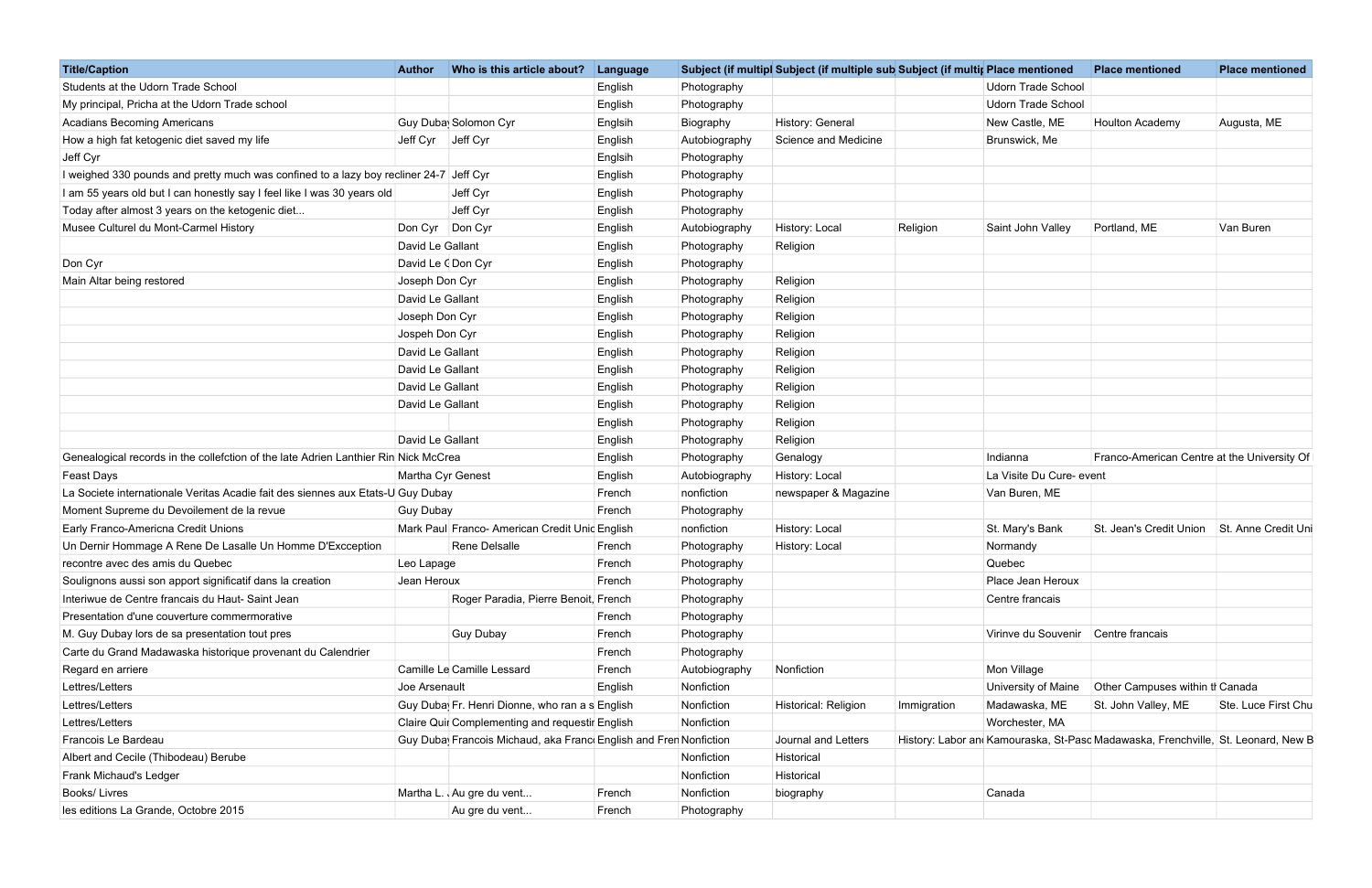| <b>Place mentioned</b> | Significant Date Date Description | <b>Add'l Notes</b>                                                                                                                       |  |
|------------------------|-----------------------------------|------------------------------------------------------------------------------------------------------------------------------------------|--|
|                        |                                   |                                                                                                                                          |  |
|                        |                                   |                                                                                                                                          |  |
| Madawaska, ME          |                                   |                                                                                                                                          |  |
|                        |                                   |                                                                                                                                          |  |
|                        |                                   |                                                                                                                                          |  |
|                        |                                   |                                                                                                                                          |  |
|                        |                                   |                                                                                                                                          |  |
|                        |                                   |                                                                                                                                          |  |
| Houlton                |                                   |                                                                                                                                          |  |
|                        |                                   |                                                                                                                                          |  |
|                        |                                   |                                                                                                                                          |  |
|                        |                                   |                                                                                                                                          |  |
|                        |                                   |                                                                                                                                          |  |
|                        |                                   |                                                                                                                                          |  |
|                        |                                   |                                                                                                                                          |  |
|                        |                                   |                                                                                                                                          |  |
|                        |                                   |                                                                                                                                          |  |
|                        |                                   |                                                                                                                                          |  |
|                        |                                   |                                                                                                                                          |  |
|                        |                                   |                                                                                                                                          |  |
|                        |                                   |                                                                                                                                          |  |
| Maine                  |                                   |                                                                                                                                          |  |
|                        |                                   |                                                                                                                                          |  |
|                        |                                   |                                                                                                                                          |  |
|                        |                                   |                                                                                                                                          |  |
| Holyoke Credit Union   |                                   | dates from the 1900's                                                                                                                    |  |
|                        |                                   |                                                                                                                                          |  |
|                        |                                   |                                                                                                                                          |  |
|                        |                                   |                                                                                                                                          |  |
|                        |                                   |                                                                                                                                          |  |
|                        |                                   |                                                                                                                                          |  |
|                        |                                   |                                                                                                                                          |  |
|                        |                                   |                                                                                                                                          |  |
|                        |                                   |                                                                                                                                          |  |
|                        |                                   |                                                                                                                                          |  |
|                        |                                   | Joe Arsenault, Research Associate at the UMaine FAP expresses concerns and offers criticisms of marginalizing and more of the FAP; joe.a |  |
| rch, Frenchville, ME   |                                   | The "Know Nothings" were a secret club analogous to the KKK run by Fr. Henry Dionne in the 1800's                                        |  |
|                        |                                   | Claire Quintal complements Le Forum on a job well done in fighting the good fight                                                        |  |
| runswick               |                                   | A letter to Lisa about her great-great-great grandfather who was a shingle maker and farmer                                              |  |
|                        |                                   | A ledger of goods                                                                                                                        |  |
|                        |                                   |                                                                                                                                          |  |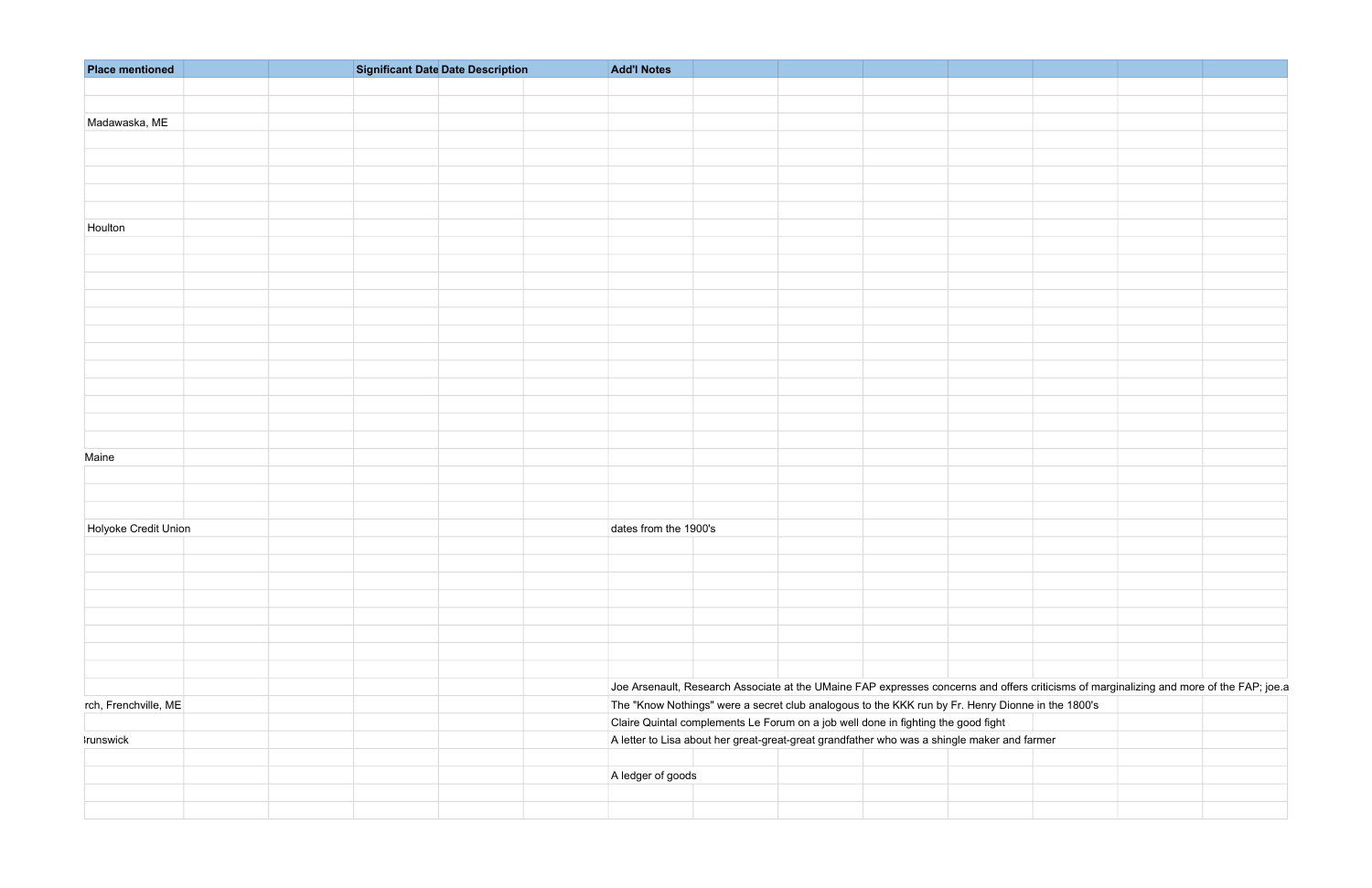| rsenault@umit.maine.edu |  |  |
|-------------------------|--|--|
|                         |  |  |
|                         |  |  |
|                         |  |  |
|                         |  |  |
|                         |  |  |
|                         |  |  |
|                         |  |  |
|                         |  |  |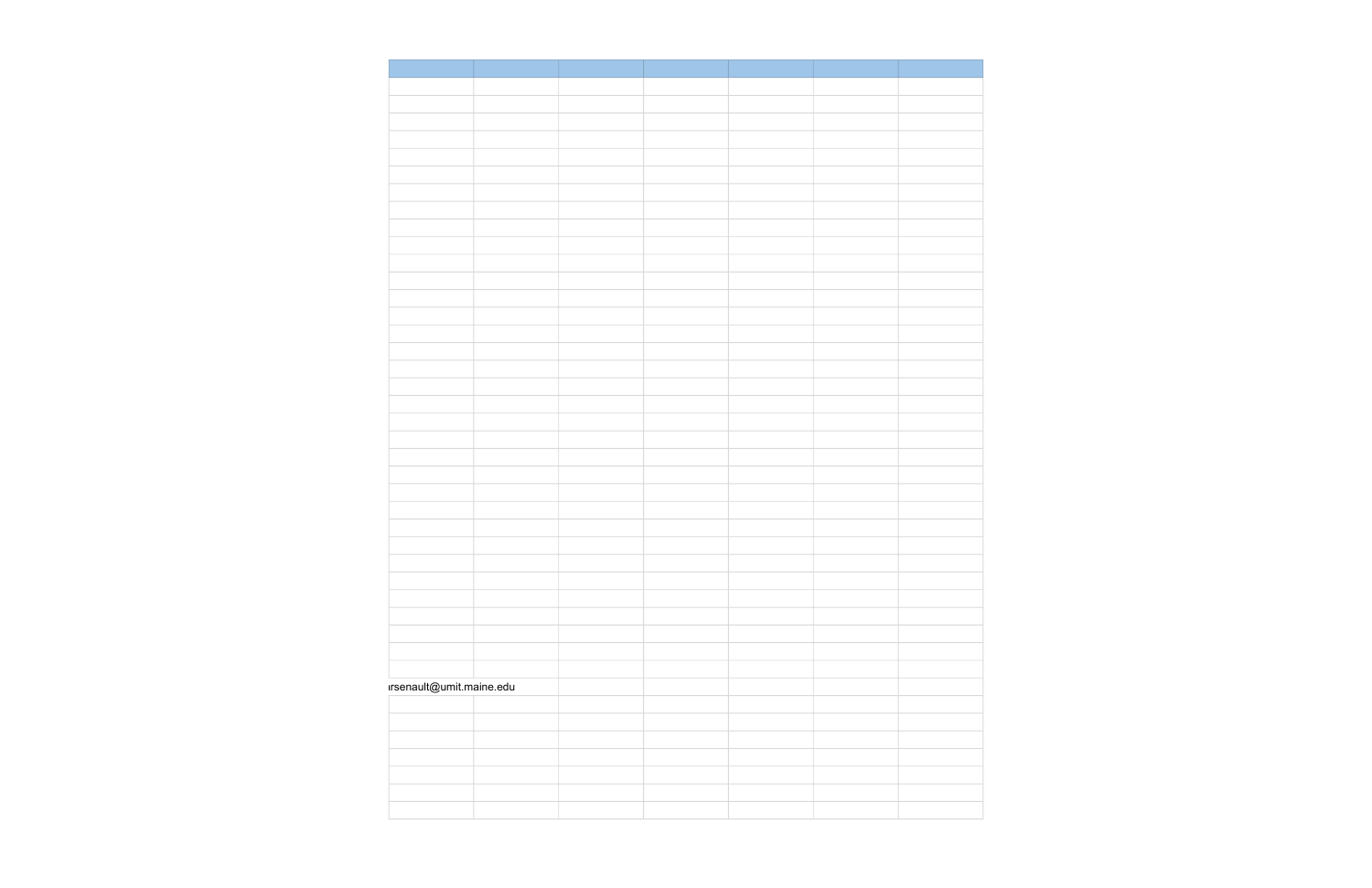| Box # | <b>Volume</b> | <b>Number</b> | Date of publication in the Forum Original date of publication Place of original publ When originally writte Starting Page Document Type |                            |                       |                                 |
|-------|---------------|---------------|-----------------------------------------------------------------------------------------------------------------------------------------|----------------------------|-----------------------|---------------------------------|
|       | 38            |               | 1 Fall 2015                                                                                                                             | St. Bruno Parish           | October 1838- October | 29 Book synopsis                |
|       | 38            |               | 1 Fall 2015                                                                                                                             |                            |                       | 30 Book synopsis                |
|       | 38            |               | 1 Fall 2015                                                                                                                             |                            |                       | 30 Book synopsis                |
|       | 38            |               | 1 Fall 2015                                                                                                                             |                            |                       | $31$ Song                       |
|       | 38            |               | 1 Fall 2015                                                                                                                             |                            |                       | 32 Book synopsis                |
|       | 38            |               | 1 Fall 2015                                                                                                                             |                            |                       | 32 announcement                 |
|       | 38            |               | 1 Fall 2015                                                                                                                             |                            |                       | 32 Article                      |
|       | 38            |               | 1 Fall 2015                                                                                                                             |                            |                       | 33 Announcement                 |
|       | 38            |               | 1 Fall 2015                                                                                                                             |                            |                       | 33 Article                      |
|       | 38            |               | 1 Fall 2015                                                                                                                             |                            |                       | 34 Article                      |
|       | 38            |               | 1 Fall 2015                                                                                                                             |                            |                       | 35 Article                      |
|       | 38            |               | 1 Fall 2015                                                                                                                             |                            |                       | 36 Announcement                 |
|       | 38            |               | 1 Fall 2015                                                                                                                             |                            |                       | 37 Letters                      |
|       | 38            |               | 1 Fall 2015                                                                                                                             |                            |                       | 38 Book synopsis                |
|       | 38            |               | 1 Fall 2015                                                                                                                             |                            |                       | 39 Recipe                       |
|       | 38            |               | 1 Fall 2015                                                                                                                             |                            |                       | 39 Recipe                       |
|       | 38            |               | 1 Fall 2015                                                                                                                             |                            |                       | 40 Kids Coloring Page           |
|       | 38            |               | 1 Fall 2015                                                                                                                             |                            |                       | 42 Genealogy family tree charts |
|       | 37            |               | 4 Summer 2015                                                                                                                           |                            | 1984                  | 1 Photograph                    |
|       | 37            |               | 4 Summer 2015                                                                                                                           |                            |                       | 3 obituary                      |
|       | 37            |               | 4 Summer 2015                                                                                                                           |                            |                       | 3 Obituary                      |
|       | 37            |               | 4 Summer 2015                                                                                                                           | 2013 "Echoes" No. 92 pages | 2003                  | $4$ Excerpt                     |
|       | 37            |               | 4 Summer 2015                                                                                                                           |                            |                       | 4 Photograph                    |
|       | 37            |               | 4 Summer 2015                                                                                                                           |                            |                       | 5 Photograph                    |
|       | 37            |               | 4 Summer 2015                                                                                                                           |                            |                       | 5 Photograph                    |
|       | 37            |               | 4 Summer 2015                                                                                                                           |                            |                       | 5 Article                       |
|       | 37            |               | 4 Summer 2015                                                                                                                           | Van Buren, Maine History   |                       | 6 Photograph                    |
|       | $37\,$        |               | 4 Summer 2015                                                                                                                           |                            | 1943                  | 7 Article                       |
|       | 37            |               | 4 Summer 2015                                                                                                                           |                            |                       | 8 Article                       |
|       | 37            |               | 4 Summer 2015                                                                                                                           |                            |                       | 9 Photograph                    |
|       | 37            |               | 4 Summer 2015                                                                                                                           |                            |                       | 10 Photograph                   |
|       | 37            |               | 4 Summer 2015                                                                                                                           |                            |                       | 13 Announcement                 |
|       | 37            |               | 4 Summer 2015                                                                                                                           |                            |                       | 13 Announcement                 |
|       | 37            |               | 4 Summer 2015                                                                                                                           |                            |                       | 13 Announcement                 |
|       | 37            |               | $4$ Summer 2015                                                                                                                         |                            |                       | 14 Excerpt                      |
|       | 37            |               | 4 Summer 2015                                                                                                                           |                            |                       | 14 Photograph                   |
|       | 37            |               | 4 Summer 2015                                                                                                                           |                            |                       | 15 Article                      |
|       | 37            |               | 4 Summer 2015                                                                                                                           |                            |                       | 15 Photograph                   |
|       | 37            |               | 4 Summer 2015                                                                                                                           |                            | October 9th, 1987     | 17 Photograph                   |
|       | 37            |               | 4 Summer 2015                                                                                                                           |                            |                       | 19 Review                       |
|       | 37            |               | 4 Summer 2015                                                                                                                           |                            | November 30th, 1994   | 20 Photograph                   |
|       | 37            |               | 4 Summer 2015                                                                                                                           |                            |                       | 20 Comics                       |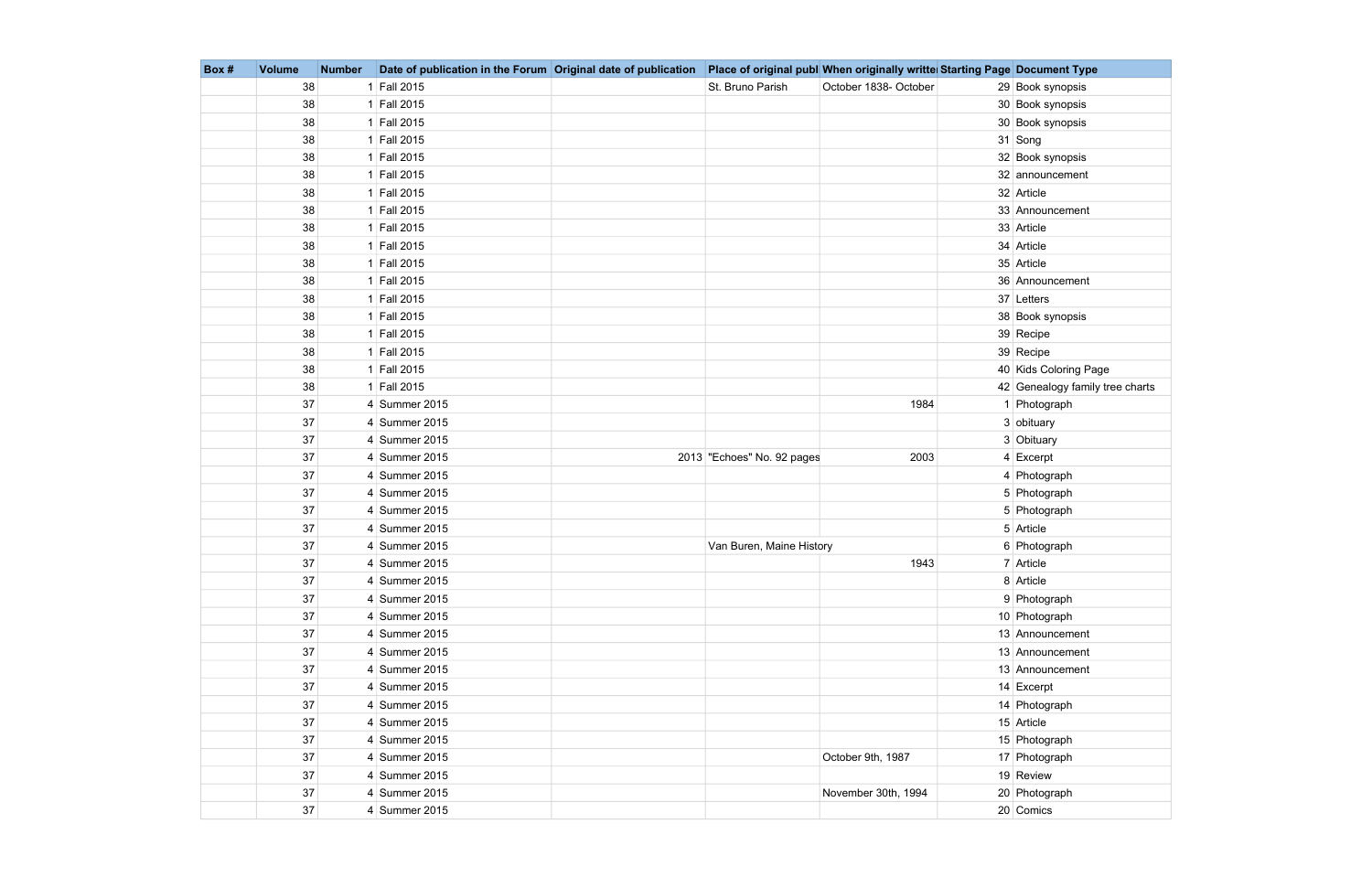| <b>Title/Caption</b>                                                                                              | Who is this article about?<br><b>Author</b>      | Language |                              | Subject (if multipl Subject (if multiple sub Subject (if multiple mentioned |                  |                                 | <b>Place mentioned</b> | <b>Place mentioned</b> |
|-------------------------------------------------------------------------------------------------------------------|--------------------------------------------------|----------|------------------------------|-----------------------------------------------------------------------------|------------------|---------------------------------|------------------------|------------------------|
| Marriage, Baptismal and Death Records                                                                             | Gary R. Levesque                                 | English  | Genaology                    | History: Local                                                              |                  | Van Buren, ME                   |                        |                        |
| Road Kill                                                                                                         | Paul Pare                                        | English  | Fiction                      | Biography of author                                                         |                  | University of Maine             | Lewiston, ME           | South Florida          |
| The Fallen Divina: Maria Callas                                                                                   | Norman R Maria Callas                            | English  | Nonfiction                   | Biography                                                                   | History: Local   | Boston                          | New York City          | Paris                  |
| An old French Christmas Carol                                                                                     | Kent Beauline                                    | French   | Music                        | French in North America                                                     |                  | Chicago                         | French Canada          |                        |
| Lafayette: His Extrordinary Life and Legacy                                                                       | Donald Mil Lafayette                             | English  | Nonfiction                   | Biography                                                                   | Histroy: General |                                 |                        |                        |
| Nos Histoires de l'Ile                                                                                            |                                                  | English  | Nonfiction                   | Genaology                                                                   | History: Local   | Old Town, ME                    |                        |                        |
| Phantoms of the French Fur Trade Twenty Men Who Worked in the 1 Timothy J. Kent                                   |                                                  | English  | Nonfiction                   | History: Local                                                              |                  | France                          |                        |                        |
| 17th Annual April in Paris French Film Festival Set for 2016                                                      | Albert J. M Rene Clair, Eric Rohmer              | English  | Nonfiction                   |                                                                             |                  | <b>Trinity College</b>          | Hartford, CT           | Cinestudio             |
| Daniel Boucher Wins Cultural Heritage Award                                                                       | Albert J. M Daniel Boucher                       | English  | Nonfiction                   | Newspaper & Magazine   French in North A Bristol                            |                  |                                 |                        |                        |
| LeGrow Re-elected as President of FCGSC                                                                           | Albert J. M Maryanne LeGrow                      | English  | Nonfiction                   | Biography                                                                   | Genaology        | Tolland, CT                     |                        |                        |
| Waterbury L'exile                                                                                                 | Alice Gelin Emile Venait                         | French   | Nonfiction                   | Biography                                                                   |                  | Watertown, MA                   |                        |                        |
| Independence Without Fear                                                                                         | <b>Blind/ Deaf individuals</b>                   | English  | Nonfiction                   |                                                                             |                  |                                 |                        |                        |
| Lettres/Letters                                                                                                   | Guy Duba Thomas E. Perley                        | English  | Nonfiction                   | Newspaper & Magazine                                                        |                  | Fort Kent                       |                        |                        |
| French Canadian Cookbook Available for Holidays                                                                   | American-French Genealogical Society             | English  | Cuisine                      | Newspaper & Magazine                                                        |                  | Woonsocket, RI                  |                        |                        |
| Classic French Canadian Tourtiere                                                                                 |                                                  | English  | Cuisine                      | French in North America                                                     |                  |                                 |                        |                        |
| Pumpkin Gingerbread Trifle                                                                                        |                                                  | English  | Cuisine                      |                                                                             |                  |                                 |                        |                        |
| Coin Desjuenes                                                                                                    |                                                  | French   | <b>Children's Literature</b> |                                                                             |                  |                                 |                        |                        |
| Franco-American Families of Maine                                                                                 | Bob Chen: The Fecteau Family                     | English  | Genaology                    | History: Local                                                              |                  | Waterville, ME                  | Biddeford, ME          |                        |
| Peter Archambault, circa. 1984                                                                                    | Peter Archambault and Harry English              |          | Photography                  |                                                                             |                  |                                 |                        |                        |
| Ce numero de Le Forum est dedie a la memorie de Peter George Archambault (Peter Archambault                       |                                                  | English  | Nonfiction                   | Biography                                                                   | History: Local   | <b>New Brunswick</b>            | Madawaska, ME          |                        |
| Harry A.M. Rush Jr.                                                                                               | Harry A.M. Rush Jr.                              | English  | Nonfiction                   | Biography                                                                   | History: Local   | East Millinocket                | Worcester, MA          |                        |
| From Maine to Thailand the making of a Peace Corps Volunteer                                                      | Roger Par Roger Parent                           | English  | Nonfiction                   | Autobiography                                                               |                  | Bangkok, Thailand               |                        |                        |
| A shy Roger Parent at about eight years old                                                                       | Roger Parent                                     | English  | Photography                  |                                                                             |                  |                                 |                        |                        |
| Famous Thai architecture style on a Catholic Church                                                               | Roger Parent                                     | English  | Photography                  | Religion                                                                    |                  | Thailand                        |                        |                        |
| Roger Parent and a few other Peace Corps Volunteers sorrounded by children it Roger Parent                        |                                                  | English  | Photography                  |                                                                             |                  | Hong Kong                       | Kowloon                |                        |
| The history of the Catholic Church of the Saint John Valley                                                       | Guy Dubay                                        | English  | Nonfiction                   | Religion                                                                    | History: Local   | Saint John Valley, ME Fort Kent |                        | <b>New Brunswick</b>   |
| St. Bruno Photo taken from Van Buren, Maine History                                                               | Martine A. Pelletier and Monica Dionne F English |          | Photography                  | Religion                                                                    |                  | Van Buren, ME                   |                        |                        |
| A glimpse into the past                                                                                           | Treffle Les Treffle Lessard                      | English  | Nonfiction                   | History: Local                                                              | Autobiography    | Waterville, ME                  | St. Francis de Sales   |                        |
| Compere Bouki pi Compere Lapin. A Franco- African Folktale.                                                       | Kent Beau Aclee Fortier                          | English  | Nonfiction                   | Literary Criticism & Histo Folklore                                         |                  | <b>Tulane University</b>        | Missouri               |                        |
| Joseph Medard Carriere with his miners at Old Mines                                                               | Joseph Medard                                    | English  | Photography                  | Folklore                                                                    |                  | Old Mines                       |                        |                        |
| Kent Beaulne dit Bone et Brad Cormier                                                                             | Kent Beaulne and Brade Corr French               |          | Photography                  |                                                                             |                  | Montreal                        |                        |                        |
| 2015 Summer Exhibit The French Frigate & the British Fort                                                         | L'Hermonie andd Lafayette                        | English  | Nonfiction                   | History: Local                                                              |                  | Castine, ME                     |                        |                        |
| Tuesday, July 14, 2015                                                                                            | Parade of ships                                  | English  | Nonfiction                   | History: Local                                                              |                  | <b>Castine Waterfront</b>       |                        |                        |
| Wendnesday, July 15, 2015                                                                                         | Public Tours of the Hermione English             |          | Nonfiction                   | History: Local                                                              |                  | <b>Castine Waterfront</b>       |                        |                        |
| Memere Cyr                                                                                                        | Martha Cy Marguerite Cyr                         | English  | Biography                    | Nonfiction                                                                  |                  | Cyr Planatation                 |                        |                        |
| Marguerite Cyr near her home                                                                                      | Marguerite Cyr                                   | English  | Photography                  |                                                                             |                  |                                 |                        |                        |
| Waterbury L'exile                                                                                                 | Alice Gelin Alice Gelinas                        | French   | Nonfiction                   | Biography                                                                   |                  | Waterbury, CT                   |                        |                        |
| Slim Coxx el ses musiciens                                                                                        | Slim Coxx                                        | French   | Photography                  |                                                                             |                  |                                 |                        |                        |
| Lorie, Nicole, Lynn, Paul et Michelle                                                                             |                                                  | French   | Photography                  |                                                                             |                  |                                 |                        |                        |
| The 15th Annual April in Paris at Cinestudio, Hartford                                                            | Albert J. M French Film festival                 | English  | Nonfiction                   |                                                                             |                  | Hartford, CT                    | <b>Trinity College</b> |                        |
| Jim Bishop, Yvone Labbe & Peter Archambault                                                                       |                                                  | English  | Photography                  |                                                                             |                  |                                 |                        |                        |
| Some of Peter's many works of art. Some of which appeared in Le F(Peter Arch beau & Belle frog characters English |                                                  |          | Newspaper & Mag Fiction      |                                                                             |                  |                                 |                        |                        |

| e mentioned               | <b>Place mentioned</b> | <b>Place mentioned</b> |
|---------------------------|------------------------|------------------------|
| Buren, ME                 |                        |                        |
| ersity of Maine           | Lewiston, ME           | South Florida          |
| วท                        | New York City          | Paris                  |
| ago                       | French Canada          |                        |
|                           |                        |                        |
| Town, ME                  |                        |                        |
| cе                        |                        |                        |
| y College                 | Hartford, CT           | Cinestudio             |
| Jc                        |                        |                        |
| nd, CT                    |                        |                        |
| rtown, MA                 |                        |                        |
|                           |                        |                        |
| Kent                      |                        |                        |
| nsocket, RI               |                        |                        |
|                           |                        |                        |
|                           |                        |                        |
|                           |                        |                        |
| rville, ME                | Biddeford, ME          |                        |
|                           |                        |                        |
| <b>Brunswick</b>          | Madawaska, ME          |                        |
| Millinocket               | Worcester, MA          |                        |
| kok, Thailand             |                        |                        |
|                           |                        |                        |
| and                       |                        |                        |
| <b>Kong</b>               | Kowloon                |                        |
| John Valley, ME Fort Kent |                        | New Brunswick          |
| Buren, ME                 |                        |                        |
| rville, ME                | St. Francis de Sales   |                        |
| <b>ne University</b>      | Missouri               |                        |
| Aines                     |                        |                        |
| real                      |                        |                        |
| ine, ME                   |                        |                        |
| ine Waterfront            |                        |                        |
| ine Waterfront            |                        |                        |
| Planatation               |                        |                        |
|                           |                        |                        |
| rbury, CT                 |                        |                        |
|                           |                        |                        |
|                           |                        |                        |
| ord, CT                   | <b>Trinity College</b> |                        |
|                           |                        |                        |
|                           |                        |                        |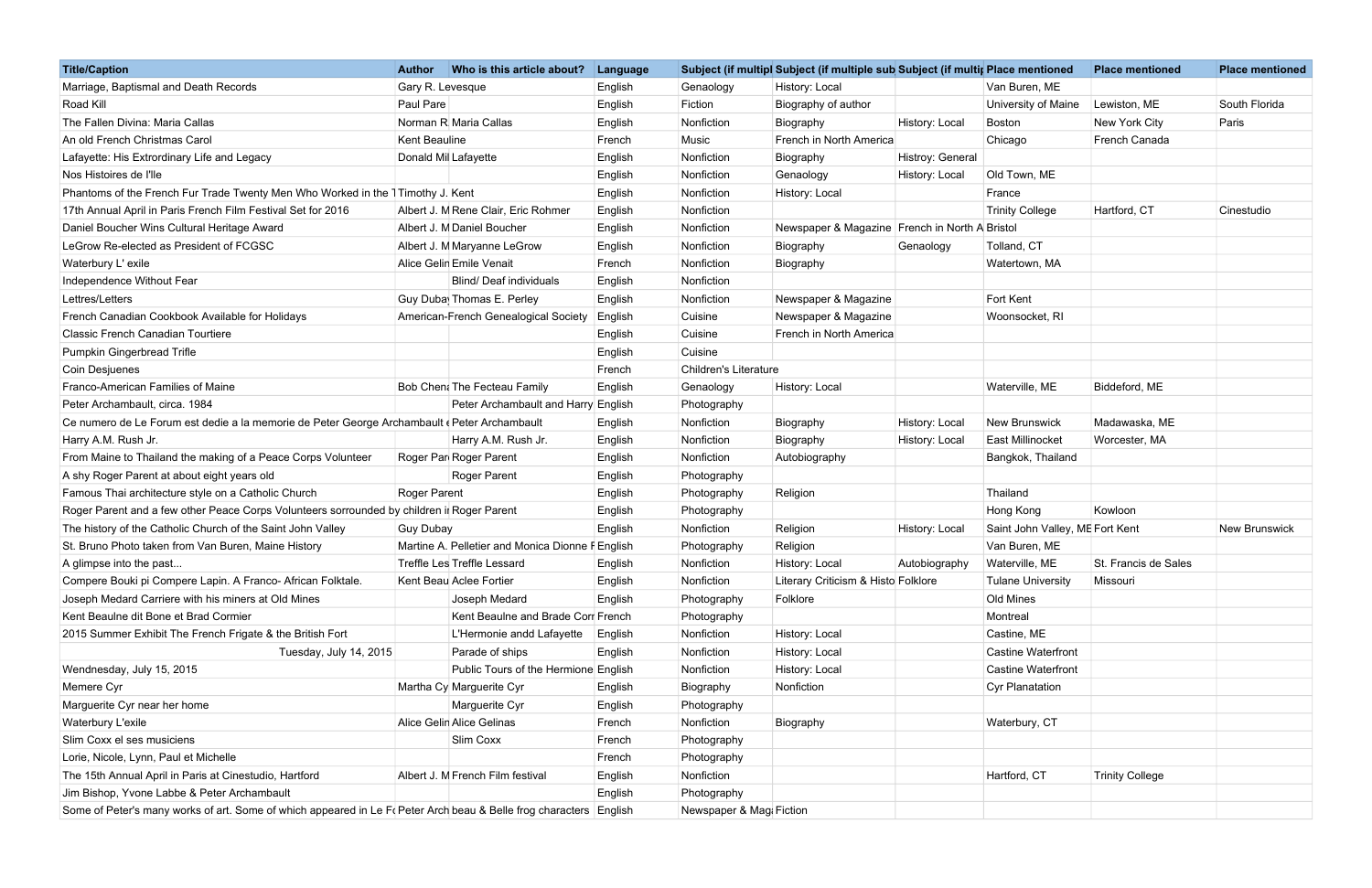| <b>Place mentioned</b> | <b>Significant Date Date Description</b> |  | <b>Add'l Notes</b>                                           |  |  |
|------------------------|------------------------------------------|--|--------------------------------------------------------------|--|--|
|                        |                                          |  |                                                              |  |  |
|                        |                                          |  |                                                              |  |  |
|                        |                                          |  |                                                              |  |  |
|                        |                                          |  |                                                              |  |  |
|                        |                                          |  |                                                              |  |  |
|                        |                                          |  |                                                              |  |  |
|                        |                                          |  |                                                              |  |  |
|                        |                                          |  |                                                              |  |  |
|                        |                                          |  |                                                              |  |  |
|                        |                                          |  |                                                              |  |  |
|                        |                                          |  |                                                              |  |  |
|                        |                                          |  | IWF@theiris.org                                              |  |  |
|                        |                                          |  |                                                              |  |  |
|                        |                                          |  | www.afgs.org                                                 |  |  |
|                        |                                          |  |                                                              |  |  |
|                        |                                          |  |                                                              |  |  |
|                        |                                          |  |                                                              |  |  |
|                        |                                          |  |                                                              |  |  |
|                        |                                          |  |                                                              |  |  |
|                        |                                          |  |                                                              |  |  |
|                        |                                          |  |                                                              |  |  |
|                        |                                          |  |                                                              |  |  |
|                        |                                          |  |                                                              |  |  |
|                        |                                          |  |                                                              |  |  |
|                        |                                          |  |                                                              |  |  |
|                        |                                          |  |                                                              |  |  |
|                        |                                          |  |                                                              |  |  |
|                        |                                          |  |                                                              |  |  |
|                        |                                          |  |                                                              |  |  |
|                        |                                          |  |                                                              |  |  |
|                        |                                          |  |                                                              |  |  |
| Friday, June 12,       |                                          |  | Set to happen on Fridat                                      |  |  |
|                        |                                          |  |                                                              |  |  |
|                        |                                          |  |                                                              |  |  |
|                        |                                          |  |                                                              |  |  |
|                        |                                          |  |                                                              |  |  |
|                        |                                          |  |                                                              |  |  |
|                        |                                          |  |                                                              |  |  |
|                        |                                          |  |                                                              |  |  |
|                        |                                          |  |                                                              |  |  |
|                        |                                          |  | More drawings can be found at www.francoamericanarchives.org |  |  |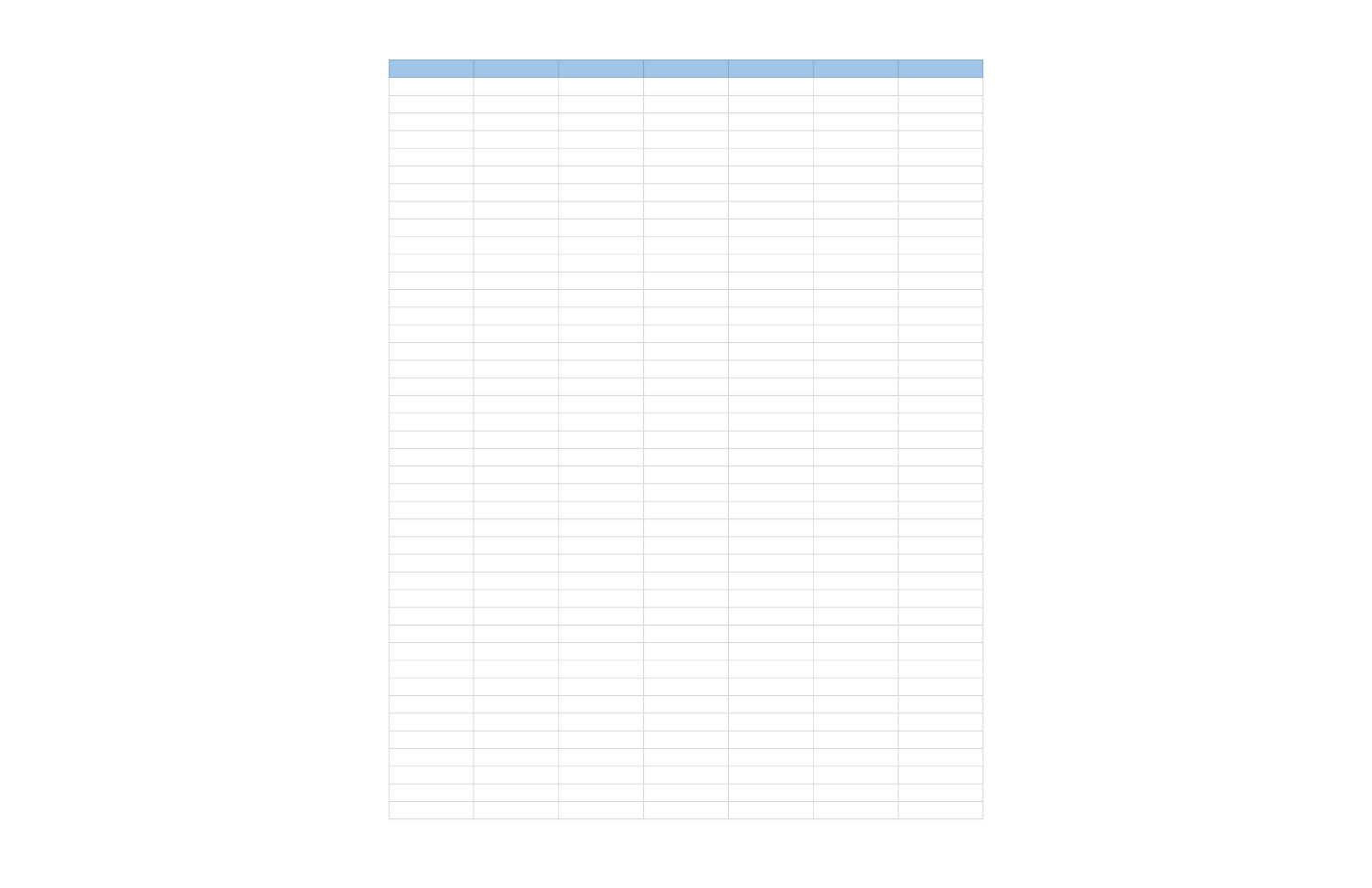| Box# | <b>Volume</b> | <b>Number</b> | Date of publication in the Forum Original date of publication |             |                                    | Place of original publ When originally writte Starting Page Document Type |                         |
|------|---------------|---------------|---------------------------------------------------------------|-------------|------------------------------------|---------------------------------------------------------------------------|-------------------------|
|      | 37            |               | 4 Summer 2015                                                 |             |                                    | March 30th, 2014                                                          | 24 Photograph           |
|      | 37            |               | 4 Summer 2015                                                 |             |                                    | April 5th, 2014                                                           | 25 Photograph           |
|      | 37            |               | 4 Summer 2015                                                 |             |                                    |                                                                           | 27 Article              |
|      | 37            |               | 4 Summer 2015                                                 |             |                                    |                                                                           | 27 Photograph           |
|      | 37            |               | 4 Summer 2015                                                 |             |                                    |                                                                           | 28 Book synopsis        |
|      | 37            |               | 4 Summer 2015                                                 |             |                                    |                                                                           | 28 Book synopsis        |
|      | 37            |               | 4 Summer 2015                                                 |             |                                    |                                                                           | 29 Book synopsis        |
|      | 37            |               | 4 Summer 2015                                                 |             |                                    |                                                                           | 29 Book synopsis        |
|      | 37            |               | 4 Summer 2015                                                 |             |                                    | October 1838-October                                                      | 29 Announcement         |
|      | 37            |               | 4 Summer 2015                                                 |             |                                    |                                                                           | 30 Article              |
|      | 37            |               | 4 Summer 2015                                                 |             |                                    | Saturday, February 8th,                                                   | 30 Photograph           |
|      | 37            |               | 4 Summer 2015                                                 |             |                                    |                                                                           | 30 Photograph           |
|      | 37            |               | 4 Summer 2015                                                 |             |                                    |                                                                           | 30 Photograph           |
|      | 37            |               | 4 Summer 2015                                                 |             |                                    |                                                                           | 30 Poetry               |
|      | 37            |               | 4 Summer 2015                                                 |             |                                    |                                                                           | 31 Poetry               |
|      | 37            |               | 4 Summer 2015                                                 |             |                                    | 2015                                                                      | 31 Poetry               |
|      | 37            |               | 4 Summer 2015                                                 |             |                                    |                                                                           | 31 Poetry               |
|      | 37            |               | 4 Summer 2015                                                 |             |                                    |                                                                           | 32 Poetry               |
|      | 37            |               | 4 Summer 2015                                                 |             |                                    |                                                                           | 33 Coloring pages       |
|      | 37            |               | 4 Summer 2015                                                 |             |                                    |                                                                           | 35 Advertisement        |
|      | 37            |               | 4 Summer 2015                                                 |             |                                    |                                                                           | 36 Letters              |
|      | 37            |               | 4 Summer 2015                                                 |             |                                    |                                                                           | 38 Family tree          |
|      | 37            |               | 4 Summer 2015                                                 |             |                                    |                                                                           | 39 Announcement         |
|      | 37            |               | 4 Summer 2015                                                 |             |                                    |                                                                           | 39 Obituary             |
|      | 38            |               | 3 Summer 2016                                                 | Summer 2016 |                                    | August 14, 2014                                                           | 4 Conference Procedings |
|      | 38            |               | 3 Summer 2016                                                 |             |                                    |                                                                           | 5 Article               |
|      | 37            |               | 3 Spring 2015                                                 |             |                                    |                                                                           | 3 Poetry                |
|      | $37\,$        |               | $3$ Spring 2015                                               |             |                                    |                                                                           | 3 Obituary              |
|      | 37            |               | 3 Spring 2015                                                 |             |                                    |                                                                           | 3 Excerpt               |
|      | 37            |               | 3 Spring 2015                                                 |             |                                    |                                                                           | $4$ Letters             |
|      | 37            |               | 3 Spring 2015                                                 |             |                                    |                                                                           | 5 Article               |
|      | 37            |               | $3$ Spring 2015                                               |             | La Societe Historique du Madawaska |                                                                           | 8 Photograph            |
|      | 37            |               | $3$ Spring 2015                                               |             |                                    |                                                                           | 9 Article               |
|      | 37            |               | 3 Spring 2015                                                 |             |                                    |                                                                           | 9 Photograph            |
|      | 37            |               | $3$ Spring 2015                                               |             |                                    |                                                                           | 10 Article              |
|      | 37            |               | 3 Spring 2015                                                 |             |                                    |                                                                           | 10 Photograph           |
|      | 37            |               | 3 Spring 2015                                                 |             |                                    |                                                                           | 10 Photograph           |
|      | 37            |               | 3 Spring 2015                                                 |             |                                    |                                                                           | 11 Announcement         |
|      | 37            |               | $3$ Spring 2015                                               |             |                                    |                                                                           | 12 List of residents    |
|      | 37            |               | 3 Spring 2015                                                 |             |                                    |                                                                           | 13 Memoir               |
|      | 37            |               | 3 Spring 2015                                                 |             |                                    | 1800's                                                                    | 13 Photograph           |
|      | 37            |               | $3$ Spring 2015                                               |             |                                    |                                                                           | 13 Photograph           |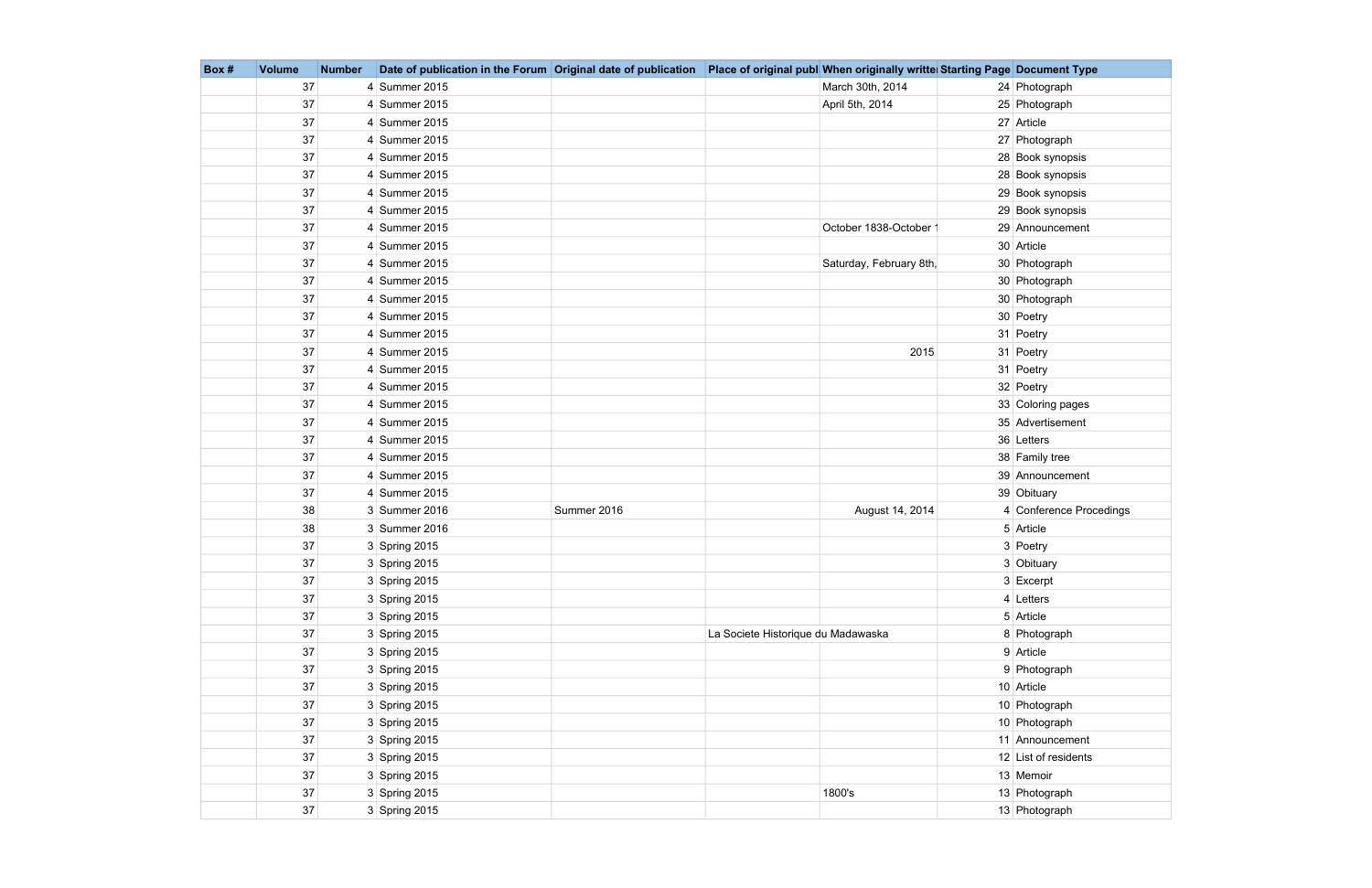| <b>Title/Caption</b>                                                                                            | <b>Author</b>    | Who is this article about?                                         | Language                 |                              | Subject (if multipl Subject (if multiple sub Subject (if multiple mentioned |                              |                                     | <b>Place mentioned</b>                             | <b>Place mentioned</b> |
|-----------------------------------------------------------------------------------------------------------------|------------------|--------------------------------------------------------------------|--------------------------|------------------------------|-----------------------------------------------------------------------------|------------------------------|-------------------------------------|----------------------------------------------------|------------------------|
| Patrick Miller speaks with his colleage, Ira Braus, after his performance on piand Patrick Miller and Ira Braus |                  |                                                                    | English                  | Photography                  |                                                                             |                              |                                     | Hartt School of Music April in Paris Film Festival |                        |
| Martin Villeneuve, the director and writer talks of the film Mars et Avril                                      |                  | <b>Martin Villenueve</b>                                           | English                  | Photography                  |                                                                             |                              | Cinestudio                          | April in Paris Film Festival                       |                        |
| Celebrating The French Canadian Experience                                                                      |                  | Denise R. Larson                                                   | English                  | Nonfiction                   | French In North America                                                     |                              | University of Maine                 | Franco-American Women's Centre                     |                        |
| The Adrien Lanthier Ringuette Library                                                                           |                  |                                                                    | English                  | Photography                  |                                                                             |                              |                                     |                                                    |                        |
| Voyages et Recontres en Franco- Amerique                                                                        | Dean Louder      |                                                                    | French                   | Biography                    | History: General                                                            |                              |                                     |                                                    |                        |
| Franco- Amerique                                                                                                |                  | Dean Louder and Eric Waddell                                       | French                   | Biography                    | History: General                                                            |                              | Quebec                              |                                                    |                        |
| The Franco- Americans of Lewiston- Auburn                                                                       |                  | Mary Rice-DeFosse and James Myall                                  | English                  | Nonfiction                   | History: Local                                                              |                              | Lewiston, ME                        | Auburn, ME                                         |                        |
| Franco- Americans of Maine                                                                                      |                  | Dyke Hendrickson                                                   | English                  | Nonfiction                   | History: Local                                                              | Biography                    | Auburn, ME                          | Augusta, ME                                        | Biddeford, ME          |
| Marriage, Baptismal and Death Records                                                                           |                  | Gary R. Levesque                                                   | English                  | Nonfiction                   | Genealogy                                                                   | History: Local               | Van Buren, ME                       | St. Bruno Parish                                   |                        |
| Fr. Santerre and His Two Translators Gave Their Signatures at a Bod Albert J. M Richard Santerre                |                  |                                                                    | English                  | Nonfiction                   | Biography                                                                   | Religion                     | Lowell, MA                          | St. Joseph's Shrine Museum                         |                        |
| Richard Santerre smiles at the photographer during a lull at the book Albert J. M Richard Santerre              |                  |                                                                    | English                  | Photography                  | Religion                                                                    |                              | Lowell, MA                          | St. Jean Baptiste Parish                           |                        |
| Dr. Claire Quintal singing my copy of Fr. Santerre's book                                                       |                  | Albert J. M Dr. Claire Quintal                                     | English                  | Photography                  |                                                                             |                              |                                     |                                                    |                        |
| Lucien Sawyer O.M.J. about to sign my copy of Fr. Santerre's book Albert J. M Lucien Sawyer                     |                  |                                                                    | English                  | Photography                  |                                                                             |                              |                                     |                                                    |                        |
| La guerre                                                                                                       |                  | Don Levesque                                                       | French                   | Poetry                       |                                                                             |                              |                                     |                                                    |                        |
| Un Reve                                                                                                         | Stephen Paul     |                                                                    | French                   | Poetrty                      |                                                                             |                              |                                     |                                                    |                        |
| Echos                                                                                                           |                  | Maureen Perry                                                      | French                   | Poetry                       |                                                                             |                              |                                     |                                                    |                        |
| <b>AVE MARIA</b>                                                                                                | Lucie Therrien   |                                                                    | French translatio Poetry |                              |                                                                             |                              |                                     |                                                    |                        |
| Treadmill                                                                                                       |                  | Donna A. Hebert                                                    | English                  | Poetry                       | Genealogy                                                                   |                              |                                     |                                                    |                        |
| Coin de jeunes                                                                                                  |                  |                                                                    | French                   | <b>Children's Literature</b> |                                                                             |                              |                                     |                                                    |                        |
| French Stories and Songs                                                                                        | Tante Louise     |                                                                    | English                  | <b>Children's Literature</b> |                                                                             |                              | University of Maine                 |                                                    |                        |
| Lettres/Letters                                                                                                 |                  |                                                                    | English                  | Nonfiction                   |                                                                             |                              | Madawaksa, ME                       | Frenchville, Me                                    | St. Agatha             |
| Franco- American Families of Maine                                                                              |                  | Bob Chen: Fecteau family                                           | English                  | Nonfiction                   | Genealogy                                                                   | Biography                    | Quebec City                         | Beaumont                                           | St. Pierre             |
| Les Families Gagnon Et Belzile                                                                                  | Giles Gagnon     |                                                                    | English                  | Nonfiction                   | Genealogy                                                                   |                              | Quebec City                         | New France                                         |                        |
| Lucienne Elise Cloutier                                                                                         |                  | Lucienne Elise Cloutier                                            | English                  | Nonfiction                   | Biography                                                                   |                              | Old Town, ME                        | <b>Webster Island</b>                              | Quebec                 |
| Reflections on the Acadian Deportation                                                                          |                  | Roger Par The deportation and attempte English and Fren Nonfiction |                          |                              | Demography                                                                  | Immigration                  |                                     | French in North Amer Madawaska, Me; New Er Acadia  |                        |
| First American Pastors of the St. John Valley                                                                   |                  | Guy Duba Fr. Antoine Gosslin, other clei English                   |                          | Nonfiction                   | Government and Politics Religion                                            |                              | Madawaska, Tobique Boston, Maine    |                                                    | St. John River regio   |
| <b>Spring Awakening</b>                                                                                         |                  | Yvonne Merau-Ross                                                  | English                  | Poetry                       |                                                                             |                              |                                     |                                                    |                        |
| This issue of Le Forum is dedicated in loving memory of Yvonne Merau-Ross   Yvonne Merau-Ross                   |                  |                                                                    | English                  | Nonfiction                   | Biography                                                                   | History: Local Paris, France |                                     | Liberty, NY                                        | Middletown, NY         |
| The Prisoner                                                                                                    |                  | Yvonne Merau-Ross                                                  | English                  | Fiction                      | History: General                                                            |                              |                                     |                                                    |                        |
| Lettres/Letters                                                                                                 | <b>Guy Dubay</b> |                                                                    | English                  | Nonfiction                   | Letters                                                                     |                              | Paris                               |                                                    |                        |
| Madawaska Bus Service International Tokens                                                                      |                  | JC Levesq Madawaska bus service                                    | French/English           | Nonfiction                   | History: Local                                                              |                              | Madawaksa, ME                       | New Brunswick                                      | St. John River         |
| Madawaska Bus Service International Tokens                                                                      |                  |                                                                    | English                  | Photography                  |                                                                             |                              |                                     |                                                    |                        |
| Biddeford Bead Lab                                                                                              |                  | Joan Vermette                                                      | English                  | Nonfiction                   | Art & Architecture                                                          |                              | Biddeford, ME                       |                                                    |                        |
| Geometric ndeble stitched fabric in brushed gray beads with brushed Joan Vermette                               |                  |                                                                    | English                  | Photography                  | Art & Architecture                                                          |                              |                                     |                                                    |                        |
| Filles du Roy Connections                                                                                       |                  | Richard G. Richard Vanasse                                         | English                  | Biography                    | History: General                                                            |                              | University of Maine                 | University Laval, Quebec City of Rouen, Fran       |                        |
| Capt. Richard Vanasse                                                                                           |                  |                                                                    | English                  | Photography                  |                                                                             |                              |                                     |                                                    |                        |
| Christina Roberge                                                                                               |                  |                                                                    | English                  | Photography                  |                                                                             |                              |                                     |                                                    |                        |
| The Hermione, The ship that reunited Layfayette & Washington and sealed our I Layfayette & Washington           |                  |                                                                    | English                  | Nonfiction                   | History: Local                                                              |                              | Castine, ME                         |                                                    |                        |
| Madawaskayens et La Bourse Langevin                                                                             |                  | Roger Paradis                                                      | English                  | Nonfiction                   | Biography                                                                   | History: Local               | Le College de Sainint Madawaska, ME |                                                    | St. Basile             |
| Martha's Memories                                                                                               |                  | Martha Cy Christophe Cyr                                           | English                  | Nonfiction                   | Biography                                                                   |                              | Cyr Planatation                     | St. John River                                     |                        |
| Chistrophe Cyr mid 1800's                                                                                       |                  | Christophe Cyr                                                     | English                  | Photography                  |                                                                             |                              |                                     |                                                    |                        |
| Euseve Michaud & Elizabeth Ann Farrell House                                                                    |                  |                                                                    | English                  | Photography                  |                                                                             |                              |                                     |                                                    |                        |
|                                                                                                                 |                  |                                                                    |                          |                              |                                                                             |                              |                                     |                                                    |                        |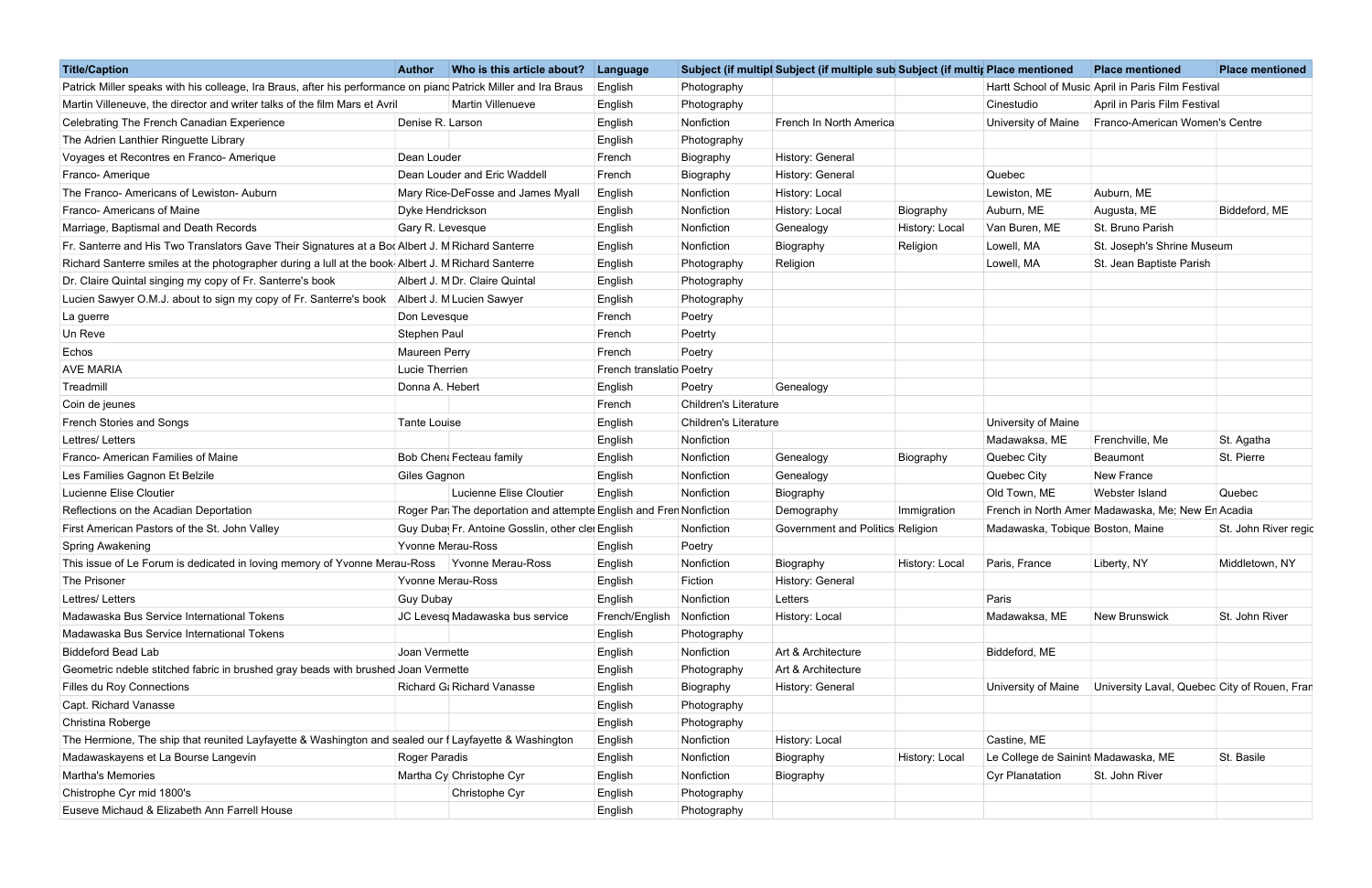| <b>Place mentioned</b> | <b>Significant Date Date Description</b>                                  | <b>Add'l Notes</b>                |                                          |                                                                                                                              |  |  |
|------------------------|---------------------------------------------------------------------------|-----------------------------------|------------------------------------------|------------------------------------------------------------------------------------------------------------------------------|--|--|
|                        |                                                                           |                                   | Silent film La Chute de la, maison Usher |                                                                                                                              |  |  |
|                        |                                                                           |                                   |                                          |                                                                                                                              |  |  |
|                        |                                                                           |                                   |                                          |                                                                                                                              |  |  |
|                        |                                                                           |                                   |                                          |                                                                                                                              |  |  |
|                        |                                                                           |                                   |                                          |                                                                                                                              |  |  |
|                        |                                                                           |                                   |                                          |                                                                                                                              |  |  |
|                        |                                                                           |                                   |                                          |                                                                                                                              |  |  |
| Brunswick, ME          |                                                                           |                                   |                                          |                                                                                                                              |  |  |
|                        |                                                                           |                                   |                                          |                                                                                                                              |  |  |
|                        |                                                                           |                                   |                                          |                                                                                                                              |  |  |
|                        |                                                                           |                                   |                                          |                                                                                                                              |  |  |
|                        |                                                                           |                                   |                                          |                                                                                                                              |  |  |
|                        |                                                                           |                                   |                                          |                                                                                                                              |  |  |
|                        |                                                                           |                                   |                                          |                                                                                                                              |  |  |
|                        |                                                                           |                                   |                                          |                                                                                                                              |  |  |
|                        |                                                                           |                                   |                                          |                                                                                                                              |  |  |
|                        |                                                                           |                                   |                                          |                                                                                                                              |  |  |
|                        |                                                                           | www.LucieT.com                    |                                          |                                                                                                                              |  |  |
|                        |                                                                           |                                   |                                          |                                                                                                                              |  |  |
|                        |                                                                           |                                   |                                          |                                                                                                                              |  |  |
|                        |                                                                           |                                   |                                          |                                                                                                                              |  |  |
| Quebec                 |                                                                           |                                   |                                          |                                                                                                                              |  |  |
| St. Charles            |                                                                           |                                   |                                          |                                                                                                                              |  |  |
|                        |                                                                           | 7th largest gathering of families |                                          |                                                                                                                              |  |  |
|                        |                                                                           | 1909-2015                         |                                          |                                                                                                                              |  |  |
|                        | Nova Scotia, Saint-Jean (Prince Edward Is.), flueve St.-Jean area, Canada |                                   |                                          | the author speaks at the Congrès Mondial Acadien (the Acadian World Congress festival)                                       |  |  |
| ۱n                     |                                                                           |                                   |                                          | F. Antoine Gosslin and other clergy had a political relationship with the Whigs (British Gov't of N.B.) and Native Americans |  |  |
|                        |                                                                           |                                   |                                          |                                                                                                                              |  |  |
|                        |                                                                           |                                   |                                          |                                                                                                                              |  |  |
|                        |                                                                           | Freedom Fighters                  |                                          |                                                                                                                              |  |  |
|                        |                                                                           |                                   |                                          |                                                                                                                              |  |  |
|                        |                                                                           |                                   |                                          |                                                                                                                              |  |  |
|                        |                                                                           |                                   |                                          |                                                                                                                              |  |  |
|                        |                                                                           |                                   |                                          |                                                                                                                              |  |  |
|                        |                                                                           | BiddefordBeadLab.etsy.com         |                                          |                                                                                                                              |  |  |
|                        |                                                                           |                                   |                                          |                                                                                                                              |  |  |
| Belgium                |                                                                           |                                   |                                          |                                                                                                                              |  |  |
|                        |                                                                           |                                   |                                          |                                                                                                                              |  |  |
|                        |                                                                           |                                   |                                          |                                                                                                                              |  |  |
|                        |                                                                           |                                   |                                          |                                                                                                                              |  |  |
|                        |                                                                           | Tuesday July 14th, 2015           |                                          |                                                                                                                              |  |  |
| Stillwater, ME         |                                                                           |                                   |                                          |                                                                                                                              |  |  |
|                        |                                                                           |                                   |                                          |                                                                                                                              |  |  |
|                        |                                                                           |                                   |                                          |                                                                                                                              |  |  |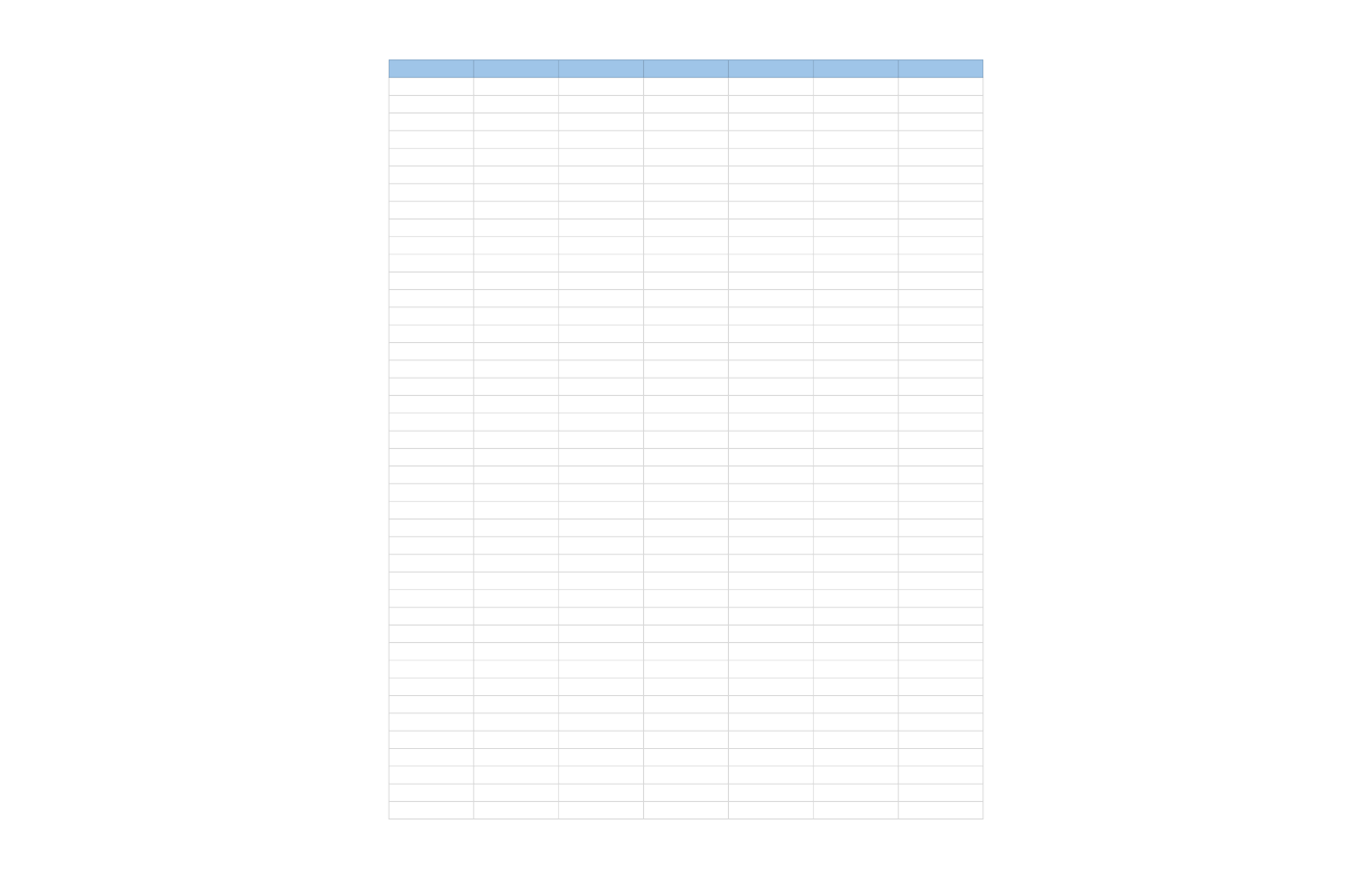| Box # | <b>Volume</b> | <b>Number</b> | Date of publication in the Forum Original date of publication   Place of original publ When originally writte Starting Page Document Type |      |                                    |                    |                 |
|-------|---------------|---------------|-------------------------------------------------------------------------------------------------------------------------------------------|------|------------------------------------|--------------------|-----------------|
|       | 37            |               | 3 Spring 2015                                                                                                                             |      | 2013 "Echoes", No. 92 page:        | 2004               | $14$ Excerpt    |
|       | 37            |               | 3 Spring 2015                                                                                                                             |      |                                    | (early 1960's)     | 14 Photograph   |
|       | 38            |               | 3 Summer 2016                                                                                                                             |      |                                    |                    | 6 Drawing       |
|       | 38            |               | 3 Summer 2016                                                                                                                             |      | 2011 "Echoes" No.96 pages          | 2004               | 7 Excerpt       |
|       | 38            |               | 3 Summer 2016                                                                                                                             |      | China                              | January 1962       | 7 Photograph    |
|       | 38            |               | 3 Summer 2016                                                                                                                             |      |                                    | 1962               | 8 Photograph    |
|       | 38            |               | 3 Summer 2016                                                                                                                             | 2016 |                                    |                    | 9 Article       |
|       | 38            |               | 3 Summer 2016                                                                                                                             |      |                                    |                    | 10 Article      |
|       | 38            |               | 3 Summer 2016                                                                                                                             |      | 2016 Lewiston Evening Jour         | October 20, 1930   | 10 Photograph   |
|       | 38            |               | 3 Summer 2016                                                                                                                             |      |                                    | 1951               | 11 Photograph   |
|       | 38            |               | 3 Summer 2016                                                                                                                             |      |                                    | 2016               | $12$ article    |
|       | 39            |               | $2$ Summer 2017                                                                                                                           |      |                                    |                    | 12 Photograph   |
|       | 39            |               | 2 Summer 2017                                                                                                                             |      | Hartford, CT                       | June 24, 2014      | 21 Photograph   |
|       | 39            |               | 2 Summer 2017                                                                                                                             |      |                                    |                    | 28 Photograph   |
|       | 39            |               | 2 Summer 2017                                                                                                                             |      |                                    |                    | 28 Photograph   |
|       | 37            |               | 3 Spring 2015                                                                                                                             |      |                                    |                    | 15 Photograph   |
|       | 37            |               | 3 Spring 2015                                                                                                                             |      | University of Michigan   1961-1962 |                    | 15 Photograph   |
|       | 37            |               | 3 Spring 2015                                                                                                                             |      |                                    |                    | 16 Photograph   |
|       | 37            |               | 3 Spring 2015                                                                                                                             |      |                                    |                    | 16 Photograph   |
|       | 37            |               | 3 Spring 2015                                                                                                                             |      |                                    |                    | 17 Announcement |
|       | 37            |               | 3 Spring 2015                                                                                                                             |      |                                    |                    | 18 Article      |
|       | 37            |               | 3 Spring 2015                                                                                                                             |      |                                    | 1912               | 18 Photograph   |
|       | 37            |               | $3$ Spring 2015                                                                                                                           |      |                                    |                    | 18 Photograph   |
|       | 37            |               | $3$ Spring 2015                                                                                                                           |      |                                    |                    | 18 Photograph   |
|       | 37            |               | 3 Spring 2015                                                                                                                             |      |                                    | 1930               | 18 Photograph   |
|       | 37            |               | 3 Spring 2015                                                                                                                             |      |                                    |                    | 19 Article      |
|       | 37            |               | 3 Spring 2015                                                                                                                             |      |                                    |                    | 21 Announcement |
|       | 37            |               | 3 Spring 2015                                                                                                                             |      | <b>STSHS</b>                       | Fri. Nov. 6, 1981  | 21 Photograph   |
|       | 37            |               | $3$ Spring 2015                                                                                                                           |      |                                    |                    | 22 Photograph   |
|       | 37            |               | 3 Spring 2015                                                                                                                             |      |                                    | Wed. May. 18. 1983 | 22 Photograph   |
|       | 37            |               | $3$ Spring 2015                                                                                                                           |      |                                    |                    | 22 Photograph   |
|       | 37            |               | $3$ Spring 2015                                                                                                                           |      |                                    | October, 2005      | 23 Photograph   |
|       | 37            |               | 3 Spring 2015                                                                                                                             |      |                                    |                    | 23 Article      |
|       | 37            |               | $3$ Spring 2015                                                                                                                           |      |                                    | 24/09/1943         | 26 Photograph   |
|       | 37            |               | $3$ Spring 2015                                                                                                                           |      |                                    | 04/09/1944         | 26 Photograph   |
|       | 37            |               | 3 Spring 2015                                                                                                                             |      |                                    | Winter 1944-1945   | 26 Photograph   |
|       | 37            |               | $3$ Spring 2015                                                                                                                           |      |                                    |                    | 26 Photograph   |
|       | 37            |               | 3 Spring 2015                                                                                                                             |      |                                    | 1945-1946          | 27 Photograph   |
|       | 37            |               | $3$ Spring 2015                                                                                                                           |      |                                    |                    | 27 Photograph   |
|       | 37            |               | $3$ Spring 2015                                                                                                                           |      |                                    |                    | 27 Articlw      |
|       | 38            |               | 3 Summer 2016                                                                                                                             |      |                                    | Summer 2016        | 13 Article      |
|       | 38            |               | 3 Summer 2016                                                                                                                             |      |                                    | Summer 2016        | 17 Article      |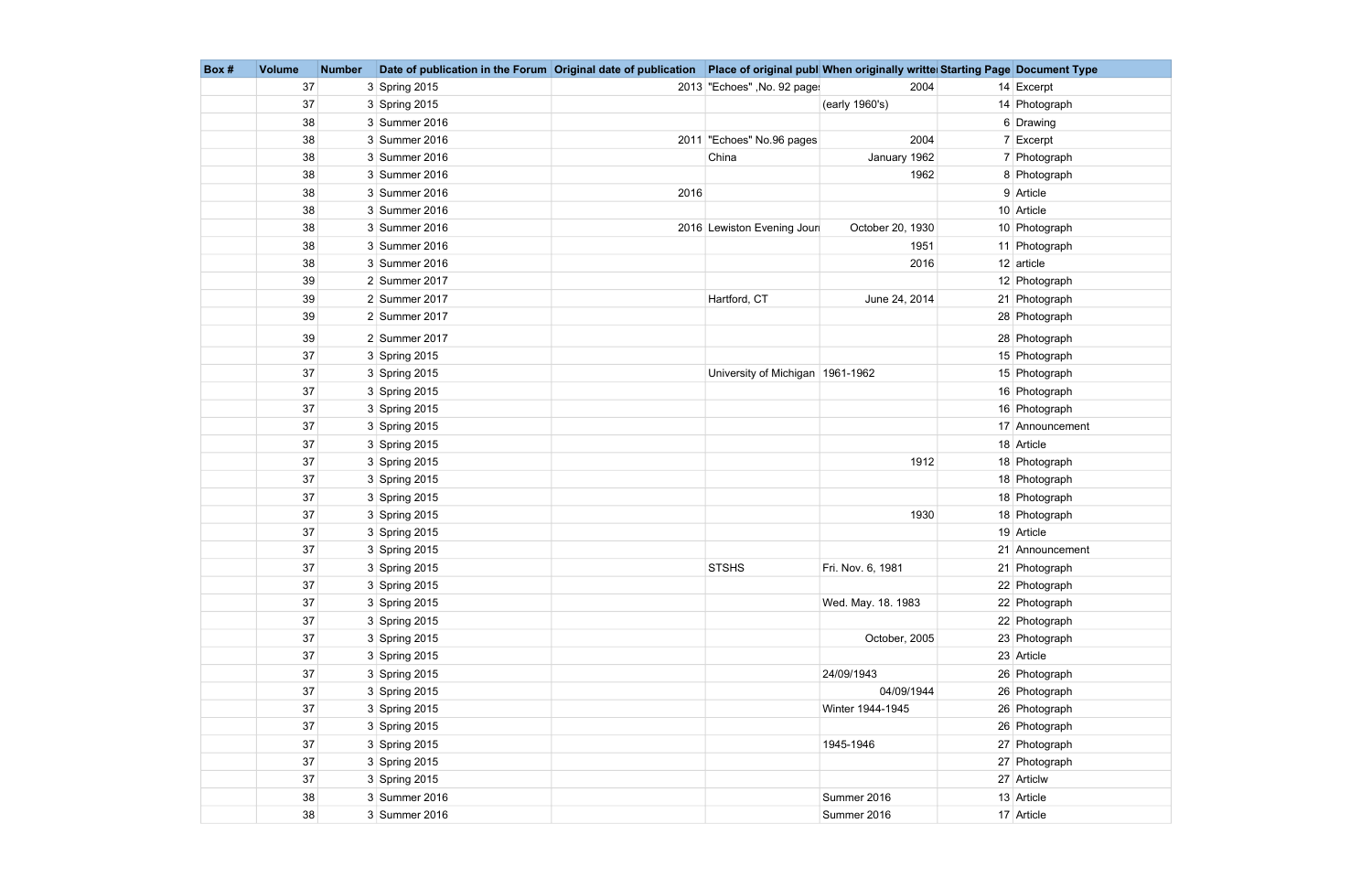| <b>Title/Caption</b>                                                                                                | Who is this article about?<br><b>Author</b>      | Language |                      | Subject (if multipl Subject (if multiple sub Subject (if multip Place mentioned |                            |                                     | <b>Place mentioned</b>                                                                 | <b>Place mentioned</b> |
|---------------------------------------------------------------------------------------------------------------------|--------------------------------------------------|----------|----------------------|---------------------------------------------------------------------------------|----------------------------|-------------------------------------|----------------------------------------------------------------------------------------|------------------------|
| From Maine to Thailand the making of a Peace Corps Volunteer                                                        | Roger Par Rolande Ouellette Parent               | Englsih  | Nonfiction           | Biography                                                                       |                            | Ann Arbor                           | University of Michigan                                                                 | Thailand               |
| Rolande Ouellette Parent the girlfreind I left for the peace corps training and mai Rolande Ouellette Parent        |                                                  | English  | Photography          |                                                                                 |                            | Ann Arbor                           |                                                                                        |                        |
| Fr. Antoine Gosslin                                                                                                 |                                                  |          |                      |                                                                                 |                            |                                     |                                                                                        |                        |
| From Maine to Thailand; The Making of a Peace Corps Volunteer; "C Roger Par Peace Corp volunteer Roger English      |                                                  |          | Nonfiction           | Biography                                                                       |                            | China                               | Bangkok, Udorn, Khao La Lille, ME                                                      |                        |
| First Group of Thailand Volunteers Near Hong Kong in January 1962 (Roger on Peace Corp volunteers in Chi English    |                                                  |          | Photography          |                                                                                 |                            | Thailand                            | Hong Kong                                                                              | <b>Mainland China</b>  |
| When U.S. Marines Arrived in Udorn in 1962 Their Tanks Attracted the Attention Marines in Thailand                  |                                                  | English  | Photography          |                                                                                 |                            | Udorn, Thailand                     |                                                                                        |                        |
| 1663 Charlevoix Earthquake                                                                                          | Mark Lega the author's ancestor, Andre I English |          | Nonfiction           | Science                                                                         | History: Local             |                                     | Charlevoix, Quebec C New France, Acadia, Nev St. Laurent and St.                       |                        |
| Ending the Damaging Myth of "Bad French" in New England                                                             | James My French Ambassador Paul Cla English      |          | Nonfiction           | Language & Linguistics                                                          | Education                  | Lewiston, Augusta, Al Paris, France |                                                                                        | Quebec, Africa         |
| Ambassador Claudel (second from left, with glasses), Accompanied by Local Dignitaries                               |                                                  |          | Nonfiction           |                                                                                 |                            |                                     |                                                                                        |                        |
| Hank Brodeur, Left, Tending Goal During a Match at the 1951 World Hockey Championships in Paris                     |                                                  | English  | Nonfiction           | Sports                                                                          | Language & Ling Paris      |                                     | Maine                                                                                  |                        |
| Louis Riel: A Franco-American?                                                                                      | David Verr Fr. Louis Riel                        | English  | Nonfiction           | Sociology                                                                       | <b>Ethnic Studies</b>      |                                     | Wochester and Lawre Montreal, Quebec, Canad England                                    |                        |
| Jeremy Brinkley with his father Stuart                                                                              | Stuart Brinkley's loss of his son to heroine     |          | Photography          | Biography                                                                       | Science and Med Psychology |                                     |                                                                                        |                        |
| Helene Labrecque is interviewed by Fox News (WTICTV Ch 61) in H photograph taken by Albert J. Marceau               |                                                  |          | Nonfiction           | History: Labor and Social                                                       |                            | Hartford, CT                        |                                                                                        |                        |
| Josée Vachon announcement                                                                                           | Josée Vachon, Singer and Guitarist               |          | Art                  |                                                                                 |                            |                                     | UMO Franco-American Centre, Crossland Hall                                             |                        |
| Susan Poulin announcement                                                                                           | Susan Poulin, Writer and Performer               |          | <b>Literary Work</b> |                                                                                 |                            |                                     | UMO Franco-American Centre, Crossland Hall                                             |                        |
| The dorm where I stayed for Peace Corps trainging at the University of Michigan, Ann Arbor                          |                                                  | English  |                      |                                                                                 |                            | Ann Arbor, Michigan                 |                                                                                        |                        |
| The first group of Peace Corps trainees to go to Thailand during training at the University of Michigan             |                                                  | English  | Photography          |                                                                                 |                            | University of Michigar Thailand     |                                                                                        |                        |
| Francois Xavier "Croc" Cyr                                                                                          |                                                  | English  | Photography          |                                                                                 |                            |                                     |                                                                                        |                        |
| Martha Hester (Cyr) Genest                                                                                          |                                                  | English  | Photography          |                                                                                 |                            |                                     |                                                                                        |                        |
| Call for creative works- FAWI's 20th Anniversary                                                                    | Franco American Women's In English               |          | Nonfcition           | French in North America                                                         |                            | Brewer, ME                          |                                                                                        |                        |
| Mirror Into The Past                                                                                                | Tourtillotte Family                              | English  | Biography            | Genealogy                                                                       | Nonfiction                 | Passadumkeag, ME                    |                                                                                        |                        |
| Reuben Tourtillotte Farm                                                                                            |                                                  | English  | Photography          |                                                                                 |                            | Reuben Tourtillotte Farm            |                                                                                        |                        |
| Warren "Snap" Tourtillotte                                                                                          |                                                  | English  | Photography          |                                                                                 |                            |                                     |                                                                                        |                        |
| Beulah and Charles Tourtillotte parents of C. Roger Tourtillotte                                                    |                                                  | English  | Photography          |                                                                                 |                            |                                     |                                                                                        |                        |
| Lovina (Tourtillotte) and Harry Walker                                                                              |                                                  | English  | Photography          |                                                                                 |                            |                                     |                                                                                        |                        |
| You know how women are                                                                                              | W.F. Parent                                      | English  | Fiction              |                                                                                 |                            | Quebec                              |                                                                                        |                        |
| Reunion of all former students of STS to be held on May 15th                                                        | Albert J. M STSHS class of 1983                  | English  | Nonfcition           | Newspaper & Magazine                                                            |                            | St. Thomas Seminary Bloomfield, CT  |                                                                                        | <b>STSHS</b>           |
| <b>Waiting for Chemistry Class</b>                                                                                  | Mike Peral STSHS class of 1983                   | English  | Photography          | History: Local                                                                  | Nonfiction                 | STSHS                               |                                                                                        |                        |
| The last Priest to hold the office of Prinical of STSHS                                                             | Albert J. M Charles B. Johnson                   | English  | Photography          | History: Local                                                                  |                            | STSHS                               |                                                                                        |                        |
| George Finley, the last principal of STSHS, at bat, during an improm; Kevin McC George Finley                       |                                                  | English  | Photography          | History: Local                                                                  |                            | STSHS                               |                                                                                        |                        |
| The two most admired studenys at STSHS by both the faculty and sti Albert J. M John Bonelli and Dennis Vinc English |                                                  |          | Photography          | History: Local                                                                  |                            | STSHS                               | St. Augustine Church, Hartford, CT                                                     |                        |
| L'aunte Rene Delasalle et Marie Louise, son epouse                                                                  |                                                  | French   | Photography          | History: Local                                                                  |                            | Blonville, France                   |                                                                                        |                        |
| Hommage a Rene Delasalle et Maria Louise                                                                            | Rene Delasalle                                   | French   | Biography            | Nonfiction                                                                      |                            | Quebec                              |                                                                                        |                        |
| Corvee de battage                                                                                                   |                                                  | French   | Photography          |                                                                                 |                            |                                     |                                                                                        |                        |
| Ma mere et sa basse-cour, La Monnerie                                                                               |                                                  | French   | Photography          |                                                                                 |                            |                                     |                                                                                        |                        |
| Le traineau tire par Marius                                                                                         |                                                  | French   | Photography          |                                                                                 |                            |                                     |                                                                                        |                        |
| Pendant la guerre, depart a la messe                                                                                |                                                  | French   | Photography          |                                                                                 |                            |                                     |                                                                                        |                        |
| Mon pere, Alfred et ma soeur                                                                                        |                                                  | French   | Photography          |                                                                                 |                            |                                     |                                                                                        |                        |
| Pendant le Guerre, Rene et son velo                                                                                 |                                                  | French   | Photography          |                                                                                 |                            |                                     |                                                                                        |                        |
| <b>Waterbury L'exile</b>                                                                                            | Alice Gelinas                                    | French   | Biography            | Nonfiction                                                                      |                            | Waterbury, CT                       |                                                                                        |                        |
| Saint Kerouac                                                                                                       | James Laf Authors: James LaForest and English    |          |                      | Nonfiction, Biograp Fiction, Anthology                                          |                            |                                     | French in North A Detroit, Ann Arbor, Ar New Brunswick, Quebec; Canada                 |                        |
| Politique Sacerdotale (Priestly Politics)                                                                           | Guy Duba Former Catholic Governor of French      |          | Nonfiction           |                                                                                 |                            |                                     | Government and Politics French in North A Fort Fairfield, Bangor, Boston, Pennsylvania | Canada; Isleworth,     |

| e mentioned                     | <b>Place mentioned</b>                                       | <b>Place mentioned</b> |
|---------------------------------|--------------------------------------------------------------|------------------------|
| Arbor                           | University of Michigan                                       | Thailand               |
| Arbor                           |                                                              |                        |
|                                 |                                                              |                        |
| а                               | Bangkok, Udorn, Khao La Lille, ME                            |                        |
| and                             | Hong Kong                                                    | Mainland China         |
| n, Thailand                     |                                                              |                        |
|                                 | levoix, Quebec C New France, Acadia, Nev St. Laurent and St. |                        |
| ston, Augusta, Al Paris, France |                                                              | Quebec, Africa         |
|                                 |                                                              |                        |
|                                 | Maine                                                        |                        |
|                                 | hester and Lawre Montreal, Quebec, Canad England             |                        |
| hology                          |                                                              |                        |
| ord, CT                         |                                                              |                        |
|                                 | Franco-American Centre, Crossland Hall                       |                        |
|                                 | Franco-American Centre, Crossland Hall                       |                        |
| Arbor, Michigan                 |                                                              |                        |
| ersity of Michigar Thailand     |                                                              |                        |
|                                 |                                                              |                        |
|                                 |                                                              |                        |
| er, ME                          |                                                              |                        |
| adumkeag, ME                    |                                                              |                        |
| ben Tourtillotte Farm           |                                                              |                        |
|                                 |                                                              |                        |
|                                 |                                                              |                        |
|                                 |                                                              |                        |
| эес                             |                                                              |                        |
| homas Seminary Bloomfield, CT   |                                                              | STSHS                  |
| HS                              |                                                              |                        |
| НS                              |                                                              |                        |
| НS                              |                                                              |                        |
| НS                              | St. Augustine Church, Hartford, CT                           |                        |
| ville, France                   |                                                              |                        |
| эес                             |                                                              |                        |
|                                 |                                                              |                        |
|                                 |                                                              |                        |
|                                 |                                                              |                        |
|                                 |                                                              |                        |
|                                 |                                                              |                        |
|                                 |                                                              |                        |
| erbury, CT                      |                                                              |                        |
|                                 | pit, Ann Arbor, Ar New Brunswick, Quebec; Canada             |                        |
|                                 | Fairfield, Bangor, Boston, Pennsylvania                      | Canada; Isleworth,     |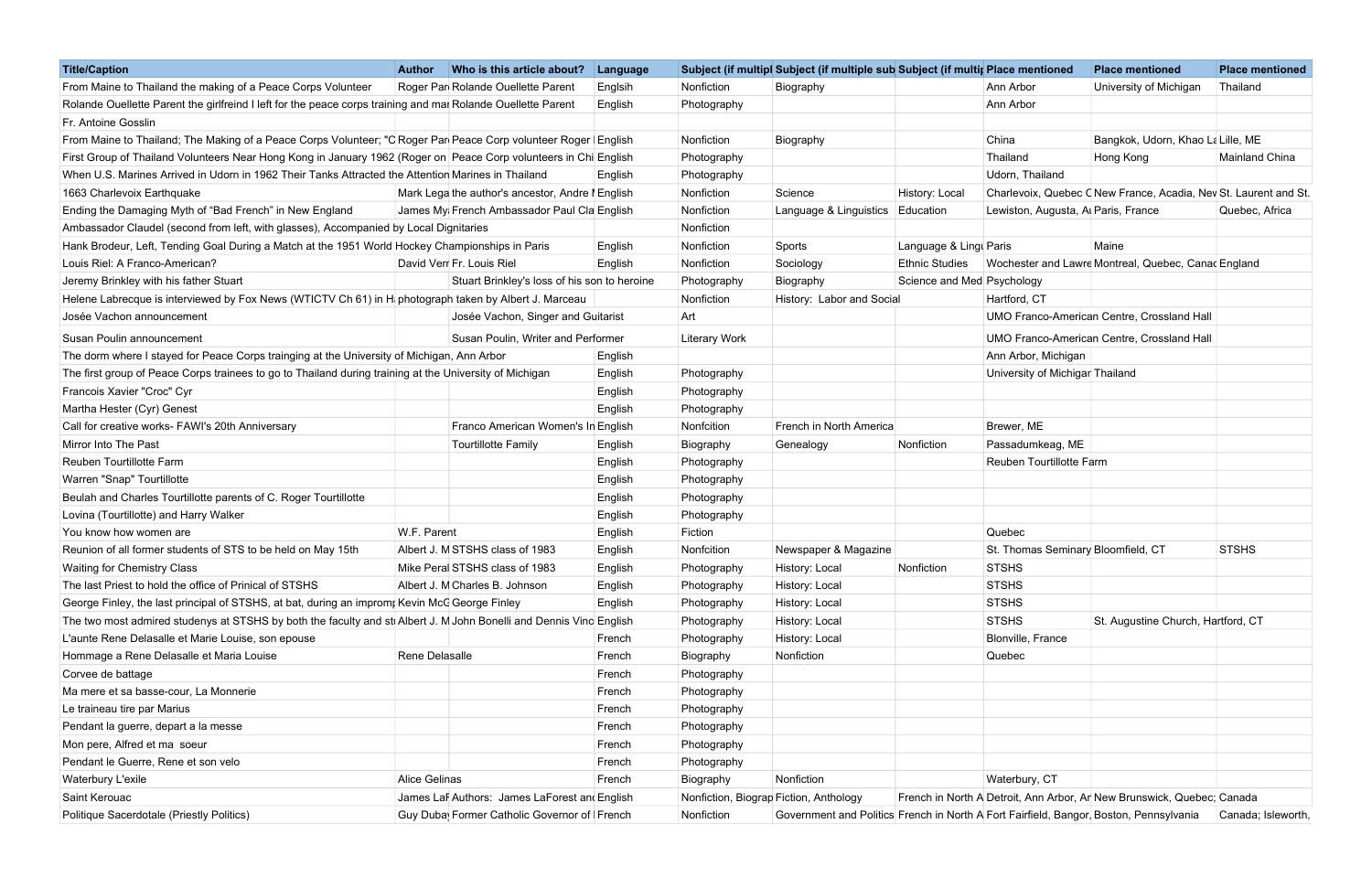| <b>Place mentioned</b>                             | <b>Significant Date Date Description</b>                                                                                                                        | <b>Add'l Notes</b> |                                                                                                                                                                                        |  |  |
|----------------------------------------------------|-----------------------------------------------------------------------------------------------------------------------------------------------------------------|--------------------|----------------------------------------------------------------------------------------------------------------------------------------------------------------------------------------|--|--|
|                                                    |                                                                                                                                                                 |                    |                                                                                                                                                                                        |  |  |
|                                                    |                                                                                                                                                                 |                    |                                                                                                                                                                                        |  |  |
|                                                    |                                                                                                                                                                 |                    |                                                                                                                                                                                        |  |  |
| South Bend, IN                                     |                                                                                                                                                                 |                    | 10th excerpt about the author trying to convince the Thai people he is not a spy but he is there to help; A marine insults a doctor's wife becau                                       |  |  |
|                                                    |                                                                                                                                                                 |                    |                                                                                                                                                                                        |  |  |
| Maurice Rivers, St. Paul Bay, Pointe-aux-Alouettes |                                                                                                                                                                 |                    | A series of earthquakes hit Canada in the 1600's                                                                                                                                       |  |  |
|                                                    |                                                                                                                                                                 |                    |                                                                                                                                                                                        |  |  |
|                                                    |                                                                                                                                                                 |                    | Ambassador Claudel comments on American French dialect when visiting Maine                                                                                                             |  |  |
|                                                    |                                                                                                                                                                 |                    | User photo from www.internationalhockey.net                                                                                                                                            |  |  |
| The Praire West of the U.S.                        | November 1885 Fr. Louis Riel's execution                                                                                                                        |                    | Fr. Louis Riel became a US citizen, advocated for the Metis Cause and was charged with treason; author's blog http://frenchnorthamerica.blo                                            |  |  |
|                                                    |                                                                                                                                                                 |                    | April, 2012 marks the loss of son to Stuart Brinkley and nephew to Tony Brinkley, SrFA at UMO's Franco-American Centre and beginning of Stuart's sharing with parents and school group |  |  |
|                                                    | June 24, 2014 June 24, 2014 marks the first Fren Helene Labrecque's T.V. interview at CT.'s first French-CanadianAmerican Day Celebration                       |                    |                                                                                                                                                                                        |  |  |
|                                                    | August 13, 2017 date of performance                                                                                                                             |                    |                                                                                                                                                                                        |  |  |
|                                                    | September 18, 2 date of book reading                                                                                                                            |                    | actress, author and storyteller Susan Poulin will read from her book, "The Sweet Life"                                                                                                 |  |  |
|                                                    |                                                                                                                                                                 |                    |                                                                                                                                                                                        |  |  |
|                                                    | Oct. 7, 1961- Jar Peace Corp Training                                                                                                                           |                    |                                                                                                                                                                                        |  |  |
|                                                    |                                                                                                                                                                 |                    |                                                                                                                                                                                        |  |  |
|                                                    | May 30th, 2015 Deadline for submission                                                                                                                          | www.fawi.net       |                                                                                                                                                                                        |  |  |
|                                                    | 1835-1985                                                                                                                                                       |                    |                                                                                                                                                                                        |  |  |
|                                                    | 1912                                                                                                                                                            |                    |                                                                                                                                                                                        |  |  |
|                                                    |                                                                                                                                                                 |                    |                                                                                                                                                                                        |  |  |
|                                                    |                                                                                                                                                                 |                    |                                                                                                                                                                                        |  |  |
|                                                    |                                                                                                                                                                 |                    |                                                                                                                                                                                        |  |  |
|                                                    | 1969                                                                                                                                                            |                    |                                                                                                                                                                                        |  |  |
|                                                    | Fri. May 15, 201! Date of reunion                                                                                                                               |                    |                                                                                                                                                                                        |  |  |
|                                                    |                                                                                                                                                                 |                    |                                                                                                                                                                                        |  |  |
|                                                    |                                                                                                                                                                 |                    |                                                                                                                                                                                        |  |  |
|                                                    | 1983 and 1984 classes the students are in                                                                                                                       |                    |                                                                                                                                                                                        |  |  |
|                                                    | Sun. Jan 13, 199 When Dennis said his first mass in his home parish                                                                                             |                    |                                                                                                                                                                                        |  |  |
|                                                    |                                                                                                                                                                 |                    |                                                                                                                                                                                        |  |  |
|                                                    |                                                                                                                                                                 |                    |                                                                                                                                                                                        |  |  |
|                                                    |                                                                                                                                                                 |                    |                                                                                                                                                                                        |  |  |
|                                                    |                                                                                                                                                                 |                    |                                                                                                                                                                                        |  |  |
|                                                    |                                                                                                                                                                 |                    |                                                                                                                                                                                        |  |  |
|                                                    |                                                                                                                                                                 |                    |                                                                                                                                                                                        |  |  |
|                                                    |                                                                                                                                                                 |                    |                                                                                                                                                                                        |  |  |
|                                                    |                                                                                                                                                                 |                    |                                                                                                                                                                                        |  |  |
| Europe                                             | summer, 1994 future author first discovers author how one author came to admire another                                                                         |                    |                                                                                                                                                                                        |  |  |
| England                                            | March, 1831 Madawaska Territory Incorporated Kavanaugh worked on borders issues between Canada and North America and the Americanization of French and Acadians |                    |                                                                                                                                                                                        |  |  |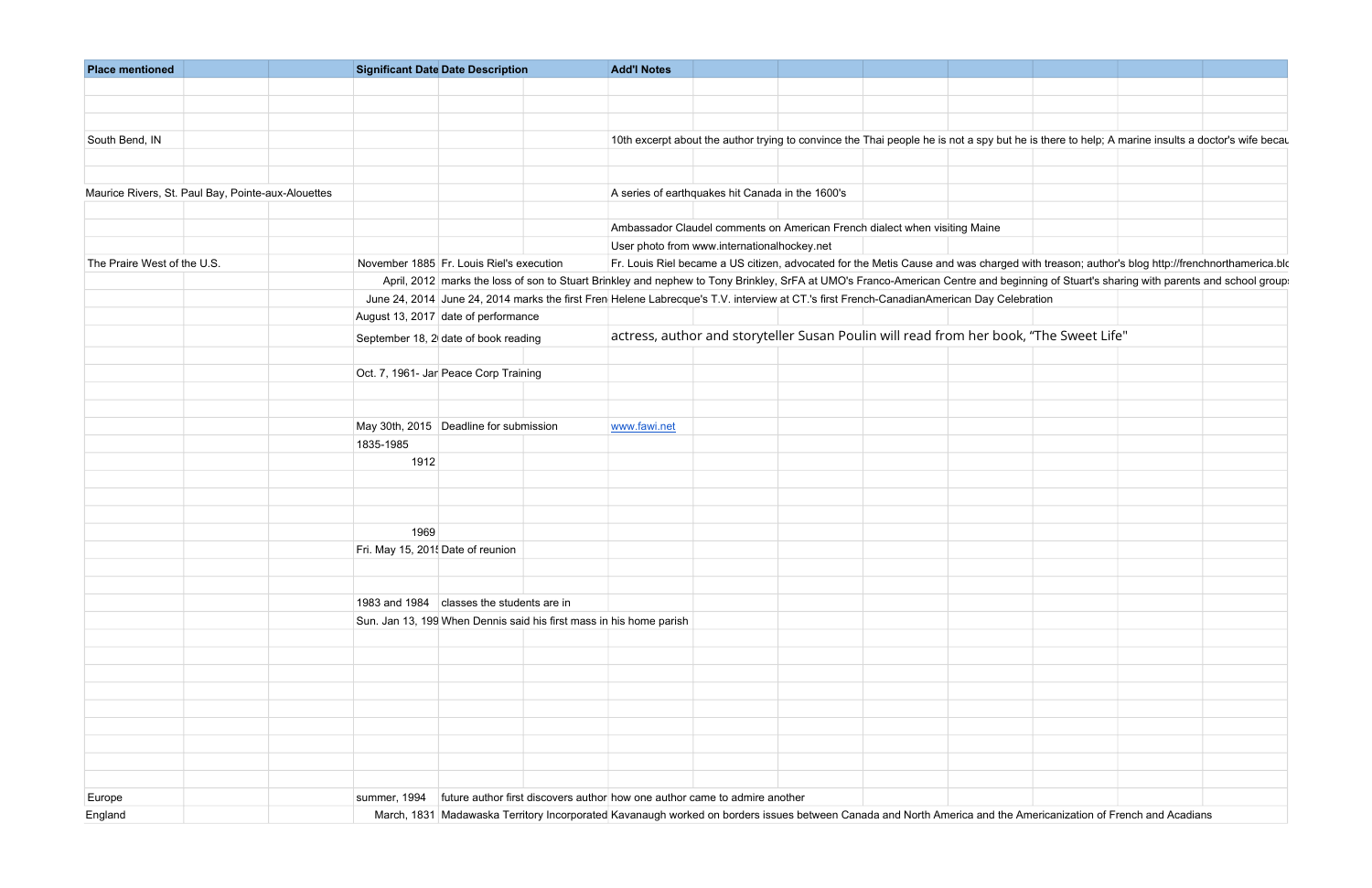| ogspot.com | ise of a failure to teach cultural awareness<br>s about heroine |  |
|------------|-----------------------------------------------------------------|--|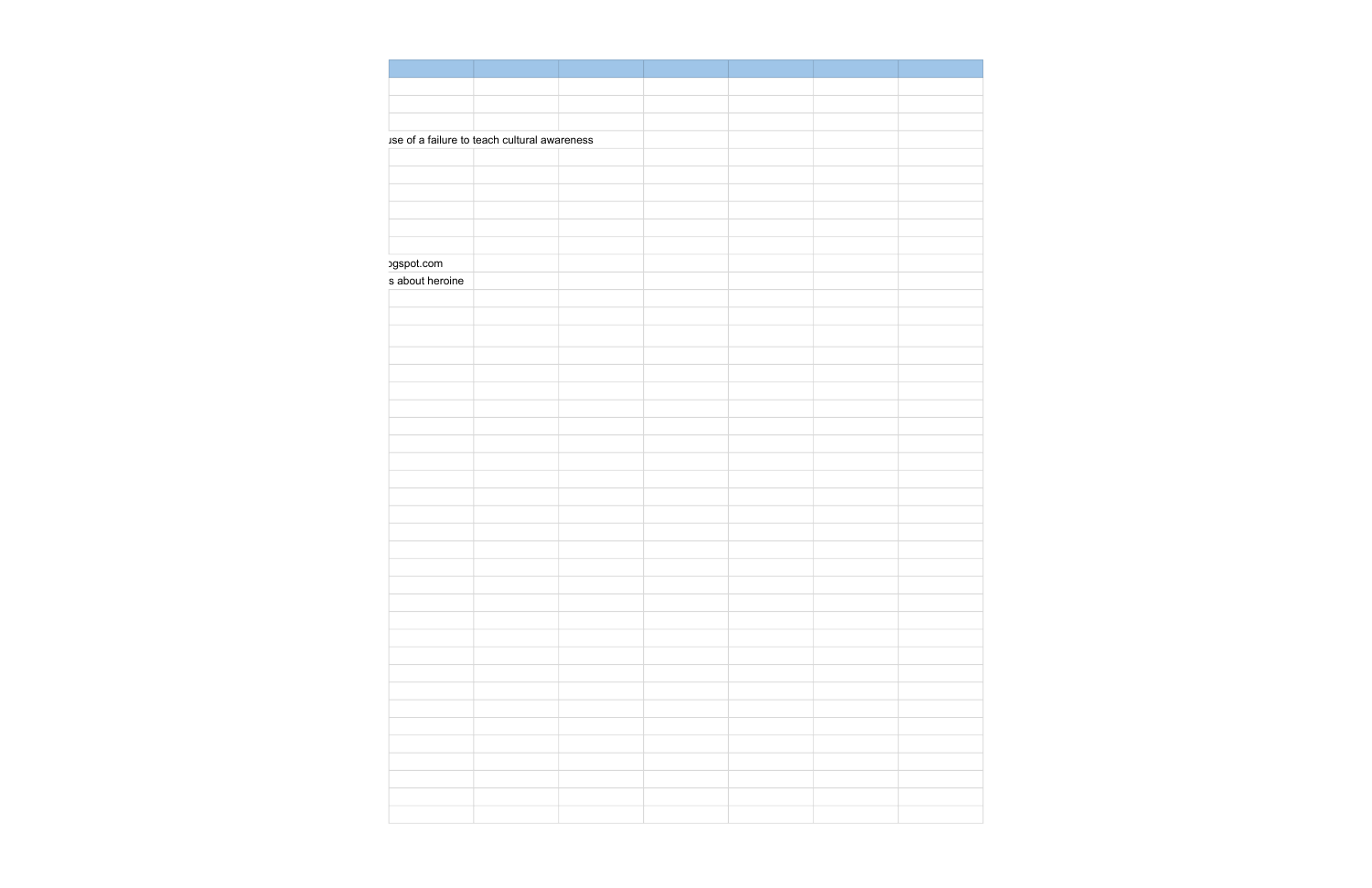| Box# | <b>Volume</b> | <b>Number</b> | Date of publication in the Forum Original date of publication |                |                                    | Place of original publ When originally writte Starting Page Document Type |                   |
|------|---------------|---------------|---------------------------------------------------------------|----------------|------------------------------------|---------------------------------------------------------------------------|-------------------|
|      | 38            |               | 3 Summer 2016                                                 |                |                                    | Summer 2016                                                               | 18 Article        |
|      | 38            |               | 3 Summer 2016                                                 |                |                                    |                                                                           | 20 Memoir         |
|      | 38            |               | 3 Summer 2016                                                 |                |                                    |                                                                           | 23 Announcement   |
|      | 38            |               | 3 Summer 2016                                                 |                |                                    |                                                                           | 24 Announcement   |
|      | 38            |               | 3 Summer 2016                                                 |                |                                    |                                                                           | 26 illustration   |
|      | 38            |               | 3 Summer 2016                                                 |                |                                    |                                                                           | 27 Article        |
|      | 38            |               | 3 Summer 2016                                                 |                |                                    |                                                                           | 30 Article        |
|      | 38            |               | 3 Summer 2016                                                 |                | Assumption College, Worchester, MA |                                                                           | 16 Photograph     |
|      | 38            |               | 3 Summer 2016                                                 |                |                                    | Summer 2016                                                               | 23 Announcement   |
|      | 38            |               | 3 Summer 2016                                                 |                |                                    | Summer 2016                                                               | 23 Announcement   |
|      | 38            |               | 3 Summer 2016                                                 |                |                                    | Summer 2016                                                               | 23 Announcement   |
|      | 38            |               | 3 Summer 2016                                                 |                |                                    | Summer 2016                                                               | 23 Announcement   |
|      | 38            |               | 3 Summer 2016                                                 |                |                                    | Summer 2016                                                               | 23 Announcement   |
|      | 38            |               | 3 Summer 2016                                                 |                |                                    | Summer 2016                                                               | $26$ Excerpt      |
|      | 38            |               | 3 Summer 2016                                                 |                |                                    |                                                                           | 28 Photograph     |
|      | 38            |               | 3 Summer 2016                                                 |                |                                    |                                                                           | 29 Photograph     |
|      | 37            |               | 3 Spring 2015                                                 | September 1970 |                                    |                                                                           | 29 Article        |
|      | 37            |               | 3 Spring 2015                                                 |                | "The Weekly"                       | Thursday, February 12,                                                    | 30 Book synopsis  |
|      | 37            |               | 3 Spring 2015                                                 |                |                                    |                                                                           | 30 Photograph     |
|      | 37            |               | 3 Spring 2015                                                 |                | The Franco-American Blog           |                                                                           | 31 Book synopsis  |
|      | 37            |               | 3 Spring 2015                                                 |                |                                    |                                                                           | 31 Photograph     |
|      | 37            |               | 3 Spring 2015                                                 |                |                                    |                                                                           | 31 Photograph     |
|      | 37            |               | 3 Spring 2015                                                 |                |                                    |                                                                           | 31 Photograph     |
|      | 37            |               | 3 Spring 2015                                                 |                |                                    |                                                                           | 32 Photograph     |
|      | 37            |               | 3 Spring 2015                                                 |                |                                    |                                                                           | 32 Photograph     |
|      | 37            |               | 3 Spring 2015                                                 |                |                                    |                                                                           | 32 Article        |
|      | 37            |               | 3 Spring 2015                                                 |                |                                    |                                                                           | 33 Book synopsis  |
|      | 37            |               | $3$ Spring 2015                                               |                |                                    |                                                                           | 33 Photograph     |
|      | 37            |               | 3 Spring 2015                                                 |                |                                    |                                                                           | 34 Article        |
|      | 37            |               | 3 Spring 2015                                                 |                |                                    |                                                                           | 35 Photograph     |
|      | 37            |               | 3 Spring 2015                                                 |                |                                    |                                                                           | 36 Article        |
|      | 37            |               | $3$ Spring 2015                                               |                |                                    |                                                                           | 36 Photograph     |
|      | 37            |               | 3 Spring 2015                                                 |                | Hudson's Bay Company Archives      |                                                                           | 37 Photograph     |
|      | 37            |               | 3 Spring 2015                                                 |                | Lincoln School, Grand Isle ME      |                                                                           | 38 Poetry         |
|      | 37            |               | 3 Spring 2015                                                 |                |                                    |                                                                           | 38 Poetry         |
|      | 37            |               | $3$ Spring 2015                                               |                |                                    |                                                                           | 39 Poetry         |
|      | 37            |               | 3 Spring 2015                                                 |                |                                    |                                                                           | 40 Children games |
|      | 37            |               | 3 Spring 2015                                                 |                |                                    |                                                                           | 41 Advertisement  |
|      | 37            |               | 3 Spring 2015                                                 |                |                                    |                                                                           | 42 Family tree    |
|      | 37            |               | $3$ Spring 2015                                               | 1790           |                                    |                                                                           | 43 Advertisement  |
|      | 37            |               | 3 Spring 2015                                                 |                |                                    |                                                                           | 45 Poetry         |
|      | 37            |               | $3$ Spring 2015                                               |                |                                    |                                                                           | 46 Announcement   |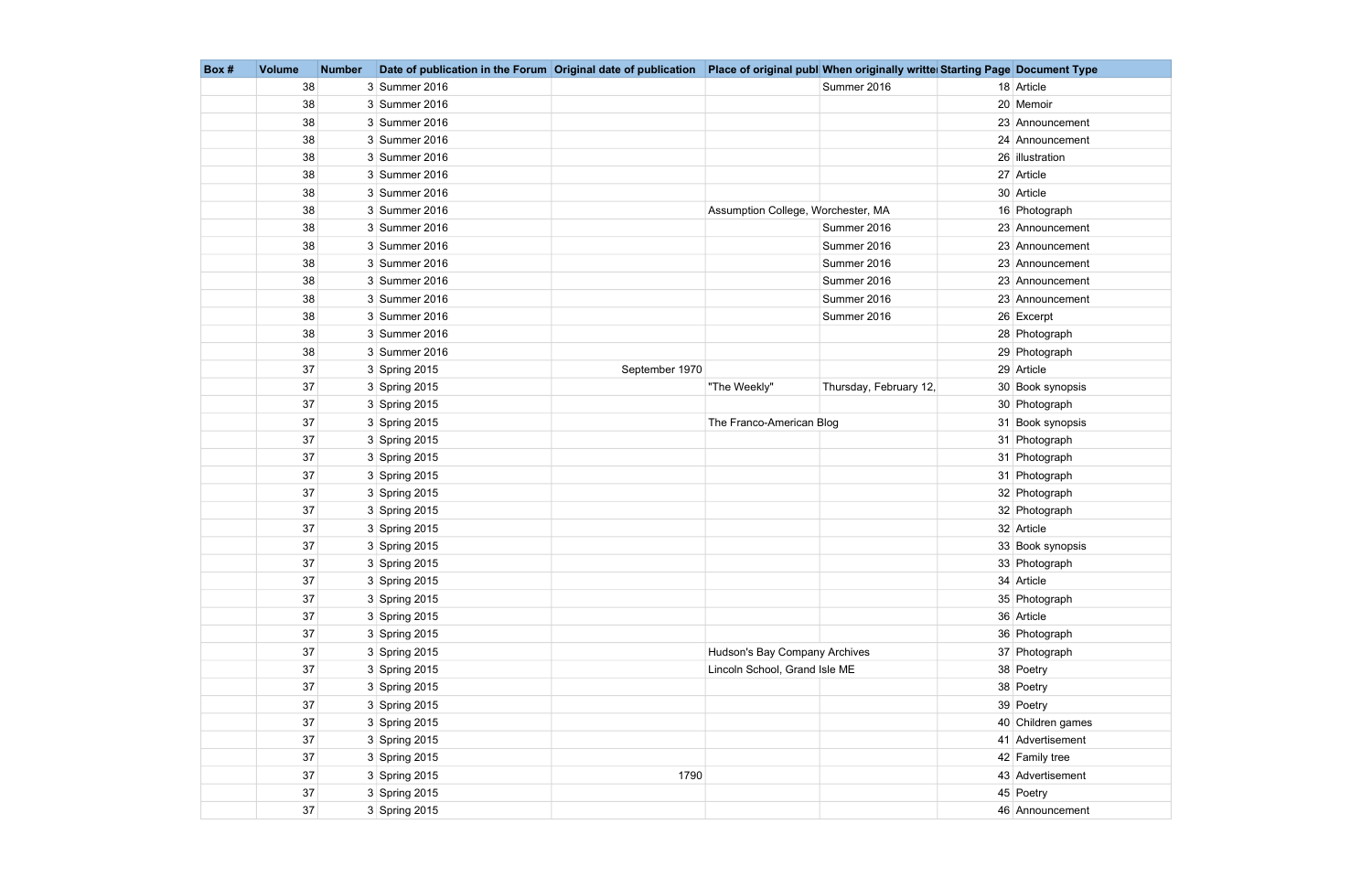| <b>Title/Caption</b>                                                                                                     | <b>Author</b>      | Who is this article about? Language                                                   |                              |                                       | Subject (if multipl Subject (if multiple sub Subject (if multip Place mentioned |                               |                                                                           | <b>Place mentioned</b>              | <b>Place mentioned</b>                                            |
|--------------------------------------------------------------------------------------------------------------------------|--------------------|---------------------------------------------------------------------------------------|------------------------------|---------------------------------------|---------------------------------------------------------------------------------|-------------------------------|---------------------------------------------------------------------------|-------------------------------------|-------------------------------------------------------------------|
| Fr. Gosselin vs. Fr. Dionne                                                                                              |                    | Guy Duba The author's hypotheses of the English                                       |                              |                                       | Nonfiction/Historio Government and Politics Religion                            |                               |                                                                           |                                     | Quebec and New Bru Woodstock, Fort Kent, Allagash, Belfast, Ban   |
| Amusement of Years Ago                                                                                                   |                    | Martha Cy Martha Cyr Genest and the p English and Fren Nonfiction                     |                              |                                       | Historical: Local                                                               |                               | Salem, MA                                                                 | Siegas and Ste. Anne, New Brunswick |                                                                   |
| Franco-American Events in Connecticut                                                                                    | Albert Marceau     |                                                                                       | English                      |                                       |                                                                                 |                               |                                                                           |                                     |                                                                   |
| STS Alumni Reunion 2016 Cancelled; Plans for Fall Event, Reunion   Albert Marceau                                        |                    |                                                                                       | English                      |                                       |                                                                                 |                               |                                                                           |                                     |                                                                   |
| <b>Acadian Crops</b>                                                                                                     |                    | Pierre Thibodeau's mill at Pré-Ronde, Canada French in North America                  |                              |                                       |                                                                                 |                               |                                                                           |                                     |                                                                   |
| Sponsored Talk on the Sentinelle Affair                                                                                  |                    | Albert Mar Albert Marceau's evaluation d English, French, Historiography              |                              |                                       | History: Religion                                                               | Education                     | Salisbury, Lowell, Lyn Providence and Woonsod Baltimore, MD               |                                     |                                                                   |
| Regard en arrière Par Camille Lessard Publié dans La Survivance de Joshua Ba Camille Lessard                             |                    |                                                                                       | French                       | <b>Literary Works</b>                 | excerpt                                                                         | French in North A Quebec      |                                                                           |                                     |                                                                   |
| <b>Major Edmond Mallet</b>                                                                                               |                    |                                                                                       |                              | Nonfiction                            |                                                                                 |                               |                                                                           |                                     |                                                                   |
| Josée Vachon, Daniel Boucher, and Patrick Ross at CHS, Thurs. Jur Albert J. M Franco-American Musicians J English        |                    |                                                                                       |                              | Nonfiction                            | Art                                                                             |                               | Hartford, CT                                                              |                                     |                                                                   |
| Quebec Flag Raising Ceremony at the Connecticut State Capitol, Fri Albert J. M Quebec Provincial Flag Raisi English      |                    |                                                                                       |                              | Nonfiction                            | French in North America                                                         |                               | State Capital and Legislative Office Building, Hartford, CT               |                                     |                                                                   |
| Boucher's Second Annual Fête de St-Jean-Baptiste, Sat. June 25                                                           |                    | Albert J. M Daniel and Michelle Boucher English and Fren Nonfiction                   |                              |                                       | French in North America History: Religion Stone Bridge Tavern, Bristol, CT      |                               |                                                                           |                                     |                                                                   |
| FCGSC Will Hold Introductory Classes on Genealogy                                                                        |                    | Albert J. M French-Canadian Genealogic English                                        |                              | Nonfiction                            | Geneology                                                                       | French in North A Immigration |                                                                           | Tolland, CT                         | Canada                                                            |
| FCGSC Will Celebrate Its 35th Anniversary in 2016                                                                        |                    | Albert J. M French-Canadian Genealogic English                                        |                              | Nonfiction                            | Geneology                                                                       |                               | French in North A Maneely's Banquet Lodge and Ballroom, South Windsor, CT |                                     |                                                                   |
| <b>Acadian Crops</b>                                                                                                     |                    | George Fil Author George Findlen's Acal English                                       |                              | Nonfiction                            | French in North America History: Local                                          |                               |                                                                           |                                     | Port-Royal, Annapolis Hamlin Plantation, Aroost Boston, New Engla |
| Elphage Daignault                                                                                                        |                    |                                                                                       |                              | Newspaper                             | History: Religion                                                               | Education                     |                                                                           |                                     |                                                                   |
| A Sheet of Decals of St. Thomas Seminary from 1979                                                                       |                    | donated by decal sheet on display at the Archbishop Henri J. O'Brien Memorial Library |                              |                                       |                                                                                 |                               | Bloomfield, CT                                                            |                                     |                                                                   |
| "PAR CHEZ-NOUS"                                                                                                          |                    | Alice Gelin Canadians                                                                 | French                       | Nonfiction                            |                                                                                 |                               | Waterbury, CT                                                             |                                     |                                                                   |
| Bangor man pens memoir of WWII                                                                                           |                    | Ardeana H Alfred L. Cormier                                                           | English                      | <b>Literary works</b>                 | History: Local                                                                  |                               | Book- Marc's Bangor, ME                                                   |                                     |                                                                   |
| My mother and father Laura and Leo Cormier                                                                               |                    |                                                                                       | English                      | Photography                           | History: Local                                                                  |                               |                                                                           |                                     |                                                                   |
| Acadian history books describe decades le grand derangement                                                              |                    | Juliana L'H Roger Paradis                                                             | English                      | Article                               | History: Local                                                                  |                               | Madawaska, ME                                                             | Saint-David Church Madawaksa, Me    |                                                                   |
| Historian Roger Paradis documents the arrival of Acadian refugees o Roger Paradis                                        |                    |                                                                                       | English                      | Photography                           | History: Local                                                                  |                               | Madawaska, ME                                                             |                                     |                                                                   |
| Engraved Plaque at the base of the Acadian cross in Madawaska, Maine                                                     |                    |                                                                                       | English                      | Photography                           | History: Local                                                                  |                               | Madawaska, ME                                                             |                                     |                                                                   |
| Roger and buddy at home in 2012                                                                                          |                    | Roger Paradis                                                                         | English                      | Photography                           |                                                                                 |                               |                                                                           |                                     |                                                                   |
| Both histories share the themes of upheaval and displacement                                                             |                    |                                                                                       | English                      | Photography                           | History: Local                                                                  |                               |                                                                           |                                     |                                                                   |
| Histoire des acadiennes et acadiens de la Louisane by Zachary Richard                                                    |                    |                                                                                       | French                       | Photography                           | History: Local                                                                  |                               |                                                                           |                                     |                                                                   |
| Congratulations: Cathie Pelletier                                                                                        |                    | <b>Cathie Pelletier</b>                                                               | English                      | Nonfiction                            |                                                                                 |                               | Pennsylvania                                                              |                                     |                                                                   |
| Exercise like the animals from A To Z second edition                                                                     |                    | Jerry Turcotte, Max Turcotte, English                                                 |                              | Nonfiction                            |                                                                                 |                               |                                                                           |                                     |                                                                   |
| About Jerry Turcotte                                                                                                     |                    |                                                                                       | English                      | Photography                           |                                                                                 |                               |                                                                           |                                     |                                                                   |
| Somewhere in France                                                                                                      |                    | Juliana L'H The Great European war                                                    | English                      | Nonfiction                            | History: General                                                                |                               | Chateau-Thierry                                                           | France                              |                                                                   |
| "Somewhere in France" was published in the Goose River Press anthology 2014                                              |                    |                                                                                       | English                      | Photography                           | History: Local                                                                  |                               |                                                                           |                                     |                                                                   |
| The musings of Marie-Anne                                                                                                |                    | Virginia Ch Marie-Anne Lagimodiere                                                    | English                      | Nonfiction                            | History: General                                                                |                               | Maskinonge, Quebec                                                        |                                     |                                                                   |
| Marie-Anne Lagimodiere and her voyaguer husband Jean-Baptsite meet with fir Marie-Anne Lagimodiere                       |                    |                                                                                       | English                      | Photography                           | History: General                                                                |                               | Canada                                                                    |                                     |                                                                   |
| Jean-Baptist burests into Lord selkirk's Montreal home during a ball, after a five month trek by foot and snowsh English |                    |                                                                                       |                              | Photography                           | History: General                                                                |                               | Montreal                                                                  |                                     |                                                                   |
| I will not speak French in School                                                                                        | Don Levesque       |                                                                                       | French and Engl Poetry       |                                       |                                                                                 |                               |                                                                           |                                     |                                                                   |
| On commence a coudre les trous for MB                                                                                    | Danielle Beupre    |                                                                                       | French and Engl Poetry       |                                       |                                                                                 |                               |                                                                           |                                     |                                                                   |
| French Heritage day in Vergennes                                                                                         |                    | Margaret S. Langford                                                                  | English                      | Poetry                                |                                                                                 |                               | Quebec                                                                    |                                     |                                                                   |
| Coin de jeunes                                                                                                           |                    |                                                                                       |                              | French and Engl Children's literature |                                                                                 |                               |                                                                           |                                     |                                                                   |
| French Stories and Songs                                                                                                 | Tante Louise       |                                                                                       | English                      | Children's literature                 |                                                                                 |                               | Bangor, ME                                                                | Portland, ME                        |                                                                   |
| Franco-American Families of Maine                                                                                        | <b>Bob Chenard</b> |                                                                                       | English                      | Genealogy                             | Nonfiction                                                                      |                               | Augusta                                                                   |                                     |                                                                   |
| Aroostook COunty Genealogical Society                                                                                    |                    | Brenda J. Families of the Upper Saint J. English                                      |                              | Genealogy                             | Nonfiction                                                                      |                               | Quebec                                                                    | <b>Aroostook County</b>             |                                                                   |
| La Bureau/ The Desk                                                                                                      |                    | Maureen F Arthur Callette                                                             | French and Engl Poetry       |                                       |                                                                                 |                               |                                                                           |                                     |                                                                   |
| The Boucher's First Annual Fete de St-Jean-Baptiste                                                                      |                    | Governor Dannel P. Malloy                                                             | French and Engl Announcement |                                       |                                                                                 |                               | Bristol, CT                                                               |                                     |                                                                   |

| e mentioned                  | <b>Place mentioned</b>                                       | <b>Place mentioned</b> |
|------------------------------|--------------------------------------------------------------|------------------------|
|                              | bec and New Bru Woodstock, Fort Kent, Allagash, Belfast, Ban |                        |
| m, MA                        | Siegas and Ste. Anne, New Brunswick                          |                        |
|                              |                                                              |                        |
|                              |                                                              |                        |
|                              |                                                              |                        |
|                              | bury, Lowell, Lyn Providence and Woonsod Baltimore, MD       |                        |
| œc                           |                                                              |                        |
|                              |                                                              |                        |
| ord, CT                      |                                                              |                        |
|                              | <b>Capital and Legislative Office Building, Hartford, CT</b> |                        |
| e Bridge Tavern, Bristol, CT |                                                              |                        |
| gration                      | Tolland, CT                                                  | Canada                 |
|                              | eely's Banquet Lodge and Ballroom, South Windsor, CT         |                        |
|                              | Royal, Annapolis Hamlin Plantation, Aroost Boston, New Engla |                        |
|                              |                                                              |                        |
| mfield, CT                   |                                                              |                        |
| erbury, CT                   |                                                              |                        |
| - Marc's Bangor, ME          |                                                              |                        |
|                              |                                                              |                        |
| awaska, ME                   | Saint-David Church Madawaksa, Me                             |                        |
| awaska, ME                   |                                                              |                        |
| awaska, ME                   |                                                              |                        |
|                              |                                                              |                        |
|                              |                                                              |                        |
|                              |                                                              |                        |
| ısylvania                    |                                                              |                        |
|                              |                                                              |                        |
|                              |                                                              |                        |
| eau-Thierry                  | France                                                       |                        |
|                              |                                                              |                        |
| kinonge, Quebec              |                                                              |                        |
| ada                          |                                                              |                        |
| real:                        |                                                              |                        |
|                              |                                                              |                        |
|                              |                                                              |                        |
| жес                          |                                                              |                        |
|                              |                                                              |                        |
| jor, ME                      | Portland, ME                                                 |                        |
| ısta                         |                                                              |                        |
| жес                          | <b>Aroostook County</b>                                      |                        |
|                              |                                                              |                        |
| ol, CT                       |                                                              |                        |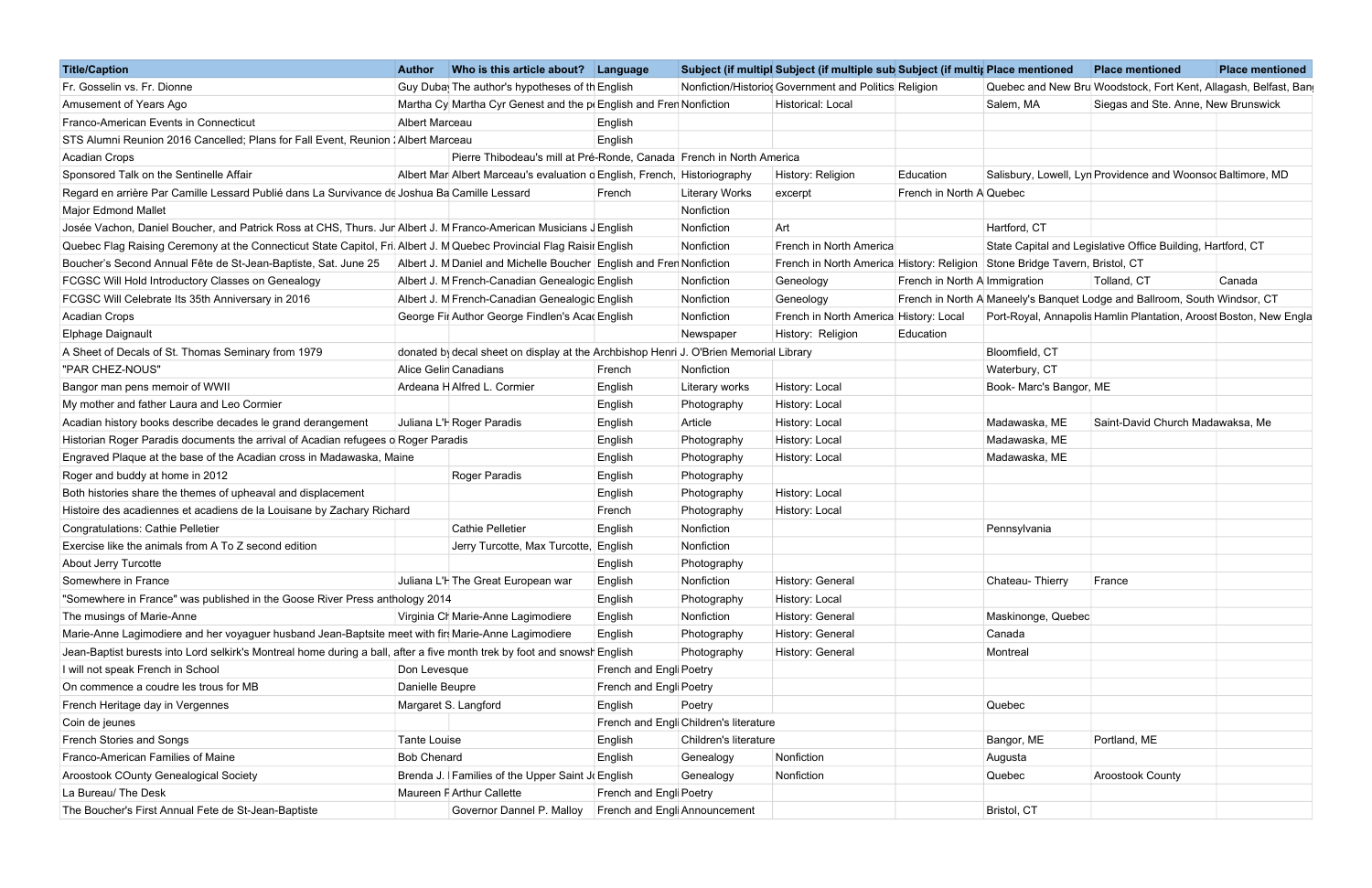| <b>Place mentioned</b>         | <b>Significant Date Date Description</b>                                                                                                                 | <b>Add'l Notes</b>                                                                                                           |                                                                                            |  |  |  |  |  |  |
|--------------------------------|----------------------------------------------------------------------------------------------------------------------------------------------------------|------------------------------------------------------------------------------------------------------------------------------|--------------------------------------------------------------------------------------------|--|--|--|--|--|--|
| gor, Readfield, Houlton; Maine | 1838-1852 and 1 Fr. Gosselin and Fr. Dionne's time Fr. Gosslin seemed in favor the British rule while Fr. Dionne seemed to favor the American Influences |                                                                                                                              |                                                                                            |  |  |  |  |  |  |
|                                |                                                                                                                                                          |                                                                                                                              | Memories of Ms. Genest's childhood and working class surroundings                          |  |  |  |  |  |  |
|                                |                                                                                                                                                          |                                                                                                                              |                                                                                            |  |  |  |  |  |  |
|                                |                                                                                                                                                          |                                                                                                                              |                                                                                            |  |  |  |  |  |  |
|                                |                                                                                                                                                          |                                                                                                                              |                                                                                            |  |  |  |  |  |  |
| Montreal, Canada; the Vatican  | April 8, 1928 Elphege Daignault was excommur DVD available contact Gloria Polites at the Lowell Telecommunications Corp (gpolites@ltc.org)               |                                                                                                                              |                                                                                            |  |  |  |  |  |  |
|                                | 1946-1947<br>excerpt published                                                                                                                           | John Barrière researches Franco-American writers such as 20th Century author Camille Lessard                                 |                                                                                            |  |  |  |  |  |  |
|                                |                                                                                                                                                          | Major Edmond Mallet, Civil War Hero and Franco-American Historian, tried to intervene with the government to help Louis Riel |                                                                                            |  |  |  |  |  |  |
|                                | June 16, 2016 (radate of performance (raindate)                                                                                                          |                                                                                                                              | Venue: Outdoor grounds of Connecticut Historical Society; contact Lynne_Williamson@chs.org |  |  |  |  |  |  |
|                                | Friday, June 24, date of event                                                                                                                           | breakfast following ceremony and flag raising                                                                                |                                                                                            |  |  |  |  |  |  |
|                                | Saturday, June 2 date of event                                                                                                                           | 2nd annual event, contact Michelle Boucher (860-614-9970 jamericanfrances@yahoo.com                                          |                                                                                            |  |  |  |  |  |  |
|                                | June 21 and 23, dates of classes                                                                                                                         | geneological classes offered; library (860-872-2597) or Pres. LeGrow mlegrow@fcgsc.org                                       |                                                                                            |  |  |  |  |  |  |
|                                | November 11, 20 date of event                                                                                                                            | dinner, live music, dancing; Maryanne LeGrow (mlegrow@fcgsc.org)                                                             |                                                                                            |  |  |  |  |  |  |
| France, Pyrenees               | 1600's and 1700' the farm life of ancestors                                                                                                              | Agricultural life of Acadians                                                                                                |                                                                                            |  |  |  |  |  |  |
|                                |                                                                                                                                                          |                                                                                                                              |                                                                                            |  |  |  |  |  |  |
|                                | May 15, 2015 date of last STS Alumni Reunion                                                                                                             |                                                                                                                              |                                                                                            |  |  |  |  |  |  |
|                                |                                                                                                                                                          |                                                                                                                              |                                                                                            |  |  |  |  |  |  |
|                                | Book about WWII                                                                                                                                          |                                                                                                                              |                                                                                            |  |  |  |  |  |  |
|                                |                                                                                                                                                          |                                                                                                                              |                                                                                            |  |  |  |  |  |  |
|                                |                                                                                                                                                          |                                                                                                                              |                                                                                            |  |  |  |  |  |  |
|                                |                                                                                                                                                          |                                                                                                                              |                                                                                            |  |  |  |  |  |  |
|                                |                                                                                                                                                          |                                                                                                                              |                                                                                            |  |  |  |  |  |  |
|                                |                                                                                                                                                          |                                                                                                                              |                                                                                            |  |  |  |  |  |  |
|                                |                                                                                                                                                          |                                                                                                                              |                                                                                            |  |  |  |  |  |  |
|                                |                                                                                                                                                          |                                                                                                                              |                                                                                            |  |  |  |  |  |  |
|                                |                                                                                                                                                          |                                                                                                                              |                                                                                            |  |  |  |  |  |  |
|                                |                                                                                                                                                          |                                                                                                                              |                                                                                            |  |  |  |  |  |  |
|                                |                                                                                                                                                          |                                                                                                                              |                                                                                            |  |  |  |  |  |  |
|                                | year of the Great European war Sept. 21, 1918 day kin was notified about soldiers death<br>1914-18                                                       |                                                                                                                              |                                                                                            |  |  |  |  |  |  |
|                                |                                                                                                                                                          |                                                                                                                              |                                                                                            |  |  |  |  |  |  |
|                                | 1806 First white woman enters into the pays d'En Haut                                                                                                    |                                                                                                                              |                                                                                            |  |  |  |  |  |  |
|                                |                                                                                                                                                          |                                                                                                                              |                                                                                            |  |  |  |  |  |  |
|                                |                                                                                                                                                          |                                                                                                                              |                                                                                            |  |  |  |  |  |  |
|                                |                                                                                                                                                          |                                                                                                                              |                                                                                            |  |  |  |  |  |  |
|                                |                                                                                                                                                          |                                                                                                                              |                                                                                            |  |  |  |  |  |  |
|                                |                                                                                                                                                          |                                                                                                                              |                                                                                            |  |  |  |  |  |  |
|                                |                                                                                                                                                          |                                                                                                                              |                                                                                            |  |  |  |  |  |  |
|                                |                                                                                                                                                          |                                                                                                                              |                                                                                            |  |  |  |  |  |  |
|                                |                                                                                                                                                          |                                                                                                                              |                                                                                            |  |  |  |  |  |  |
|                                |                                                                                                                                                          |                                                                                                                              |                                                                                            |  |  |  |  |  |  |
|                                |                                                                                                                                                          |                                                                                                                              |                                                                                            |  |  |  |  |  |  |
|                                |                                                                                                                                                          |                                                                                                                              |                                                                                            |  |  |  |  |  |  |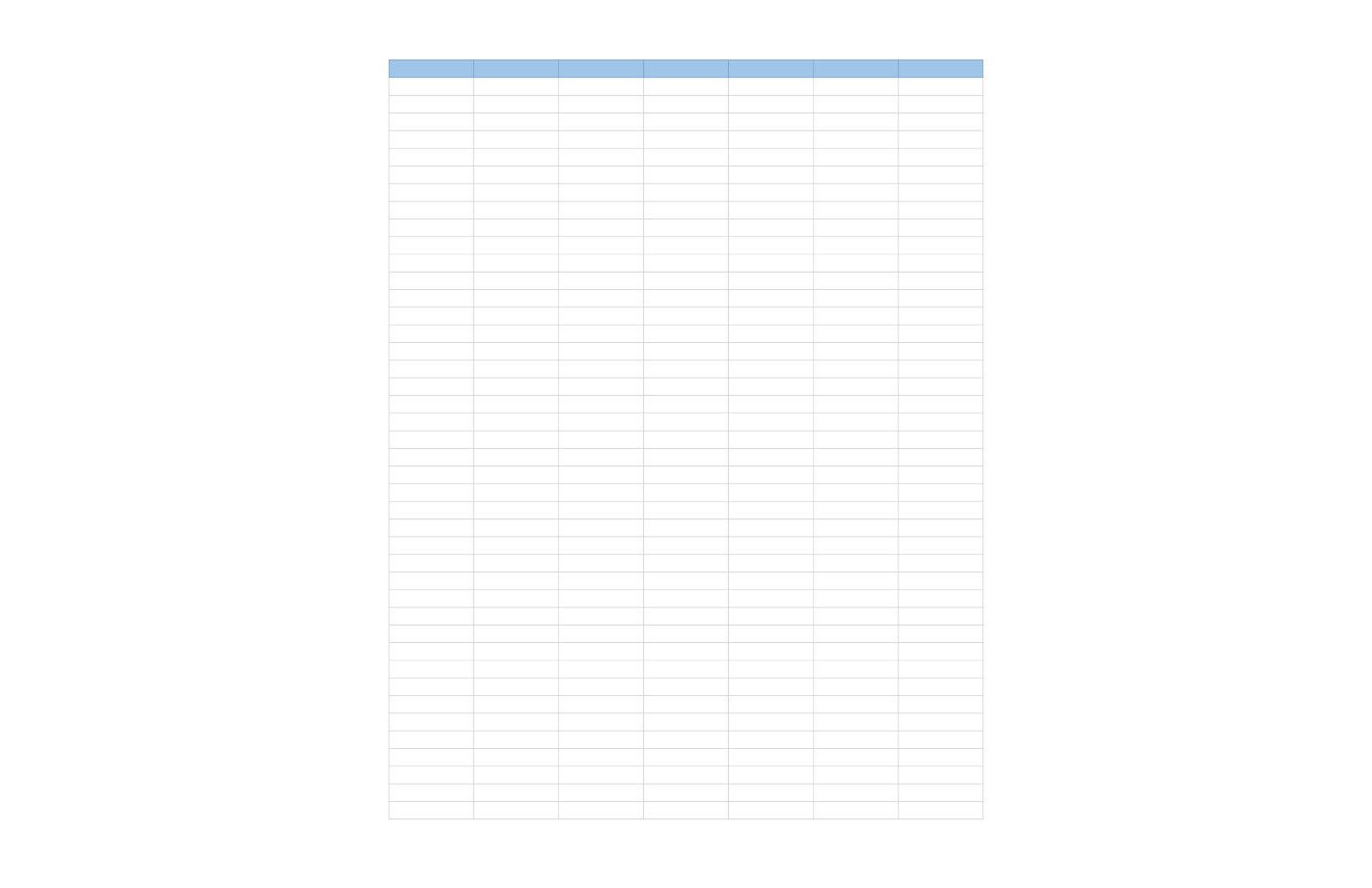| Box # | <b>Volume</b> | <b>Number</b> |                 | Date of publication in the Forum Original date of publication Place of original publ When originally writte Starting Page Document Type |                  |
|-------|---------------|---------------|-----------------|-----------------------------------------------------------------------------------------------------------------------------------------|------------------|
|       | 37            |               | $3$ Spring 2015 |                                                                                                                                         | 47 Announcement  |
|       | 37            |               | 2 Fall 2014     |                                                                                                                                         | 1 Photograph     |
|       | 37            |               | 2 Fall 2014     |                                                                                                                                         | 1 Photograph     |
|       | 37            |               | 2 Fall 2014     |                                                                                                                                         | 1 Photograph     |
|       | 37            |               | 2 Fall 2014     |                                                                                                                                         | 3 Article        |
|       | 37            |               | 2 Fall 2014     |                                                                                                                                         | 3 Photograph     |
|       | 37            |               | 2 Fall 2014     |                                                                                                                                         | 3 Photograph     |
|       | 37            |               | 2 Fall 2014     |                                                                                                                                         | 3 Photograph     |
|       | 37            |               | 2 Fall 2014     |                                                                                                                                         | 3 Photograph     |
|       | 38            |               | 3 Summer 2016   |                                                                                                                                         | 30 Photograph    |
|       | 38            |               | 3 Summer 2016   |                                                                                                                                         | 30 Photograph    |
|       | 38            |               | 3 Summer 2016   |                                                                                                                                         | 31 Essay         |
|       | 38            |               | 3 Summer 2016   |                                                                                                                                         | 31 Photograph    |
|       | 38            |               | 3 Summer 2016   |                                                                                                                                         | 31 Photograph    |
|       | 38            |               | 3 Summer 2016   |                                                                                                                                         | 31 Drawing       |
|       | 38            |               | 3 Summer 2016   |                                                                                                                                         | 32 Essay         |
|       | 38            |               | 3 Summer 2016   |                                                                                                                                         | 32 Photograph    |
|       | 38            |               | 3 Summer 2016   |                                                                                                                                         | 34 Book synopsis |
|       | 38            |               | 3 Summer 2016   |                                                                                                                                         | 34 Photograph    |
|       | 38            |               | 3 Summer 2016   |                                                                                                                                         | 34 Book synopsis |
|       | 38            |               | 3 Summer 2016   |                                                                                                                                         | 35 Recipe        |
|       | 38            |               | 3 Summer 2016   |                                                                                                                                         | 34 Photograph    |
|       | 38            |               | 3 Summer 2016   |                                                                                                                                         | 34 Emblem Image  |
|       | 38            |               | 3 Summer 2016   |                                                                                                                                         | 35 Photograph    |
|       | 38            |               | 3 Summer 2016   |                                                                                                                                         | 35 Recipe        |
|       | 38            |               | 3 Summer 2016   |                                                                                                                                         | 35 Drawing       |
|       | 38            |               | 3 Summer 2016   |                                                                                                                                         | 35 Recipe        |
|       | 38            |               | 3 Summer 2016   |                                                                                                                                         | 36 Letter        |
|       | 37            |               | $2$ Fall 2014   |                                                                                                                                         | 4 Letters        |
|       | 37            |               | 2 Fall 2014     |                                                                                                                                         | 5 Article        |
|       | 37            |               | 2 Fall 2014     |                                                                                                                                         | 5 Announcement   |
|       | 37            |               | 2 Fall 2014     |                                                                                                                                         | 5 Photograph     |
|       | 37            |               | 2 Fall 2014     |                                                                                                                                         | 6 Announcement   |
|       | 37            |               | 2 Fall 2014     |                                                                                                                                         | 6 Announcement   |
|       | 37            |               | $2$ Fall 2014   | Van Buren Maine History                                                                                                                 | 7 Photograph     |
|       | 37            |               | 2 Fall 2014     |                                                                                                                                         | 8 Article        |
|       | 37            |               | 2 Fall 2014     | Van Buren Maine History                                                                                                                 | 8 Photograph     |
|       | 37            |               | 2 Fall 2014     |                                                                                                                                         | 10 Article       |
|       | 37            |               | 2 Fall 2014     |                                                                                                                                         | 12 Article       |
|       | 37            |               | 2 Fall 2014     |                                                                                                                                         | 12 Excerpt       |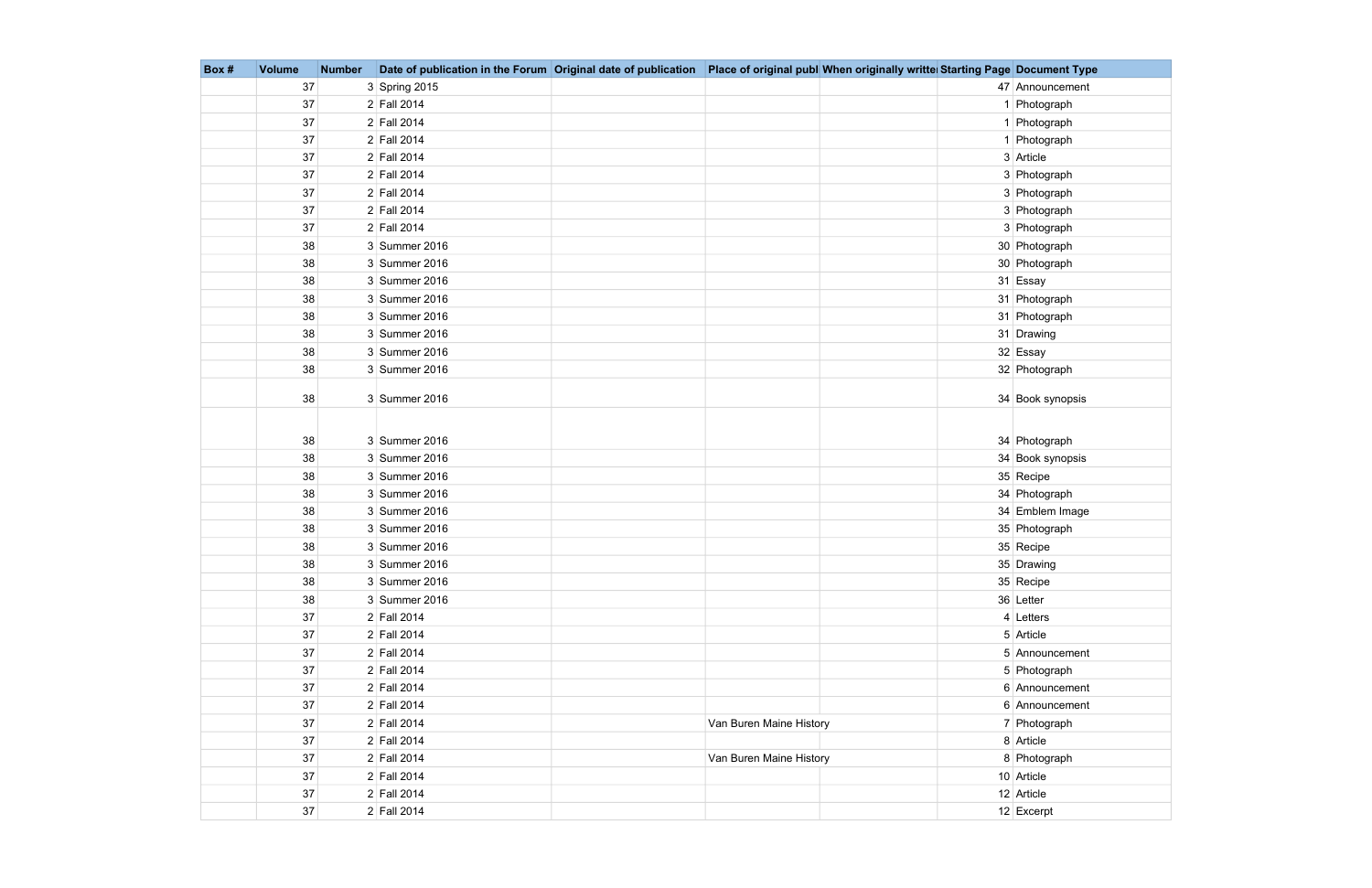| <b>Title/Caption</b>                                                                                                                           | <b>Author</b>      | Who is this article about? Language                                                                      |                              |                             | Subject (if multipl Subject (if multiple sub Subject (if multip Place mentioned |                                    |                                      | <b>Place mentioned</b>                                                | <b>Place mentioned</b> |
|------------------------------------------------------------------------------------------------------------------------------------------------|--------------------|----------------------------------------------------------------------------------------------------------|------------------------------|-----------------------------|---------------------------------------------------------------------------------|------------------------------------|--------------------------------------|-----------------------------------------------------------------------|------------------------|
| Annual Spring Gathering, 2015                                                                                                                  |                    | Franco American writers and English                                                                      |                              | Announcement                |                                                                                 |                                    | Walpole, ME                          |                                                                       |                        |
| Celeste & Scott Ringuette travel from Indiana to Donate the Late Adrien Lanthie Adrien Lanthier Ringuette                                      |                    |                                                                                                          | English                      | Photography                 | Genealogy                                                                       |                                    | Indiana                              |                                                                       |                        |
| Volunteers sleeving the binders                                                                                                                |                    | Lin LaRocque, Louella Rolfe, English                                                                     |                              | Photography                 |                                                                                 |                                    |                                      |                                                                       |                        |
| Walter Knox putting shwlving up for the collection with Richard Phillips looking o Walter Knox, Richard Phillips English                       |                    |                                                                                                          |                              | Photography                 |                                                                                 |                                    |                                      |                                                                       |                        |
| How the Adrien Lanthier Ringuette collection found its way to Orono. Lisa Desia Adrien Lanthier Ringuette                                      |                    |                                                                                                          | English                      | Nonfiction                  | Genealogy                                                                       |                                    | University of Maine, Orono           |                                                                       |                        |
|                                                                                                                                                |                    | Eric Rolfson, Emma Phillips,   English                                                                   |                              | Photography                 |                                                                                 |                                    |                                      |                                                                       |                        |
| Morgan Jewett Kent near dedication sign                                                                                                        |                    | Lin LaRochelle, Morgan Jewe English                                                                      |                              | Photography                 |                                                                                 |                                    |                                      |                                                                       |                        |
| Shelving donated by Emma & Richard Phillips. Carpentry work done by Walter and Ken Knox and Richard Phi English                                |                    |                                                                                                          |                              | Photography                 |                                                                                 |                                    |                                      |                                                                       |                        |
| Walter and Ken Knox                                                                                                                            |                    |                                                                                                          | English                      | Photography                 |                                                                                 |                                    |                                      |                                                                       |                        |
|                                                                                                                                                |                    | picture of children, maybe Lucinde Breton and History: General                                           |                              |                             |                                                                                 |                                    |                                      |                                                                       |                        |
|                                                                                                                                                |                    | picture of two women making thread and a todd History: General                                           |                              |                             |                                                                                 |                                    |                                      |                                                                       |                        |
| Gilles Morin, le politicien Retraité de l'Ontario qui a des Fiens familiau Yves Char Politician Gilles Morin, Membe French and Engl Nonfiction |                    |                                                                                                          |                              |                             | Genealogy                                                                       |                                    |                                      | Government and Ontario, Toronto, Que Jackman, Winthrop, and Tennessee |                        |
| <b>Gilles Morin</b>                                                                                                                            |                    |                                                                                                          |                              | Government and P Genealogy  |                                                                                 |                                    |                                      |                                                                       |                        |
| Herman Morin                                                                                                                                   |                    |                                                                                                          |                              | Government and P Genealogy  |                                                                                 |                                    |                                      |                                                                       |                        |
|                                                                                                                                                |                    | Canadian and American Flags representing Gil Government and P Genealogy                                  |                              |                             |                                                                                 |                                    |                                      |                                                                       |                        |
| Du Nouveau Sur le Joueur de baseball Del Bissonette                                                                                            |                    | Yves Char Professional Baseball Player French and Engl History: General                                  |                              |                             |                                                                                 |                                    |                                      | Winthrop, Lewiston, A Montréal, Cap-de-la Mad South America           |                        |
|                                                                                                                                                |                    | Brooklyn Dodger's First Baseman Del Bissonette who played many minor leagues in Canada                   |                              |                             |                                                                                 |                                    |                                      |                                                                       |                        |
| Forever Becoming; The Ever Deepening Realization of Presence in r Vivian Fra Vivian Franck was a nun for 3 English                             |                    | Former nun Vivian Franck's novel, "Forever Becoming The Ever Deepening<br><b>Realization of Presence</b> |                              | Nonfiction                  | Autobiography                                                                   | History: Religion   Northern Maine |                                      |                                                                       |                        |
| Vivian Franck                                                                                                                                  |                    | in my Life"                                                                                              |                              |                             |                                                                                 |                                    |                                      |                                                                       |                        |
| Je Me Souviens La Cuisine de la Grandmere (I Remember Grandmo AFGS                                                                             |                    | The American-French Geneo English, French   Cuisine                                                      |                              |                             |                                                                                 |                                    | Woonsocket, RI                       |                                                                       |                        |
| Roti Aux Porc avec Legumes/ Roast Pork with Vegetables                                                                                         |                    | John F. Co Sample Recipe from the AFG English, French   Cuisine                                          |                              |                             |                                                                                 |                                    |                                      |                                                                       |                        |
| French-Canadian Cookbook "Je Me Souviens La Cuisine de la Grani AFGS                                                                           |                    |                                                                                                          |                              |                             |                                                                                 |                                    |                                      |                                                                       |                        |
| <b>AFGS</b>                                                                                                                                    |                    |                                                                                                          |                              |                             |                                                                                 |                                    | Woonsocket, RI                       |                                                                       |                        |
| Roti Aux Porc avec Legumes/ Roast Pork with Vegetables                                                                                         |                    |                                                                                                          |                              |                             |                                                                                 |                                    |                                      |                                                                       |                        |
| Lemon Pie                                                                                                                                      |                    | Patricia G. Sample Recipe from the AFG English                                                           |                              | Cuisine                     |                                                                                 |                                    | Romeo, MI                            | Woonsocket, RI                                                        |                        |
| Lemon Pie and Lemons                                                                                                                           |                    | Sample Recipe from the AFGS Cookbook                                                                     |                              | Cuisine                     |                                                                                 |                                    |                                      |                                                                       |                        |
| Chicken and Apple Spread                                                                                                                       |                    | Muriel G. F Sample Recipe from the AFG English                                                           |                              | Cuisine                     |                                                                                 |                                    | Woonsocket, RI                       |                                                                       |                        |
| An Incident in Trois Rivières: Consul Nicholas Smith and the French Michael Gi Nicholas Smith's, served US (English                            |                    |                                                                                                          |                              |                             |                                                                                 |                                    | Biddiford, Lewiston; N Massachusetts |                                                                       | Trois Rivieres, Que    |
|                                                                                                                                                |                    | Lisa Micha different letters to the form                                                                 | English and frend Nonfiction |                             |                                                                                 |                                    |                                      |                                                                       |                        |
| Regardons la carte                                                                                                                             | <b>Guy Dubay</b>   |                                                                                                          | French                       | Nonfiction                  |                                                                                 |                                    | Madawaska, ME                        |                                                                       |                        |
| Attention former students of st. Thomas Seminary                                                                                               |                    | Albert J. M students of st. thomas semina English                                                        |                              | Newspaper and m. Nonfiction |                                                                                 |                                    | Bloomfield, CT                       |                                                                       |                        |
| The tower at st. thomas Seminary                                                                                                               | Albert J. Marceau  |                                                                                                          | English                      | Photography                 |                                                                                 |                                    | Bloomfield, CT                       |                                                                       |                        |
| Tinkham's celebrate golden wedding anniversary                                                                                                 |                    | Virginia L. Diane and Ronald Tinkham                                                                     | Englsih                      | Nonfiction                  | History, Local                                                                  |                                    | French Island Old Town, ME           |                                                                       |                        |
| Michaud Family Reunion                                                                                                                         |                    | Guy Duba Michaud Family                                                                                  | English                      | Nonfiction                  | Geneaology                                                                      | History, Local                     | Quebec                               | Van Buren, ME                                                         | Frenchville, ME        |
| Cyrille and Remi Michaud                                                                                                                       |                    | <b>Michaud Family</b>                                                                                    | English                      | Photography                 | History, Local                                                                  |                                    |                                      |                                                                       |                        |
| Ah! The Grist Mill! Le Moulin a Farine                                                                                                         | Guy Duba Gristmill |                                                                                                          | English                      | Nonfiction                  | History, Local                                                                  |                                    | Frenchville, ME                      | Saint John River                                                      | New Brunswick, ME      |
| Gristmill                                                                                                                                      |                    | Gristmill                                                                                                | English                      | Photography                 | History, Local                                                                  |                                    | Van Buren, ME                        |                                                                       |                        |
| Heberts of the St. John Valley                                                                                                                 |                    | Guy Duba ancestors of the st. John Vall English                                                          |                              | Nonfiction                  | History, Local                                                                  |                                    | St. John Valley                      | Quebec                                                                |                        |
| The Forest Family                                                                                                                              | <b>Guy Dubay</b>   |                                                                                                          | English                      | Genealogy                   | History, Local                                                                  |                                    | Madawask, ME                         | Quebec                                                                | St. Basile, NB         |
| Fifty years as a girl Friday                                                                                                                   | Martha Cyr Genest  |                                                                                                          | English                      | Nonfiction                  |                                                                                 |                                    | Van Buren, ME                        |                                                                       |                        |

| e mentioned                          | <b>Place mentioned</b>                                  | <b>Place mentioned</b> |
|--------------------------------------|---------------------------------------------------------|------------------------|
| ole, ME                              |                                                         |                        |
| na                                   |                                                         |                        |
|                                      |                                                         |                        |
|                                      |                                                         |                        |
| ersity of Maine, Orono               |                                                         |                        |
|                                      |                                                         |                        |
|                                      |                                                         |                        |
|                                      |                                                         |                        |
|                                      |                                                         |                        |
|                                      |                                                         |                        |
|                                      |                                                         |                        |
|                                      | rio, Toronto, Que Jackman, Winthrop, and Tennessee      |                        |
|                                      |                                                         |                        |
|                                      |                                                         |                        |
|                                      |                                                         |                        |
|                                      | nrop, Lewiston, A Montréal, Cap-de-la Mad South America |                        |
|                                      |                                                         |                        |
| ern Maine                            |                                                         |                        |
|                                      |                                                         |                        |
|                                      |                                                         |                        |
|                                      |                                                         |                        |
| nsocket, RI                          |                                                         |                        |
|                                      |                                                         |                        |
|                                      |                                                         |                        |
| nsocket, RI                          |                                                         |                        |
|                                      |                                                         |                        |
| eo, MI                               | Woonsocket, RI                                          |                        |
|                                      |                                                         |                        |
| nsocket, RI                          |                                                         |                        |
| ford, Lewiston; N Massachusetts      |                                                         | Trois Rivieres, Que    |
|                                      |                                                         |                        |
| awaska, ME                           |                                                         |                        |
| mfield, CT                           |                                                         |                        |
| mfield, CT<br>ch Island Old Town, ME |                                                         |                        |
|                                      |                                                         |                        |
| œc                                   | Van Buren, ME                                           | Frenchville, ME        |
| chville, ME                          | Saint John River                                        |                        |
| Buren, ME                            |                                                         | New Brunswick, ME      |
| ohn Valley                           | Quebec                                                  |                        |
|                                      | Quebec                                                  |                        |
| awask, ME                            |                                                         | St. Basile, NB         |
| Buren, ME                            |                                                         |                        |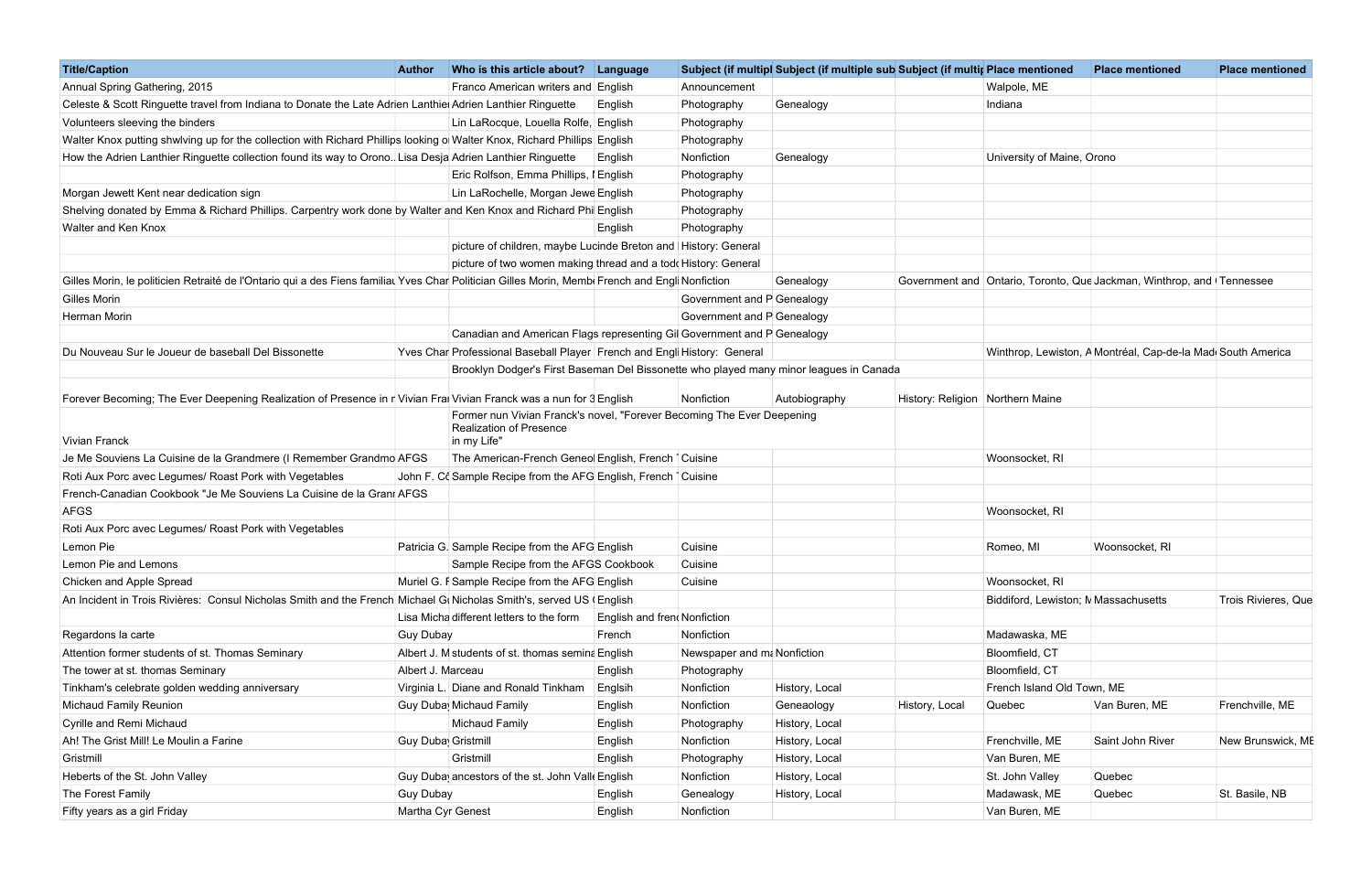| <b>Place mentioned</b> | <b>Significant Date Date Description</b>                                                                                                                                                                   | <b>Add'l Notes</b>                                                                                                                                     |                                                                                                         |  |
|------------------------|------------------------------------------------------------------------------------------------------------------------------------------------------------------------------------------------------------|--------------------------------------------------------------------------------------------------------------------------------------------------------|---------------------------------------------------------------------------------------------------------|--|
|                        |                                                                                                                                                                                                            |                                                                                                                                                        |                                                                                                         |  |
|                        |                                                                                                                                                                                                            |                                                                                                                                                        |                                                                                                         |  |
|                        |                                                                                                                                                                                                            |                                                                                                                                                        |                                                                                                         |  |
|                        |                                                                                                                                                                                                            |                                                                                                                                                        |                                                                                                         |  |
|                        |                                                                                                                                                                                                            |                                                                                                                                                        |                                                                                                         |  |
|                        |                                                                                                                                                                                                            |                                                                                                                                                        |                                                                                                         |  |
|                        |                                                                                                                                                                                                            |                                                                                                                                                        |                                                                                                         |  |
|                        |                                                                                                                                                                                                            |                                                                                                                                                        |                                                                                                         |  |
|                        |                                                                                                                                                                                                            |                                                                                                                                                        |                                                                                                         |  |
|                        |                                                                                                                                                                                                            |                                                                                                                                                        |                                                                                                         |  |
|                        |                                                                                                                                                                                                            |                                                                                                                                                        |                                                                                                         |  |
|                        |                                                                                                                                                                                                            |                                                                                                                                                        |                                                                                                         |  |
|                        | 1985-1999                                                                                                                                                                                                  | When Gilles morin was in office some of Gilles ancesters were lumbermen, blacksmiths, and carpenters                                                   |                                                                                                         |  |
|                        |                                                                                                                                                                                                            |                                                                                                                                                        |                                                                                                         |  |
|                        |                                                                                                                                                                                                            |                                                                                                                                                        |                                                                                                         |  |
|                        |                                                                                                                                                                                                            |                                                                                                                                                        |                                                                                                         |  |
|                        | January 30, 193 <sup>1</sup> Associated Press wrote that Bissol Bissonette played First Base for the Brooklyn Dodgers and several minor leagues in Canada; Insurance, scholarships, and apple industry and |                                                                                                                                                        |                                                                                                         |  |
|                        |                                                                                                                                                                                                            |                                                                                                                                                        |                                                                                                         |  |
|                        |                                                                                                                                                                                                            | (Vivian's blog) http://www.vivianfranck.com/book/ (to purchase book) http://bookstore.balboapress.<br>com/Products/SKU-000614965/Forever-Becoming.aspx |                                                                                                         |  |
|                        |                                                                                                                                                                                                            |                                                                                                                                                        |                                                                                                         |  |
|                        |                                                                                                                                                                                                            |                                                                                                                                                        |                                                                                                         |  |
|                        |                                                                                                                                                                                                            |                                                                                                                                                        |                                                                                                         |  |
|                        | 2015 Date of New Printing                                                                                                                                                                                  |                                                                                                                                                        | \$15 plus \$5 S&H to AFGS PO Box 830, Woonsocket, RI 02895-0870 (http://www.afgs.org/afgscookbook.html) |  |
|                        |                                                                                                                                                                                                            |                                                                                                                                                        |                                                                                                         |  |
|                        |                                                                                                                                                                                                            |                                                                                                                                                        |                                                                                                         |  |
|                        |                                                                                                                                                                                                            |                                                                                                                                                        |                                                                                                         |  |
|                        |                                                                                                                                                                                                            |                                                                                                                                                        |                                                                                                         |  |
|                        |                                                                                                                                                                                                            |                                                                                                                                                        |                                                                                                         |  |
|                        |                                                                                                                                                                                                            |                                                                                                                                                        |                                                                                                         |  |
|                        |                                                                                                                                                                                                            |                                                                                                                                                        |                                                                                                         |  |
|                        |                                                                                                                                                                                                            |                                                                                                                                                        |                                                                                                         |  |
| New York City          | February 10, 189 Nicholas Smith wrote article "Fecundity of French Canadians"                                                                                                                              |                                                                                                                                                        |                                                                                                         |  |
|                        |                                                                                                                                                                                                            |                                                                                                                                                        |                                                                                                         |  |
|                        |                                                                                                                                                                                                            |                                                                                                                                                        |                                                                                                         |  |
|                        | May 15, 2015 date of the reunion                                                                                                                                                                           |                                                                                                                                                        |                                                                                                         |  |
|                        |                                                                                                                                                                                                            |                                                                                                                                                        |                                                                                                         |  |
|                        |                                                                                                                                                                                                            |                                                                                                                                                        |                                                                                                         |  |
| Madawaska, ME          | August 16, 2014 Date of reunion                                                                                                                                                                            |                                                                                                                                                        |                                                                                                         |  |
|                        |                                                                                                                                                                                                            |                                                                                                                                                        |                                                                                                         |  |
|                        | 1825 When the government was asked if the mill could be built                                                                                                                                              |                                                                                                                                                        |                                                                                                         |  |
|                        |                                                                                                                                                                                                            |                                                                                                                                                        |                                                                                                         |  |
|                        | When French from Quebec attacked Annapolis Royal<br>1744-1745                                                                                                                                              |                                                                                                                                                        |                                                                                                         |  |
| St. John River         |                                                                                                                                                                                                            |                                                                                                                                                        |                                                                                                         |  |
|                        |                                                                                                                                                                                                            |                                                                                                                                                        |                                                                                                         |  |
|                        |                                                                                                                                                                                                            |                                                                                                                                                        |                                                                                                         |  |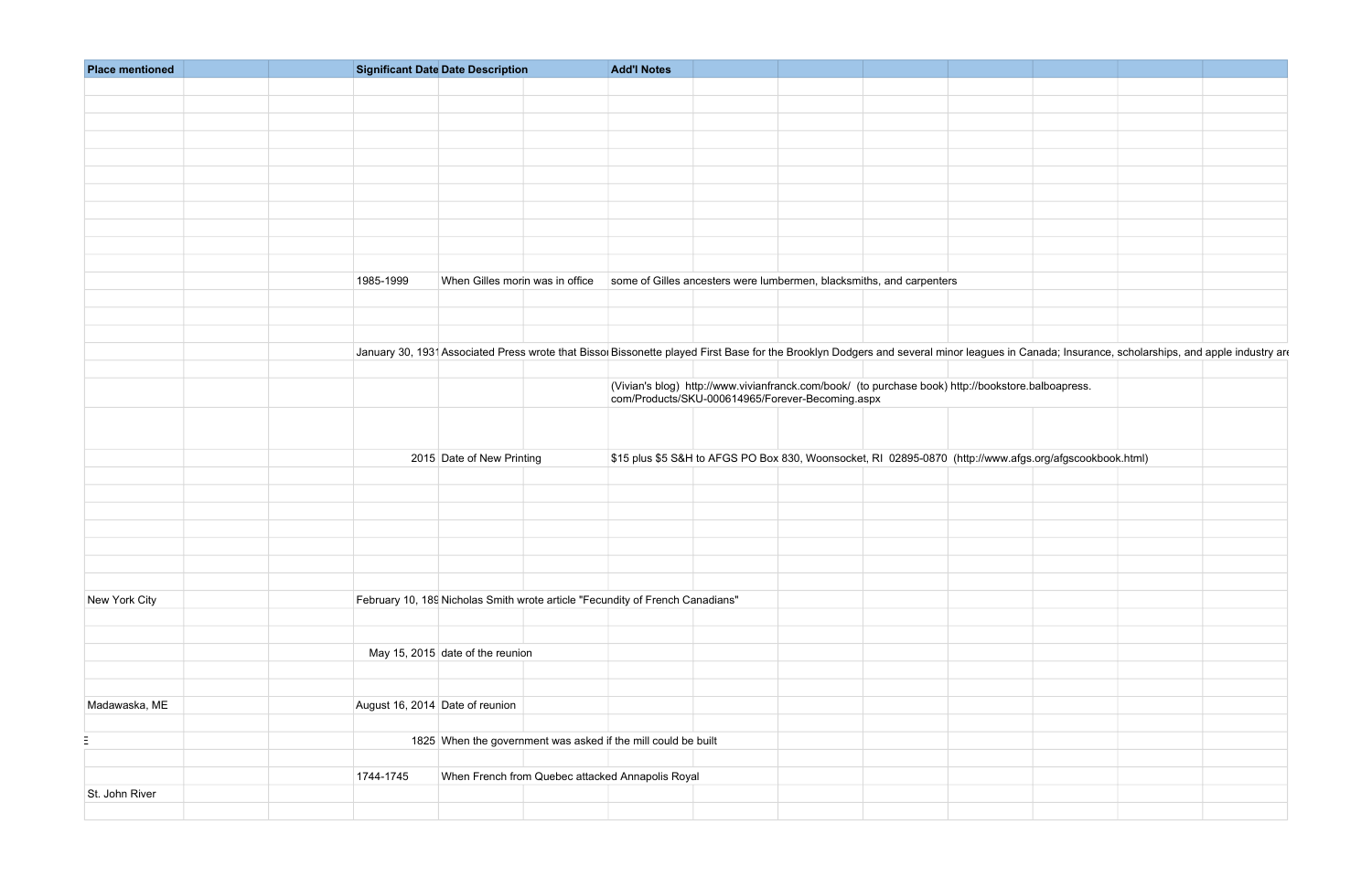| e associated with Bissonette |  |  |  |
|------------------------------|--|--|--|
|                              |  |  |  |
|                              |  |  |  |
|                              |  |  |  |
|                              |  |  |  |
|                              |  |  |  |
|                              |  |  |  |
|                              |  |  |  |
|                              |  |  |  |
|                              |  |  |  |
|                              |  |  |  |
|                              |  |  |  |
|                              |  |  |  |
|                              |  |  |  |
|                              |  |  |  |
|                              |  |  |  |
|                              |  |  |  |
|                              |  |  |  |
|                              |  |  |  |
|                              |  |  |  |
|                              |  |  |  |
|                              |  |  |  |
|                              |  |  |  |
|                              |  |  |  |
|                              |  |  |  |
|                              |  |  |  |
|                              |  |  |  |
|                              |  |  |  |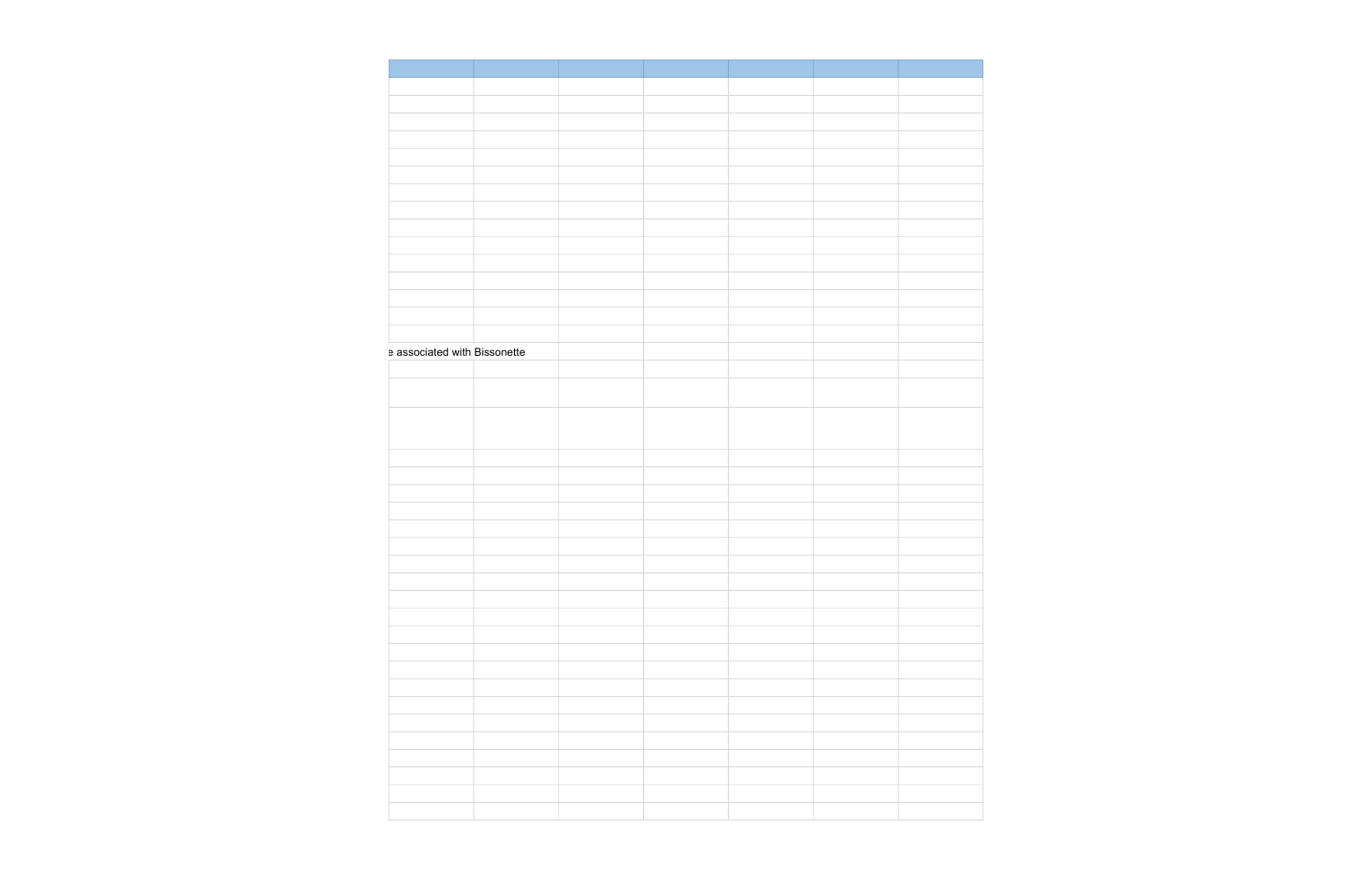| Box# | <b>Volume</b> | <b>Number</b> | Date of publication in the Forum Original date of publication   Place of original publ When originally writte Starting Page Document Type |                   |                                   |  |                     |
|------|---------------|---------------|-------------------------------------------------------------------------------------------------------------------------------------------|-------------------|-----------------------------------|--|---------------------|
|      | 37            |               | 2 Fall 2014                                                                                                                               |                   |                                   |  | 13 Photograph       |
|      | 37            |               | 2 Fall 2014                                                                                                                               |                   | Van Buren Maine History           |  | 13 Photograph       |
|      | 37            |               | 2 Fall 2014                                                                                                                               |                   | 2004 "Echoes", No. 91 pages 36-40 |  | 14 Excerpt          |
|      | 37            |               | 2 Fall 2014                                                                                                                               | 1961              |                                   |  | 14 Photograph       |
|      | 37            |               | 2 Fall 2014                                                                                                                               |                   |                                   |  | 15 Photograph       |
|      | 37            |               | 2 Fall 2014                                                                                                                               |                   |                                   |  | 16 Photograph       |
|      | 37            |               | 2 Fall 2014                                                                                                                               |                   |                                   |  | 18 Article          |
|      | 37            |               | 2 Fall 2014                                                                                                                               | 1898              |                                   |  | 18 Photograph       |
|      | 37            |               | 2 Fall 2014                                                                                                                               | 1933              |                                   |  | 18 Photograph       |
|      | 37            |               | 2 Fall 2014                                                                                                                               | 1924              |                                   |  | 19 Photograph       |
|      | 37            |               | 2 Fall 2014                                                                                                                               | 1938              |                                   |  | 19 Photograph       |
|      | 37            |               | 2 Fall 2014                                                                                                                               |                   |                                   |  | 19 Photograph       |
|      | 37            |               | 2 Fall 2014                                                                                                                               |                   |                                   |  | 19 Photograph       |
|      | $37\,$        |               | 2 Fall 2014                                                                                                                               |                   |                                   |  | 20 Article          |
|      | 37            |               | 2 Fall 2014                                                                                                                               | December 25, 2013 |                                   |  | 20 Photograph       |
|      | 37            |               | 2 Fall 2014                                                                                                                               |                   | April 2013 Portland Magazine      |  | 21 Article          |
|      | 37            |               | 2 Fall 2014                                                                                                                               |                   |                                   |  | 22 Advertisement    |
|      | 37            |               | 2 Fall 2014                                                                                                                               |                   |                                   |  | 23 Article          |
|      | 37            |               | 2 Fall 2014                                                                                                                               |                   |                                   |  | 23 Photograph       |
|      | $37\,$        |               | 2 Fall 2014                                                                                                                               | June, 1954        |                                   |  | 24 Photograph       |
|      | 37            |               | 2 Fall 2014                                                                                                                               | 1947              |                                   |  | 24 Photograph       |
|      | $37\,$        |               | 2 Fall 2014                                                                                                                               |                   |                                   |  | 25 Photograph       |
|      | 37            |               | 2 Fall 2014                                                                                                                               |                   |                                   |  | 25 Photograph       |
|      | 37            |               | 2 Fall 2014                                                                                                                               | 2011              |                                   |  | 25 Photograph       |
|      | 37            |               | 2 Fall 2014                                                                                                                               |                   |                                   |  | 25 Photograph       |
|      | $37\,$        |               | 2 Fall 2014                                                                                                                               |                   |                                   |  | 25 Photograph       |
|      | 37            |               | 2 Fall 2014                                                                                                                               |                   |                                   |  | 26 Article          |
|      | $37\,$        |               | 2 Fall 2014                                                                                                                               |                   |                                   |  | 28 Photograph       |
|      | 37            |               | 2 Fall 2014                                                                                                                               |                   |                                   |  | 31 Advertisement    |
|      | $37\,$        |               | 2 Fall 2014                                                                                                                               |                   |                                   |  | 32 Book synopsis    |
|      | $37\,$        |               | 2 Fall 2014                                                                                                                               |                   |                                   |  | 33 Book synopsis    |
|      | $37\,$        |               | 2 Fall 2014                                                                                                                               |                   |                                   |  | 34 Book synopsis    |
|      | 37            |               | 2 Fall 2014                                                                                                                               |                   |                                   |  | 35 Book synopsis    |
|      | $37\,$        |               | 2 Fall 2014                                                                                                                               |                   |                                   |  | 36 Book synopsis    |
|      | 37            |               | 2 Fall 2014                                                                                                                               |                   |                                   |  | 37 Book synopsis    |
|      | $37\,$        |               | 2 Fall 2014                                                                                                                               |                   |                                   |  | 38 Poetry           |
|      | $37\,$        |               | 2 Fall 2014                                                                                                                               |                   |                                   |  | 38 Poetry           |
|      | 37            |               | 2 Fall 2014                                                                                                                               |                   |                                   |  | 39 Poetry           |
|      | $37\,$        |               | 2 Fall 2014                                                                                                                               |                   |                                   |  | 39 Poetry           |
|      | 37            |               | 2 Fall 2014                                                                                                                               |                   |                                   |  | 39 Poetry           |
|      | 37            |               | 2 Fall 2014                                                                                                                               |                   |                                   |  | 40 Children's story |
|      | 37            |               | 2 Fall 2014                                                                                                                               |                   |                                   |  | 43 Article          |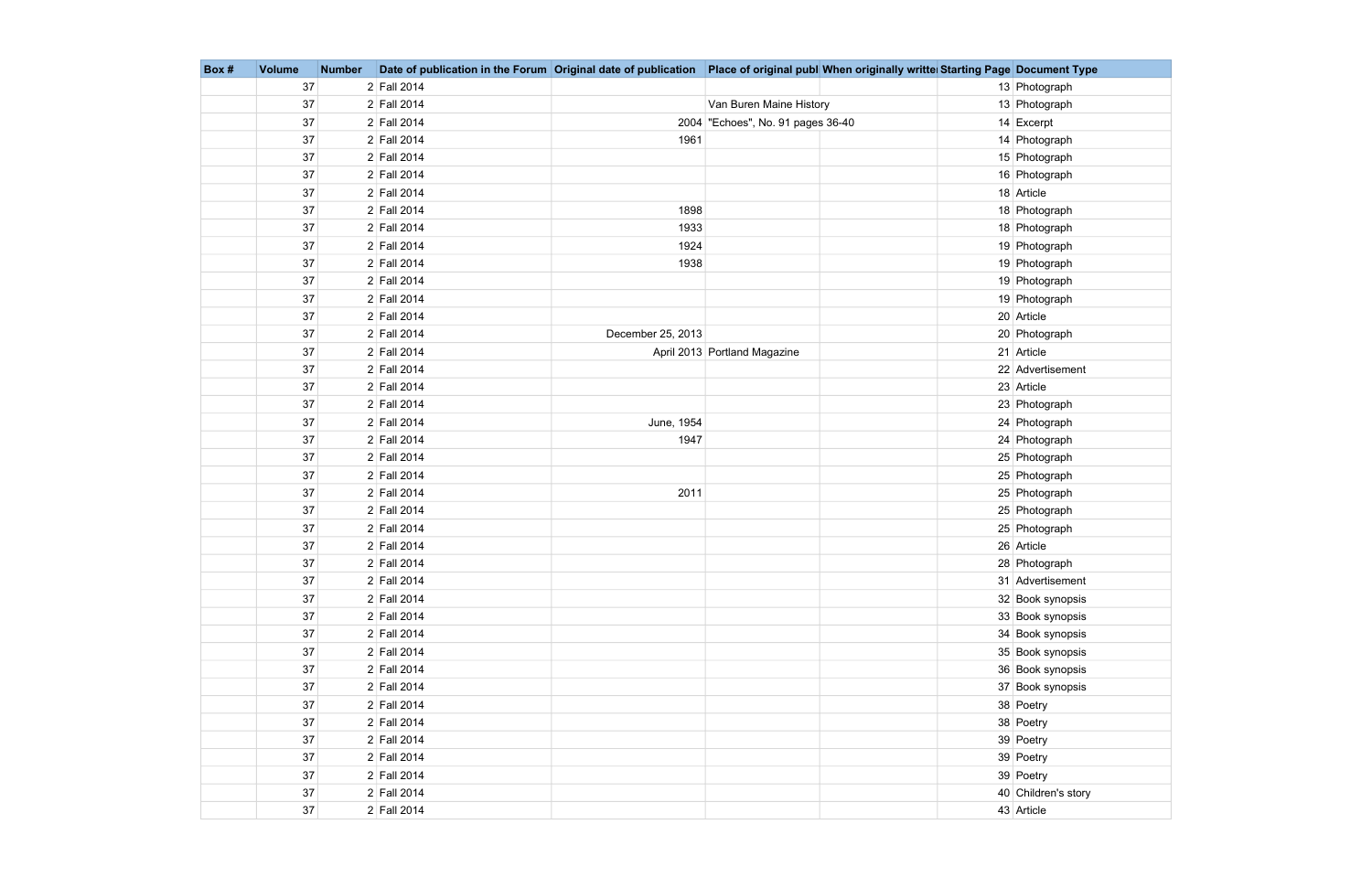| <b>Title/Caption</b>                                                                             | <b>Author</b>           | Who is this article about?                     | Language               |                                       | Subject (if multipl Subject (if multiple sub Subject (if multiple mentioned |                  | <b>Place mentioned</b>                         | <b>Place mentioned</b> |
|--------------------------------------------------------------------------------------------------|-------------------------|------------------------------------------------|------------------------|---------------------------------------|-----------------------------------------------------------------------------|------------------|------------------------------------------------|------------------------|
| <b>Edouard Lacroix</b>                                                                           |                         |                                                | Englidh                | Photography                           |                                                                             |                  |                                                |                        |
| Van Buren Lumber& Manufacturing Company                                                          |                         |                                                | English                | Photography                           |                                                                             | Van Buren, ME    |                                                |                        |
| From Maine to Thailand the making of a peace corps volunteer                                     |                         | Roger Par Carlyle A. Mitchell                  | English                | Nonfiction                            |                                                                             |                  | St. Franciz Xavier Uni Antigonish, Nova Scotia |                        |
| Carlyle A. Mitchell of St. George's Grenada                                                      |                         | Carlyle A. Mitchell                            | English                | Photography                           |                                                                             |                  | St. Franciz Xavier Uni Antigonish, Nova Scotia |                        |
| Roger Parent and Carl Mitchell with other members of the Caribbean Circle                        |                         | Roger Parent                                   | Englsih                | Photography                           |                                                                             |                  |                                                |                        |
| Getting letters from the president and his brother in-law was heady st Roger Parent              |                         |                                                | English                | Photography                           | History, Local                                                              |                  |                                                |                        |
| Mirror into the past                                                                             |                         | Amos E. Marquis                                | English                | Nonfiction                            | History, Local                                                              | Passadumkeag, ME |                                                |                        |
| Amos E. Marquis                                                                                  |                         |                                                | English                | Photography                           |                                                                             |                  |                                                |                        |
| Marquis Farmhouse 1933                                                                           |                         |                                                | English                | Photography                           |                                                                             |                  |                                                |                        |
| Marquis Family                                                                                   |                         |                                                | English                | Photography                           |                                                                             |                  |                                                |                        |
| Ophelia and Amos Marquis                                                                         |                         |                                                | English                | Photography                           |                                                                             |                  |                                                |                        |
| <b>Blanche Marquis</b>                                                                           |                         |                                                | English                | Photography                           |                                                                             |                  |                                                |                        |
| Marquis' Home                                                                                    |                         |                                                | English                | Photography                           |                                                                             |                  |                                                |                        |
| An Aunt to be rembered                                                                           |                         | Virginia L. Marie "Merease" Cunninghan English |                        | Nonfiction                            |                                                                             | Waterville, ME   | University of Maine, Orono                     |                        |
| Photo that I took of my aunt and her sister                                                      |                         | Virginia L. Marie "Merease" Cunninghan English |                        | Photography                           |                                                                             | Waterville, ME   |                                                |                        |
| We're a food-crazy food border state, so where are the starry Franco Claire Z. Cramer            |                         |                                                | English                | Nonfiction                            | Cuisine                                                                     | Lewiston, ME     | Aroostook, ME                                  | Madawaska, ME          |
| <b>Bouchard Family Farms</b>                                                                     |                         |                                                | English                | Nonfiction                            | Cuisine                                                                     | Fort Kent, ME    |                                                |                        |
| Leo Heroux un veteran pas ordinaire de la Deuxieme Guerre mondia Juliette L. Leo Heroux          |                         |                                                | French                 | Genealogy                             | Nonfiction<br>History, Local                                                | Normandy         |                                                |                        |
| Leo avant la guerre                                                                              |                         |                                                | French                 | Photography                           | History, Local                                                              |                  |                                                |                        |
| Leo, 10e anniversaire debarquement                                                               |                         |                                                | French                 | Photography                           | History, Local                                                              |                  |                                                |                        |
| Mariage a Leo et Anne-Marie                                                                      |                         |                                                | French                 | Photography                           | History, Local                                                              |                  |                                                |                        |
| Herve Heroux du rigiment de maisonneuve                                                          |                         |                                                | French                 | Photography                           | History, Local                                                              |                  |                                                |                        |
| J. Ro; and Heroux des fustiliers Mont- Royal                                                     |                         |                                                | French                 | Photography                           | History, Local                                                              |                  |                                                |                        |
| Nancy, Leo et Norman Heroux                                                                      |                         |                                                | French                 | Photography                           | History, Local                                                              |                  |                                                |                        |
| Norman Liliane, Nancy et Gilles                                                                  |                         |                                                | French                 | Photography                           | History, Local                                                              |                  |                                                |                        |
| Leo et famille                                                                                   |                         |                                                | French                 | Photography                           | History, Local                                                              |                  |                                                |                        |
| Waterbury L'exile'                                                                               | <b>Alice Gelinas</b>    |                                                | French                 | Nonfiction                            |                                                                             |                  |                                                |                        |
| Mai 1964 Papa ELizee et Nicole                                                                   |                         |                                                | French                 | Photography                           |                                                                             |                  |                                                |                        |
| Crown of Maine Productions, INC.                                                                 |                         |                                                | English                | Newspaper and ma History, Local       |                                                                             |                  | Medway, ME                                     |                        |
| Books/Livres                                                                                     |                         | JC Levesq JC Levesque                          | English                | Nonfiction                            | Literature                                                                  |                  | Madawaska, ME                                  |                        |
| Les Belles Histoires de Fort Kent, Maine USA                                                     | Dr. Marc Chase          |                                                | English                | Nonfiction                            | Literature                                                                  |                  | Fort Kent, ME                                  |                        |
| The Secret World of Mr & Mrs' Santa Claus                                                        | <b>Cathie Pelletier</b> |                                                | English                | <b>Children's Literature</b>          |                                                                             |                  | St. John River                                 |                        |
| Merry Moosey Christmas                                                                           |                         | Lynn Plourde illustrated by Russ Cox           | English                | <b>Children's Literature</b>          |                                                                             |                  | Winthrop, ME                                   |                        |
| Acadia then and now: A people's history                                                          |                         |                                                | English                | Nonfiction                            | History: Local                                                              |                  | Acadie                                         |                        |
| <b>Acadian Roots</b>                                                                             |                         | Dottie Hutchins and Paul Cyr                   | English                | Photography                           | History: Local                                                              |                  | St.John Valley                                 |                        |
| La malle                                                                                         |                         | Michelle Goriou Barany                         | French and Engl Poetry |                                       |                                                                             |                  |                                                |                        |
| <b>Great Northern</b>                                                                            |                         | Adrienne Pelletier LaPage                      | English                | Poetry                                |                                                                             |                  |                                                |                        |
| L'Actions de Grace                                                                               | Virginia L. Sand        |                                                | French and Engl Poetry |                                       |                                                                             |                  |                                                |                        |
| In the backyard                                                                                  | Maureen Wallner         |                                                | English                | Poetry                                |                                                                             |                  |                                                |                        |
| Coquillages                                                                                      |                         | Adrienne Pelletier LaPage                      | French                 | Poetry                                |                                                                             |                  |                                                |                        |
| Crow conference on Acorn Lane                                                                    | Virginia L. Sand        |                                                |                        | French and Engl Children's Literature |                                                                             |                  |                                                |                        |
| Adrein Ringuette genalogy book collection gift to Centre Franco-Ame Juliana L'H Adrien Ringuette |                         |                                                | English                | Nonfiction                            |                                                                             |                  | Adrien Ringuette Memorial Library              |                        |

| lace mentioned  | <b>Place mentioned</b>                        | <b>Place mentioned</b> |
|-----------------|-----------------------------------------------|------------------------|
|                 |                                               |                        |
| 'an Buren, ME   |                                               |                        |
|                 | t. Franciz Xavier Uni Antigonish, Nova Scotia |                        |
|                 | t. Franciz Xavier Uni Antigonish, Nova Scotia |                        |
|                 |                                               |                        |
|                 |                                               |                        |
| assadumkeag, ME |                                               |                        |
|                 |                                               |                        |
|                 |                                               |                        |
|                 |                                               |                        |
|                 |                                               |                        |
|                 |                                               |                        |
|                 |                                               |                        |
| Vaterville, ME  | University of Maine, Orono                    |                        |
| Vaterville, ME  |                                               |                        |
| ewiston, ME     | Aroostook, ME                                 | Madawaska, ME          |
| ort Kent, ME    |                                               |                        |
| lormandy        |                                               |                        |
|                 |                                               |                        |
|                 |                                               |                        |
|                 |                                               |                        |
|                 |                                               |                        |
|                 |                                               |                        |
|                 |                                               |                        |
|                 |                                               |                        |
|                 |                                               |                        |
|                 |                                               |                        |
|                 |                                               |                        |
|                 | Medway, ME                                    |                        |
|                 | Madawaska, ME                                 |                        |
|                 | Fort Kent, ME                                 |                        |
|                 | St. John River                                |                        |
|                 | Winthrop, ME                                  |                        |
|                 | Acadie                                        |                        |
|                 | St.John Valley                                |                        |
|                 |                                               |                        |
|                 |                                               |                        |
|                 |                                               |                        |
|                 |                                               |                        |
|                 |                                               |                        |
|                 |                                               |                        |
|                 | Adrien Ringuette Memorial Library             |                        |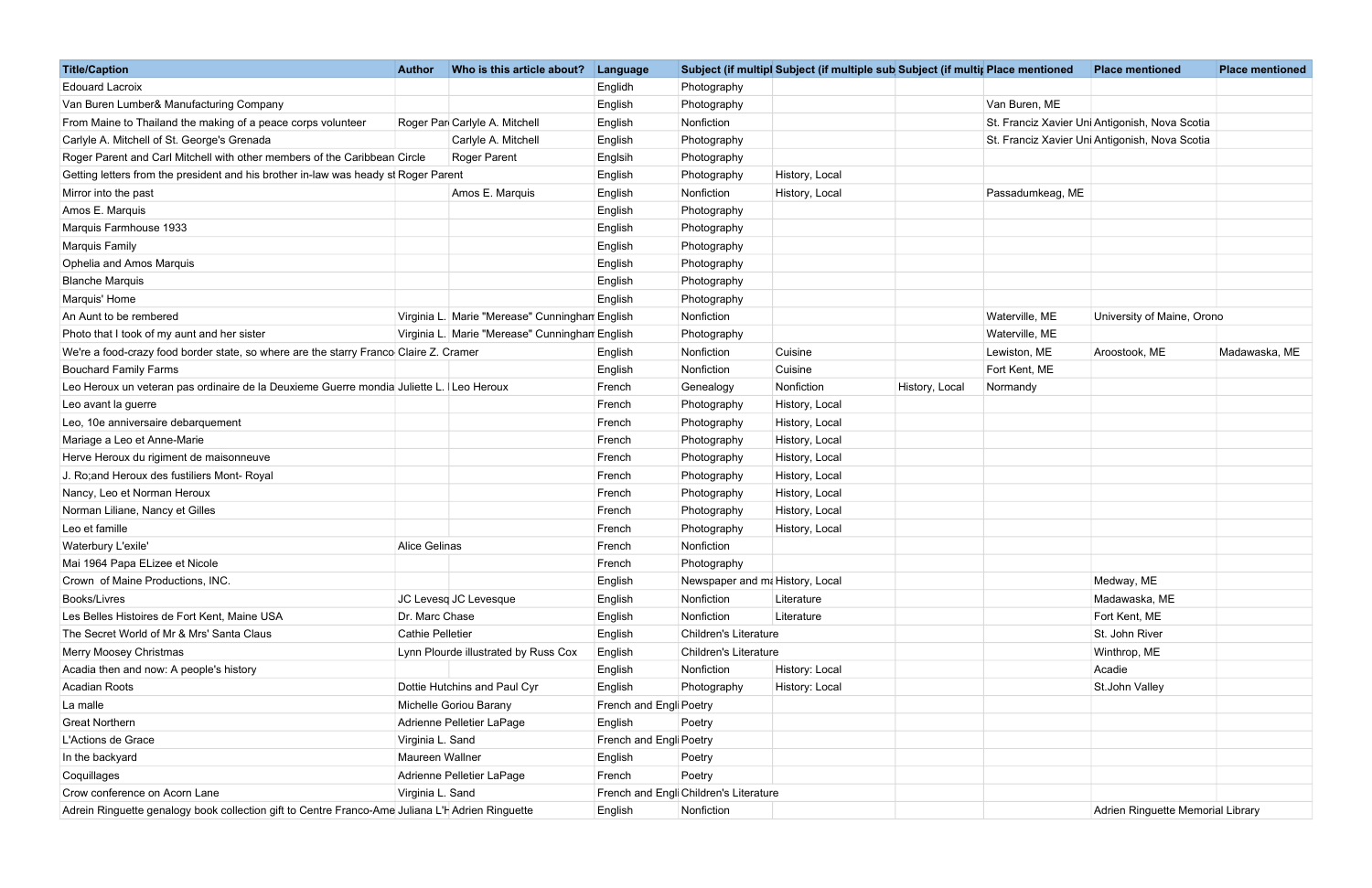| <b>Place mentioned</b> |           | <b>Significant Date Date Description</b> | <b>Add'l Notes</b> |  |  |
|------------------------|-----------|------------------------------------------|--------------------|--|--|
|                        |           |                                          |                    |  |  |
|                        |           |                                          |                    |  |  |
|                        |           |                                          |                    |  |  |
|                        |           |                                          |                    |  |  |
|                        |           |                                          |                    |  |  |
|                        |           |                                          |                    |  |  |
|                        | 1835-1985 |                                          |                    |  |  |
|                        | 1870-1943 | lifespan                                 |                    |  |  |
|                        |           |                                          |                    |  |  |
|                        |           |                                          |                    |  |  |
|                        |           |                                          |                    |  |  |
|                        |           |                                          |                    |  |  |
|                        |           |                                          |                    |  |  |
|                        |           |                                          |                    |  |  |
|                        |           |                                          |                    |  |  |
|                        |           |                                          |                    |  |  |
|                        |           |                                          |                    |  |  |
|                        |           | 1944 When Leo was in Normandy            |                    |  |  |
|                        |           |                                          |                    |  |  |
|                        |           |                                          |                    |  |  |
|                        |           |                                          |                    |  |  |
|                        |           |                                          |                    |  |  |
|                        |           |                                          |                    |  |  |
|                        |           |                                          |                    |  |  |
|                        |           |                                          |                    |  |  |
|                        |           |                                          |                    |  |  |
|                        |           |                                          |                    |  |  |
|                        |           |                                          |                    |  |  |
|                        |           |                                          |                    |  |  |
|                        |           |                                          |                    |  |  |
|                        |           |                                          |                    |  |  |
|                        |           |                                          |                    |  |  |
|                        |           |                                          |                    |  |  |
|                        |           |                                          |                    |  |  |
|                        |           |                                          |                    |  |  |
|                        |           |                                          |                    |  |  |
|                        |           |                                          |                    |  |  |
|                        |           |                                          |                    |  |  |
|                        |           |                                          |                    |  |  |
|                        |           |                                          |                    |  |  |
|                        |           |                                          |                    |  |  |
|                        |           |                                          |                    |  |  |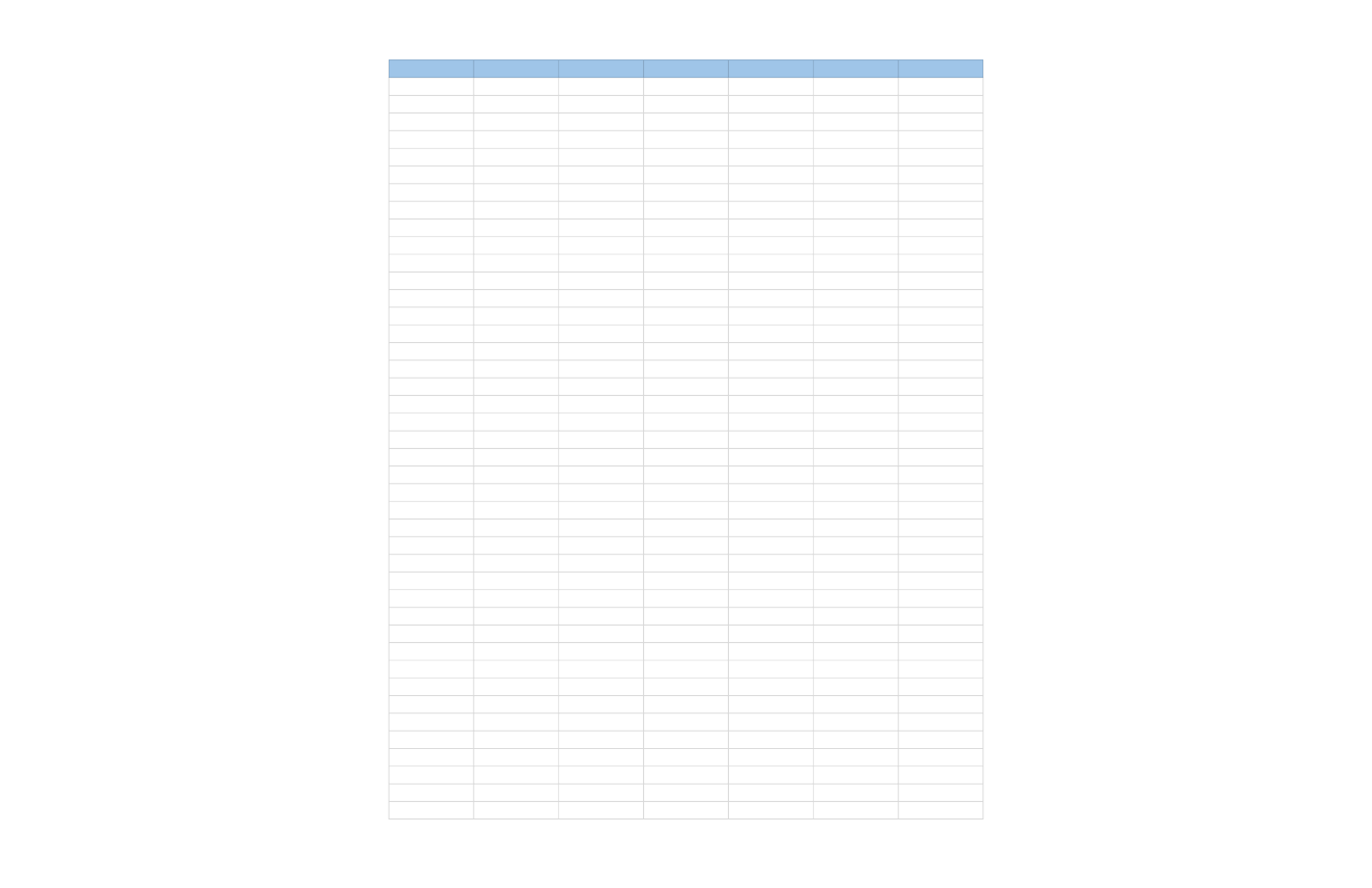| Box# | <b>Volume</b> | <b>Number</b> | Date of publication in the Forum Original date of publication Place of original publ When originally writte Starting Page Document Type |      |                             |      |                |
|------|---------------|---------------|-----------------------------------------------------------------------------------------------------------------------------------------|------|-----------------------------|------|----------------|
|      | 37            |               | 2 Fall 2014                                                                                                                             |      |                             |      | 43 Photograph  |
|      | 37            |               | 2 Fall 2014                                                                                                                             |      |                             |      | 43 Photograph  |
|      | 37            |               | 2 Fall 2014                                                                                                                             |      |                             |      | 43 Photograph  |
|      | 37            |               | 2 Fall 2014                                                                                                                             |      |                             |      | 44 Family tree |
|      | 37            |               | 2 Fall 2014                                                                                                                             |      |                             |      | 46 Article     |
|      | 37            |               | 2 Fall 2014                                                                                                                             | 1908 |                             |      | 46 Photograph  |
|      | 37            |               | 2 Fall 2014                                                                                                                             |      |                             |      | 46 Photograph  |
|      | 37            |               | 2 Fall 2014                                                                                                                             |      |                             |      | 47 Article     |
|      | 37            |               | 2 Fall 2014                                                                                                                             |      |                             |      | 47 Photograph  |
|      | 37            |               | 1 Spring 2014                                                                                                                           |      |                             |      | 1 Photograph   |
|      | 37            |               | 1 Spring 2014                                                                                                                           |      |                             |      | 3 Letters      |
|      | 37            |               | 1 Spring 2014                                                                                                                           |      |                             |      | $4$ Article    |
|      | 37            |               | 1 Spring 2014                                                                                                                           |      |                             |      | 5 Article      |
|      | 37            |               | 1 Spring 2014                                                                                                                           |      | 2013 "Echoes", No. 90 page: | 2004 | 6 Excerpt      |
|      | 37            |               | 1 Spring 2014                                                                                                                           |      |                             |      | 6 Photograph   |
|      | 37            |               | 1 Spring 2014                                                                                                                           |      |                             |      | 6 Photograph   |
|      | 37            |               | 1 Spring 2014                                                                                                                           |      |                             |      | 7 Photograph   |
|      | 37            |               | 1 Spring 2014                                                                                                                           |      |                             |      | 7 Photograph   |
|      | 37            |               | 1 Spring 2014                                                                                                                           |      |                             |      | 7 Photograph   |
|      | 37            |               | 1 Spring 2014                                                                                                                           |      |                             |      | 8 Photograph   |
|      | 37            |               | 1 Spring 2014                                                                                                                           |      |                             |      | 8 Photograph   |
|      | 37            |               | 1 Spring 2014                                                                                                                           |      |                             |      | 9 Photograph   |
|      | 37            |               | 1 Spring 2014                                                                                                                           |      |                             |      | 9 Obituary     |
|      | 37            |               | 1 Spring 2014                                                                                                                           |      |                             |      | 9 Photograph   |
|      | 37            |               | 1 Spring 2014                                                                                                                           |      |                             |      | 10 Article     |
|      | 37            |               | 1 Spring 2014                                                                                                                           |      |                             |      | 10 Photograph  |
|      | 37            |               | 1 Spring 2014                                                                                                                           |      |                             |      | 12 Article     |
|      | $37\,$        |               | 1 Spring 2014                                                                                                                           |      |                             |      | 12 Photograph  |
|      | 37            |               | 1 Spring 2014                                                                                                                           |      |                             |      | $13$ article   |
|      | 38            |               | 3 Summer 2016                                                                                                                           |      |                             |      | 37 article     |
|      | 38            |               | 3 Summer 2016                                                                                                                           |      |                             |      | $37$ article   |
|      | 38            |               | 3 Summer 2016                                                                                                                           |      |                             |      | 38 Memoir      |
|      | 38            |               | 3 Summer 2016                                                                                                                           |      |                             |      | 40 Synopsis    |
|      | 38            |               | 3 Summer 2016                                                                                                                           |      |                             |      | 40 Photograph  |
|      | 38            |               | 3 Summer 2016                                                                                                                           |      |                             |      | 40 Synopsis    |
|      | 38            |               | 3 Summer 2016                                                                                                                           |      |                             |      | 42 Photograph  |
|      | 38            |               | 3 Summer 2016                                                                                                                           |      |                             |      | 42 Photograph  |
|      | 38            |               | 3 Summer 2016                                                                                                                           |      |                             |      | 43 Photograph  |
|      | 38            |               | 3 Summer 2016                                                                                                                           |      |                             |      | 43 Photograph  |
|      | 38            |               | 3 Summer 2016                                                                                                                           |      |                             |      | 43 Photograph  |
|      | 38            |               | 3 Summer 2016                                                                                                                           |      |                             |      | 43 Photograph  |
|      | 38            |               | 3 Summer 2016                                                                                                                           |      |                             |      | 43 Photograph  |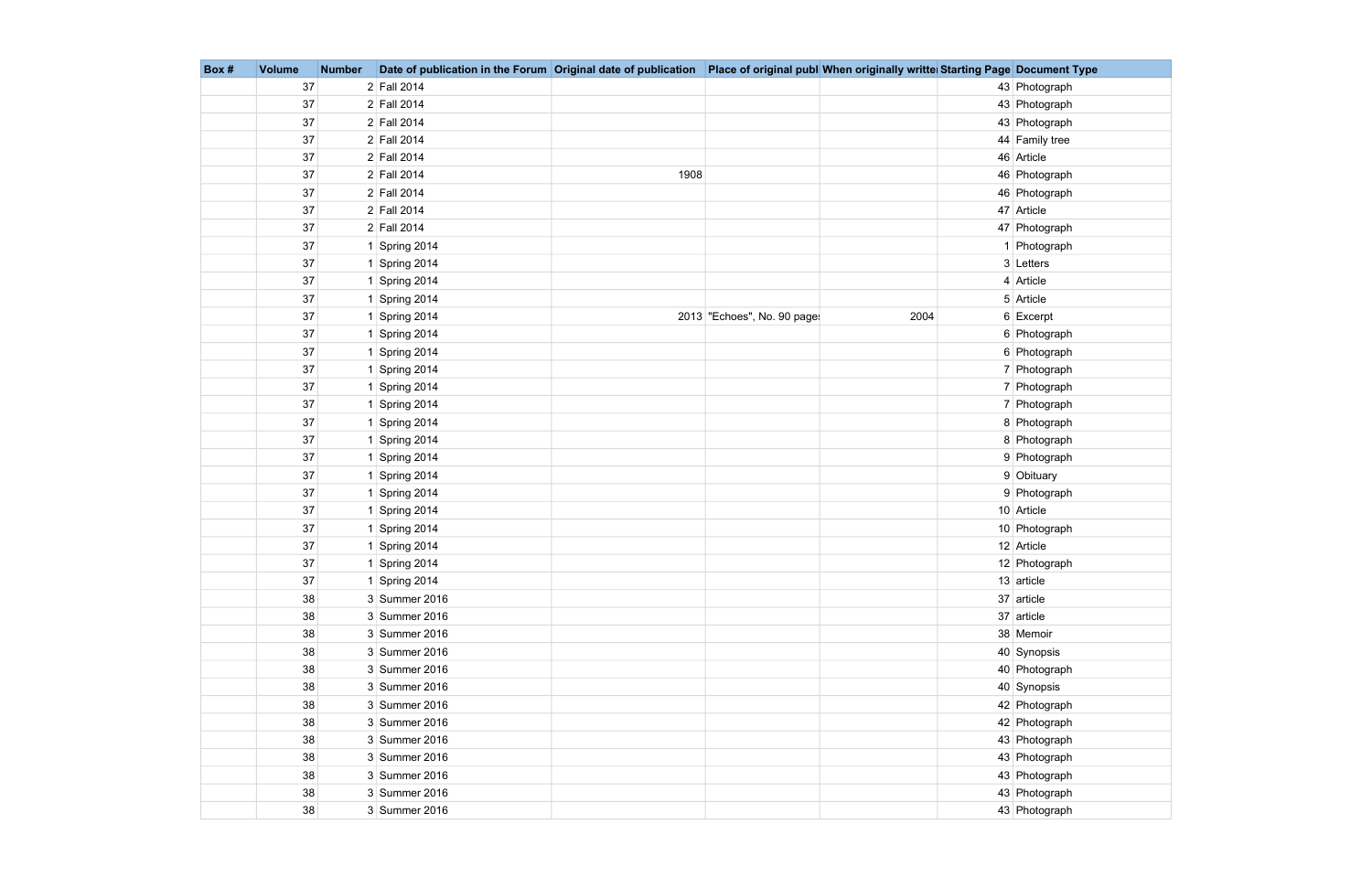| <b>Title/Caption</b>                                                                                                                                      | <b>Author</b>  | Who is this article about?                                           | Language |                       | Subject (if multipl Subject (if multiple sub Subject (if multir Place mentioned |                         |                  | <b>Place mentioned</b>                                                             | <b>Place mentioned</b> |
|-----------------------------------------------------------------------------------------------------------------------------------------------------------|----------------|----------------------------------------------------------------------|----------|-----------------------|---------------------------------------------------------------------------------|-------------------------|------------------|------------------------------------------------------------------------------------|------------------------|
| The collection                                                                                                                                            |                |                                                                      | English  | Photography           |                                                                                 |                         |                  | Adrien Ringuette Memorial Library                                                  |                        |
| Community Volunteer Daniel Lapierre                                                                                                                       |                |                                                                      | English  | Photography           |                                                                                 |                         |                  | Adrien Ringuette Memorial Library                                                  |                        |
| Some of the books                                                                                                                                         |                |                                                                      | English  | Photography           |                                                                                 |                         |                  | Adrien Ringuette Memorial Library                                                  |                        |
| Franco-American Families of Maine                                                                                                                         |                | <b>Bob Chen: Ringuette Family</b>                                    | English  | Genealogy             | History: Local                                                                  |                         |                  | St. Agathe, ME                                                                     | St. Basile, NB         |
| Franco-American research from New Hampshire                                                                                                               |                | Juliana L'H Margaret Langford                                        | Englsih  | Nonfiction            | History: Local                                                                  |                         |                  | Cheshire County, NH                                                                |                        |
| French-Canadian immigrants learned how to be self sustaining becuase of skills on the Quebec farms                                                        |                |                                                                      | English  | Photography           | History: Local                                                                  |                         |                  | Quebec                                                                             |                        |
| Margaret Langford Ph.D is a retired professor of French and Franco- American studies                                                                      |                |                                                                      | English  | Photography           |                                                                                 |                         |                  |                                                                                    |                        |
| Juliana L'Heureux: Blogger writes about Brunswick, Topsham Francc Juliana L'Heureux                                                                       |                |                                                                      | English  | Nonfiction            | History: Local                                                                  |                         |                  | Thopsham, ME                                                                       | Brunswick              |
| Charles Vernetter and family in 1904                                                                                                                      |                |                                                                      | English  | Photography           | Nonfiction                                                                      |                         |                  |                                                                                    |                        |
| Pictured above are some of the members of the congres mondial Acadien 2014 Main regional coordinating col English                                         |                |                                                                      |          | Photography           |                                                                                 |                         |                  |                                                                                    |                        |
|                                                                                                                                                           | Guy Dubay      |                                                                      | English  | Nonfiction            |                                                                                 |                         |                  |                                                                                    |                        |
| Municipal development in St. John Valley                                                                                                                  | Guy Dubay      |                                                                      | English  | Nonfiction            | History: Local                                                                  |                         |                  | St. John Valley                                                                    | Madawaska, ME          |
| Acadie! Acadie! Acadie!                                                                                                                                   | Guy Dubay      |                                                                      | English  | Nonfiction            | History: Local                                                                  |                         |                  | St. John Valley                                                                    | Quebec                 |
| From Maine to Thailand the making of a peace corps volunteer                                                                                              |                | Roger Par Lawerence Parent                                           | Englsih  | Nonfiction            |                                                                                 |                         |                  | Northern Maine                                                                     | Thailand               |
| Larence's general store in Lille, Maine                                                                                                                   |                | Patrick Theriault, Patrick Cyr English                               |          | Photography           | History: Local                                                                  |                         |                  | Lille, ME                                                                          | Grand Isle             |
| Lawrence Parent in his store in the 1960s                                                                                                                 |                |                                                                      | English  | Photography           |                                                                                 |                         |                  | Lawerence's general Store                                                          |                        |
| Lucille Cormier Parent and their son Claude on steps fo the general store                                                                                 |                | Lucille Cormier                                                      | English  | Photography           |                                                                                 |                         |                  | Lawerence's general Stor Lille, ME                                                 |                        |
| Van Buren Boy's High School                                                                                                                               |                |                                                                      | English  | Photography           | History: Local                                                                  |                         |                  | Van Buren, ME                                                                      |                        |
| Fr. Omer saint Onge, principal of Van Buren Boy's High School                                                                                             |                |                                                                      | English  | Photography           |                                                                                 |                         |                  | Van Buren, ME                                                                      |                        |
| Pastor Pere Gelinas saying mass in Notre Dame du Mont Carmel Church                                                                                       |                | Roger Parent                                                         | English  | Photography           | Religious                                                                       |                         |                  | Lille, ME                                                                          |                        |
| My father, Noel Parent, read magazines and the daily newspaper                                                                                            |                |                                                                      | English  | Photography           |                                                                                 |                         |                  |                                                                                    |                        |
| Notre Dame du Mont Carmel Church                                                                                                                          |                |                                                                      | English  | Photography           | Religious                                                                       |                         |                  | Lille, ME                                                                          |                        |
| Souer Bertha Sainte-Croix                                                                                                                                 | Harry Rush Jr. |                                                                      | French   | Nonfiction            |                                                                                 |                         |                  | Frenchville                                                                        |                        |
| Notre-Dame du saint-Rosaire                                                                                                                               |                |                                                                      | French   | Photography           |                                                                                 |                         |                  | Rimouski, Quebec                                                                   |                        |
| The state of Franco-Americans                                                                                                                             |                | Margaret N Lucienne Cloutier                                         | English  | Nonfiction            | Demography                                                                      |                         |                  | University of Maine                                                                | Harpswell, ME          |
| Jorydn Lee, 16, and her great-great-great aunt Lucienne Cloutier, 104                                                                                     |                |                                                                      | English  | Photography           |                                                                                 |                         |                  |                                                                                    |                        |
| Families are the main focus of 2014 congres Mondial Acadien                                                                                               |                |                                                                      | English  | Nonfiction            | French in North America                                                         |                         |                  |                                                                                    |                        |
| members of the congres mondial acadien 2014 maine regional coordinating commitee                                                                          |                |                                                                      | Englsih  | Photography           | French in North America                                                         |                         |                  | northern Maine                                                                     | New Brunsick           |
| we are so screwed- part 3                                                                                                                                 | Greg Chabot    |                                                                      | English  | Journalism            |                                                                                 |                         |                  |                                                                                    |                        |
| <b>Revised Statutes</b>                                                                                                                                   |                | Guy Duba The development of roads by English                         |          | Nonfiction            | Government and Politics History: Local                                          |                         | Madawaska, Maine | Hallowell, Maine                                                                   | Houlton, Maine         |
| Fr. Dionne's Politics                                                                                                                                     |                | Guy Duba Fr. Dionne and his political in English                     |          | Nonfiction            | Government and Politics History: Religion   History: Local                      |                         |                  | St. John Valley and Aroos Fort Kent and Houl                                       |                        |
| My Biddeford and Saco Maine                                                                                                                               |                | Gérard Co Gérard Coulombe growing up English                         |          | Nonfiction            | Autobiography                                                                   | French in North America |                  | Biddeford, Portland, Sacc Québec, Montréal,                                        |                        |
| A Violette History                                                                                                                                        |                | David A. V François Violette, Pioneer                                | English  | Nonfiction            | Genealogy                                                                       |                         |                  | French in North A Upper St. John River Fortress of Louisbourg, Is Van Buren, Maine |                        |
| book cover of A Vlolette History                                                                                                                          |                |                                                                      |          |                       |                                                                                 |                         |                  |                                                                                    |                        |
| Franco American Writers, Artists, Poets: University of Maine Franco   Juliana L'H Susan Pinette and Lisa Micha English                                    |                |                                                                      |          | <b>Literary Works</b> | Poetry                                                                          | Art                     |                  | French in North Amer Walpole (near Damarisco Bucks County, PA                      |                        |
| Poet Steven Riel Franco-American Poet Reads from His Collection                                                                                           |                | Steven Riel at the retreat for members of the FI Poetry              |          |                       |                                                                                 |                         | Walpole, ME      |                                                                                    |                        |
| Book cover of Nursing History Centennial Maine Nursing: Interviews Valerie Ha Juliana L'Heureux reading a narrative from the Science and Medic Nonfiction |                |                                                                      |          |                       |                                                                                 | Literature              | Maine            |                                                                                    |                        |
| Erica Vermette                                                                                                                                            |                | artist, attended Franco American Retreat for m Art                   |          |                       | French in North America                                                         |                         |                  |                                                                                    |                        |
| Erica Vermette Art                                                                                                                                        |                | Artwork displayed at the cultural retreat                            |          | Art                   | French in North America                                                         |                         |                  |                                                                                    |                        |
| David Vermette                                                                                                                                            |                | attended the Franco American Retreat for Writers, Artists, and Poets |          |                       |                                                                                 |                         |                  |                                                                                    |                        |
| Joe Arsenault                                                                                                                                             |                | attended the Franco American Retreat for Writers, Artists, and Poets |          |                       |                                                                                 |                         |                  |                                                                                    |                        |
| Abby Paige                                                                                                                                                |                | attended the Franco American Retreat for Writers, Artists, and Poets |          |                       |                                                                                 |                         |                  |                                                                                    |                        |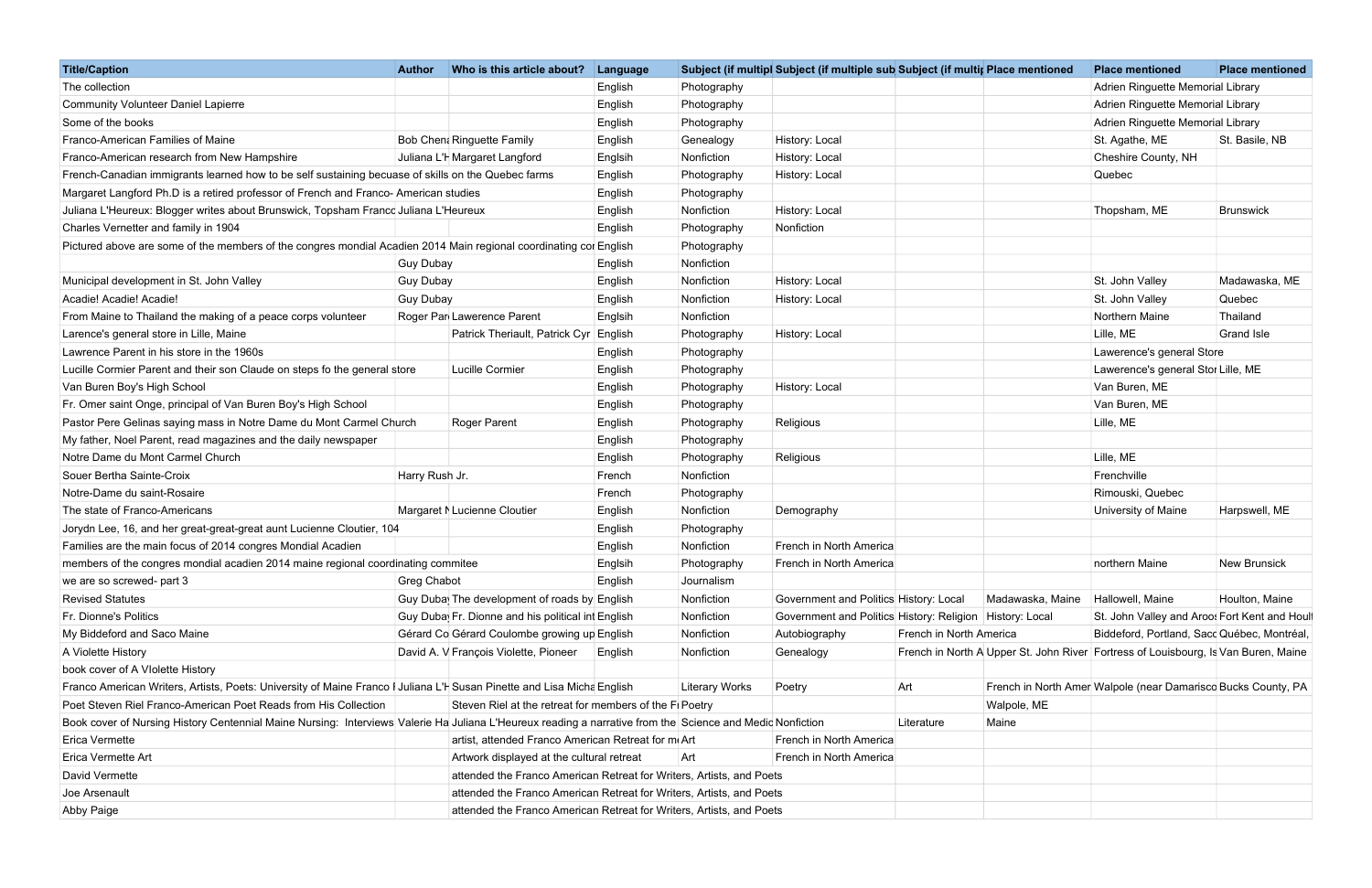| <b>Place mentioned</b>                |             | <b>Significant Date Date Description</b> |                                       | <b>Add'l Notes</b>                                                                                                                                       |                                                                                                                      |  |  |  |
|---------------------------------------|-------------|------------------------------------------|---------------------------------------|----------------------------------------------------------------------------------------------------------------------------------------------------------|----------------------------------------------------------------------------------------------------------------------|--|--|--|
|                                       |             |                                          |                                       |                                                                                                                                                          |                                                                                                                      |  |  |  |
|                                       |             |                                          |                                       |                                                                                                                                                          |                                                                                                                      |  |  |  |
|                                       |             |                                          |                                       |                                                                                                                                                          |                                                                                                                      |  |  |  |
| Parent, NB                            |             |                                          |                                       |                                                                                                                                                          |                                                                                                                      |  |  |  |
|                                       |             |                                          |                                       |                                                                                                                                                          |                                                                                                                      |  |  |  |
|                                       |             |                                          |                                       |                                                                                                                                                          |                                                                                                                      |  |  |  |
|                                       |             |                                          |                                       |                                                                                                                                                          |                                                                                                                      |  |  |  |
|                                       |             |                                          |                                       |                                                                                                                                                          |                                                                                                                      |  |  |  |
|                                       |             |                                          |                                       |                                                                                                                                                          |                                                                                                                      |  |  |  |
|                                       |             |                                          |                                       |                                                                                                                                                          |                                                                                                                      |  |  |  |
|                                       |             |                                          |                                       |                                                                                                                                                          |                                                                                                                      |  |  |  |
| Van Buren, ME                         |             |                                          | 1787 Northwestern Ordinance is passed |                                                                                                                                                          |                                                                                                                      |  |  |  |
|                                       |             |                                          |                                       |                                                                                                                                                          |                                                                                                                      |  |  |  |
|                                       |             |                                          | 1953 When the excerpt takes palce     |                                                                                                                                                          |                                                                                                                      |  |  |  |
| St. Agatha                            | Frenchville | 1920's                                   | When the photo took place             |                                                                                                                                                          |                                                                                                                      |  |  |  |
|                                       |             |                                          |                                       |                                                                                                                                                          |                                                                                                                      |  |  |  |
|                                       |             | 1940's                                   | When photo was taken                  |                                                                                                                                                          |                                                                                                                      |  |  |  |
|                                       |             | 1955-56                                  | When photo was taken                  |                                                                                                                                                          |                                                                                                                      |  |  |  |
|                                       |             | 1955-56                                  | When photo was taken                  |                                                                                                                                                          |                                                                                                                      |  |  |  |
|                                       |             |                                          |                                       |                                                                                                                                                          |                                                                                                                      |  |  |  |
|                                       |             |                                          |                                       |                                                                                                                                                          |                                                                                                                      |  |  |  |
|                                       |             |                                          |                                       |                                                                                                                                                          |                                                                                                                      |  |  |  |
|                                       |             | 1887-1977                                | Lifespan                              |                                                                                                                                                          |                                                                                                                      |  |  |  |
|                                       |             |                                          |                                       |                                                                                                                                                          |                                                                                                                      |  |  |  |
| University of southern Maine          |             |                                          |                                       |                                                                                                                                                          |                                                                                                                      |  |  |  |
|                                       |             |                                          |                                       |                                                                                                                                                          |                                                                                                                      |  |  |  |
| Southeast Quebec                      |             |                                          |                                       |                                                                                                                                                          |                                                                                                                      |  |  |  |
|                                       |             |                                          |                                       |                                                                                                                                                          |                                                                                                                      |  |  |  |
| Frenchville, Maine                    |             |                                          |                                       | 1871 Maine Revised Statute about high A revised statute is a law that has been changed or reenacted such as laws about creation of roads                 |                                                                                                                      |  |  |  |
| Madawaska County and Augusta, Maine   |             |                                          |                                       | 1858 The Aroostook Pioneer Newspape William Dickey, Democrat, ran against John McCloskey, Republican, for State Senate, McCloskey gets appointed         |                                                                                                                      |  |  |  |
| Berlin, NH; Fairfield, CT; Boston, MA |             |                                          |                                       | June, 1950 Gérard Coulombe and classmates graduate from St. Louis High School in Biddeford, Maine                                                        |                                                                                                                      |  |  |  |
| Saintes, France                       |             | 1744-1824                                |                                       | François Violette's period of life   A Violette History is available through Amazon.com                                                                  |                                                                                                                      |  |  |  |
|                                       |             | July 15, 2014                            |                                       |                                                                                                                                                          |                                                                                                                      |  |  |  |
|                                       |             |                                          |                                       | April 22-24, 2016 fifth annual Retreat of Franco Ame A cultural program supporting members of the Franco American and Native American cultural community |                                                                                                                      |  |  |  |
|                                       |             | April 23, 2016 retreat                   |                                       |                                                                                                                                                          | Riel's poetry collections are called Fellow Odd Fellow, How to Dream, The Spirit Can Crest, and Postcard from P-Town |  |  |  |
|                                       |             |                                          |                                       | reading done at the Retreat of Franco American                                                                                                           |                                                                                                                      |  |  |  |
|                                       |             |                                          |                                       |                                                                                                                                                          |                                                                                                                      |  |  |  |
|                                       |             |                                          |                                       |                                                                                                                                                          |                                                                                                                      |  |  |  |
|                                       |             |                                          |                                       |                                                                                                                                                          |                                                                                                                      |  |  |  |
|                                       |             |                                          |                                       |                                                                                                                                                          |                                                                                                                      |  |  |  |
|                                       |             |                                          |                                       |                                                                                                                                                          |                                                                                                                      |  |  |  |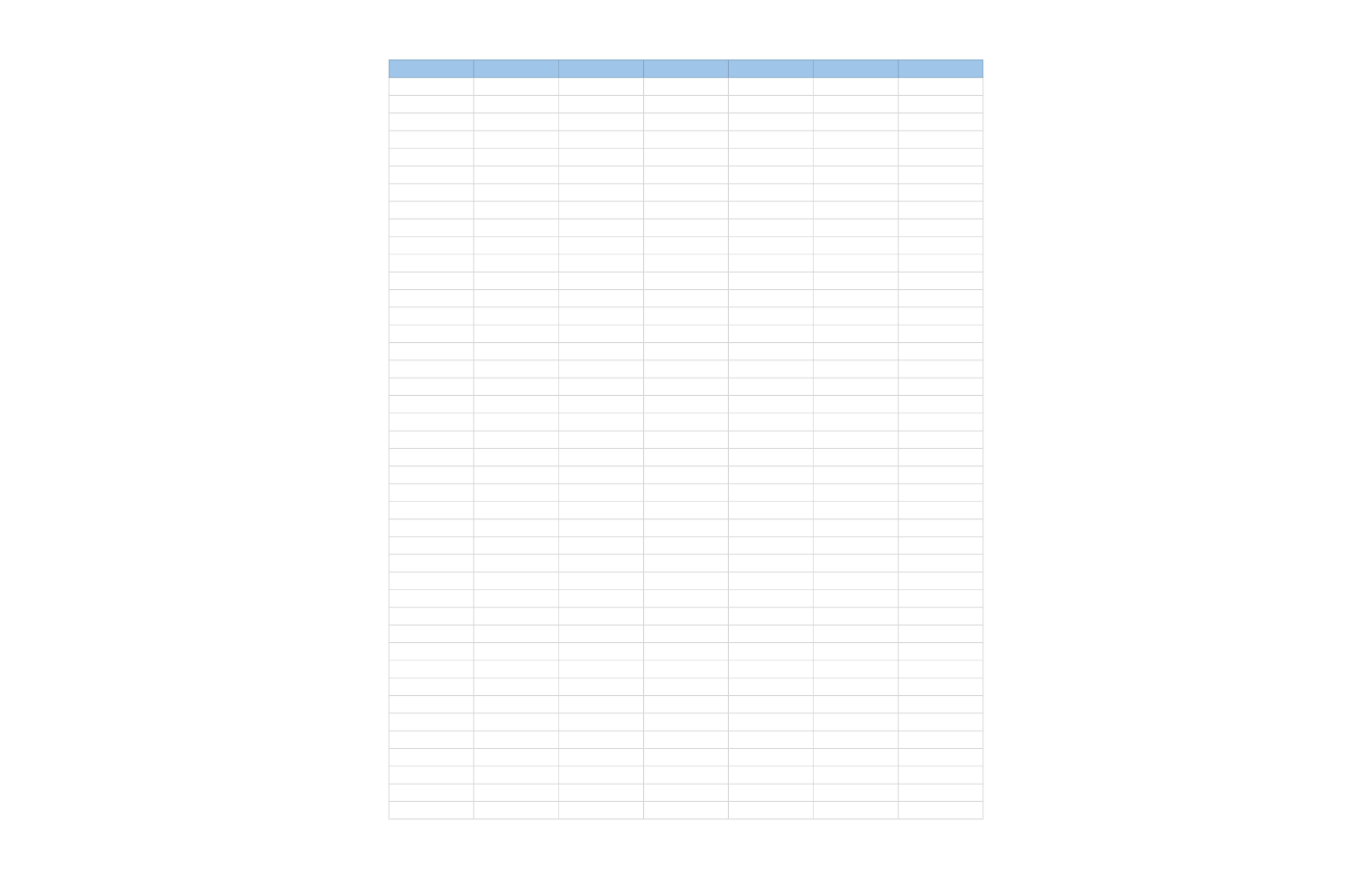| Box # | <b>Volume</b> | <b>Number</b> | Date of publication in the Forum Original date of publication |                | Place of original publ When originally writte Starting Page Document Type |                      |
|-------|---------------|---------------|---------------------------------------------------------------|----------------|---------------------------------------------------------------------------|----------------------|
|       | 38            |               | 3 Summer 2016                                                 |                |                                                                           | 43 Photograph        |
|       | 38            |               | 3 Summer 2016                                                 |                |                                                                           | 43 Photograph        |
|       | 38            |               | 3 Summer 2016                                                 |                |                                                                           | 43 Photograph        |
|       | 38            |               | 3 Summer 2016                                                 |                |                                                                           | 43 Photograph        |
|       | 38            |               | 3 Summer 2016                                                 |                |                                                                           | 41 Article           |
|       | 37            |               | 1 Spring 2014                                                 |                |                                                                           | 14 Article           |
|       | 37            |               | 1 Spring 2014                                                 |                |                                                                           | 16 Review            |
|       | 37            |               | 1 Spring 2014                                                 |                |                                                                           | 16 Photograph        |
|       | 37            |               | 1 Spring 2014                                                 |                |                                                                           | 17 Photograph        |
|       | 37            |               | 1 Spring 2014                                                 |                |                                                                           | 17 Photograph        |
|       | 37            |               | 1 Spring 2014                                                 |                |                                                                           | 18 Photograph        |
|       | 37            |               | 1 Spring 2014                                                 |                |                                                                           | 18 Photograph        |
|       | 37            |               | 1 Spring 2014                                                 |                | Personal collection of Fr. Richard Santerre, Ph.                          | 19 Photograph        |
|       | 37            |               | 1 Spring 2014                                                 |                |                                                                           | 19 Obituary          |
|       | 37            |               | 1 Spring 2014                                                 |                |                                                                           | 20 Genealogy Article |
|       | 37            |               | 1 Spring 2014                                                 |                |                                                                           | $24$ article         |
|       | 37            |               | 1 Spring 2014                                                 |                |                                                                           | 26 Article           |
|       | 37            |               | 1 Spring 2014                                                 |                |                                                                           | 32 Book synopsis     |
|       | 39            |               | 3 Fall 2017                                                   |                |                                                                           | 3 Lettres/Letters    |
|       | 37            |               | 1 Spring 2014                                                 |                |                                                                           | 33 Book synopsis     |
|       | 37            |               | 1 Spring 2014                                                 |                |                                                                           | 34 Book synopsis     |
|       | 39            |               | 3 Fall 2017                                                   |                |                                                                           | 3 Lettres/Letters    |
|       | 37            |               | 1 Spring 2014                                                 |                |                                                                           | 34 Book synopsis     |
|       | 37            |               | 1 Spring 2014                                                 | The Lowell Sun |                                                                           | 34 article           |
|       | 39            |               | 3 Fall 2017                                                   |                |                                                                           | 3 Lettres/Letters    |
|       | 37            |               | 1 Spring 2014                                                 |                |                                                                           | 35 article           |
|       | 37            |               | 1 Spring 2014                                                 |                |                                                                           | 36 Book synopsis     |
|       | $37\,$        |               | 1 Spring 2014                                                 |                |                                                                           | 36 Book synopsis     |
|       | 37            |               | 1 Spring 2014                                                 |                |                                                                           | 37 Book synopsis     |
|       | 37            |               | 1 Spring 2014                                                 |                |                                                                           | 37 Advertisement     |
|       | 37            |               | 1 Spring 2014                                                 |                |                                                                           | 38 Moview review     |
|       | 37            |               | 1 Spring 2014                                                 |                |                                                                           | 40 Book synopsis     |
|       | 37            |               | 1 Spring 2014                                                 |                |                                                                           | 41 Music Review      |
|       | 37            |               | 1 Spring 2014                                                 |                |                                                                           | 42 article           |
|       | 37            |               | 1 Spring 2014                                                 |                |                                                                           | 45 Article           |
|       | 37            |               | 1 Spring 2014                                                 |                |                                                                           | 46 Poetry            |
|       | 37            |               | 1 Spring 2014                                                 |                |                                                                           | 47 poetry            |
|       | 37            |               | 1 Spring 2014                                                 |                |                                                                           | $47$ poetry          |
|       | 37            |               | 1 Spring 2014                                                 |                |                                                                           | 48 Children's games  |
|       | 37            |               | 1 Spring 2014                                                 |                |                                                                           | 49 Recipes           |
|       | 37            |               | 1 Spring 2014                                                 |                |                                                                           | 49 Recipes           |
|       | 37            |               | 1 Spring 2014                                                 |                |                                                                           | 50 Announcement      |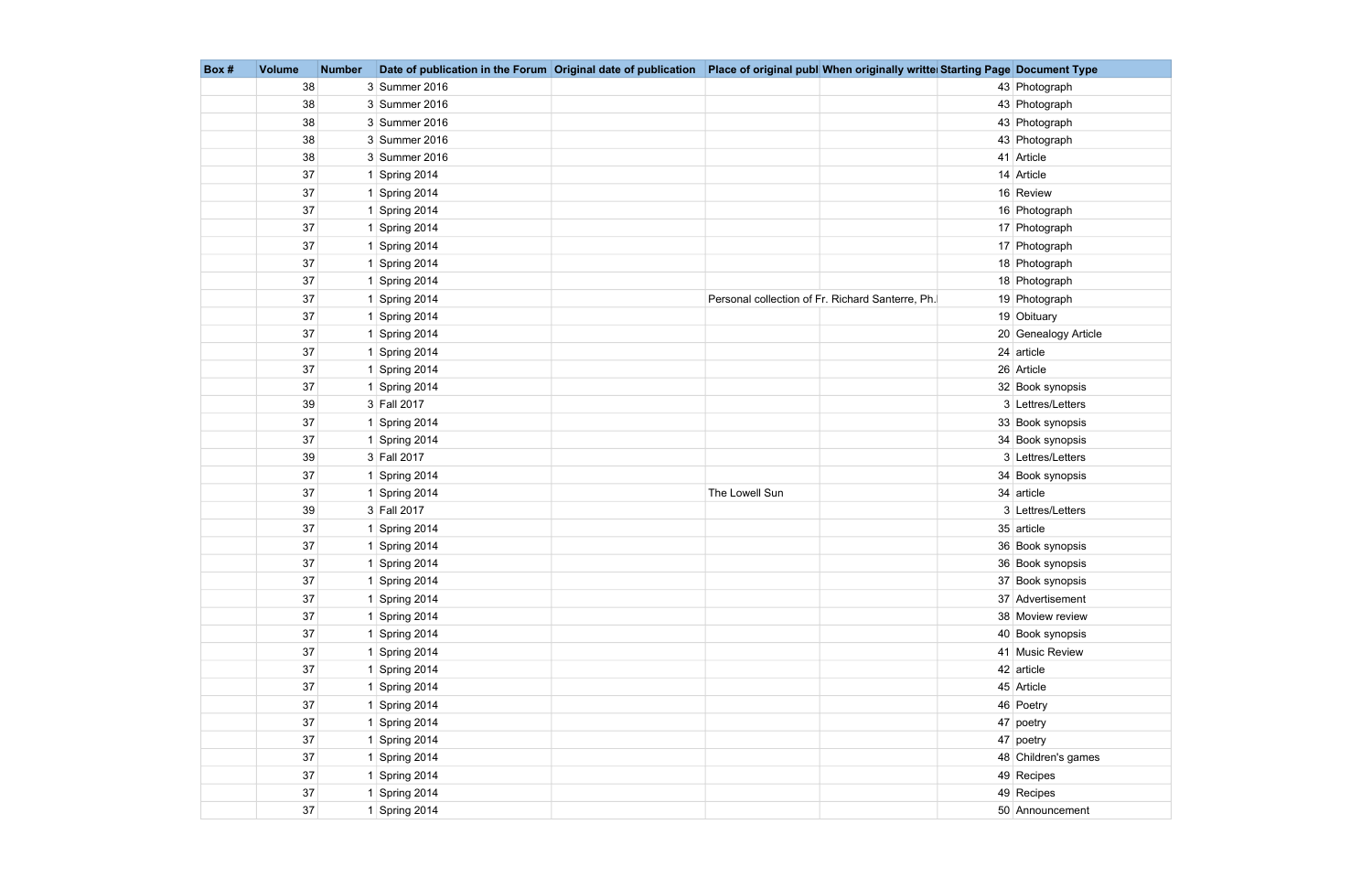| <b>Title/Caption</b>                                                                                                 | Who is this article about? Language<br><b>Author</b>                 |                             |                       | Subject (if multipl Subject (if multiple sub Subject (if multip Place mentioned                                |                                    | <b>Place mentioned</b>                                                | <b>Place mentioned</b> |
|----------------------------------------------------------------------------------------------------------------------|----------------------------------------------------------------------|-----------------------------|-----------------------|----------------------------------------------------------------------------------------------------------------|------------------------------------|-----------------------------------------------------------------------|------------------------|
| Joan Vermette and Laurie Graves                                                                                      | attended the Franco American Retreat for Writers, Artists, and Poets |                             |                       |                                                                                                                |                                    |                                                                       |                        |
| Dean Louder                                                                                                          | attended the Franco American Retreat for Writers, Artists, and Poets |                             |                       |                                                                                                                |                                    |                                                                       |                        |
| <b>Group Discussion</b>                                                                                              |                                                                      |                             |                       | 30 retreat participants shared expressions of cultural diversity and the Franco American immigrant experiences |                                    |                                                                       |                        |
| Bob Perreault and Mary Rice-Defosse                                                                                  | attended the Franco American Retreat for Writers, Artists, and Poets |                             |                       |                                                                                                                |                                    |                                                                       |                        |
| Franco American Families of Maine                                                                                    | Bob Chen: Franco American Family Men English and Fren Genealogy      |                             |                       | French in North America                                                                                        |                                    | Frenchville, Brunswic Québec City, St. Pierre I. Seine Maritime, Vill |                        |
| V'la du sort- Quatrieme partie                                                                                       | Greg Chabot                                                          | French                      | Journalism            |                                                                                                                |                                    |                                                                       |                        |
| Review of the LPL' Amour C'est Comme La Salade: La musique de P Albert J. M Champagne Brothers                       |                                                                      | English                     | Nonfiction            |                                                                                                                | Lowell, MA                         |                                                                       |                        |
| Municipal development in St. John Valley                                                                             |                                                                      | English                     | Photograph            |                                                                                                                | St. John Valley                    |                                                                       |                        |
| Normand L. Ayotte, director of the Chorale Orion                                                                     |                                                                      | English                     | Photograph            | History: Local                                                                                                 |                                    |                                                                       |                        |
| Edward Athayde, pianist for the Chorale Orion                                                                        |                                                                      | English                     | Photograph            | History: Local                                                                                                 |                                    |                                                                       |                        |
| The memberds of the Chorale Orion                                                                                    |                                                                      | English                     | Photograph            | History: Local                                                                                                 | Lowell, MA                         |                                                                       |                        |
| The logo of the Franco-American Records                                                                              |                                                                      | English                     | Photograph            |                                                                                                                |                                    |                                                                       |                        |
| Eusebe Champagne                                                                                                     |                                                                      | English                     | Photograph            | History:Local                                                                                                  | Lowell, MA                         |                                                                       |                        |
| The libes of the Champagne brothers as revealed in their obituaries Albert J. M Eusebe Champagne                     |                                                                      | English                     | Nonfiction            | History:Local                                                                                                  | Lowell, MA                         | Ste-Jeanne-d'Arc Church St. Joseph's cemetal                          |                        |
| What's in a name?                                                                                                    | Gary Noke Champagne family                                           | English                     | Genealogy             | Nonfiction<br>History: Local                                                                                   |                                    |                                                                       |                        |
| the lyrics to the songs on the Album, L'amour c'est comme la salade Albert J. M Champagne family                     |                                                                      | English                     | nonfiction            | Art & architecture                                                                                             |                                    | Lowell historical socie Lowell public Library                         | Boston Public librar   |
| <b>Warerbury L'exile</b>                                                                                             | Alice Gelinas                                                        | French                      | nonfiction            |                                                                                                                | Quebec city                        | Montreal                                                              |                        |
| Onomastics and Genealogy- The Name Game                                                                              | Denise R. Marc Picard                                                | English                     | nonfiction            | genealogy                                                                                                      |                                    |                                                                       |                        |
|                                                                                                                      | Mrs. Hunte Gregory White                                             | English                     | nonfiction            |                                                                                                                | Dedham, MA                         |                                                                       |                        |
| La revue internationale Veritas Acadie devoile sa deuxieme edition                                                   | Societe internationale veritas Acadie                                | French/ English nonfiction  |                       | history: Local                                                                                                 | Quebec city                        |                                                                       |                        |
| 94 and counting                                                                                                      | Henry (grampa) LaBore                                                | English                     | nonfiction            | Genealogy                                                                                                      | Minnesota                          |                                                                       |                        |
|                                                                                                                      | Lisa Hutchins                                                        | English                     | nonfiction            |                                                                                                                | Estes Park, CO                     |                                                                       |                        |
| Oak island an Acadian tale                                                                                           | Mark Labine                                                          | English                     | fiction               |                                                                                                                | Acadia                             | Boston                                                                |                        |
| The language of faith book chronicles of Lowell's Franco-American C Debbie Ho Lowell's industrial revolution English |                                                                      |                             | History: Local        | French in North America                                                                                        | Lowell, MA                         |                                                                       |                        |
|                                                                                                                      | Jan Isusal George Findlen's Article on A English                     |                             | nonfiction            | cuisine                                                                                                        | Orono, Biddeford; ME Pensacola, FL |                                                                       |                        |
| Le Dictionnaire des grands oubiles du sport au Quebec                                                                | Yves Char Giles Janson                                               | French/English   nonfiction |                       |                                                                                                                | Quebec                             | Boston, MA                                                            | St. Johnsonbury, V     |
| Blackberrying                                                                                                        | Steven Riel                                                          | English                     | Poetry                |                                                                                                                |                                    |                                                                       |                        |
| Marie-Quat'e-Poches et Sarah Foshay                                                                                  | Normand Beaurpe                                                      | French                      | nonfiction            | biography                                                                                                      |                                    |                                                                       |                        |
| American Energy, Imperiled Coast                                                                                     | Jason P. Theriot                                                     | English                     | nonfiction            | History: General                                                                                               | Lousianna Gulf Coast               |                                                                       |                        |
| LA PAROLE newsletter of the Acadain Museum                                                                           |                                                                      |                             |                       |                                                                                                                |                                    |                                                                       |                        |
|                                                                                                                      | Chairman Acadian Heritage and Culture English                        |                             | nonfiction            | History: General                                                                                               | Lousianna                          | St. Landry Parish                                                     |                        |
| Piecework: When we were French                                                                                       | Abby Paige and Koby Rogers Hall                                      | English                     | nonfiction            | French in North America                                                                                        | Canada                             | New England                                                           |                        |
| Champlain in Maine                                                                                                   | <b>Philip Turner</b>                                                 | English                     | fiction               |                                                                                                                | Caribou Public Library             |                                                                       |                        |
| Chanterelle Josee Vachon & Donna Hebert Franco-American fiddle & Donna Hebert                                        |                                                                      | English                     | Art & Architecture    |                                                                                                                | Quebec                             | New England                                                           | Canada                 |
| Le 350 anniversaire de l'arrivee en Nouvelle-France du premier conti Irene Belleau                                   |                                                                      | French                      | nonfiction            | History: General                                                                                               | Canada                             |                                                                       |                        |
| Martin Acadian Homestead                                                                                             | Paul and L The Martin family                                         | English                     | nonfiction            | history: General                                                                                               | st. John Valley                    | Madawaska, ME                                                         |                        |
| Bob                                                                                                                  | Margaret S Robert R. Fournier                                        | English                     | Poetry                |                                                                                                                | St. Jean-Baptist                   | Quebec                                                                | New Hampshire          |
| Fleurs De Printemps                                                                                                  | Adrienne Pelletier                                                   | French/ English Poetry      |                       |                                                                                                                |                                    |                                                                       |                        |
| L'oiseau                                                                                                             | Adrienne Pelletier                                                   | French                      | Poetry                |                                                                                                                |                                    |                                                                       |                        |
| Coin des jeunes                                                                                                      |                                                                      | French                      | Children's literature |                                                                                                                |                                    |                                                                       |                        |
| Fiddlehead recipe                                                                                                    | Carol (st. Louis) Nichols                                            | English                     | Cuisine               |                                                                                                                |                                    |                                                                       |                        |
| Salmon Pie                                                                                                           | Adeline (LaGrasse) st. Louise                                        | English                     | Cuisine               |                                                                                                                |                                    |                                                                       |                        |
| August 2014 St. John valley Family Reunions                                                                          |                                                                      | English                     | Genealogy             |                                                                                                                | St. John Valley                    |                                                                       |                        |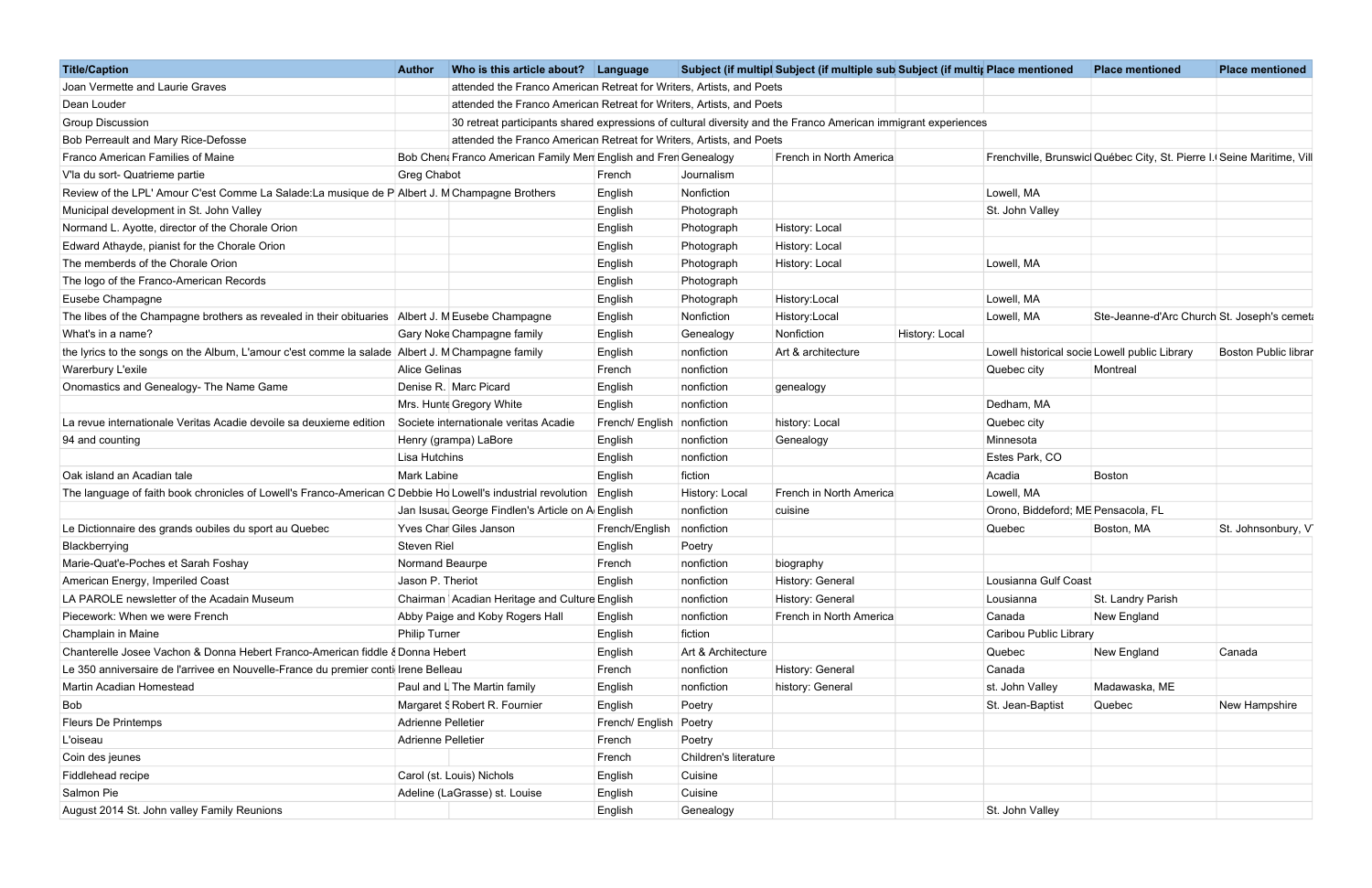| <b>Place mentioned</b> | Significant Date Date Description                                                                                                                                                               | <b>Add'l Notes</b>                                         |                                                                                                               |  |
|------------------------|-------------------------------------------------------------------------------------------------------------------------------------------------------------------------------------------------|------------------------------------------------------------|---------------------------------------------------------------------------------------------------------------|--|
|                        |                                                                                                                                                                                                 |                                                            |                                                                                                               |  |
|                        |                                                                                                                                                                                                 |                                                            |                                                                                                               |  |
|                        |                                                                                                                                                                                                 |                                                            |                                                                                                               |  |
|                        | group activities such as Archive "memory library" to show how collective memories can fail                                                                                                      |                                                            |                                                                                                               |  |
| Berlin, NH             | "before" 1629-Au earliest and latest dates on the fan Les Familles LeMarre (Lamore) and decendents and people who married into the family; chart including dates, number of children born in Ma |                                                            |                                                                                                               |  |
|                        |                                                                                                                                                                                                 |                                                            |                                                                                                               |  |
|                        | 1978 date of record being recorded                                                                                                                                                              |                                                            |                                                                                                               |  |
|                        |                                                                                                                                                                                                 |                                                            |                                                                                                               |  |
|                        |                                                                                                                                                                                                 |                                                            |                                                                                                               |  |
|                        |                                                                                                                                                                                                 |                                                            |                                                                                                               |  |
|                        |                                                                                                                                                                                                 |                                                            |                                                                                                               |  |
|                        |                                                                                                                                                                                                 |                                                            |                                                                                                               |  |
|                        |                                                                                                                                                                                                 |                                                            |                                                                                                               |  |
|                        | Dec. 24 1864-Au Lifespan                                                                                                                                                                        |                                                            |                                                                                                               |  |
| ary, Lowell, MA        |                                                                                                                                                                                                 |                                                            |                                                                                                               |  |
|                        |                                                                                                                                                                                                 |                                                            |                                                                                                               |  |
|                        |                                                                                                                                                                                                 |                                                            |                                                                                                               |  |
|                        |                                                                                                                                                                                                 |                                                            |                                                                                                               |  |
|                        |                                                                                                                                                                                                 |                                                            |                                                                                                               |  |
|                        |                                                                                                                                                                                                 |                                                            |                                                                                                               |  |
|                        | June 11, 2016 Mr. White passed away                                                                                                                                                             |                                                            | Mrs. White thanking Le Forem for the interest and pleasure it gave her husband                                |  |
|                        |                                                                                                                                                                                                 |                                                            |                                                                                                               |  |
|                        |                                                                                                                                                                                                 |                                                            |                                                                                                               |  |
|                        |                                                                                                                                                                                                 | Payment and Donation, expresses how she loves the magazine |                                                                                                               |  |
|                        |                                                                                                                                                                                                 |                                                            |                                                                                                               |  |
|                        |                                                                                                                                                                                                 |                                                            |                                                                                                               |  |
|                        |                                                                                                                                                                                                 |                                                            | Ms. Isusauri enjoyed George Findlin's article and has been trying out recipes from her grandmother's cookbook |  |
|                        | June 6,2013 date of book launch                                                                                                                                                                 |                                                            |                                                                                                               |  |
|                        |                                                                                                                                                                                                 |                                                            |                                                                                                               |  |
|                        |                                                                                                                                                                                                 |                                                            |                                                                                                               |  |
|                        |                                                                                                                                                                                                 |                                                            |                                                                                                               |  |
|                        |                                                                                                                                                                                                 |                                                            |                                                                                                               |  |
|                        |                                                                                                                                                                                                 |                                                            |                                                                                                               |  |
|                        |                                                                                                                                                                                                 |                                                            |                                                                                                               |  |
|                        |                                                                                                                                                                                                 |                                                            |                                                                                                               |  |
|                        |                                                                                                                                                                                                 |                                                            |                                                                                                               |  |
|                        | 1663 year of arrival                                                                                                                                                                            |                                                            |                                                                                                               |  |
|                        | 1823-1860<br>year the house was built                                                                                                                                                           |                                                            |                                                                                                               |  |
|                        | lifespan<br>1932-2013                                                                                                                                                                           |                                                            |                                                                                                               |  |
|                        |                                                                                                                                                                                                 |                                                            |                                                                                                               |  |
|                        |                                                                                                                                                                                                 |                                                            |                                                                                                               |  |
|                        |                                                                                                                                                                                                 |                                                            |                                                                                                               |  |
|                        |                                                                                                                                                                                                 |                                                            |                                                                                                               |  |
|                        |                                                                                                                                                                                                 |                                                            |                                                                                                               |  |
|                        |                                                                                                                                                                                                 |                                                            |                                                                                                               |  |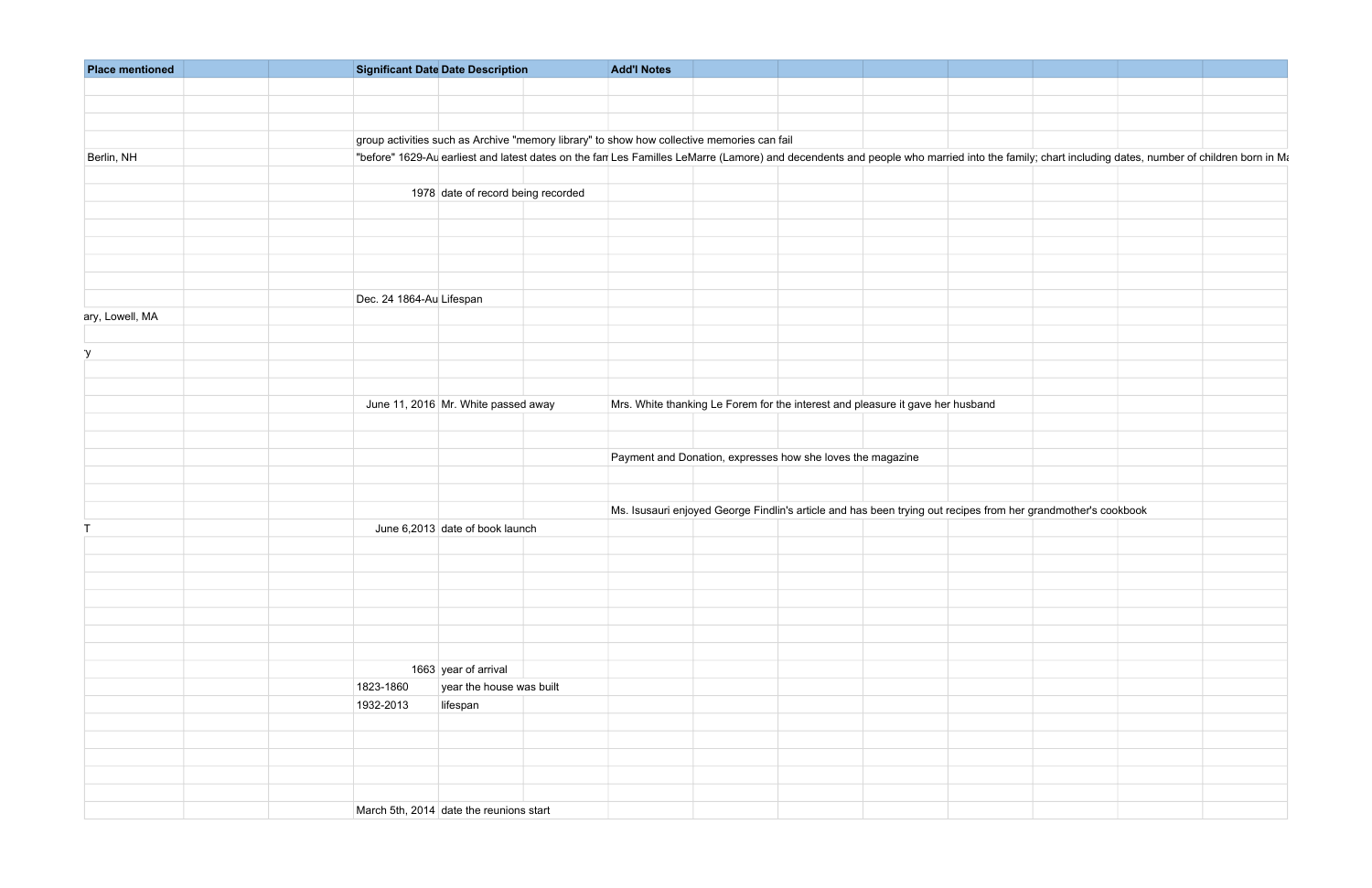| aine, etc. |  |  |
|------------|--|--|
|            |  |  |
|            |  |  |
|            |  |  |
|            |  |  |
|            |  |  |
|            |  |  |
|            |  |  |
|            |  |  |
|            |  |  |
|            |  |  |
|            |  |  |
|            |  |  |
|            |  |  |
|            |  |  |
|            |  |  |
|            |  |  |
|            |  |  |
|            |  |  |
|            |  |  |
|            |  |  |
|            |  |  |
|            |  |  |
|            |  |  |
|            |  |  |
|            |  |  |
|            |  |  |
|            |  |  |
|            |  |  |
|            |  |  |
|            |  |  |
|            |  |  |
|            |  |  |
|            |  |  |
|            |  |  |
|            |  |  |
|            |  |  |
|            |  |  |
|            |  |  |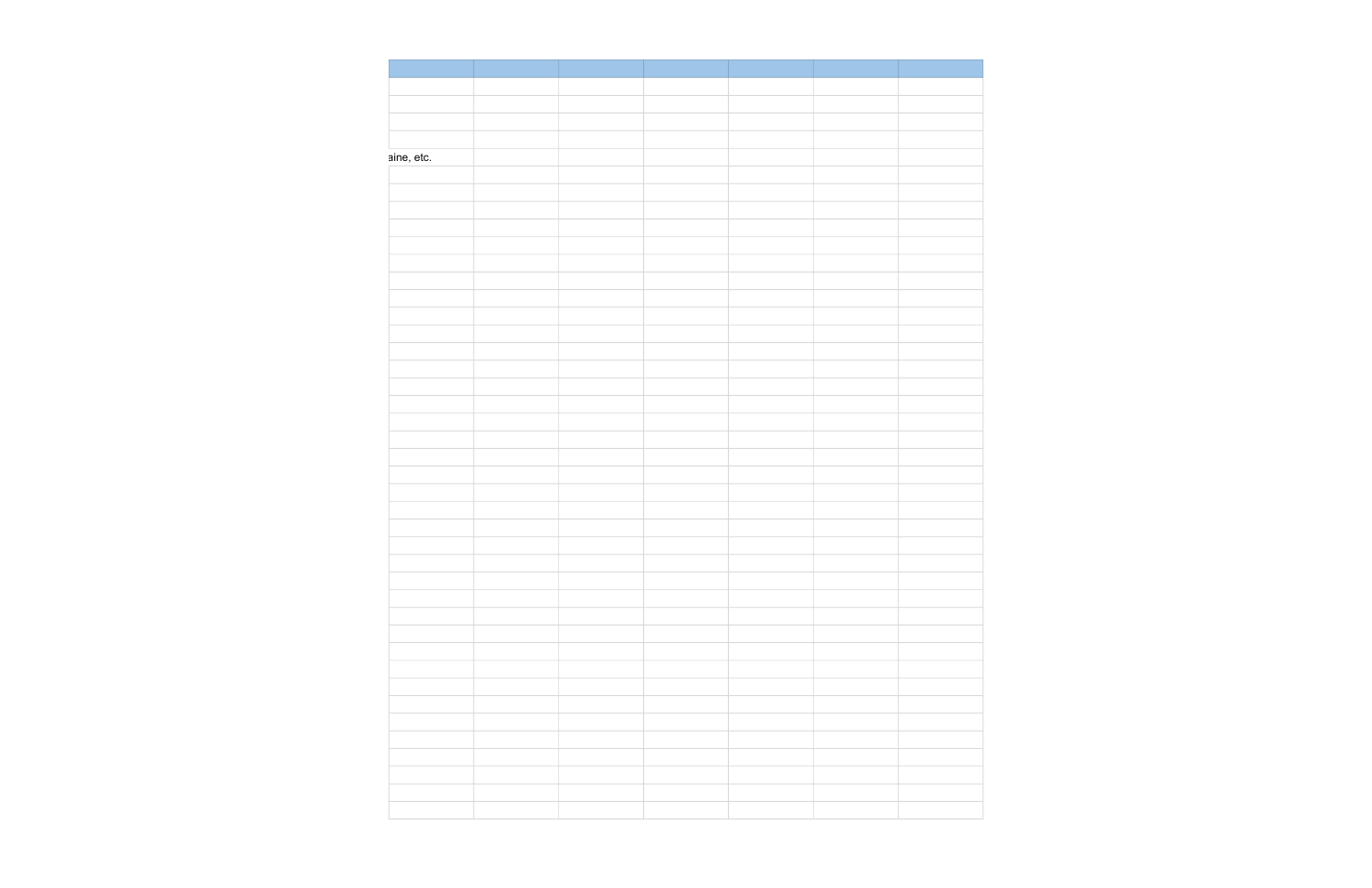| Box # | <b>Volume</b> | <b>Number</b> | Date of publication in the Forum Original date of publication Place of original publ When originally writte Starting Page Document Type |      |                                        |                                                            |                   |
|-------|---------------|---------------|-----------------------------------------------------------------------------------------------------------------------------------------|------|----------------------------------------|------------------------------------------------------------|-------------------|
|       | 37            |               | 1 Spring 2014                                                                                                                           |      |                                        |                                                            | 51 Article        |
|       | 37            |               | 1 Spring 2014                                                                                                                           |      |                                        |                                                            | 51 Photograph     |
|       | 39            |               | 3 Fall 2017                                                                                                                             |      |                                        |                                                            | 3 Lettres/Letters |
|       | 39            |               | 3 Fall 2017                                                                                                                             |      |                                        |                                                            | $4$ Article       |
|       | 39            |               | 3 Fall 2017                                                                                                                             |      | Aroostook County, ME                   | 2004                                                       | 5 Excerpt/Memoir  |
|       | 39            |               | 3 Fall 2017                                                                                                                             |      |                                        |                                                            | 6 Essay           |
|       | 39            |               | 3 Fall 2017                                                                                                                             |      |                                        |                                                            | 8 Essay           |
|       | 39            |               | 3 Fall 2017                                                                                                                             |      |                                        |                                                            | 5 Photograph      |
|       | 39            |               | 3 Fall 2017                                                                                                                             |      |                                        |                                                            | 6 Photograph      |
|       | 37            |               | 1 Spring 2014                                                                                                                           |      |                                        |                                                            | $52$ Map          |
|       | 37            |               | 1 Spring 2014                                                                                                                           |      |                                        |                                                            | 54 photograph     |
|       | 37            |               | 1 Spring 2014                                                                                                                           |      |                                        |                                                            | 54 photograph     |
|       | 37            |               | 1 Spring 2014                                                                                                                           |      |                                        |                                                            | 54 photograph     |
|       | 37            |               | 1 Spring 2014                                                                                                                           |      |                                        |                                                            | 54 photograph     |
|       | 36            |               | 4 Fall 2013                                                                                                                             |      |                                        |                                                            | 1 Obituary        |
|       | 36            |               | 4 Fall 2013                                                                                                                             |      |                                        |                                                            | 3 Obituary        |
|       | 36            |               | 4 Fall 2013                                                                                                                             |      |                                        |                                                            | 3 Obituary        |
|       | 36            |               | 4 Fall 2013                                                                                                                             |      |                                        |                                                            | 3 Obituary        |
|       | 36            |               | 4 Fall 2013                                                                                                                             |      |                                        |                                                            | 4 Book synopsis   |
|       | 36            |               | 4 Fall 2013                                                                                                                             |      |                                        |                                                            | 4 Book synopsis   |
|       | 36            |               | 4 Fall 2013                                                                                                                             |      |                                        |                                                            | 4 Book synopsis   |
|       | 36            |               | 4 Fall 2013                                                                                                                             |      |                                        |                                                            | 4 Announcement    |
|       | 36            |               | 4 Fall 2013                                                                                                                             |      |                                        |                                                            | 5 Article         |
|       | 36            |               | 4 Fall 2013                                                                                                                             |      |                                        |                                                            | 5 photograph      |
|       | 36            |               | 4 Fall 2013                                                                                                                             |      |                                        |                                                            | 5 Photograph      |
|       | 36            |               | 4 Fall 2013                                                                                                                             |      | 2013 "Echoes"                          | 2004                                                       | 6 Article         |
|       | 36            |               | 4 Fall 2013                                                                                                                             |      |                                        |                                                            | 6 Photograph      |
|       | 36            |               | 4 Fall 2013                                                                                                                             |      |                                        |                                                            | 7 Photograph      |
|       | 36            |               | 4 Fall 2013                                                                                                                             |      |                                        |                                                            |                   |
|       | 39            |               | 3 Fall 2017                                                                                                                             |      |                                        |                                                            | 11 Memoir         |
|       | 39            |               | 3 Fall 2017                                                                                                                             |      |                                        |                                                            | 11 Photograph     |
|       | 39            |               | 3 Fall 2017                                                                                                                             |      |                                        | May 23, 2013 Biddeford Saco Currier (Norman's Memorial Att | 15 Memoir         |
|       | 39            |               | 3 Fall 2017                                                                                                                             |      |                                        |                                                            | 15 Illustration   |
|       | 39            |               | 3 Fall 2017                                                                                                                             |      |                                        |                                                            | 16 Folklore       |
|       |               |               |                                                                                                                                         |      |                                        |                                                            |                   |
|       | 39            |               | 3 Fall 2017                                                                                                                             |      | October 11, 1995 St. John Valley Times |                                                            | 17 Article        |
|       | 39            |               | 3 Fall 2017                                                                                                                             |      |                                        |                                                            | 20 Poetry/Poésie  |
|       | 39            |               | 3 Fall 2017                                                                                                                             |      |                                        |                                                            | 20 Photograph     |
|       | 39            |               | 3 Fall 2017                                                                                                                             | 2017 |                                        |                                                            | 20 Poetry/Poésie  |
|       | 39            |               | 3 Fall 2017                                                                                                                             |      |                                        |                                                            | 20 Photograph     |
|       | 39            |               | 3 Fall 2017                                                                                                                             |      |                                        |                                                            | 21 Poetry/Poésie  |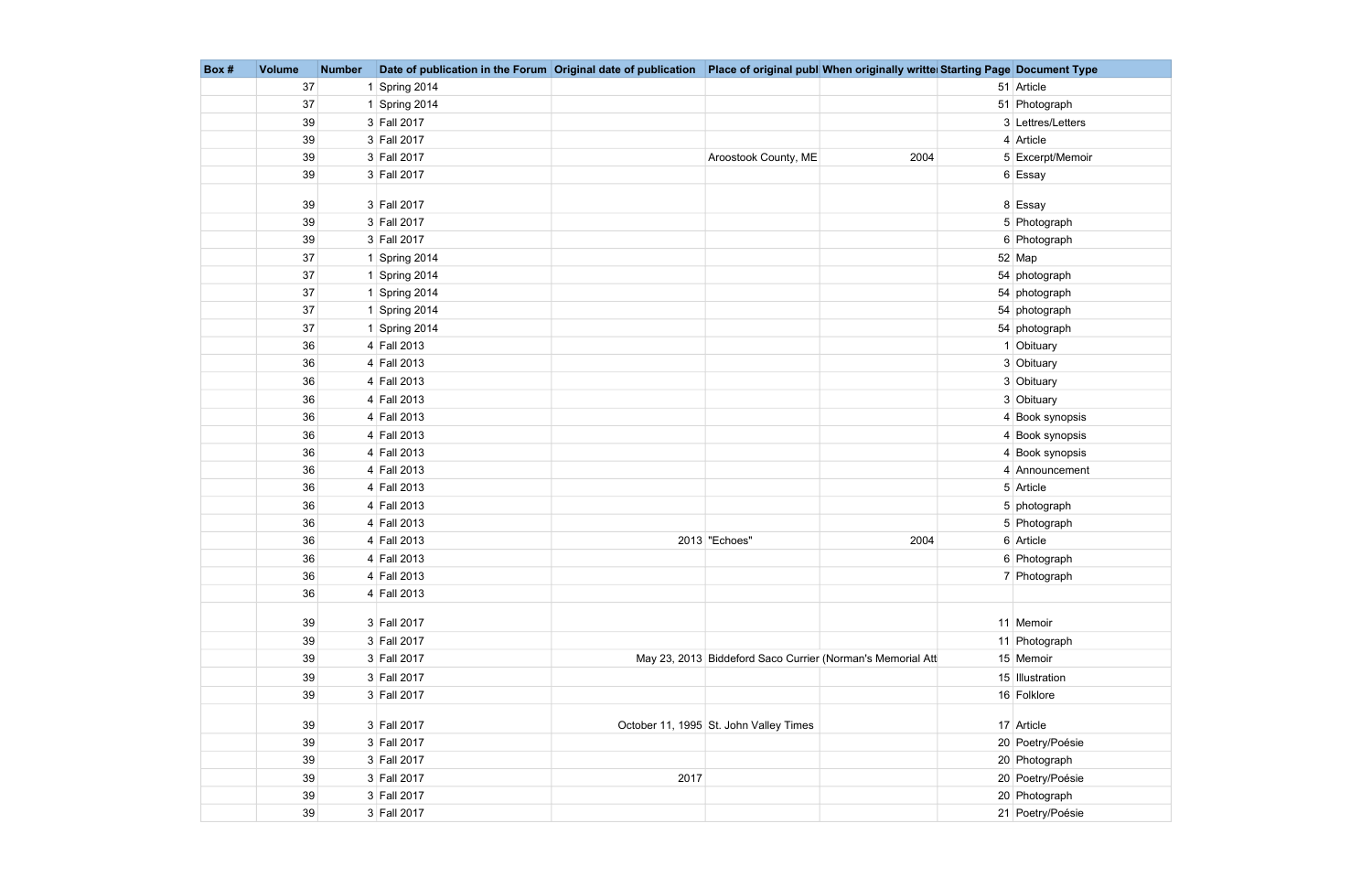| <b>Title/Caption</b>                                                                                                   | <b>Author</b>              | Who is this article about?                                             | Language       |                             | Subject (if multipl Subject (if multiple sub Subject (if multip Place mentioned |                                 |                                  | <b>Place mentioned</b>                                                                                                         | <b>Place mentioned</b> |
|------------------------------------------------------------------------------------------------------------------------|----------------------------|------------------------------------------------------------------------|----------------|-----------------------------|---------------------------------------------------------------------------------|---------------------------------|----------------------------------|--------------------------------------------------------------------------------------------------------------------------------|------------------------|
| Focus on Families                                                                                                      | Don Levesque               |                                                                        | English        | nonfiction                  |                                                                                 |                                 | Madawaska, ME                    | Quebec                                                                                                                         | <b>New Brunswick</b>   |
| Kathleen Lagusee of St. David and her children celebrate the landing of the Acadians in the St. John Valley du English |                            |                                                                        |                | Photograph                  |                                                                                 |                                 | St. John Valley                  | Madawaska, ME                                                                                                                  |                        |
|                                                                                                                        |                            | Xavier de   Mr. Xavier de la Prade enjoye French                       |                | Immigration                 | Sociology                                                                       | History: General   Petaluma, CA |                                  | Louisiana                                                                                                                      | Quebec                 |
| Finding a Larger Canvas: Franco-Americans' Enduring Significance                                                       |                            | Patrick La Franco- Americans and their   English                       |                | Education                   |                                                                                 |                                 |                                  | French in North America History: General Quebec and Quebec Woonsocket, RI; Watervil New England                                |                        |
| From Maine to Thailand: The Making of a Peace Corp Volunteer; Sn Roger Par Roger Parent trying to get thre English     |                            |                                                                        |                |                             |                                                                                 |                                 |                                  | Biography and Auti Travel and Tourism; Drai Newspaper and N Udorn, Khao Lak; Tha Lille, Van Buren, Acadian Honolulu, Hilo, Big |                        |
| La Pie Bavarde                                                                                                         |                            | Marie-Ann Ms. Gauvin's thoughts on Tha French                          |                | Cuisine                     | <b>Travel and Tourism</b>                                                       | Sports                          | Hartford, CT                     | Nashua, NH                                                                                                                     |                        |
| Pvt. Charles Bourget, A Franco-American Revolutionary War Patriot   Paul Lessa ColonialArmy Private Charles English    |                            |                                                                        |                | Nonfiction                  | <b>History: Documentary</b>                                                     | Historiography                  |                                  | Quebec, Quebec City, St.<br>Augusta, St. John Val Joseph-de-Beauce, Ste. England; France; G                                    |                        |
| "They fit into a watch pocket"                                                                                         |                            | Roger Parent's wedding rings                                           |                | <b>Travel and Tourism</b>   |                                                                                 |                                 |                                  |                                                                                                                                |                        |
| Roger and Rolande in Hartford, 1965                                                                                    |                            |                                                                        |                | Biography and Autobiography |                                                                                 |                                 | Hartford, CT                     |                                                                                                                                |                        |
| Family Reunions in Three Regions                                                                                       |                            |                                                                        | English        | Nonfiction                  | genealogy                                                                       |                                 | Quebec/ Canada                   | <b>New Brunswick</b>                                                                                                           | Maine                  |
| The Franco-American Centre is pleased to welcome a set of the "PRDH"                                                   |                            | St. Louis/ Bouchard family                                             | English        | Photography                 |                                                                                 |                                 | Bangor, ME                       |                                                                                                                                |                        |
| The following books were donated by Albert Marceau                                                                     |                            | Albert Marceau                                                         | English        | Photography                 |                                                                                 |                                 | Newington, CT                    | saint Jean Baptiste Paris Lowell, MA                                                                                           |                        |
| The following books were donated by Author Mark Labine                                                                 |                            | <b>Mark Labine</b>                                                     | English        | Photography                 |                                                                                 |                                 | Arden Hills, Minnesota           |                                                                                                                                |                        |
| This beautiful antique cabinet was donated to the Franco-American Centre                                               |                            | David and Connie Brown                                                 | English        | Photography                 |                                                                                 |                                 | Waterville, ME                   |                                                                                                                                |                        |
| This issue of Le Forum is dedicated in loving memory of Alice Gelinas                                                  |                            | <b>Alice Gelinas</b>                                                   | English        | Nonfiction                  | Photography                                                                     |                                 | Canada                           |                                                                                                                                |                        |
| Dormez bien Madame Gelinas                                                                                             |                            | <b>Yves Char Alice Gelinas</b>                                         | French/english | nonfiction                  |                                                                                 |                                 |                                  |                                                                                                                                |                        |
| Rober R. Fournier                                                                                                      |                            | Robert R. Fournier                                                     | English        | nonfiction                  |                                                                                 |                                 | Pembroke                         |                                                                                                                                |                        |
| Richard L. Fortin                                                                                                      |                            | Richard L. Fortin                                                      | English        | nonfiction                  |                                                                                 |                                 | Manchester                       |                                                                                                                                |                        |
| down the Plains'                                                                                                       |                            | <b>Rhea Cote Robbins</b>                                               | English        | nonfiction                  | French in North America                                                         |                                 | Maine                            |                                                                                                                                |                        |
| The weight of Winter                                                                                                   | <b>Cathie Pelletier</b>    |                                                                        | English        | fiction                     |                                                                                 |                                 |                                  |                                                                                                                                |                        |
| You're wearing THAT to school?!                                                                                        |                            | Lynn Plourde and Sue Cornelison                                        | English        | fiction                     |                                                                                 |                                 |                                  |                                                                                                                                |                        |
| Memere project and the University of Maine's Franco-American Centre                                                    |                            | Nick Lucey, Tony Brinkley, Lis English                                 |                | Nonfiction                  | French in North America Photography                                             |                                 | University of Maine              |                                                                                                                                |                        |
| The Memere Project: Hertiage from a personal viewpoint                                                                 |                            | Juliana L'H Nick Lucey, Claudia Breton E English                       |                | Nonfiction                  | French in North America immigration                                             |                                 |                                  |                                                                                                                                |                        |
| Claudia Breton Emond                                                                                                   |                            | Claudia Breton Emond                                                   | English        | Phototograph                | immigration                                                                     |                                 |                                  |                                                                                                                                |                        |
| Nick Lucey creator of the Memere Project                                                                               |                            | Nick Lucey                                                             | English        | Photograph                  |                                                                                 |                                 |                                  |                                                                                                                                |                        |
| From Maine to Thailand the making of a Peace Corps Volunteer                                                           | <b>Roger Parent</b>        |                                                                        | English        | Nonfiction                  |                                                                                 |                                 | <b>New Brunswick</b>             | Quebec                                                                                                                         | Nova Scotia            |
| Notre Dame du Mont Carmel Elementary School                                                                            |                            |                                                                        | English        | Photograph                  |                                                                                 |                                 | Notre Dame du Mont Carmel Church |                                                                                                                                |                        |
| A daughters of Wisdom sisten and her class at Notre Dame du Mont Carmel                                                |                            |                                                                        | English        | Photograph                  |                                                                                 |                                 | Notre Dame du Mont Carmel Church |                                                                                                                                |                        |
|                                                                                                                        |                            |                                                                        |                |                             |                                                                                 |                                 |                                  |                                                                                                                                |                        |
| La Belle Chevelure De Laura                                                                                            |                            | Normand I Mr. Beaupré's grandmother, I French                          |                | Drama                       | Biography                                                                       | Poetry                          | Roxton Falls, Beloeil; Canada    | Roberval, Quebec, Saint-Hyacinthe, Sainte-Chr                                                                                  | Maine; New Englar      |
| Mes grandparents, George et Laura                                                                                      |                            |                                                                        |                | Biography                   | Drama                                                                           |                                 |                                  |                                                                                                                                |                        |
| Les Souvenances du Moulin de Maurice Mercier et de Rose Coté (C Normand   Mr. Maurice Merier and Ms. F French          |                            |                                                                        |                | Nonfiction                  | Economic and Industrial History: Labor and Biddeford, Saco, Ken Massachusetts   |                                 |                                  |                                                                                                                                | Beloeil, Quebec        |
| <b>Biddeford's Pepperell Mill</b>                                                                                      |                            |                                                                        |                |                             |                                                                                 |                                 |                                  |                                                                                                                                |                        |
| A Franco American Folktale                                                                                             |                            | Gérard Co Sandy Ives, Folklore Professo English                        |                |                             |                                                                                 |                                 |                                  | University of Maine, C Warwick, Province of Québec                                                                             |                        |
| La Vache A Maillotte                                                                                                   | Jaqueline<br><b>Blesso</b> | Francine teachin Michel the ir French and Engl Literary Works          |                |                             | Fiction                                                                         |                                 |                                  |                                                                                                                                |                        |
| To Kerouac, With Regret                                                                                                |                            | Suzanne E A poem in honor of American novelist and poet Literary Works |                |                             | Poetry                                                                          | Biography                       | Lowell, MA                       | Québec                                                                                                                         |                        |
| Jack Kerouac                                                                                                           |                            | Photograph of novelist and poet Jack Kerouac                           |                |                             |                                                                                 |                                 |                                  |                                                                                                                                |                        |
| Raymond Chandonnet                                                                                                     |                            | Suzanne E memorial poem to Raymond (English and Fren Poetry            |                |                             | Memoir                                                                          |                                 | Lowell, MA                       | Québec; French Canada                                                                                                          |                        |
| April 3, 1933 - August 20, 1970                                                                                        |                            | Raymond Chandonnet                                                     |                | Photograph                  |                                                                                 |                                 |                                  |                                                                                                                                |                        |
| Homecoming - Heaven is Where the Heart Is; Yvette Goes Home                                                            |                            | Margaret L Yvette Daneault                                             | English        | Memoir                      | Literary Work                                                                   | Poetry                          | Hardwick, VT                     |                                                                                                                                |                        |
|                                                                                                                        |                            |                                                                        |                |                             |                                                                                 |                                 |                                  |                                                                                                                                |                        |

| <b>Place mentioned</b>             | <b>Place mentioned</b>                                                                     | <b>Place mentioned</b> |
|------------------------------------|--------------------------------------------------------------------------------------------|------------------------|
| Madawaska, ME                      | Quebec                                                                                     | <b>New Brunswick</b>   |
| St. John Valley                    | Madawaska, ME                                                                              |                        |
| Petaluma, CA                       | Louisiana                                                                                  | Quebec                 |
|                                    | Quebec and Quebec   Woonsocket, RI; Watervil New England                                   |                        |
|                                    | Udorn, Khao Lak; Tha Lille, Van Buren, Acadian Honolulu, Hilo, Big                         |                        |
| Hartford, CT                       | Nashua, NH                                                                                 |                        |
|                                    | Quebec, Quebec City, St<br>Augusta, St. John Val Joseph-de-Beauce, Ste. England; France; G |                        |
| Hartford, CT                       |                                                                                            |                        |
| Quebec/ Canada                     | New Brunswick                                                                              | Maine                  |
| Bangor, ME                         |                                                                                            |                        |
| Newington, CT                      | saint Jean Baptiste Parisl Lowell, MA                                                      |                        |
| Arden Hills, Minnesota             |                                                                                            |                        |
| Waterville, ME                     |                                                                                            |                        |
| Canada                             |                                                                                            |                        |
|                                    |                                                                                            |                        |
| Pembroke                           |                                                                                            |                        |
| Manchester                         |                                                                                            |                        |
| Maine                              |                                                                                            |                        |
|                                    |                                                                                            |                        |
|                                    |                                                                                            |                        |
|                                    |                                                                                            |                        |
| University of Maine                |                                                                                            |                        |
|                                    |                                                                                            |                        |
|                                    |                                                                                            |                        |
|                                    |                                                                                            |                        |
| <b>New Brunswick</b>               | Quebec                                                                                     | Nova Scotia            |
| Notre Dame du Mont Carmel Church   |                                                                                            |                        |
| Notre Dame du Mont Carmel Church   |                                                                                            |                        |
|                                    |                                                                                            |                        |
| Roxton Falls, Beloeil; Canada      | Roberval, Quebec, Saint-Hyacinthe, Sainte-Chr                                              | Maine; New Englar      |
|                                    |                                                                                            |                        |
| Biddeford, Saco, Ken Massachusetts |                                                                                            | Beloeil, Quebec        |
|                                    |                                                                                            |                        |
|                                    | University of Maine, C Warwick, Province of Québec                                         |                        |
|                                    |                                                                                            |                        |
|                                    |                                                                                            |                        |
| Lowell, MA                         | Québec                                                                                     |                        |
|                                    |                                                                                            |                        |
| Lowell, MA                         | Québec; French Canada                                                                      |                        |
|                                    |                                                                                            |                        |
| Hardwick, VT                       |                                                                                            |                        |
|                                    |                                                                                            |                        |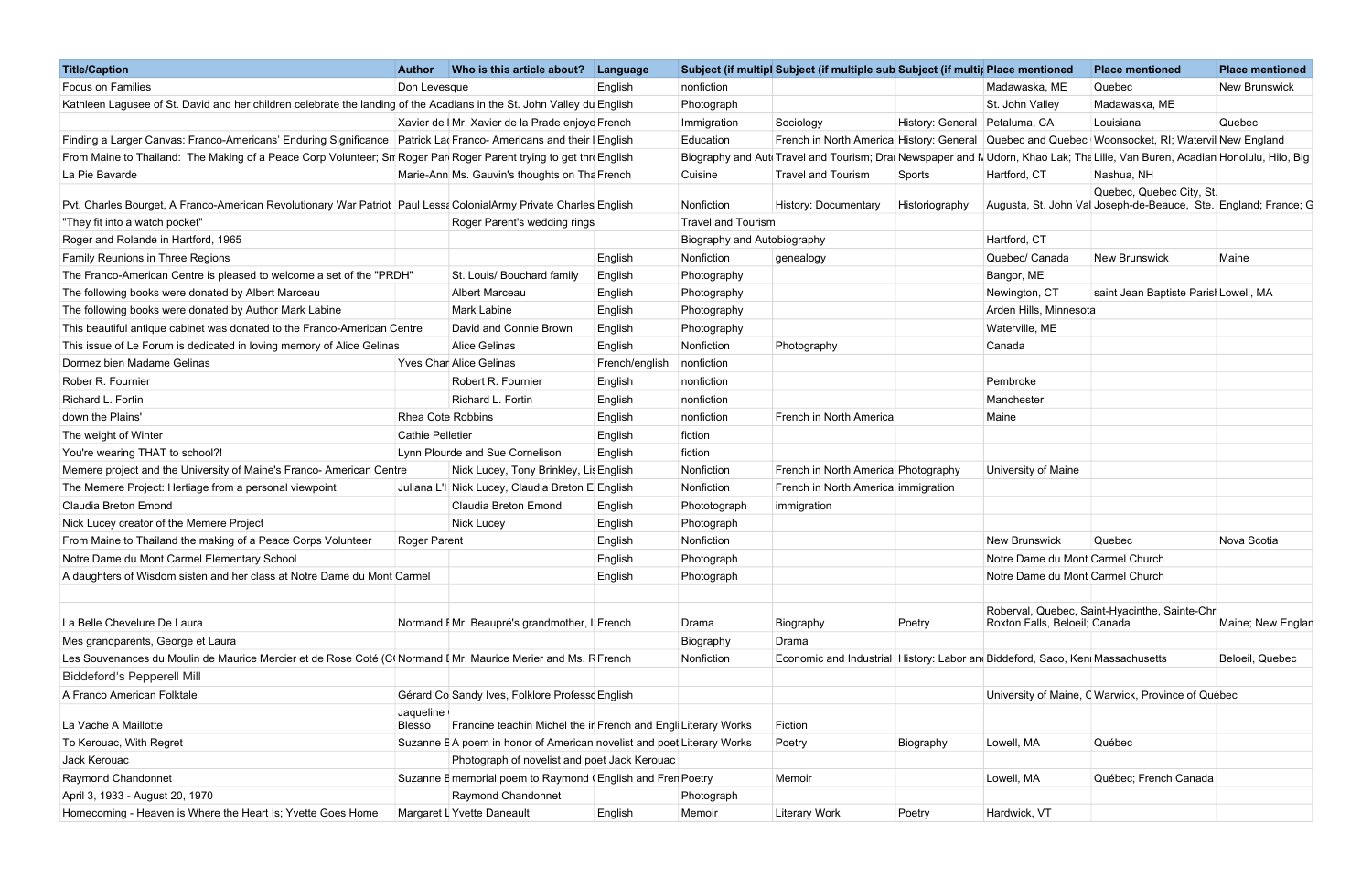| <b>Place mentioned</b>                                 | <b>Significant Date Date Description</b> |                                              | <b>Add'l Notes</b> |                                                                                                                         |  |                                                                                                                                                                                 |  |  |  |
|--------------------------------------------------------|------------------------------------------|----------------------------------------------|--------------------|-------------------------------------------------------------------------------------------------------------------------|--|---------------------------------------------------------------------------------------------------------------------------------------------------------------------------------|--|--|--|
|                                                        |                                          |                                              |                    |                                                                                                                         |  |                                                                                                                                                                                 |  |  |  |
|                                                        |                                          |                                              |                    |                                                                                                                         |  |                                                                                                                                                                                 |  |  |  |
|                                                        |                                          |                                              |                    |                                                                                                                         |  | Xavier de la Prade renewed subscription and related to article because he traveled to Louisiana and found only a few French and Native Am                                       |  |  |  |
| <b>American Southwest</b>                              |                                          |                                              |                    |                                                                                                                         |  | 2008 Franco-American Monument dedic Article addresses the question, does Franco-American history fall under Quebec or North American history? It is connected to European imr   |  |  |  |
| Asia; South East Asia; Middle East African Coast; Mada | October, 1963 Roger proposes to Rolande  |                                              |                    | 14th in a series of excepts in a memoir that includes Mr. Parent in the Peace Corps                                     |  |                                                                                                                                                                                 |  |  |  |
|                                                        |                                          |                                              |                    | essay submitted by Jacqueline Chamberland Blesso, Jline59@earthlink.net                                                 |  |                                                                                                                                                                                 |  |  |  |
| Danbury, Wethersfield; CT- Concord, Lexington, Bostor  |                                          |                                              |                    |                                                                                                                         |  | 1763 Treaty of Paris ended hostilies bet Mr. Lessard's study of Private Charles Burget three time enlistment into the Revolutionary War, once with Benedict Arnold's Expedition |  |  |  |
|                                                        |                                          |                                              |                    | From Roger Parents "From Maine to Thailand"                                                                             |  |                                                                                                                                                                                 |  |  |  |
|                                                        |                                          |                                              |                    | 1965 Image of Roger and Rolande in C1 Returning from Peace Corps Roger brought engagement and wedding rings for Rolande |  |                                                                                                                                                                                 |  |  |  |
|                                                        |                                          |                                              | www.cma2014.com    |                                                                                                                         |  |                                                                                                                                                                                 |  |  |  |
|                                                        |                                          |                                              |                    |                                                                                                                         |  |                                                                                                                                                                                 |  |  |  |
|                                                        |                                          |                                              |                    |                                                                                                                         |  |                                                                                                                                                                                 |  |  |  |
|                                                        |                                          |                                              |                    |                                                                                                                         |  |                                                                                                                                                                                 |  |  |  |
|                                                        |                                          |                                              |                    |                                                                                                                         |  |                                                                                                                                                                                 |  |  |  |
|                                                        | March 31 1916-J Life span                |                                              |                    |                                                                                                                         |  |                                                                                                                                                                                 |  |  |  |
|                                                        |                                          |                                              |                    |                                                                                                                         |  |                                                                                                                                                                                 |  |  |  |
|                                                        | October 20, 2013 day of death            |                                              |                    |                                                                                                                         |  |                                                                                                                                                                                 |  |  |  |
|                                                        | November 7, 201 day of death             |                                              |                    |                                                                                                                         |  |                                                                                                                                                                                 |  |  |  |
|                                                        |                                          |                                              |                    |                                                                                                                         |  |                                                                                                                                                                                 |  |  |  |
|                                                        |                                          |                                              |                    |                                                                                                                         |  |                                                                                                                                                                                 |  |  |  |
|                                                        |                                          |                                              |                    |                                                                                                                         |  |                                                                                                                                                                                 |  |  |  |
|                                                        | 1972 when the centre was founded         |                                              |                    |                                                                                                                         |  |                                                                                                                                                                                 |  |  |  |
|                                                        |                                          |                                              |                    |                                                                                                                         |  |                                                                                                                                                                                 |  |  |  |
|                                                        |                                          |                                              |                    |                                                                                                                         |  |                                                                                                                                                                                 |  |  |  |
|                                                        |                                          |                                              |                    |                                                                                                                         |  |                                                                                                                                                                                 |  |  |  |
| Thailand                                               |                                          |                                              |                    |                                                                                                                         |  |                                                                                                                                                                                 |  |  |  |
|                                                        |                                          |                                              |                    |                                                                                                                         |  |                                                                                                                                                                                 |  |  |  |
|                                                        |                                          |                                              |                    |                                                                                                                         |  |                                                                                                                                                                                 |  |  |  |
|                                                        |                                          |                                              |                    |                                                                                                                         |  |                                                                                                                                                                                 |  |  |  |
| Normandy, France                                       |                                          |                                              |                    |                                                                                                                         |  | 2008 the author Normand Beaupré was A memoir with author's imagination about life of grandmother told through her cutting of her long, beautiful hair                           |  |  |  |
|                                                        |                                          |                                              |                    | the author Normand Beaupré's grandparents                                                                               |  |                                                                                                                                                                                 |  |  |  |
|                                                        | 1926/1917                                |                                              |                    | years Maurice Mercier/Mme Rose Mr. Mercier and Mrs. story of their employment at the Pepperell Mills                    |  |                                                                                                                                                                                 |  |  |  |
|                                                        |                                          |                                              |                    |                                                                                                                         |  |                                                                                                                                                                                 |  |  |  |
|                                                        |                                          |                                              |                    | Professor Ives class focused collecting folk stories like the devil at the dance                                        |  |                                                                                                                                                                                 |  |  |  |
|                                                        |                                          |                                              |                    |                                                                                                                         |  |                                                                                                                                                                                 |  |  |  |
|                                                        |                                          |                                              |                    | 1604 ancestors came from France to the a French Lesson about a song about a cow with it's head stuck in a pot           |  |                                                                                                                                                                                 |  |  |  |
|                                                        |                                          |                                              |                    |                                                                                                                         |  |                                                                                                                                                                                 |  |  |  |
|                                                        |                                          |                                              |                    |                                                                                                                         |  |                                                                                                                                                                                 |  |  |  |
|                                                        |                                          |                                              |                    | April 3, 1933-Aug Lifetime of Raymond Chandonnet Compares the lifesyle and morals or Chandonnet to Kerouac              |  |                                                                                                                                                                                 |  |  |  |
|                                                        |                                          |                                              |                    |                                                                                                                         |  |                                                                                                                                                                                 |  |  |  |
|                                                        |                                          | October 26, 1921 Lifetime of Yvette Daneault |                    | Imaging the "homecoming" of Yvette returning to her childhood farm with her large family                                |  |                                                                                                                                                                                 |  |  |  |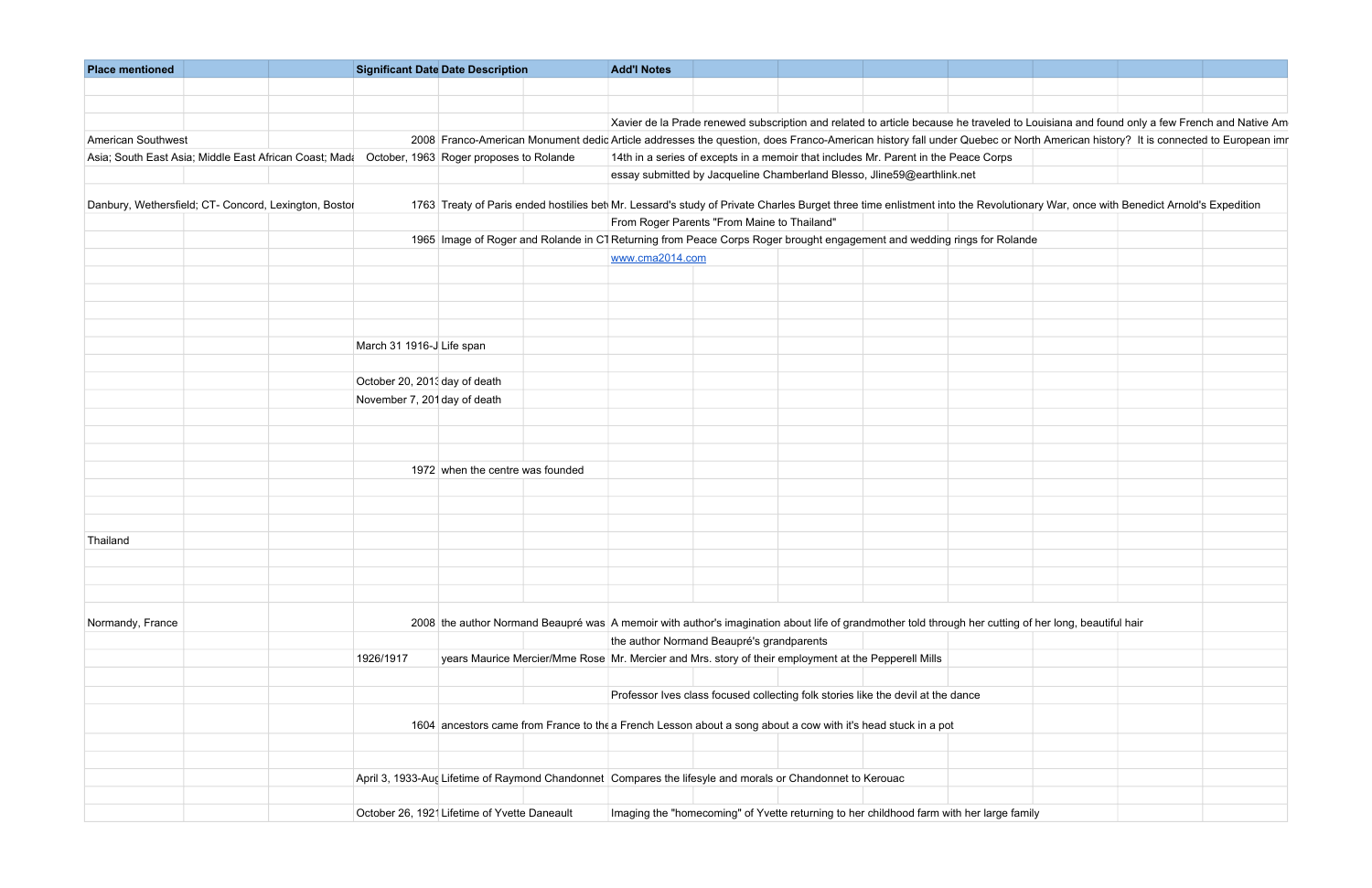| erican tribe names were left |  |  |  |
|------------------------------|--|--|--|
| nigration.                   |  |  |  |
|                              |  |  |  |
|                              |  |  |  |
|                              |  |  |  |
|                              |  |  |  |
|                              |  |  |  |
|                              |  |  |  |
|                              |  |  |  |
|                              |  |  |  |
|                              |  |  |  |
|                              |  |  |  |
|                              |  |  |  |
|                              |  |  |  |
|                              |  |  |  |
|                              |  |  |  |
|                              |  |  |  |
|                              |  |  |  |
|                              |  |  |  |
|                              |  |  |  |
|                              |  |  |  |
|                              |  |  |  |
|                              |  |  |  |
|                              |  |  |  |
|                              |  |  |  |
|                              |  |  |  |
|                              |  |  |  |
|                              |  |  |  |
|                              |  |  |  |
|                              |  |  |  |
|                              |  |  |  |
|                              |  |  |  |
|                              |  |  |  |
|                              |  |  |  |
|                              |  |  |  |
|                              |  |  |  |
|                              |  |  |  |
|                              |  |  |  |
|                              |  |  |  |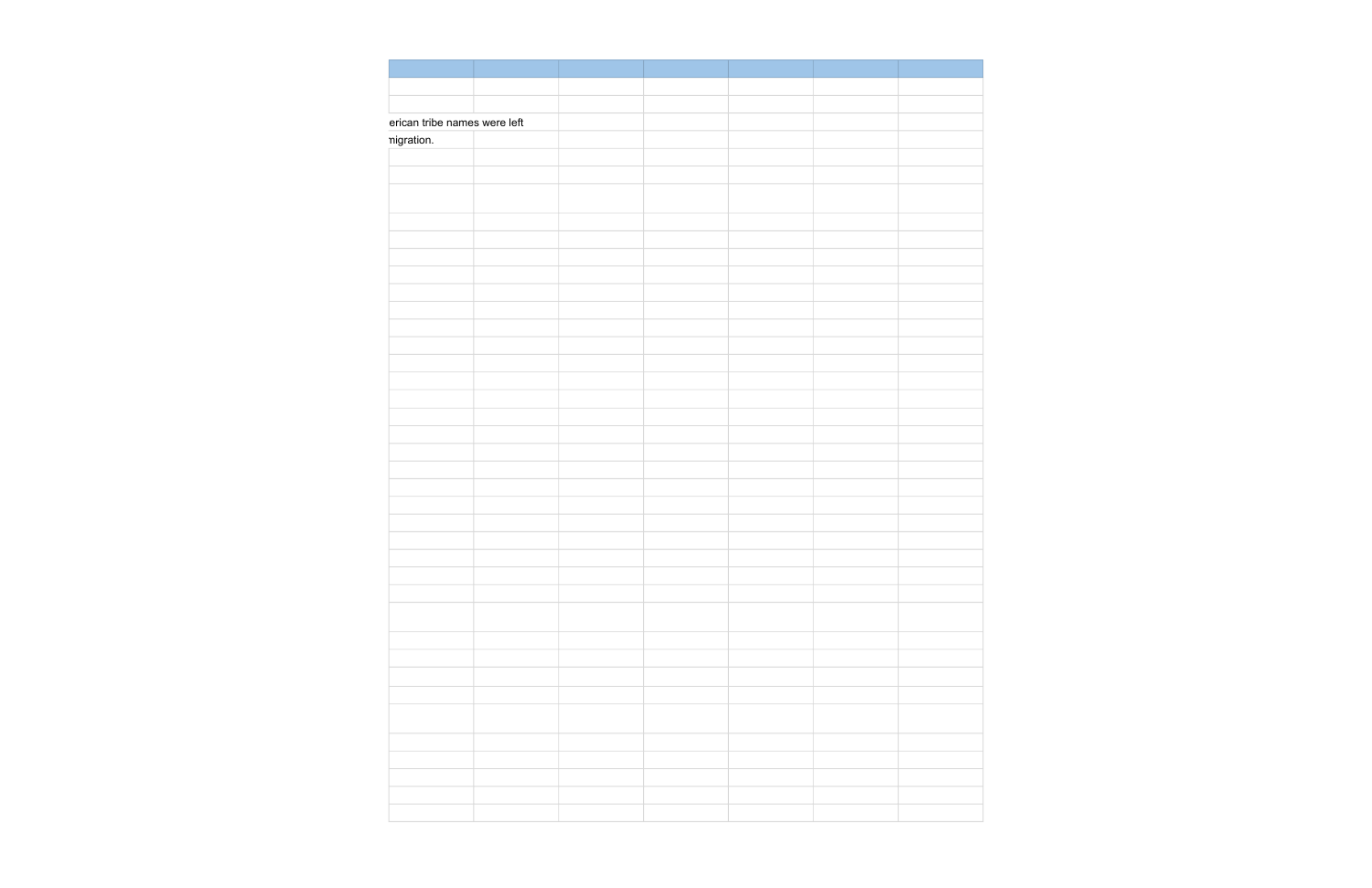| Box# | <b>Volume</b> | <b>Number</b> | Date of publication in the Forum Original date of publication   Place of original publ When originally writte Starting Page Document Type |                            |  |                               |
|------|---------------|---------------|-------------------------------------------------------------------------------------------------------------------------------------------|----------------------------|--|-------------------------------|
|      | 39            |               | 3 Fall 2017                                                                                                                               |                            |  | 21 Photograph                 |
|      | 39            |               | 3 Fall 2017                                                                                                                               |                            |  | 21 Poetry/Poésie              |
|      | 39            |               | 3 Fall 2017                                                                                                                               |                            |  | 21 Photograph                 |
|      | 39            |               | 3 Fall 2017                                                                                                                               |                            |  | 22 Poetry/Poésie              |
|      | 39            |               | 3 Fall 2017                                                                                                                               |                            |  | 22 Photograph                 |
|      | 39            |               | 3 Fall 2017                                                                                                                               |                            |  | 22 Poster                     |
|      | 39            |               | 3 Fall 2017                                                                                                                               |                            |  | 22 Synopsis                   |
|      | 39            |               | 3 Fall 2017                                                                                                                               |                            |  | 22 Photograph                 |
|      | 39            |               | 3 Fall 2017                                                                                                                               |                            |  | 23 Synopsis: Books/Livres     |
|      | 39            |               | 3 Fall 2017                                                                                                                               |                            |  | 23 Bookcover Photograph       |
|      | 39            |               | 3 Fall 2017                                                                                                                               |                            |  | 23 Synopsis: About the Author |
|      | 39            |               | 3 Fall 2017                                                                                                                               |                            |  | 23 Synopsis: Books/Livres     |
|      | 39            |               | 3 Fall 2017                                                                                                                               |                            |  | 23 Photograph                 |
|      | 39            |               | 3 Fall 2017                                                                                                                               |                            |  | 24 Synopsis: Books/Livres     |
|      | 39            |               | 3 Fall 2017                                                                                                                               |                            |  | 24 Lettres/Letters            |
|      | 39            |               | 3 Fall 2017                                                                                                                               |                            |  | 24 Synopsis: Books/Livres     |
|      | 39            |               | 3 Fall 2017                                                                                                                               |                            |  | 24 Photograph                 |
|      | 39            |               | 3 Fall 2017                                                                                                                               |                            |  | 24 Photograph                 |
|      | 39            |               | 3 Fall 2017                                                                                                                               |                            |  | 25 Synopsis: Books/Livres     |
|      | 39            |               | 3 Fall 2017                                                                                                                               |                            |  | 25 Photograph                 |
|      | 39            |               | 3 Fall 2017                                                                                                                               |                            |  | 25 Synopsis: Books/Livres     |
|      | 39            |               | 3 Fall 2017                                                                                                                               |                            |  | 25 Photograph                 |
|      | 39            |               | 3 Fall 2017                                                                                                                               |                            |  | 25 Synopsis: Books/Livres     |
|      | 39            |               | 3 Fall 2017                                                                                                                               |                            |  | 25 Photograph                 |
|      | 39            |               | 3 Fall 2017                                                                                                                               |                            |  | 26 Article                    |
|      | 39            |               | 3 Fall 2017                                                                                                                               |                            |  | 26 Photograph                 |
|      | 39            |               | 3 Fall 2017                                                                                                                               |                            |  | 27 Advertisement              |
|      | 39            |               | 3 Fall 2017                                                                                                                               |                            |  | 28 Article                    |
|      | 39            |               | 3 Fall 2017                                                                                                                               |                            |  | 28 Photograph                 |
|      | 39            |               | 3 Fall 2017                                                                                                                               |                            |  | 28 Article                    |
|      | 39            |               | 3 Fall 2017                                                                                                                               |                            |  | 28 Photograph                 |
|      | 39            |               | 3 Fall 2017                                                                                                                               |                            |  | 28 Photograph                 |
|      | 39            |               | 3 Fall 2017                                                                                                                               |                            |  | 28 Photograph                 |
|      | 39            |               | 3 Fall 2017                                                                                                                               |                            |  | 28 Photograph                 |
|      | 39            |               | 3 Fall 2017                                                                                                                               |                            |  | 29 Advertisement              |
|      | 39            |               | 3 Fall 2017                                                                                                                               |                            |  | 30 Announcement               |
|      | 39            |               | 3 Fall 2017                                                                                                                               |                            |  | 30 Photograph                 |
|      | 39            |               | 3 Fall 2017                                                                                                                               |                            |  | 30 Photograph                 |
|      | 39            |               | 3 Fall 2017                                                                                                                               |                            |  | 30 Photograph                 |
|      | 39            |               | 3 Fall 2017                                                                                                                               |                            |  | 30 Photograph                 |
|      | 39            |               | 3 Fall 2017                                                                                                                               |                            |  | 30 Image: Invitation          |
|      | 39            |               | 3 Fall 2017                                                                                                                               | April, 1976 Le Farog Forum |  | 31 Article                    |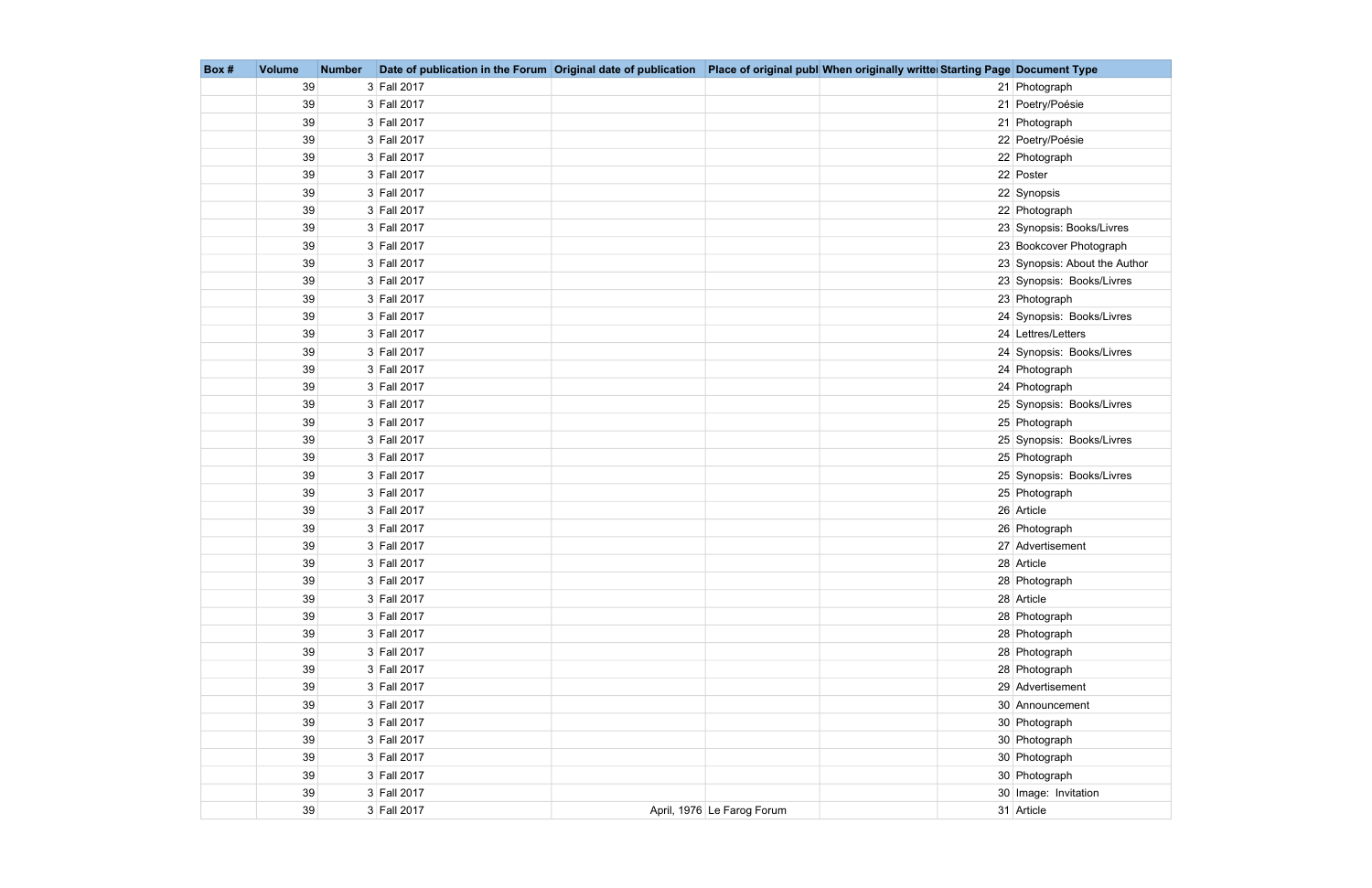| Hardwick, VT<br>Ronald G. President John F. Kennedy<br><b>Literary Works</b><br>Poetry<br><b>Government and Politics</b><br>French<br>Linda Oue Austin West, a teen who took English<br><b>Literary Works</b><br>Poetry<br>Memoir<br>Psychology<br>Suicide Hotline Number and F English<br>Psychology<br>Lynn Plour Bella and the coat her grandn English<br><b>Children's Literature</b><br>Fiction<br><b>Literary Work</b><br>Lynn Plourde (author); Susan Gal (illustr. Photography<br>Fiction<br>Susan Pou Susan Poulin's alter-ego Ida I English<br><b>Literary Work</b><br>Cuisine<br>Maine<br>Drama<br>Susan Poulin<br>Photography<br>award winning author, perforr English<br>Bibliography<br>Minneapolis<br>Synopsis<br>Biography<br>Maine<br>Laurence Acadians and Quebec settlers English<br>History: Labor & § Acadia<br>Québec<br>New Hampshire<br><b>Literary Work</b><br>Demography<br>Book Cover: Frog Town; Portrait of a French Canadian Parish in New Laurence Armand French<br>Photography<br>Lorraine D Ms. Masure's story of her imn English<br>Nonfiction<br><b>United States</b><br><b>Literary Work</b><br>Immigration<br>Paul Less: thanking/complementing Lisa English<br>Nonfiction<br>History: Documentary<br>Arnold Historical Society, Belgrade, ME<br>Biography<br>Valley Forge, PA<br>Lynn Plour a boy bringing his pet dinosal English<br>Children's Literature<br><b>Literary Work</b><br>Book Cover: Up Franco-American: (with no black patent-leather shoe Lorraine Dutile Masure<br>Lynn Plourde (Gideon Kendall, Illustrator)<br>We Were Not Spoiled: A Franco-American Memoir<br>Lucille Verreault Ledoux<br>French in North A Lewiston, ME<br>English<br><b>Literary Work</b><br>Biography<br>We Were Not Spoiled: A Franco-American Memoir<br>Lucille Verreault Ledoux<br>Photography<br>A Tale of Two Migrations: A French Canadian Odyssey<br>Patrice Demers Kaneda<br>English<br><b>Literary Work</b><br>Fiction: Drama<br>Ellis Island, NY<br>Europe<br>Immigration<br>A Tale of Two Migrations: A French Canadian Odyssey<br>Patrice Demers Kaneda<br>Photography<br>Field Trip Day<br>Lynn Plourde (Thor Wickstrom, Illustrato English<br><b>Literary Work</b><br>Children's Literature<br>Book Cover: Field Trip Day<br>Lynn Plourde (Thor Wickstrom, Illustrator)<br>Photography<br>A Father's Blessing on New Year's Day<br>Gérard Co Mr. Coulombe and his family English with som Nonfiction<br>Religion<br>Long Island<br>Biography<br>Coulombe family saying grace<br>Adrienne F communication consulting firm English<br>Eliot, ME<br>Audio and Video Nonfiction: Art<br>French in North A Acadia<br>Nancy Lan Acadian French Musican (acc English<br>Audio and Video<br>Nonfiction: Art<br>French in North America<br><b>Accordionist Nancy Lamarre</b><br>Josée Vachon; Franco-American Singer; French-Canadian Rhythm & Songs<br>Singer and Guitarist Josée Va English<br>Nonfiction: Art<br>French in North A Québec<br>Maine<br>Acadia<br>Biography<br>Audio and Video<br>Photography<br>Singer and Guitarist Josée Vachon<br>Singer and Guitarist Josée Vachon<br>Audio and Video<br>Photography<br>Audio and Video<br>Singer and Guitarist Josée Vachon<br>Photography<br>Singer and Guitarist Josée Vachon<br>Audio and Video<br>Photography<br>John Dum sale of cutting, serving, pastry English<br>Advertisement<br>Cuisine<br>a party thrown by the Bangor English and Fren Announcement<br>Bangor, Livermore Fa MA, NH, VT<br>Canada<br>Photography<br>Photography<br>Photography<br>Photography<br>Bangor, ME<br>party at the Anah Shrine Hall English<br>Announcement<br>Claire Bou Sr. Mary Carmel Therriault<br>Education<br>Laval University (Qué Aroostook County, ME St. Joseph's Colleg<br><b>English and Fren Biography</b><br>Religion | <b>Title/Caption</b>                                             | <b>Author</b> | Who is this article about? Language |  | Subject (if multipl Subject (if multiple sub Subject (if multir Place mentioned |  | <b>Place mentioned</b> | <b>Place mentioned</b> |
|---------------------------------------------------------------------------------------------------------------------------------------------------------------------------------------------------------------------------------------------------------------------------------------------------------------------------------------------------------------------------------------------------------------------------------------------------------------------------------------------------------------------------------------------------------------------------------------------------------------------------------------------------------------------------------------------------------------------------------------------------------------------------------------------------------------------------------------------------------------------------------------------------------------------------------------------------------------------------------------------------------------------------------------------------------------------------------------------------------------------------------------------------------------------------------------------------------------------------------------------------------------------------------------------------------------------------------------------------------------------------------------------------------------------------------------------------------------------------------------------------------------------------------------------------------------------------------------------------------------------------------------------------------------------------------------------------------------------------------------------------------------------------------------------------------------------------------------------------------------------------------------------------------------------------------------------------------------------------------------------------------------------------------------------------------------------------------------------------------------------------------------------------------------------------------------------------------------------------------------------------------------------------------------------------------------------------------------------------------------------------------------------------------------------------------------------------------------------------------------------------------------------------------------------------------------------------------------------------------------------------------------------------------------------------------------------------------------------------------------------------------------------------------------------------------------------------------------------------------------------------------------------------------------------------------------------------------------------------------------------------------------------------------------------------------------------------------------------------------------------------------------------------------------------------------------------------------------------------------------------------------------------------------------------------------------------------------------------------------------------------------------------------------------------------------------------------------------------------------------------------------------------------------------------------------------------------------------------------------------------------------------------------------------------------------------------------------------------------------------------------------------------------------------------------------------------|------------------------------------------------------------------|---------------|-------------------------------------|--|---------------------------------------------------------------------------------|--|------------------------|------------------------|
|                                                                                                                                                                                                                                                                                                                                                                                                                                                                                                                                                                                                                                                                                                                                                                                                                                                                                                                                                                                                                                                                                                                                                                                                                                                                                                                                                                                                                                                                                                                                                                                                                                                                                                                                                                                                                                                                                                                                                                                                                                                                                                                                                                                                                                                                                                                                                                                                                                                                                                                                                                                                                                                                                                                                                                                                                                                                                                                                                                                                                                                                                                                                                                                                                                                                                                                                                                                                                                                                                                                                                                                                                                                                                                                                                                                                                     | Yvette Daneault on the farm where she grew up                    |               |                                     |  |                                                                                 |  |                        |                        |
|                                                                                                                                                                                                                                                                                                                                                                                                                                                                                                                                                                                                                                                                                                                                                                                                                                                                                                                                                                                                                                                                                                                                                                                                                                                                                                                                                                                                                                                                                                                                                                                                                                                                                                                                                                                                                                                                                                                                                                                                                                                                                                                                                                                                                                                                                                                                                                                                                                                                                                                                                                                                                                                                                                                                                                                                                                                                                                                                                                                                                                                                                                                                                                                                                                                                                                                                                                                                                                                                                                                                                                                                                                                                                                                                                                                                                     | La Mort Pathétique (Pathetic Death)                              |               |                                     |  |                                                                                 |  |                        |                        |
|                                                                                                                                                                                                                                                                                                                                                                                                                                                                                                                                                                                                                                                                                                                                                                                                                                                                                                                                                                                                                                                                                                                                                                                                                                                                                                                                                                                                                                                                                                                                                                                                                                                                                                                                                                                                                                                                                                                                                                                                                                                                                                                                                                                                                                                                                                                                                                                                                                                                                                                                                                                                                                                                                                                                                                                                                                                                                                                                                                                                                                                                                                                                                                                                                                                                                                                                                                                                                                                                                                                                                                                                                                                                                                                                                                                                                     | President John Fitzgerald Kennedy                                |               |                                     |  |                                                                                 |  |                        |                        |
|                                                                                                                                                                                                                                                                                                                                                                                                                                                                                                                                                                                                                                                                                                                                                                                                                                                                                                                                                                                                                                                                                                                                                                                                                                                                                                                                                                                                                                                                                                                                                                                                                                                                                                                                                                                                                                                                                                                                                                                                                                                                                                                                                                                                                                                                                                                                                                                                                                                                                                                                                                                                                                                                                                                                                                                                                                                                                                                                                                                                                                                                                                                                                                                                                                                                                                                                                                                                                                                                                                                                                                                                                                                                                                                                                                                                                     | These Thoughts                                                   |               |                                     |  |                                                                                 |  |                        |                        |
|                                                                                                                                                                                                                                                                                                                                                                                                                                                                                                                                                                                                                                                                                                                                                                                                                                                                                                                                                                                                                                                                                                                                                                                                                                                                                                                                                                                                                                                                                                                                                                                                                                                                                                                                                                                                                                                                                                                                                                                                                                                                                                                                                                                                                                                                                                                                                                                                                                                                                                                                                                                                                                                                                                                                                                                                                                                                                                                                                                                                                                                                                                                                                                                                                                                                                                                                                                                                                                                                                                                                                                                                                                                                                                                                                                                                                     | Austin James West's monument with engraving and his image        |               |                                     |  |                                                                                 |  |                        |                        |
|                                                                                                                                                                                                                                                                                                                                                                                                                                                                                                                                                                                                                                                                                                                                                                                                                                                                                                                                                                                                                                                                                                                                                                                                                                                                                                                                                                                                                                                                                                                                                                                                                                                                                                                                                                                                                                                                                                                                                                                                                                                                                                                                                                                                                                                                                                                                                                                                                                                                                                                                                                                                                                                                                                                                                                                                                                                                                                                                                                                                                                                                                                                                                                                                                                                                                                                                                                                                                                                                                                                                                                                                                                                                                                                                                                                                                     | World Wide Suicide Prevention Day with Photograph of Austin      |               |                                     |  |                                                                                 |  |                        |                        |
|                                                                                                                                                                                                                                                                                                                                                                                                                                                                                                                                                                                                                                                                                                                                                                                                                                                                                                                                                                                                                                                                                                                                                                                                                                                                                                                                                                                                                                                                                                                                                                                                                                                                                                                                                                                                                                                                                                                                                                                                                                                                                                                                                                                                                                                                                                                                                                                                                                                                                                                                                                                                                                                                                                                                                                                                                                                                                                                                                                                                                                                                                                                                                                                                                                                                                                                                                                                                                                                                                                                                                                                                                                                                                                                                                                                                                     | <b>Bella's Fall Coat</b>                                         |               |                                     |  |                                                                                 |  |                        |                        |
|                                                                                                                                                                                                                                                                                                                                                                                                                                                                                                                                                                                                                                                                                                                                                                                                                                                                                                                                                                                                                                                                                                                                                                                                                                                                                                                                                                                                                                                                                                                                                                                                                                                                                                                                                                                                                                                                                                                                                                                                                                                                                                                                                                                                                                                                                                                                                                                                                                                                                                                                                                                                                                                                                                                                                                                                                                                                                                                                                                                                                                                                                                                                                                                                                                                                                                                                                                                                                                                                                                                                                                                                                                                                                                                                                                                                                     | Book Cover: Bella's Fall Coat                                    |               |                                     |  |                                                                                 |  |                        |                        |
|                                                                                                                                                                                                                                                                                                                                                                                                                                                                                                                                                                                                                                                                                                                                                                                                                                                                                                                                                                                                                                                                                                                                                                                                                                                                                                                                                                                                                                                                                                                                                                                                                                                                                                                                                                                                                                                                                                                                                                                                                                                                                                                                                                                                                                                                                                                                                                                                                                                                                                                                                                                                                                                                                                                                                                                                                                                                                                                                                                                                                                                                                                                                                                                                                                                                                                                                                                                                                                                                                                                                                                                                                                                                                                                                                                                                                     | The Sweet Life Ida LeClair's Guide to Love and Marriage          |               |                                     |  |                                                                                 |  |                        |                        |
|                                                                                                                                                                                                                                                                                                                                                                                                                                                                                                                                                                                                                                                                                                                                                                                                                                                                                                                                                                                                                                                                                                                                                                                                                                                                                                                                                                                                                                                                                                                                                                                                                                                                                                                                                                                                                                                                                                                                                                                                                                                                                                                                                                                                                                                                                                                                                                                                                                                                                                                                                                                                                                                                                                                                                                                                                                                                                                                                                                                                                                                                                                                                                                                                                                                                                                                                                                                                                                                                                                                                                                                                                                                                                                                                                                                                                     | The Sweet Life Ida LeClair's Guide to Love and Marriage          |               |                                     |  |                                                                                 |  |                        |                        |
|                                                                                                                                                                                                                                                                                                                                                                                                                                                                                                                                                                                                                                                                                                                                                                                                                                                                                                                                                                                                                                                                                                                                                                                                                                                                                                                                                                                                                                                                                                                                                                                                                                                                                                                                                                                                                                                                                                                                                                                                                                                                                                                                                                                                                                                                                                                                                                                                                                                                                                                                                                                                                                                                                                                                                                                                                                                                                                                                                                                                                                                                                                                                                                                                                                                                                                                                                                                                                                                                                                                                                                                                                                                                                                                                                                                                                     | About this Author: Susan Poulin                                  |               |                                     |  |                                                                                 |  |                        |                        |
|                                                                                                                                                                                                                                                                                                                                                                                                                                                                                                                                                                                                                                                                                                                                                                                                                                                                                                                                                                                                                                                                                                                                                                                                                                                                                                                                                                                                                                                                                                                                                                                                                                                                                                                                                                                                                                                                                                                                                                                                                                                                                                                                                                                                                                                                                                                                                                                                                                                                                                                                                                                                                                                                                                                                                                                                                                                                                                                                                                                                                                                                                                                                                                                                                                                                                                                                                                                                                                                                                                                                                                                                                                                                                                                                                                                                                     | Frog Town                                                        |               |                                     |  |                                                                                 |  |                        |                        |
|                                                                                                                                                                                                                                                                                                                                                                                                                                                                                                                                                                                                                                                                                                                                                                                                                                                                                                                                                                                                                                                                                                                                                                                                                                                                                                                                                                                                                                                                                                                                                                                                                                                                                                                                                                                                                                                                                                                                                                                                                                                                                                                                                                                                                                                                                                                                                                                                                                                                                                                                                                                                                                                                                                                                                                                                                                                                                                                                                                                                                                                                                                                                                                                                                                                                                                                                                                                                                                                                                                                                                                                                                                                                                                                                                                                                                     |                                                                  |               |                                     |  |                                                                                 |  |                        |                        |
|                                                                                                                                                                                                                                                                                                                                                                                                                                                                                                                                                                                                                                                                                                                                                                                                                                                                                                                                                                                                                                                                                                                                                                                                                                                                                                                                                                                                                                                                                                                                                                                                                                                                                                                                                                                                                                                                                                                                                                                                                                                                                                                                                                                                                                                                                                                                                                                                                                                                                                                                                                                                                                                                                                                                                                                                                                                                                                                                                                                                                                                                                                                                                                                                                                                                                                                                                                                                                                                                                                                                                                                                                                                                                                                                                                                                                     | Growing Up Franco-American: (with no black patent-leather shoes) |               |                                     |  |                                                                                 |  |                        |                        |
|                                                                                                                                                                                                                                                                                                                                                                                                                                                                                                                                                                                                                                                                                                                                                                                                                                                                                                                                                                                                                                                                                                                                                                                                                                                                                                                                                                                                                                                                                                                                                                                                                                                                                                                                                                                                                                                                                                                                                                                                                                                                                                                                                                                                                                                                                                                                                                                                                                                                                                                                                                                                                                                                                                                                                                                                                                                                                                                                                                                                                                                                                                                                                                                                                                                                                                                                                                                                                                                                                                                                                                                                                                                                                                                                                                                                                     | Thank You                                                        |               |                                     |  |                                                                                 |  |                        |                        |
|                                                                                                                                                                                                                                                                                                                                                                                                                                                                                                                                                                                                                                                                                                                                                                                                                                                                                                                                                                                                                                                                                                                                                                                                                                                                                                                                                                                                                                                                                                                                                                                                                                                                                                                                                                                                                                                                                                                                                                                                                                                                                                                                                                                                                                                                                                                                                                                                                                                                                                                                                                                                                                                                                                                                                                                                                                                                                                                                                                                                                                                                                                                                                                                                                                                                                                                                                                                                                                                                                                                                                                                                                                                                                                                                                                                                                     | Dino Pets Go to School                                           |               |                                     |  |                                                                                 |  |                        |                        |
|                                                                                                                                                                                                                                                                                                                                                                                                                                                                                                                                                                                                                                                                                                                                                                                                                                                                                                                                                                                                                                                                                                                                                                                                                                                                                                                                                                                                                                                                                                                                                                                                                                                                                                                                                                                                                                                                                                                                                                                                                                                                                                                                                                                                                                                                                                                                                                                                                                                                                                                                                                                                                                                                                                                                                                                                                                                                                                                                                                                                                                                                                                                                                                                                                                                                                                                                                                                                                                                                                                                                                                                                                                                                                                                                                                                                                     |                                                                  |               |                                     |  |                                                                                 |  |                        |                        |
|                                                                                                                                                                                                                                                                                                                                                                                                                                                                                                                                                                                                                                                                                                                                                                                                                                                                                                                                                                                                                                                                                                                                                                                                                                                                                                                                                                                                                                                                                                                                                                                                                                                                                                                                                                                                                                                                                                                                                                                                                                                                                                                                                                                                                                                                                                                                                                                                                                                                                                                                                                                                                                                                                                                                                                                                                                                                                                                                                                                                                                                                                                                                                                                                                                                                                                                                                                                                                                                                                                                                                                                                                                                                                                                                                                                                                     | Book CoverDino Pets Go to School                                 |               |                                     |  |                                                                                 |  |                        |                        |
|                                                                                                                                                                                                                                                                                                                                                                                                                                                                                                                                                                                                                                                                                                                                                                                                                                                                                                                                                                                                                                                                                                                                                                                                                                                                                                                                                                                                                                                                                                                                                                                                                                                                                                                                                                                                                                                                                                                                                                                                                                                                                                                                                                                                                                                                                                                                                                                                                                                                                                                                                                                                                                                                                                                                                                                                                                                                                                                                                                                                                                                                                                                                                                                                                                                                                                                                                                                                                                                                                                                                                                                                                                                                                                                                                                                                                     |                                                                  |               |                                     |  |                                                                                 |  |                        |                        |
|                                                                                                                                                                                                                                                                                                                                                                                                                                                                                                                                                                                                                                                                                                                                                                                                                                                                                                                                                                                                                                                                                                                                                                                                                                                                                                                                                                                                                                                                                                                                                                                                                                                                                                                                                                                                                                                                                                                                                                                                                                                                                                                                                                                                                                                                                                                                                                                                                                                                                                                                                                                                                                                                                                                                                                                                                                                                                                                                                                                                                                                                                                                                                                                                                                                                                                                                                                                                                                                                                                                                                                                                                                                                                                                                                                                                                     |                                                                  |               |                                     |  |                                                                                 |  |                        |                        |
|                                                                                                                                                                                                                                                                                                                                                                                                                                                                                                                                                                                                                                                                                                                                                                                                                                                                                                                                                                                                                                                                                                                                                                                                                                                                                                                                                                                                                                                                                                                                                                                                                                                                                                                                                                                                                                                                                                                                                                                                                                                                                                                                                                                                                                                                                                                                                                                                                                                                                                                                                                                                                                                                                                                                                                                                                                                                                                                                                                                                                                                                                                                                                                                                                                                                                                                                                                                                                                                                                                                                                                                                                                                                                                                                                                                                                     |                                                                  |               |                                     |  |                                                                                 |  |                        | Novelle France, Fre    |
|                                                                                                                                                                                                                                                                                                                                                                                                                                                                                                                                                                                                                                                                                                                                                                                                                                                                                                                                                                                                                                                                                                                                                                                                                                                                                                                                                                                                                                                                                                                                                                                                                                                                                                                                                                                                                                                                                                                                                                                                                                                                                                                                                                                                                                                                                                                                                                                                                                                                                                                                                                                                                                                                                                                                                                                                                                                                                                                                                                                                                                                                                                                                                                                                                                                                                                                                                                                                                                                                                                                                                                                                                                                                                                                                                                                                                     |                                                                  |               |                                     |  |                                                                                 |  |                        |                        |
|                                                                                                                                                                                                                                                                                                                                                                                                                                                                                                                                                                                                                                                                                                                                                                                                                                                                                                                                                                                                                                                                                                                                                                                                                                                                                                                                                                                                                                                                                                                                                                                                                                                                                                                                                                                                                                                                                                                                                                                                                                                                                                                                                                                                                                                                                                                                                                                                                                                                                                                                                                                                                                                                                                                                                                                                                                                                                                                                                                                                                                                                                                                                                                                                                                                                                                                                                                                                                                                                                                                                                                                                                                                                                                                                                                                                                     |                                                                  |               |                                     |  |                                                                                 |  |                        |                        |
|                                                                                                                                                                                                                                                                                                                                                                                                                                                                                                                                                                                                                                                                                                                                                                                                                                                                                                                                                                                                                                                                                                                                                                                                                                                                                                                                                                                                                                                                                                                                                                                                                                                                                                                                                                                                                                                                                                                                                                                                                                                                                                                                                                                                                                                                                                                                                                                                                                                                                                                                                                                                                                                                                                                                                                                                                                                                                                                                                                                                                                                                                                                                                                                                                                                                                                                                                                                                                                                                                                                                                                                                                                                                                                                                                                                                                     |                                                                  |               |                                     |  |                                                                                 |  |                        |                        |
|                                                                                                                                                                                                                                                                                                                                                                                                                                                                                                                                                                                                                                                                                                                                                                                                                                                                                                                                                                                                                                                                                                                                                                                                                                                                                                                                                                                                                                                                                                                                                                                                                                                                                                                                                                                                                                                                                                                                                                                                                                                                                                                                                                                                                                                                                                                                                                                                                                                                                                                                                                                                                                                                                                                                                                                                                                                                                                                                                                                                                                                                                                                                                                                                                                                                                                                                                                                                                                                                                                                                                                                                                                                                                                                                                                                                                     |                                                                  |               |                                     |  |                                                                                 |  |                        |                        |
|                                                                                                                                                                                                                                                                                                                                                                                                                                                                                                                                                                                                                                                                                                                                                                                                                                                                                                                                                                                                                                                                                                                                                                                                                                                                                                                                                                                                                                                                                                                                                                                                                                                                                                                                                                                                                                                                                                                                                                                                                                                                                                                                                                                                                                                                                                                                                                                                                                                                                                                                                                                                                                                                                                                                                                                                                                                                                                                                                                                                                                                                                                                                                                                                                                                                                                                                                                                                                                                                                                                                                                                                                                                                                                                                                                                                                     |                                                                  |               |                                     |  |                                                                                 |  |                        |                        |
|                                                                                                                                                                                                                                                                                                                                                                                                                                                                                                                                                                                                                                                                                                                                                                                                                                                                                                                                                                                                                                                                                                                                                                                                                                                                                                                                                                                                                                                                                                                                                                                                                                                                                                                                                                                                                                                                                                                                                                                                                                                                                                                                                                                                                                                                                                                                                                                                                                                                                                                                                                                                                                                                                                                                                                                                                                                                                                                                                                                                                                                                                                                                                                                                                                                                                                                                                                                                                                                                                                                                                                                                                                                                                                                                                                                                                     | Leviosa Communications                                           |               |                                     |  |                                                                                 |  |                        |                        |
|                                                                                                                                                                                                                                                                                                                                                                                                                                                                                                                                                                                                                                                                                                                                                                                                                                                                                                                                                                                                                                                                                                                                                                                                                                                                                                                                                                                                                                                                                                                                                                                                                                                                                                                                                                                                                                                                                                                                                                                                                                                                                                                                                                                                                                                                                                                                                                                                                                                                                                                                                                                                                                                                                                                                                                                                                                                                                                                                                                                                                                                                                                                                                                                                                                                                                                                                                                                                                                                                                                                                                                                                                                                                                                                                                                                                                     | Music/Musique: Nancy Lamarre; Play by Ear and Wing It            |               |                                     |  |                                                                                 |  |                        |                        |
|                                                                                                                                                                                                                                                                                                                                                                                                                                                                                                                                                                                                                                                                                                                                                                                                                                                                                                                                                                                                                                                                                                                                                                                                                                                                                                                                                                                                                                                                                                                                                                                                                                                                                                                                                                                                                                                                                                                                                                                                                                                                                                                                                                                                                                                                                                                                                                                                                                                                                                                                                                                                                                                                                                                                                                                                                                                                                                                                                                                                                                                                                                                                                                                                                                                                                                                                                                                                                                                                                                                                                                                                                                                                                                                                                                                                                     | CD Cover: Nancy Lamarre; Play by Ear and Wing It                 |               |                                     |  |                                                                                 |  |                        |                        |
|                                                                                                                                                                                                                                                                                                                                                                                                                                                                                                                                                                                                                                                                                                                                                                                                                                                                                                                                                                                                                                                                                                                                                                                                                                                                                                                                                                                                                                                                                                                                                                                                                                                                                                                                                                                                                                                                                                                                                                                                                                                                                                                                                                                                                                                                                                                                                                                                                                                                                                                                                                                                                                                                                                                                                                                                                                                                                                                                                                                                                                                                                                                                                                                                                                                                                                                                                                                                                                                                                                                                                                                                                                                                                                                                                                                                                     |                                                                  |               |                                     |  |                                                                                 |  |                        |                        |
|                                                                                                                                                                                                                                                                                                                                                                                                                                                                                                                                                                                                                                                                                                                                                                                                                                                                                                                                                                                                                                                                                                                                                                                                                                                                                                                                                                                                                                                                                                                                                                                                                                                                                                                                                                                                                                                                                                                                                                                                                                                                                                                                                                                                                                                                                                                                                                                                                                                                                                                                                                                                                                                                                                                                                                                                                                                                                                                                                                                                                                                                                                                                                                                                                                                                                                                                                                                                                                                                                                                                                                                                                                                                                                                                                                                                                     |                                                                  |               |                                     |  |                                                                                 |  |                        |                        |
|                                                                                                                                                                                                                                                                                                                                                                                                                                                                                                                                                                                                                                                                                                                                                                                                                                                                                                                                                                                                                                                                                                                                                                                                                                                                                                                                                                                                                                                                                                                                                                                                                                                                                                                                                                                                                                                                                                                                                                                                                                                                                                                                                                                                                                                                                                                                                                                                                                                                                                                                                                                                                                                                                                                                                                                                                                                                                                                                                                                                                                                                                                                                                                                                                                                                                                                                                                                                                                                                                                                                                                                                                                                                                                                                                                                                                     | CD Cover: Josée Vachon; Parlez-Moi D'amour                       |               |                                     |  |                                                                                 |  |                        |                        |
|                                                                                                                                                                                                                                                                                                                                                                                                                                                                                                                                                                                                                                                                                                                                                                                                                                                                                                                                                                                                                                                                                                                                                                                                                                                                                                                                                                                                                                                                                                                                                                                                                                                                                                                                                                                                                                                                                                                                                                                                                                                                                                                                                                                                                                                                                                                                                                                                                                                                                                                                                                                                                                                                                                                                                                                                                                                                                                                                                                                                                                                                                                                                                                                                                                                                                                                                                                                                                                                                                                                                                                                                                                                                                                                                                                                                                     | CD Cover: Josée Vachon; Déracinée, Uprooted                      |               |                                     |  |                                                                                 |  |                        |                        |
|                                                                                                                                                                                                                                                                                                                                                                                                                                                                                                                                                                                                                                                                                                                                                                                                                                                                                                                                                                                                                                                                                                                                                                                                                                                                                                                                                                                                                                                                                                                                                                                                                                                                                                                                                                                                                                                                                                                                                                                                                                                                                                                                                                                                                                                                                                                                                                                                                                                                                                                                                                                                                                                                                                                                                                                                                                                                                                                                                                                                                                                                                                                                                                                                                                                                                                                                                                                                                                                                                                                                                                                                                                                                                                                                                                                                                     | CD Cover: Josée Vachon; Ça Fait Rire; Les Enfants                |               |                                     |  |                                                                                 |  |                        |                        |
|                                                                                                                                                                                                                                                                                                                                                                                                                                                                                                                                                                                                                                                                                                                                                                                                                                                                                                                                                                                                                                                                                                                                                                                                                                                                                                                                                                                                                                                                                                                                                                                                                                                                                                                                                                                                                                                                                                                                                                                                                                                                                                                                                                                                                                                                                                                                                                                                                                                                                                                                                                                                                                                                                                                                                                                                                                                                                                                                                                                                                                                                                                                                                                                                                                                                                                                                                                                                                                                                                                                                                                                                                                                                                                                                                                                                                     | Forever Boards                                                   |               |                                     |  |                                                                                 |  |                        |                        |
|                                                                                                                                                                                                                                                                                                                                                                                                                                                                                                                                                                                                                                                                                                                                                                                                                                                                                                                                                                                                                                                                                                                                                                                                                                                                                                                                                                                                                                                                                                                                                                                                                                                                                                                                                                                                                                                                                                                                                                                                                                                                                                                                                                                                                                                                                                                                                                                                                                                                                                                                                                                                                                                                                                                                                                                                                                                                                                                                                                                                                                                                                                                                                                                                                                                                                                                                                                                                                                                                                                                                                                                                                                                                                                                                                                                                                     | Acadian Soiréea Success!                                         |               |                                     |  |                                                                                 |  |                        |                        |
|                                                                                                                                                                                                                                                                                                                                                                                                                                                                                                                                                                                                                                                                                                                                                                                                                                                                                                                                                                                                                                                                                                                                                                                                                                                                                                                                                                                                                                                                                                                                                                                                                                                                                                                                                                                                                                                                                                                                                                                                                                                                                                                                                                                                                                                                                                                                                                                                                                                                                                                                                                                                                                                                                                                                                                                                                                                                                                                                                                                                                                                                                                                                                                                                                                                                                                                                                                                                                                                                                                                                                                                                                                                                                                                                                                                                                     | La Famille LeBlanc                                               |               |                                     |  |                                                                                 |  |                        |                        |
|                                                                                                                                                                                                                                                                                                                                                                                                                                                                                                                                                                                                                                                                                                                                                                                                                                                                                                                                                                                                                                                                                                                                                                                                                                                                                                                                                                                                                                                                                                                                                                                                                                                                                                                                                                                                                                                                                                                                                                                                                                                                                                                                                                                                                                                                                                                                                                                                                                                                                                                                                                                                                                                                                                                                                                                                                                                                                                                                                                                                                                                                                                                                                                                                                                                                                                                                                                                                                                                                                                                                                                                                                                                                                                                                                                                                                     | Acadian Soirée                                                   |               |                                     |  |                                                                                 |  |                        |                        |
|                                                                                                                                                                                                                                                                                                                                                                                                                                                                                                                                                                                                                                                                                                                                                                                                                                                                                                                                                                                                                                                                                                                                                                                                                                                                                                                                                                                                                                                                                                                                                                                                                                                                                                                                                                                                                                                                                                                                                                                                                                                                                                                                                                                                                                                                                                                                                                                                                                                                                                                                                                                                                                                                                                                                                                                                                                                                                                                                                                                                                                                                                                                                                                                                                                                                                                                                                                                                                                                                                                                                                                                                                                                                                                                                                                                                                     | Acadian Soirée                                                   |               |                                     |  |                                                                                 |  |                        |                        |
|                                                                                                                                                                                                                                                                                                                                                                                                                                                                                                                                                                                                                                                                                                                                                                                                                                                                                                                                                                                                                                                                                                                                                                                                                                                                                                                                                                                                                                                                                                                                                                                                                                                                                                                                                                                                                                                                                                                                                                                                                                                                                                                                                                                                                                                                                                                                                                                                                                                                                                                                                                                                                                                                                                                                                                                                                                                                                                                                                                                                                                                                                                                                                                                                                                                                                                                                                                                                                                                                                                                                                                                                                                                                                                                                                                                                                     | Acadian Soirée                                                   |               |                                     |  |                                                                                 |  |                        |                        |
|                                                                                                                                                                                                                                                                                                                                                                                                                                                                                                                                                                                                                                                                                                                                                                                                                                                                                                                                                                                                                                                                                                                                                                                                                                                                                                                                                                                                                                                                                                                                                                                                                                                                                                                                                                                                                                                                                                                                                                                                                                                                                                                                                                                                                                                                                                                                                                                                                                                                                                                                                                                                                                                                                                                                                                                                                                                                                                                                                                                                                                                                                                                                                                                                                                                                                                                                                                                                                                                                                                                                                                                                                                                                                                                                                                                                                     | Acadian Soirée                                                   |               |                                     |  |                                                                                 |  |                        |                        |
|                                                                                                                                                                                                                                                                                                                                                                                                                                                                                                                                                                                                                                                                                                                                                                                                                                                                                                                                                                                                                                                                                                                                                                                                                                                                                                                                                                                                                                                                                                                                                                                                                                                                                                                                                                                                                                                                                                                                                                                                                                                                                                                                                                                                                                                                                                                                                                                                                                                                                                                                                                                                                                                                                                                                                                                                                                                                                                                                                                                                                                                                                                                                                                                                                                                                                                                                                                                                                                                                                                                                                                                                                                                                                                                                                                                                                     | Franco-American Literature: Past to Present                      |               |                                     |  |                                                                                 |  |                        |                        |

| ace mentioned                  | <b>Place mentioned</b>                   | <b>Place mentioned</b> |
|--------------------------------|------------------------------------------|------------------------|
| ardwick, VT                    |                                          |                        |
| itics                          |                                          |                        |
|                                |                                          |                        |
| ychology                       |                                          |                        |
|                                |                                          |                        |
|                                |                                          |                        |
|                                |                                          |                        |
|                                |                                          |                        |
| ıisine                         | Maine                                    |                        |
|                                |                                          |                        |
| aine                           | Minneapolis                              |                        |
| adia                           | Québec                                   | New Hampshire          |
|                                |                                          |                        |
| nited States                   |                                          |                        |
|                                |                                          |                        |
| Illey Forge, PA                | Arnold Historical Society, Belgrade, ME  |                        |
|                                |                                          |                        |
|                                |                                          |                        |
|                                |                                          |                        |
| wiston, ME                     |                                          |                        |
|                                |                                          |                        |
| is Island, NY                  | Europe                                   | Novelle France, Fre    |
|                                |                                          |                        |
|                                |                                          |                        |
|                                |                                          |                        |
| ng Island                      |                                          |                        |
|                                |                                          |                        |
| ot, ME                         |                                          |                        |
| adia                           |                                          |                        |
| rica                           |                                          |                        |
| uébec                          | Maine                                    | Acadia                 |
|                                |                                          |                        |
|                                |                                          |                        |
|                                |                                          |                        |
|                                |                                          |                        |
|                                |                                          |                        |
| ingor, Livermore Fa MA, NH, VT |                                          | Canada                 |
|                                |                                          |                        |
|                                |                                          |                        |
|                                |                                          |                        |
|                                |                                          |                        |
| ingor, ME                      |                                          |                        |
|                                | val University (Qué Aroostook County, ME | St. Joseph's Colleg    |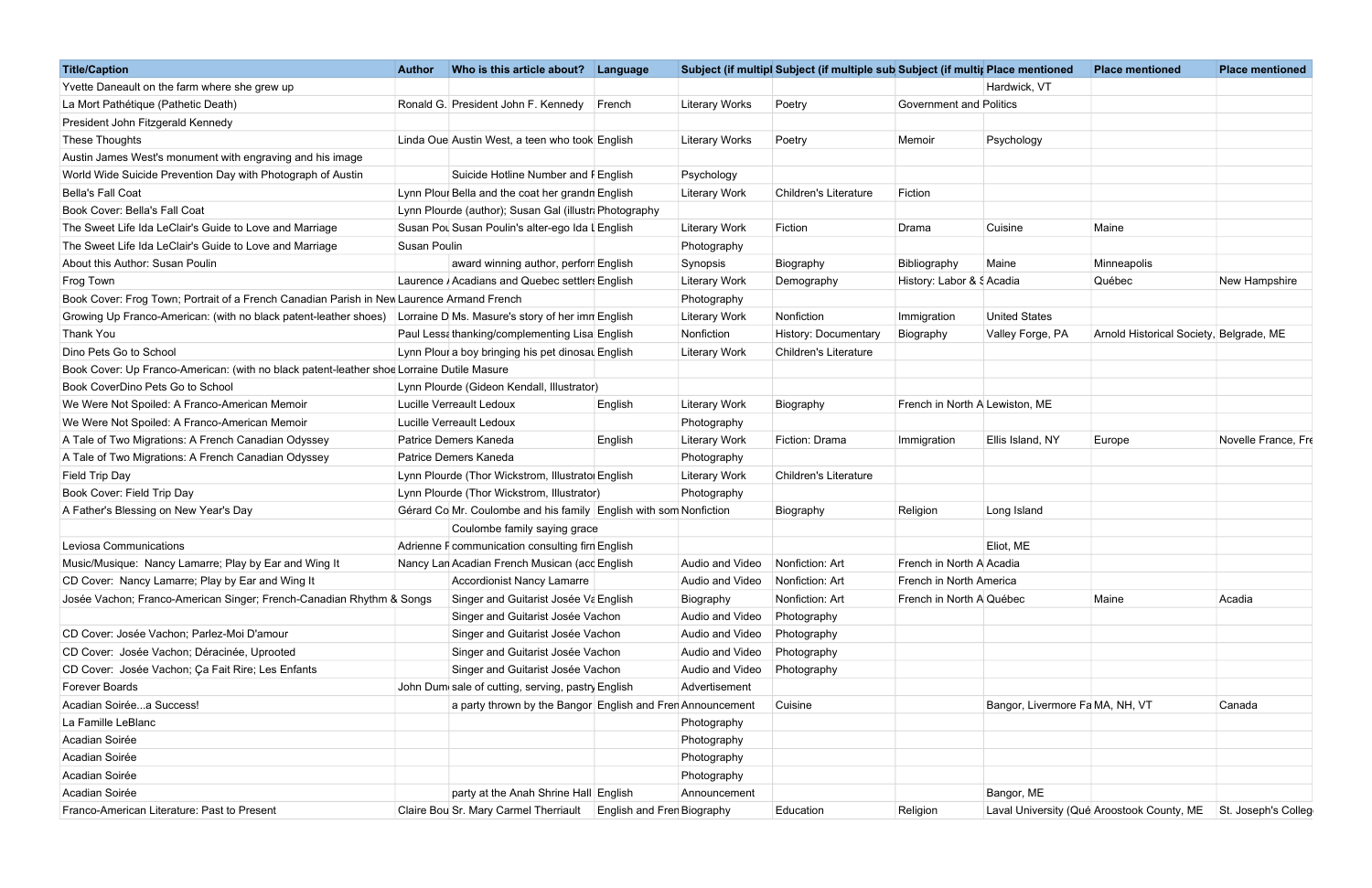| <b>Place mentioned</b> | <b>Significant Date Date Description</b><br><b>Add'l Notes</b>                                                                        |                                                                                                                                         |  |  |  |  |  |  |
|------------------------|---------------------------------------------------------------------------------------------------------------------------------------|-----------------------------------------------------------------------------------------------------------------------------------------|--|--|--|--|--|--|
|                        |                                                                                                                                       |                                                                                                                                         |  |  |  |  |  |  |
|                        | author's poetic reaction to JFK's death a few hours before                                                                            |                                                                                                                                         |  |  |  |  |  |  |
|                        |                                                                                                                                       |                                                                                                                                         |  |  |  |  |  |  |
|                        | Jan 23, 2001-Jul lifetime on gravestone of young Au Published poet Linda Oulette Michaud's poem about suicide thoughts and prevention |                                                                                                                                         |  |  |  |  |  |  |
|                        | Jan 23, 2001-Jul Austin's lifetime                                                                                                    |                                                                                                                                         |  |  |  |  |  |  |
|                        | September 10 Worldwide Suicide Prevention Day suicide helpling number: 1-800-273-8255                                                 |                                                                                                                                         |  |  |  |  |  |  |
|                        | hardcover: \$9.44 amazon.com                                                                                                          |                                                                                                                                         |  |  |  |  |  |  |
|                        |                                                                                                                                       |                                                                                                                                         |  |  |  |  |  |  |
|                        | softcover for \$16.95; ISBN: 978-1-939017-95-6                                                                                        |                                                                                                                                         |  |  |  |  |  |  |
|                        |                                                                                                                                       |                                                                                                                                         |  |  |  |  |  |  |
|                        | 1997, 2005, 2008 published dates of three "Ida" book https://www.islandportpress.com                                                  |                                                                                                                                         |  |  |  |  |  |  |
|                        | 2004 published UPA (United Press of Ar ISBN: 9780761863847; https://www.ebooks.com/1734038/frog-town/french-laurence-armand/          |                                                                                                                                         |  |  |  |  |  |  |
|                        |                                                                                                                                       |                                                                                                                                         |  |  |  |  |  |  |
|                        | March 1, 2017 published                                                                                                               | available on Kindle and Paperback: https://amazon.com/Growing-Up-Franco-American-black-patent-leather/dp/1542679664                     |  |  |  |  |  |  |
|                        | Winter, 1777-177 Veteran Charles Bourget served                                                                                       | Charles Bourget was a member of the Second Light Dragoon; his name is now on the Wall of Honor and added to Arnold Historical Society r |  |  |  |  |  |  |
|                        |                                                                                                                                       |                                                                                                                                         |  |  |  |  |  |  |
|                        |                                                                                                                                       |                                                                                                                                         |  |  |  |  |  |  |
|                        |                                                                                                                                       |                                                                                                                                         |  |  |  |  |  |  |
|                        | 1921 date Ms. Ledoux was born<br>memoir of way of life for French-Americans in Maine                                                  |                                                                                                                                         |  |  |  |  |  |  |
|                        |                                                                                                                                       |                                                                                                                                         |  |  |  |  |  |  |
| New England            | 1840-1930; 17th millions of Europeans passed throl An adventure across Canada to New Enland and across centuries                      |                                                                                                                                         |  |  |  |  |  |  |
|                        |                                                                                                                                       |                                                                                                                                         |  |  |  |  |  |  |
|                        |                                                                                                                                       |                                                                                                                                         |  |  |  |  |  |  |
|                        |                                                                                                                                       |                                                                                                                                         |  |  |  |  |  |  |
|                        | Story revolves around family holiday traditions                                                                                       |                                                                                                                                         |  |  |  |  |  |  |
|                        | notre Père saying grace at head of table                                                                                              |                                                                                                                                         |  |  |  |  |  |  |
|                        | adrienne@leviosacomm.com; (207) 944-3858                                                                                              |                                                                                                                                         |  |  |  |  |  |  |
|                        | \$20.00/CD; order: (207) 947-3875; NancyLamarreomonami@gmail.com                                                                      |                                                                                                                                         |  |  |  |  |  |  |
|                        | Franco-American, Acadian French music                                                                                                 |                                                                                                                                         |  |  |  |  |  |  |
| New York State         | awarded National Culture through http://joseevachon.com/index.php; 1-888-424-1007 (toll free)<br>1999; 2007                           |                                                                                                                                         |  |  |  |  |  |  |
|                        |                                                                                                                                       |                                                                                                                                         |  |  |  |  |  |  |
|                        |                                                                                                                                       |                                                                                                                                         |  |  |  |  |  |  |
|                        |                                                                                                                                       |                                                                                                                                         |  |  |  |  |  |  |
|                        |                                                                                                                                       |                                                                                                                                         |  |  |  |  |  |  |
|                        |                                                                                                                                       |                                                                                                                                         |  |  |  |  |  |  |
|                        | 1-603-938-2737; foreverboardsnh@gmail.com                                                                                             |                                                                                                                                         |  |  |  |  |  |  |
|                        | September 23, 2 date of the Soirée                                                                                                    | financial support from UMaine Franco-American Center; proceeds went to All Saints Catholic School and charities                         |  |  |  |  |  |  |
|                        | the musical group                                                                                                                     |                                                                                                                                         |  |  |  |  |  |  |
|                        | people in audience watching the band                                                                                                  |                                                                                                                                         |  |  |  |  |  |  |
|                        | easles with pictures                                                                                                                  |                                                                                                                                         |  |  |  |  |  |  |
|                        | the dinner                                                                                                                            |                                                                                                                                         |  |  |  |  |  |  |
|                        | September 23, 2 date of the Soirée<br>information about party and how to get tickets                                                  |                                                                                                                                         |  |  |  |  |  |  |
| e (Maine)              | March 19, 1904-I life span of S. Mary Carmel                                                                                          |                                                                                                                                         |  |  |  |  |  |  |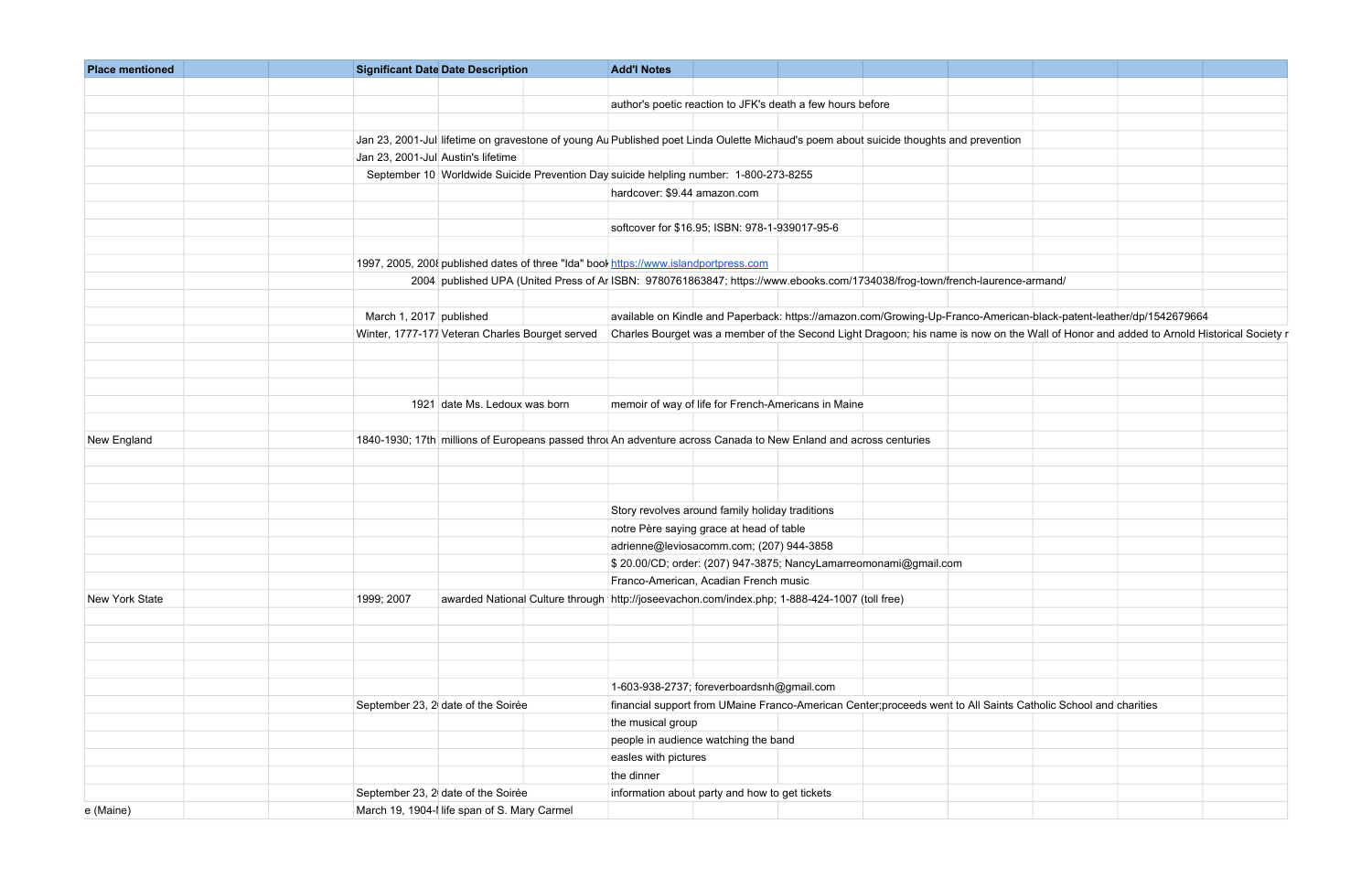| olls |  |  |
|------|--|--|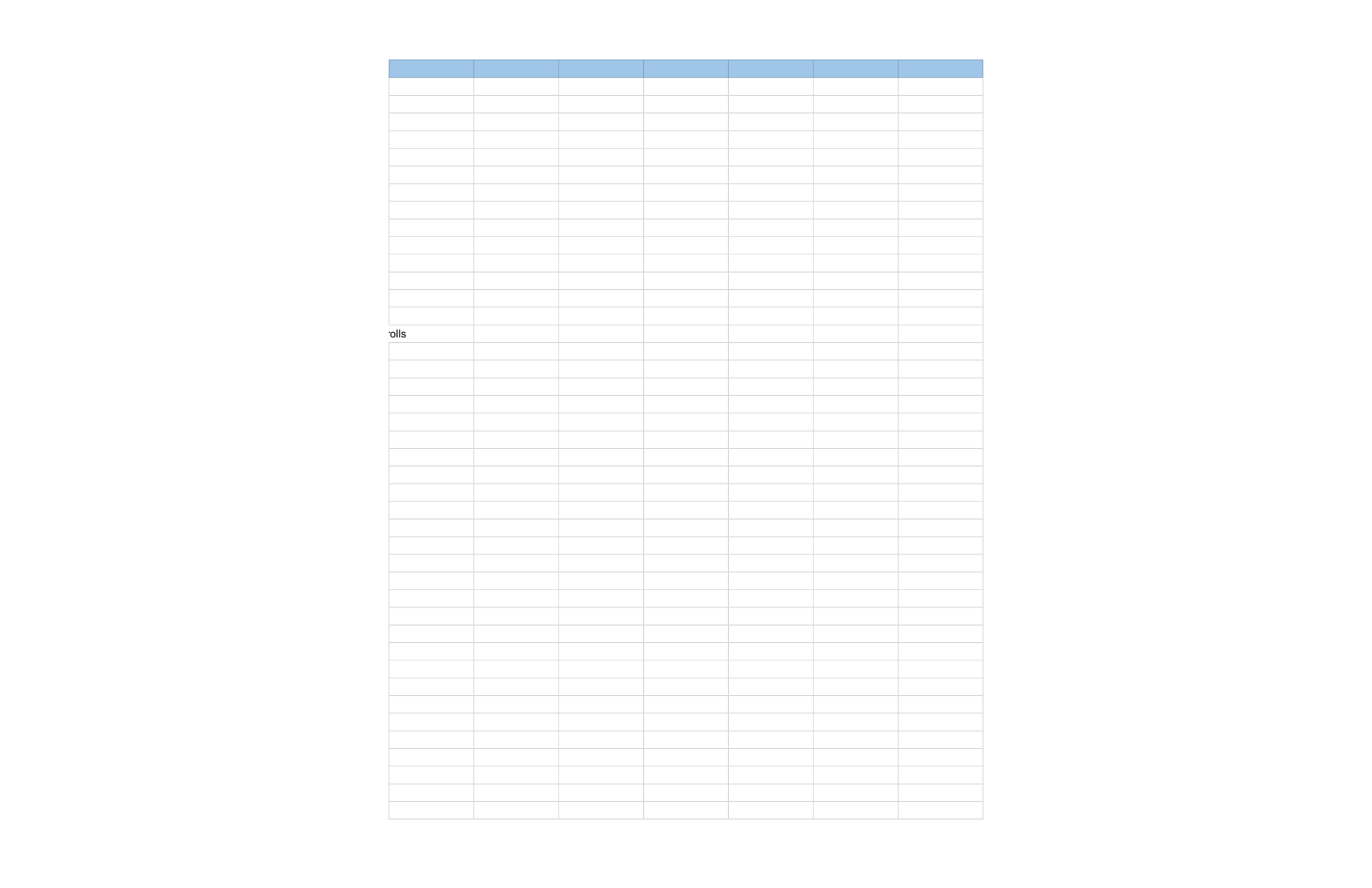| Box # | <b>Volume</b> | <b>Number</b> | Date of publication in the Forum Original date of publication Place of original publ When originally writte Starting Page Document Type |                 |  |                      |
|-------|---------------|---------------|-----------------------------------------------------------------------------------------------------------------------------------------|-----------------|--|----------------------|
|       | 39            |               | 3 Fall 2017                                                                                                                             |                 |  | 31 Photograph        |
|       | 39            |               | 3 Fall 2017                                                                                                                             |                 |  | 31 Announcement      |
|       | 39            |               | 3 Fall 2107                                                                                                                             |                 |  | 31 Image: Book Cover |
|       | 39            |               | 3 Fall 2017                                                                                                                             | August 8, 2017  |  | 32 Article           |
|       | 39            |               | 3 Fall 2017                                                                                                                             |                 |  | 32 Photograph        |
|       | 39            |               | 3 Fall 2017                                                                                                                             |                 |  | 32 Photograph        |
|       | 39            |               | 3 Fall 2017                                                                                                                             |                 |  | 32 Photograph        |
|       | 39            |               | 3 Fall 2017                                                                                                                             |                 |  | 33 Photograph        |
|       | 39            |               | 3 Fall 2017                                                                                                                             | August 14, 2017 |  | 33 Article           |
|       | 39            |               | 3 Fall 2017                                                                                                                             |                 |  | 33 Photograph        |
|       | 39            |               | 3 Fall 2017                                                                                                                             |                 |  | 33 Photograph        |
|       | 39            |               | 3 Fall 2017                                                                                                                             |                 |  | 34 Photograph        |
|       | 39            |               | 3 Fall 2017                                                                                                                             |                 |  | 34 Article           |
|       | 39            |               | 3 Fall 2017                                                                                                                             |                 |  | 35 Photograph        |
|       | 39            |               | 3 Fall 2017                                                                                                                             |                 |  | 36 Photograph        |
|       | 39            |               | 3 Fall 2017                                                                                                                             |                 |  | 36 Photograph        |
|       | 39            |               | 3 Fall 2017                                                                                                                             |                 |  | 36 Photograph        |
|       | 39            |               | 3 Fall 2017                                                                                                                             |                 |  | 36 Photograph        |
|       | 39            |               | 3 Fall 2017                                                                                                                             |                 |  | 43 Photograph        |
|       | 39            |               | 3 Fall 2017                                                                                                                             |                 |  | 43 Photograph        |
|       | 39            |               | 3 Fall 2017                                                                                                                             |                 |  | 43 Photograph        |
|       | 39            |               | 3 Fall 2017                                                                                                                             |                 |  | 43 Photograph        |
|       | 39            |               | 3 Fall 2017                                                                                                                             |                 |  | 44 Photograph        |
|       | 39            |               | 3 Fall 2017                                                                                                                             |                 |  | 44 Photograph        |
|       | 39            |               | 3 Fall 2017                                                                                                                             |                 |  | 44 Photograph        |
|       | 39            |               | 3 Fall 2017                                                                                                                             |                 |  | 37 Article           |
|       | 39            |               | 3 Fall 2017                                                                                                                             |                 |  | 42 Advertisement     |
|       | 39            |               | 3 Fall 2017                                                                                                                             |                 |  | 42 Photograph        |
|       | 39            |               | 3 Fall 2017                                                                                                                             |                 |  | 44 Advertisement     |
|       | 39            |               | 3 Fall 2017                                                                                                                             |                 |  | 44 Photograph        |
|       | 39            |               | 3 Fall 2017                                                                                                                             |                 |  | 44 Photograph        |
|       | 36            |               | 3 Summer 2013                                                                                                                           |                 |  | 3 Article            |
|       | 36            |               | 3 Summer 2013                                                                                                                           |                 |  | 3 Letter             |
|       | 36            |               | $3$ Summer 2013                                                                                                                         |                 |  | 4 Article            |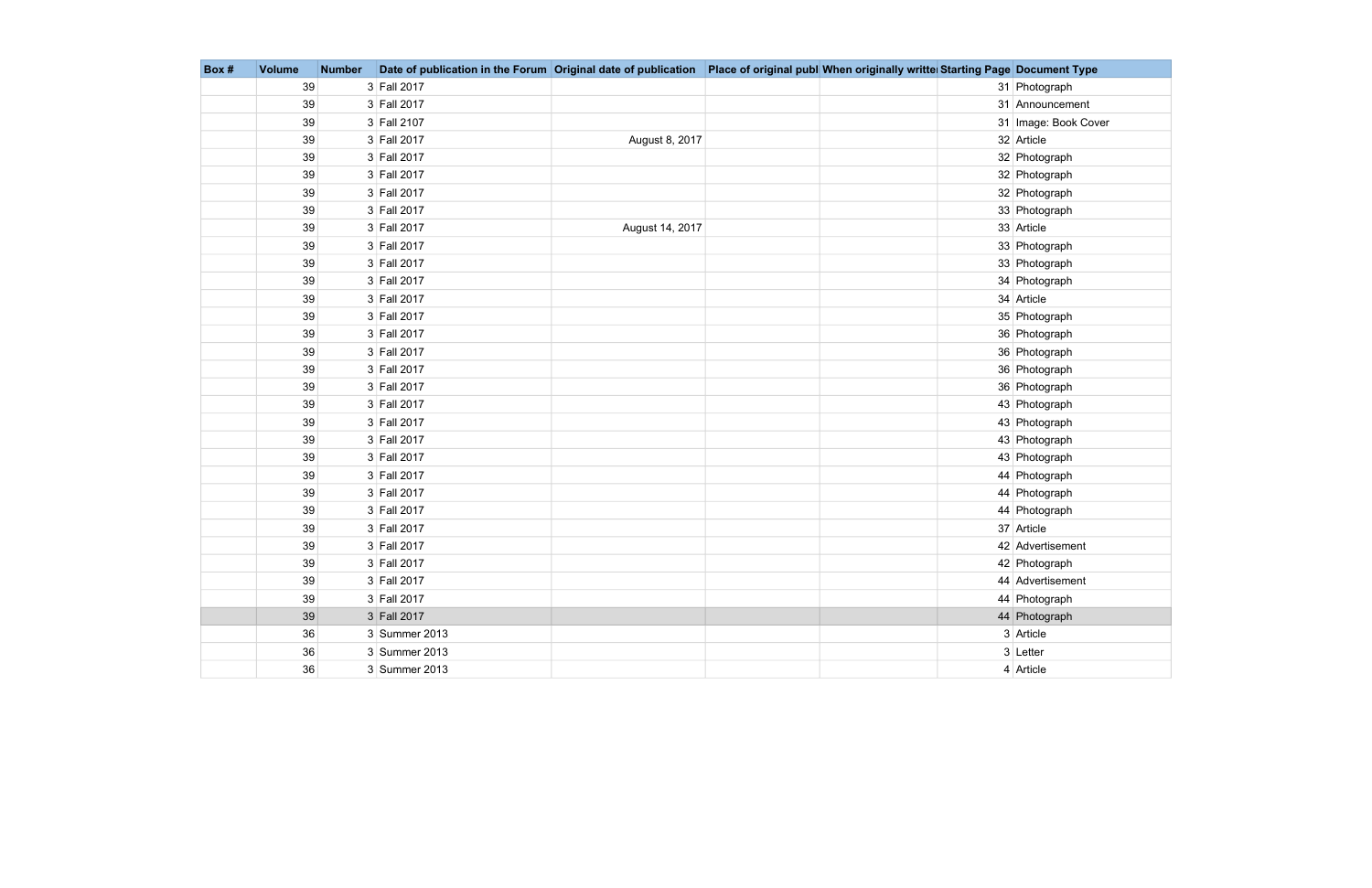| <b>Title/Caption</b>                                                                                                   | <b>Author</b> | Who is this article about? Language                              |         |                                       | Subject (if multipl Subject (if multiple sub Subject (if multir Place mentioned |                                |                                      | <b>Place mentioned</b>                 | <b>Place mentioned</b> |
|------------------------------------------------------------------------------------------------------------------------|---------------|------------------------------------------------------------------|---------|---------------------------------------|---------------------------------------------------------------------------------|--------------------------------|--------------------------------------|----------------------------------------|------------------------|
| Sister Mary Carmel (Alma)                                                                                              |               | Sr. Mary Carmel Therriault, Dean and Presider Photography        |         |                                       |                                                                                 |                                |                                      |                                        |                        |
| The Sister Mary Carmel Scholarship Fund                                                                                |               | Joanne Be A Scholarship honoring Sr. Mary Carmel Therri Religion |         |                                       | Education                                                                       |                                | Sabago Lake, ME                      | Aroostook County and Ce Grand Isle, ME |                        |
| La Littérature Francaise de Nouvelle-Angleterre                                                                        |               | S. Mary Carmel Therriault                                        | French  | Literature                            | Religion                                                                        | Education                      |                                      |                                        |                        |
| A Trip Through "The Little World They Call Canada"                                                                     |               | James My Lewiston's "Little Canada" dis English                  |         | Newspaper & Mag Nonfiction            |                                                                                 | French in North A Lewiston, ME |                                      | New England                            |                        |
| Canal Workers, Lewiston                                                                                                |               |                                                                  |         | French in North America               |                                                                                 |                                | Lewiston, ME                         |                                        |                        |
| <b>Tancrel-Philippon Wedding</b>                                                                                       |               |                                                                  |         | French in North America               |                                                                                 |                                | Lewiston, ME                         |                                        |                        |
| Mill Housing, Canal Street, Lewiston                                                                                   |               |                                                                  |         | French in North America               |                                                                                 |                                | Lewiston, ME                         |                                        |                        |
| Little Canada School                                                                                                   |               |                                                                  |         | French in North America               |                                                                                 |                                | Lewiston, ME                         |                                        |                        |
| Confronting the Klan in 1920s Maine                                                                                    |               | James My How Fraco's stopped the KKK                             |         |                                       | French in North An Government and Politics Ethnic Studies                       |                                | Biddeford, Biddeford-New Hampshire   |                                        |                        |
| Parade of KKK in Mllo, ME                                                                                              |               | <b>KKK</b> in Maine                                              |         |                                       |                                                                                 |                                | Milo and Image Falls, ME             |                                        |                        |
| Protect Yourself from this Menace                                                                                      |               | Poster of The Industrial Work English                            |         |                                       |                                                                                 |                                |                                      |                                        |                        |
| About James Myall                                                                                                      |               | author and historian                                             |         | French in Northe America              |                                                                                 |                                | Topsham, ME                          |                                        |                        |
| A Photo Tour of the Former St-Jean-Baptiste Church in Lowell, Mass Albert J. M the former French-Canadian (Enghlish    |               |                                                                  |         | Religion                              | Art and Architecture                                                            | Photography                    | Lowell, MA                           | Lynn, MA                               | Newington, CT          |
| St. Jean-Baptiste Church, Lowell, MA                                                                                   |               | Tour Group Members Explore St. Jean-Baptist Religion             |         |                                       | Art and Architecture                                                            | Photography                    | Lowell, MA                           |                                        |                        |
| St. Jean-Baptiste Church's Stained Glass Windows Removed                                                               |               | Tour Group Members Explore St. Jean-Baptist Religion             |         |                                       | Art and Architecture                                                            | Photography                    | Lowell, MA                           | Quebec, Canada                         |                        |
| Examining St. Jean-Baptiste Church's Organ                                                                             |               | Tour Group Members Explore St. Jean-Baptist Religion             |         |                                       | Art and Architecture                                                            | Photography                    | Lowell, MA                           |                                        |                        |
| The Organ Pipes in St. Jean-Baptiste's Church                                                                          |               | Tour Group Members Explore St. Jean-Baptist Religion             |         |                                       | Art and Architecture                                                            | Photography                    | Lowell, MA                           |                                        |                        |
| Ornamental Painting and Woodwork on St. Jean-Baptiste's Organ                                                          |               | Tour Group Members Explore St. Jean-Baptist Religion             |         |                                       | Art and Architecture                                                            | Photography                    | Lowell, MA                           | Lynn, MA                               |                        |
| St. Jean-Baptiste's Rose Window                                                                                        |               | Tour Group Members Explore St. Jean-Baptist Religion             |         |                                       | Art and Architecture                                                            | Photography                    | Lowell, MA                           |                                        |                        |
| St. Jean-Baptiste's Bell Tower                                                                                         |               | Tour Group Members Explore St. Jean-Baptist Religion             |         |                                       | Art and Architecture                                                            | Photography                    | Lowell, MA                           |                                        |                        |
| Organist Louis Napoleon Guilbault's Graffiti in St. Jean-Baptiste Church                                               |               | Tour Group Members Explore St. Jean-Baptist Religion             |         |                                       | Art and Architecture                                                            | Photography                    | Lowell, MA                           |                                        |                        |
| St. Jean-Baptiste Church's Bell Tower Ladders                                                                          |               | Tour Group Members Explore St. Jean-Baptist Religion             |         |                                       | Art and Architecture                                                            | Photography                    | Lowell, MA                           | Notre-Dame                             |                        |
| St. Jean-Baptiste's Sanctuary                                                                                          |               | Tour Group Members Explore St. Jean-Baptist Religion             |         |                                       | Art and Architecture                                                            | Photography                    | Lowell, MA                           | Vatican                                |                        |
| St. Jean-Baptiste's Pews                                                                                               |               | Tour Group Members Explore St. Jean-Baptist Religion             |         |                                       | Art and Architecture                                                            | Photography                    | Lowell, MA                           |                                        |                        |
| St. Jean-Baptiste Photo Tour Members DIne at Brother's Pizza                                                           |               | Tour Group Members Explore St. Jean-Baptist Religion             |         |                                       | Art and Architecture                                                            | Photography                    | Lowell, MA                           |                                        |                        |
| A Preliminary Study Toward Determining the Utility of Reentry Progra Jeffrey La(a need to collect and analze d English |               |                                                                  |         | Nonfiction                            | Education, Labor & Socia Government                                             |                                | Bangor, Cumberland Texas, Colorado   |                                        | Georgia, Michigan      |
| DKI Bouchard Cleaning & Restoration, Inc.                                                                              |               | A Cleaning Company                                               | English |                                       |                                                                                 |                                | <b>Rural and Metro Maine</b>         |                                        |                        |
| Mr. Bouchard holding his buisness awards                                                                               |               | <b>Bouchard's Cleaning Company</b>                               |         |                                       |                                                                                 |                                |                                      |                                        |                        |
| Dick's Barber Shop                                                                                                     |               | How Dick got to be a barber English                              |         | History: Education Biography          |                                                                                 |                                | Cyr Plantation                       | Lewiston                               | Van Buren              |
| Dick the Barber Cutting a Client's Hair                                                                                |               |                                                                  |         |                                       | Photography                                                                     |                                |                                      |                                        |                        |
| <b>Dick's Barber Shop</b>                                                                                              |               | Dick's Barber Shop in Orono English                              |         |                                       | Photography                                                                     |                                |                                      |                                        |                        |
| Geneology and Pedigree                                                                                                 |               | Guy Dube Geneology and Pedigree                                  | English | Geneology                             | Pedigree                                                                        |                                | Precentage of Geneology and Pedigree |                                        |                        |
| Dear Le Forum                                                                                                          |               | Xavier de   French Immigrants in Quebed English/French           |         |                                       | French Language   French Relationship to Frogs                                  |                                | Quebec                               |                                        |                        |
| Soeur Mabel Vaillancourt R.S.R(1908-1937) (Soeur Marie de Sainte-Harry Rusl Soeur MAbel Vaillencourt                   |               |                                                                  | French  | The Life of Sister Mabel Vaillencourt |                                                                                 |                                | Rimouski, Quebec                     | Frenchville, Maine                     |                        |